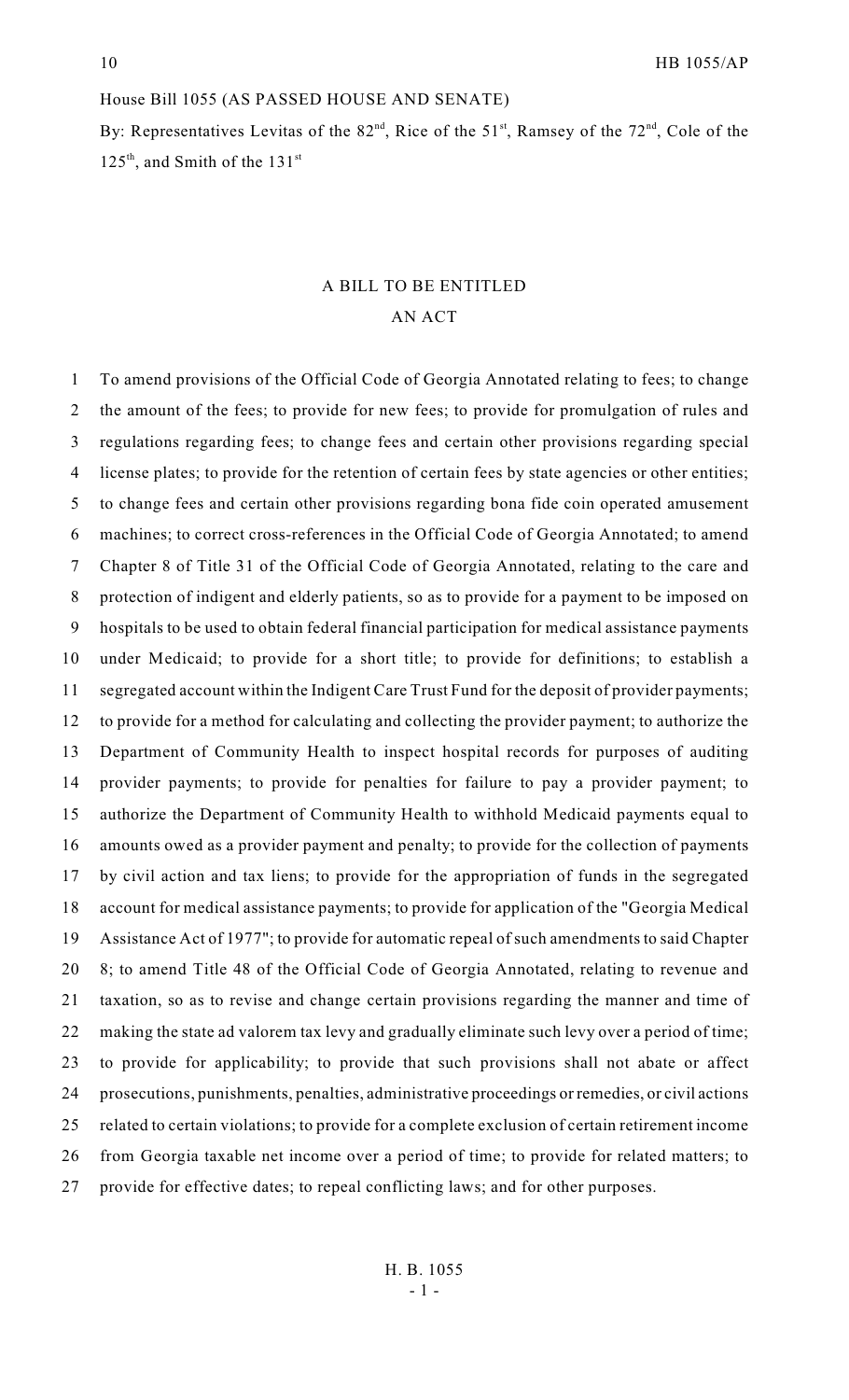HB 1055/AP

| 28 | BE IT ENACTED BY THE GENERAL ASSEMBLY OF GEORGIA:                                                        |
|----|----------------------------------------------------------------------------------------------------------|
| 29 | <b>PART I</b>                                                                                            |
| 30 | <b>SECTION 1-1.</b>                                                                                      |
| 31 | Title 2 of the Official Code of Georgia Annotated, relating to agriculture, is amended by                |
| 32 | revising Code Section 2-1-5, relating to license fees for grain dealers, commercial feed                 |
| 33 | dealers, and grain warehousemen, as follows:                                                             |
| 34 | $"2 - 1 - 5.$                                                                                            |
| 35 | An individual conducting business as a grain dealer, commercial feed dealer, and grain                   |
| 36 | warehouseman shall pay an annual license fee in an amount not to exceed \$2,000.00 less                  |
| 37 | than \$1,500.00 nor more than \$3,000.00. Any fees collected pursuant to this Code section               |
| 38 | shall be retained pursuant to the provisions of Code Section 45-12-92.1.                                 |
| 39 | <b>SECTION 1-2.</b>                                                                                      |
| 40 | Said title is further amended by revising Code Section 2-2-8.1, relating to the Farmers and              |
| 41 | Consumers Market Bulletin, as follows:                                                                   |
| 42 | $"2-2-8.1.$                                                                                              |
| 43 | The Commissioner is authorized to publicize and request, by means of publication of                      |
| 44 | appropriate notices in the Farmers and Consumers Market Bulletin and the Poultry Market                  |
| 45 | News, contributions to be used exclusively for the compilation, publication, printing, and               |
| 46 | distribution of the Farmers and Consumers Market Bulletin and the Poultry Market News.                   |
| 47 | Any voluntary contribution made for such purpose shall be received by the Commissioner,                  |
| 48 | shall be separately accounted for, need not be deposited in the state treasury, and shall be             |
| 49 | used and expended solely for the purpose donated."                                                       |
| 50 | <b>SECTION 1-3.</b>                                                                                      |
| 51 | Said title is further amended by revising subsection (f) of Code Section 2-7-55, relating to             |
| 52 | registration of pesticides, as follows:                                                                  |
| 53 | $\degree$ (f) The applicant desiring to register a pesticide shall pay an annual registration fee to the |
| 54 | Commissioner for each pesticide registered for such applicant. The amount of such fee                    |
| 55 | shall be established by the Commissioner in an amount not to exceed $$100.00$ less than                  |
| 56 | \$100.00 nor more than \$200.00 per annum. All such registrations shall expire on                        |
| 57 | December 31 of any one year, provided that if the Commissioner adopts a multiple-year                    |
| 58 | registration period, the annual registration fee per product shall be compounded for the                 |
| 59 | number of years included in the multiple-year registration. A registration for a special local           |
| 60 | need pursuant to subsection (i) of this Code section which is disapproved by the                         |
| 61 | administrator of the Environmental Protection Agency shall expire on the effective date of               |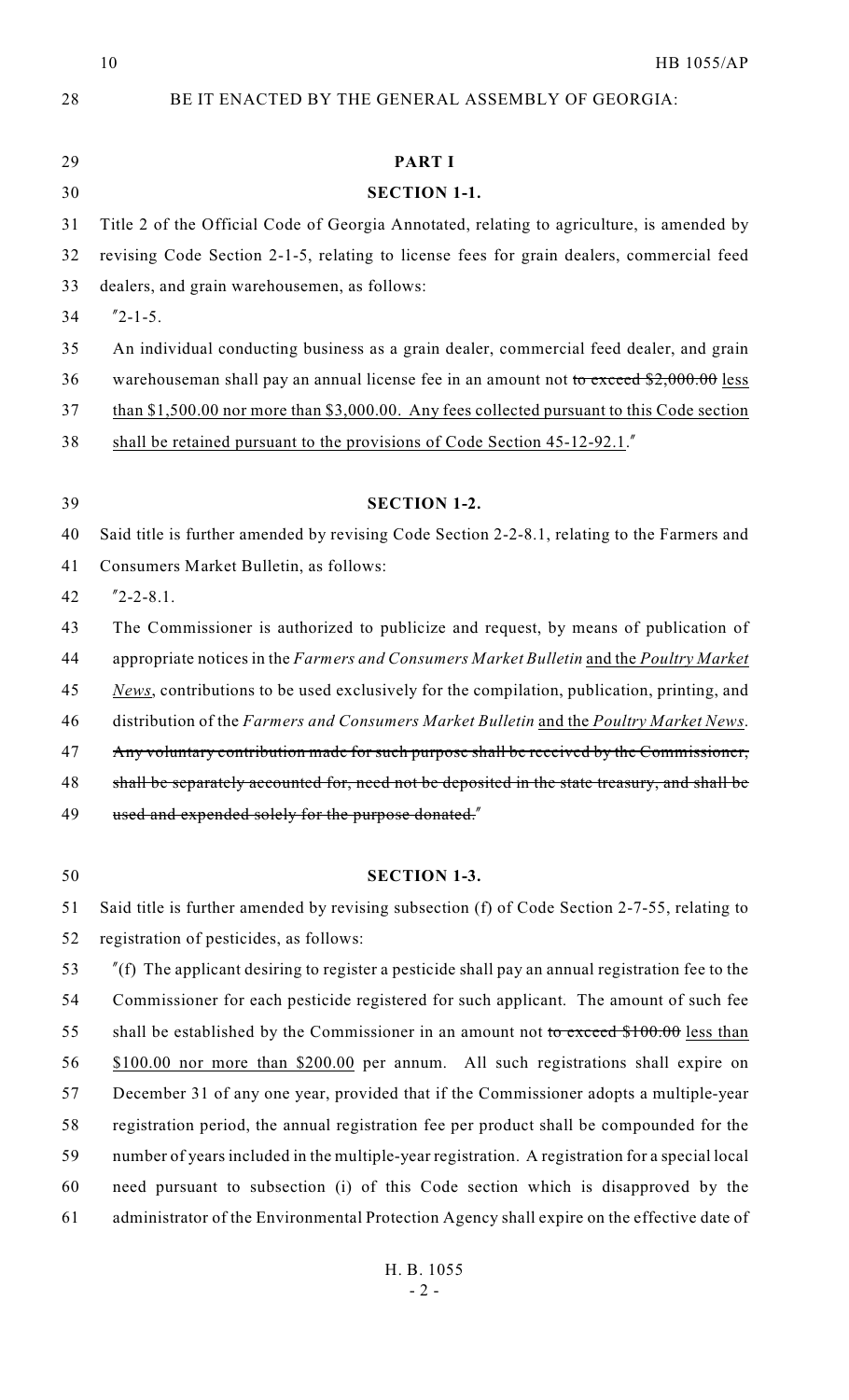62 the administrator's disapproval. Any fees collected pursuant to this Code section shall be

63 retained pursuant to the provisions of Code Section 45-12-92.1."

| 64 | <b>SECTION 1-4.</b>                                                                                           |
|----|---------------------------------------------------------------------------------------------------------------|
| 65 | Said title is further amended by revising subsection (b) of Code Section 2-7-57, relating to                  |
| 66 | licensing of restricted use pesticide dealers, as follows:                                                    |
| 67 | $\degree$ (b) Application for a license shall be accompanied by a $\frac{$15.00}{$55.00}$ annual license fee, |
| 68 | shall be on a form prescribed by the Commissioner, and shall include the full name of the                     |
| 69 | person applying for such license. If the applicant is a partnership, association, corporation,                |
| 70 | or organized group of persons, the full name of each member of the firm or partnership or                     |
| 71 | the names of the principal officers of the association or corporation shall be given on the                   |
| 72 | application. Such application shall further state the address of the outlet to be licensed, the               |
| 73 | principal business address of the applicant, and any other necessary information prescribed                   |
| 74 | by the Commissioner. Any fees collected pursuant to this Code section shall be retained                       |
| 75 | pursuant to the provisions of Code Section 45-12-92.1.                                                        |
|    |                                                                                                               |
| 76 | <b>SECTION 1-4.1.</b>                                                                                         |
| 77 | Said title is further amended by repealing Code Section 2-7-66, relating to disposition of                    |
| 78 | pesticide funds, and designating it as "Reserved."                                                            |
|    |                                                                                                               |
| 79 | <b>SECTION 1-4.2.</b>                                                                                         |
| 80 | Said title is further amended by revising subsection (b) of Code Section 2-7-71, relating to                  |
| 81 | judicial actions after service of a stop sale, use, or removal order on a pesticide dealer or                 |
| 82 | device, as follows:                                                                                           |
| 83 | $\degree$ (b) If the pesticide or device is condemned, after entry of decree it shall be disposed of          |
| 84 | by destruction or sale as the court directs; and if such pesticide or device is sold, the                     |
| 85 | proceeds, less costs, including legal costs, shall be paid to the state treasury as provided in               |
| 86 | Code Section 2-7-66 retained pursuant to the provisions of Code Section 45-12-92.1,                           |
| 87 | provided that the pesticide or device shall not be sold contrary to this article or regulations               |
| 88 | adopted hereunder. Upon payment of costs and execution and delivery of a good and                             |
| 89 | sufficient bond conditioned that the pesticide or device shall not be disposed of unlawfully,                 |
| 90 | the court may direct that the pesticide or device be delivered to the owner thereof for                       |
| 91 | relabeling, reprocessing, removal from the state, or otherwise bringing the product into                      |
| 92 | compliance."                                                                                                  |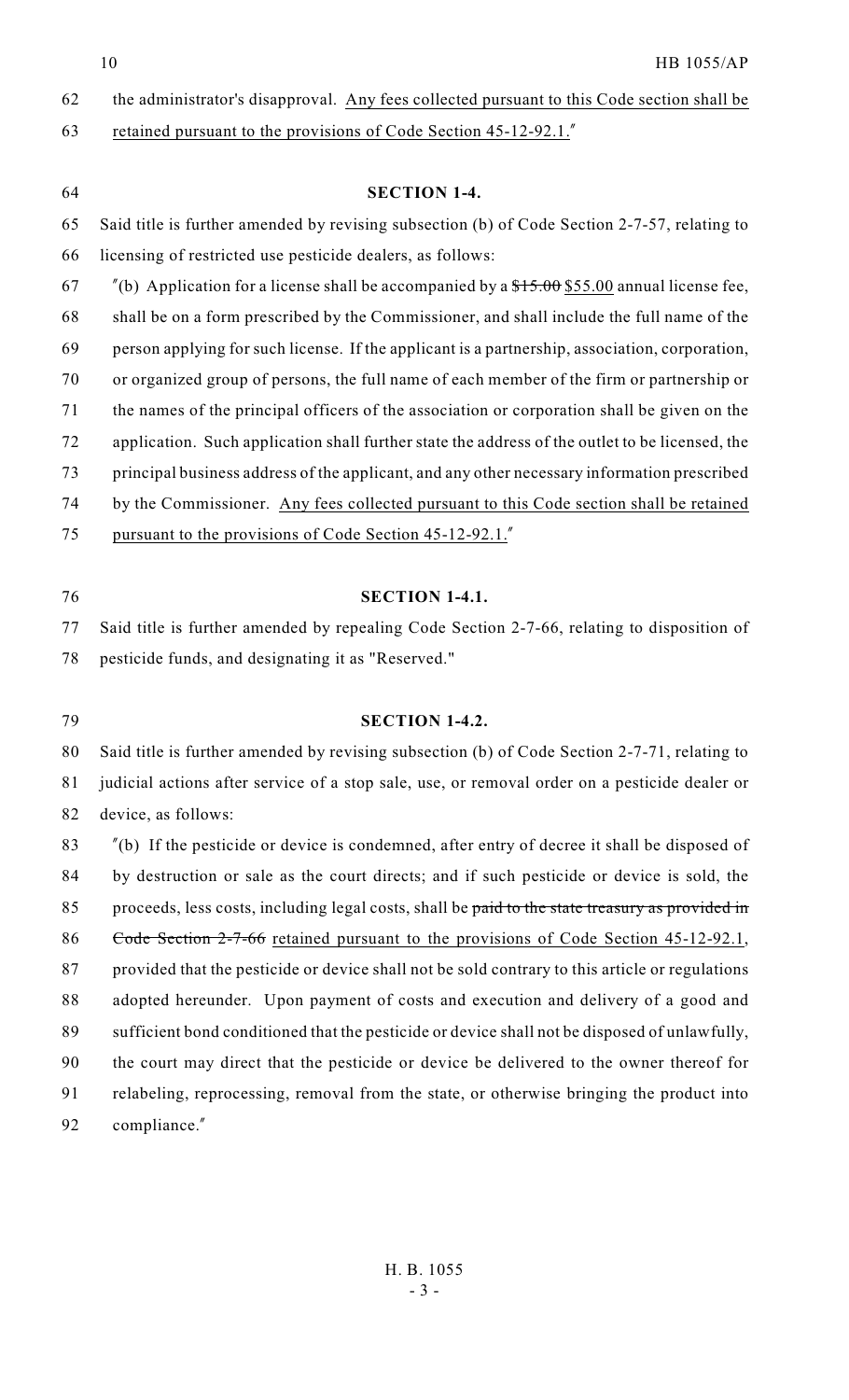**SECTION 1-5.** Said title is further amended by revising paragraph (1) of subsection (a) and subparagraph 95 (b)(2)(C) of Code Section 2-7-99, relating to a pesticide contractor's license, as follows: 96 "(1) REQUIRED; ADDITIONAL REQUIREMENT; FEE. No person shall engage in the business of contracting for the application of any pesticide to the lands of another within this state at any time without a pesticide contractor's license issued by the Commissioner for each business location. In addition to the pesticide contractor's license, each business location must maintain, in full-time employment during all periods of operation, at least one certified commercial pesticide applicator. The Commissioner shall require an annual fee 102 of  $$15.00$  \$55.00 for each pesticide contractor's license issued. Any fees collected pursuant to this Code section shall be retained pursuant to the provisions of Code Section 45-12-92.1."

 "(C) Issuance; fees; renewal. If the Commissioner finds the applicant qualified to apply pesticides in the classification or classifications he or she has applied for, the Commissioner shall issue a certified commercial pesticide applicator's license. Effective August 21, 1980, all new certified commercial pesticide applicator licenses shall be issued for a period of five years from the date of certification. The fee for the 110 five-year license shall be  $\frac{$25.00}{$20.00}$ . Licenses shall be subject to renewal on the day following expiration, based on such recertification requirements as the 112 Commissioner may establish by regulation, provided that all such licenses previously 113 issued on an annual basis and expiring December 31, 1980, shall be renewable January 114 1, 1981, for the remaining portion of their five-year certification period. Fees for such 115 license renewals shall be:

Expiration Date of

| 117 | <b>Current Certification</b> | 1982  | 1983    | 1984    | 1985                                    |
|-----|------------------------------|-------|---------|---------|-----------------------------------------|
| 118 | F <sub>ebruary</sub> 20      |       | \$11.00 | \$16.00 | \$21.00                                 |
| 119 | April 20                     |       | 12.00   | 17.00   | 21.00                                   |
| 120 | $J$ tune $20$                |       | 13.00   | 18.00   | 23.00                                   |
| 121 | August $20$                  |       | 14.00   | 19.00   | 24.00                                   |
| 122 | $\theta$ ctober 20           | 10.00 | 15.00   | 20.00   |                                         |
| 123 | December 20                  | 10.00 | 15.00   | 20.00   | $\mathcal{L}^{\text{max}}_{\text{max}}$ |

# **SECTION 1-6.**

 Said title is further amended by revising Code Section 2-9-33, relating to licenses for grain dealers, as follows: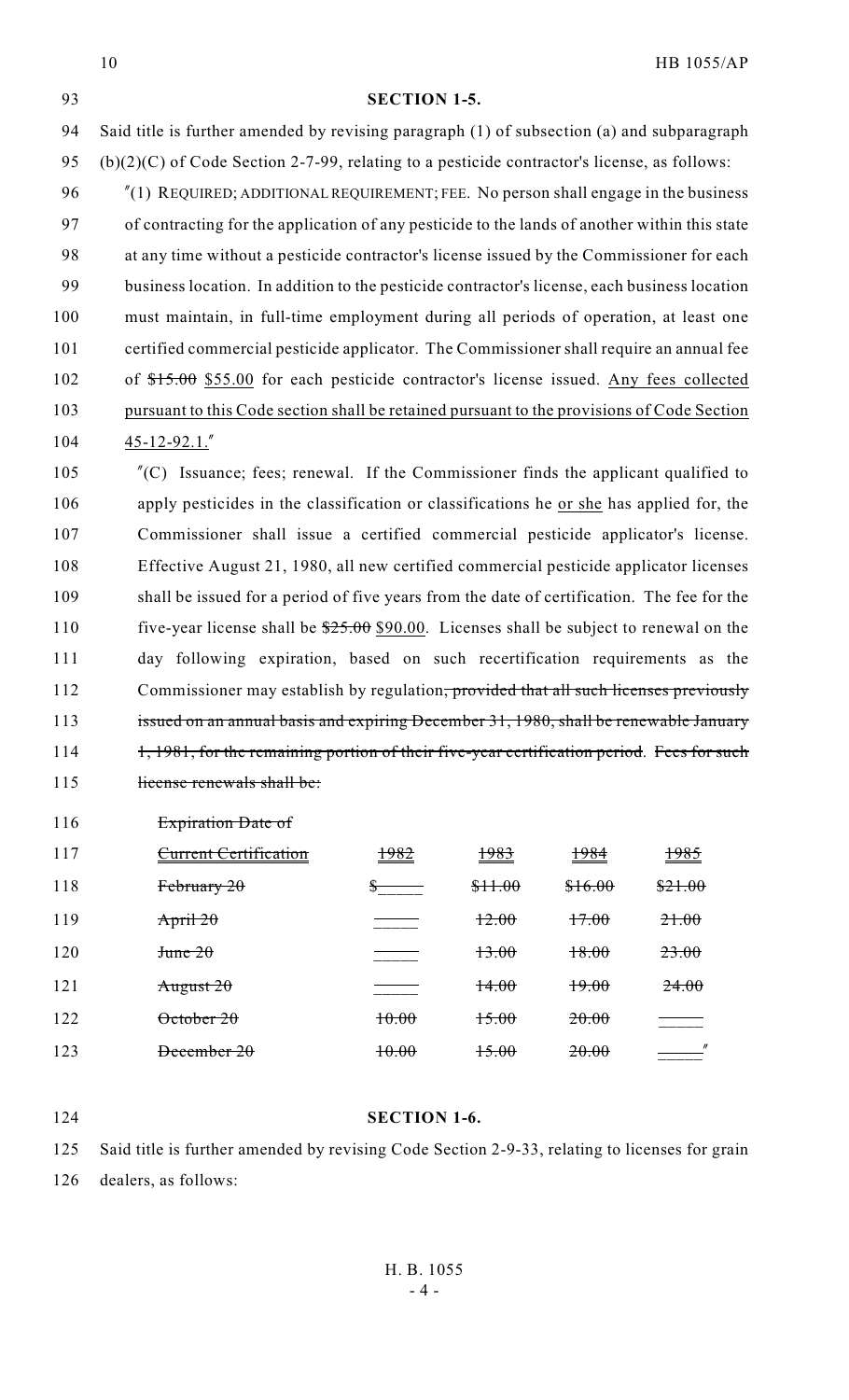"2-9-33.

 Unless the Commissioner refuses the application on one or more of the grounds provided in Code Section 2-9-36, he or she shall issue to an applicant, upon the execution and delivery of a bond as provided in Code Section 2-9-34, a state license entitling the applicant to conduct business as a dealer in grain. A fee in an amount fixed by rule or 132 regulation of the Commissioner at not less than \$100.00 nor more than  $$100.00$  \$150.00 per annum shall be charged for such license. All such licenses shall be renewed annually on or before June 30. Any license which is not renewed on or before such date shall expire 135 on June 30. Any fees collected pursuant to this Code section shall be retained pursuant to 136 the provisions of Code Section 45-12-92.1."

### **SECTION 1-7.**

 Said title is further amended by revising subsection (a) of Code Section 2-11-26, relating to licenses for retail and wholesale seed dealers, as follows:

 "(a) For the purpose of carrying out this article, the Commissioner, who may act through his or her authorized agents, is authorized to issue a license to each retail and wholesale 142 seed dealer, such license to be applied for by each seed dealer upon forms furnished for such purpose. A separate license shall be required for each point of sale, from which seed are sold, offered for sale, or exposed for sale. Out-of-state wholesale and retail seed dealers who sell or ship seed into this state shall obtain a license in the same manner. Such 146 licenses shall be renewable in August of every third year following issuance. Seed dealer 147 license fees shall be established by rule promulgated under this article. A fee in an amount fixed by rule or regulation of the Commissioner at not less than \$70.00 nor more than 149 \$100.00 per annum shall be charged for such license. Any fees collected pursuant to this 150 Code section shall be retained pursuant to the provisions of Code Section 45-12-92.1.

### **SECTION 1-8.**

 Said title is further amended by revising subsection (a) and paragraph (1) of subsection (c) of Code Section 2-12-4, relating to fertilizer licenses, as follows:

 "(a) No person whose name appears upon the label of a fertilizer shall distribute that fertilizer in Georgia until a fertilizer license has been obtained from the Commissioner. All 156 licenses expire on the thirtieth day of June each year. The license fee shall be  $$50.00$ 157 \$100.00 per year, and must be renewed annually with fees paid by July 1 of each year. If the license renewal fee is not paid by July 1, the applicable license fee shall increase in the manner prescribed by regulation. Any fees collected pursuant to this Code section shall 160 be retained pursuant to the provisions of Code Section 45-12-92.1."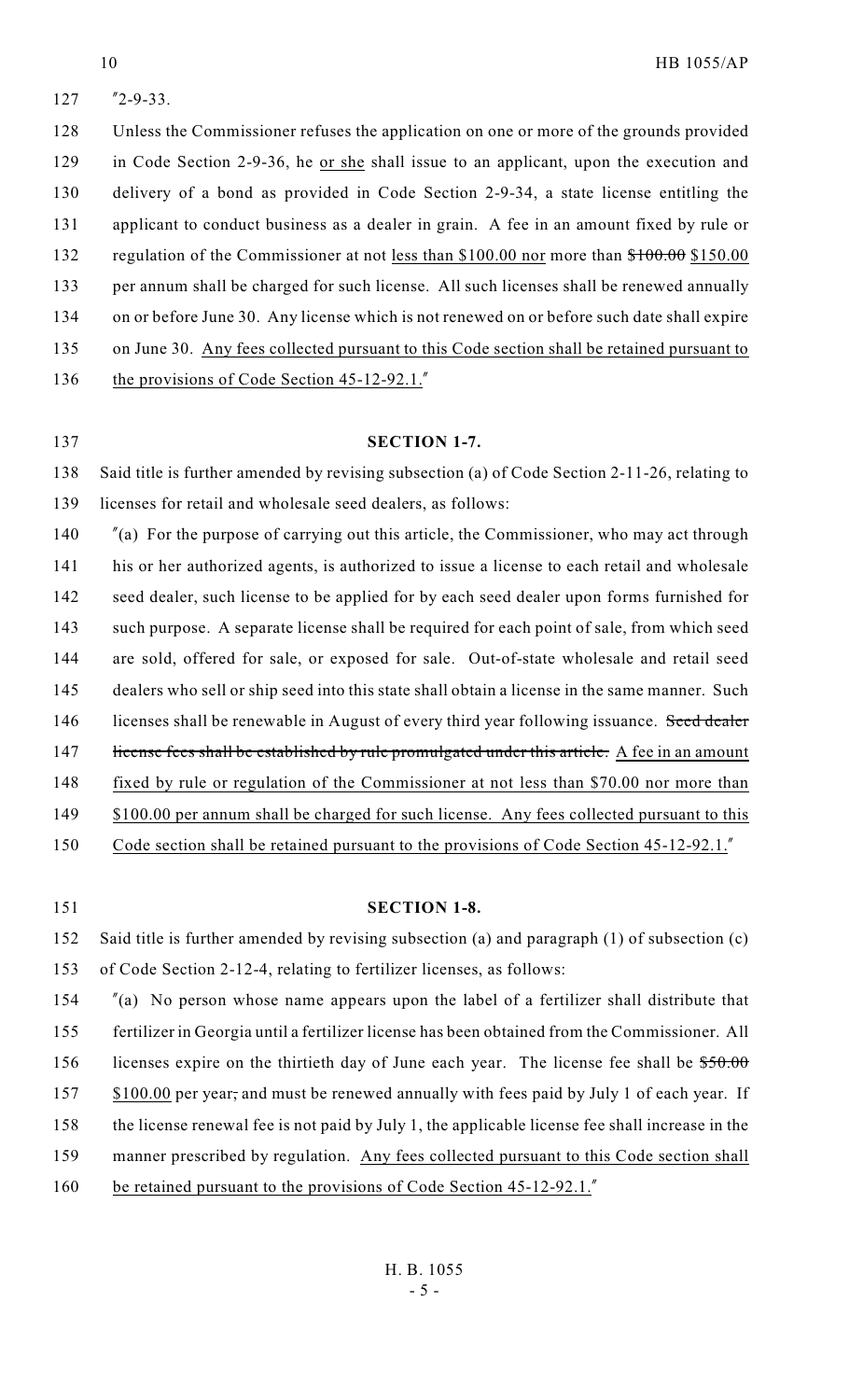"(c)(1) No licensee shall distribute in this state a specialty fertilizer until it is registered with the Commissioner by the licensee whose name appears on the label, provided that custom-mixed specialty fertilizer shall not be required to be registered. An application 164 for registration for each brand of each grade of specialty fertilizer shall be made on a 165 form furnished by or otherwise acceptable to the Commissioner. Labels for each brand of each grade shall accompany the application. For all specialty products sold in 167 container sizes of ten pounds or less, the annual registration fee shall be  $$50.00$  \$60.00 168 for each brand of each grade. Such fee shall be submitted with the registration and a 169 renewal fee of  $$50.00$$  \$60.00 shall be due each July 1."

#### **SECTION 1-9.**

 Said title is further amended by revising subsection (a) of Code Section 2-12-8, relating to fertilizer inspection fees, as follows:

 "(a) There shall be paid to the Commissioner for all fertilizer distributed in this state to 174 nonlicensees an inspection fee at the rate of  $30¢$  60¢ per ton, provided that sales or exchanges between licensees and sales of containers of ten pounds or less are exempted 176 from such fee; and provided, further, that the Commissioner may exempt by regulation 177 certain other types of fertilizer from the inspection fee, when deemed appropriate. Any fees collected pursuant to this Code section shall be retained pursuant to the provisions of Code Section 45-12-92.1."

### **SECTION 1-10.**

 Said title is further amended by revising Code Section 2-12-43, relating to licensing agricultural liming material, as follows:

"2-12-43.

 (a)(1) Each person whose name appears on the label of an agricultural liming material or who is responsible for guaranteeing such liming material must obtain a lime license 186 from the Commissioner before distributing such product in Georgia.

 (2) All licenses shall expire on June 30 of each year. The application for a license shall be submitted to the Commissioner on forms furnished by or otherwise acceptable to the Commissioner. Upon approval by the Commissioner, a copy of the license shall be 190 furnished to the applicant. A new licensee shall pay a license fee of  $$50.00$  \$70.00. Thereafter, the license fee shall be based on the annual tonnage of liming materials sold in Georgia by the licensee in the previous 12 month period ending June 30, in accordance with the following:

 (A) A \$100.00 annual fee for licensees having sales of 10,000 tons or more of liming materials in this state; or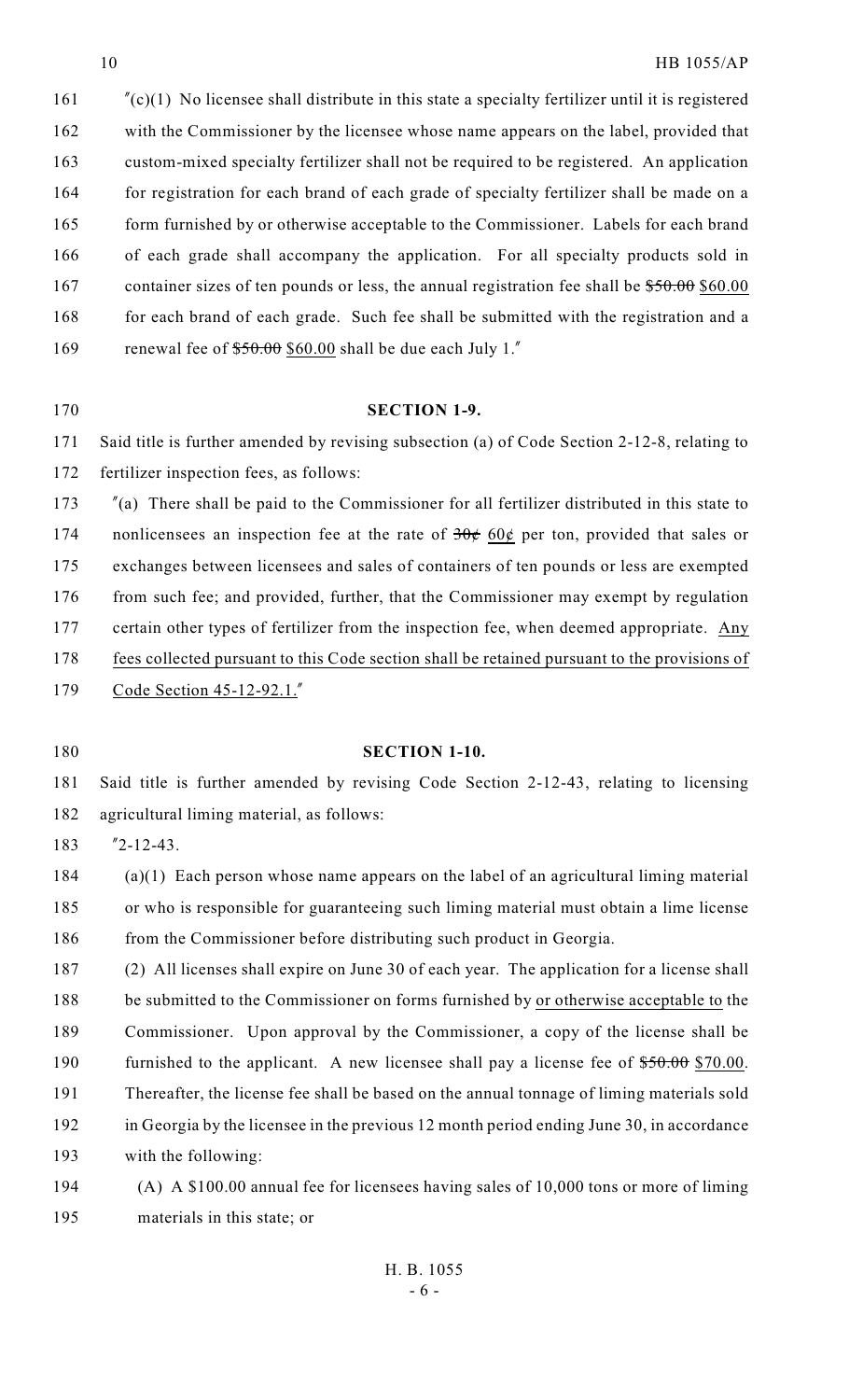196 (B) A  $$50.00$  \$70.00 annual fee for licensees having sales of less than 10,000 tons of liming materials in this state.

 A lime license must be renewed annually and fees shall be received by July 1 of each calendar year, or the applicable license fee shall increase in the manner prescribed in the rules and regulations. Such license may be revoked for cause, after due notice and hearing, for a violation of this article or any rules or regulations adopted by the Commissioner pursuant to this article. Any fees collected pursuant to this Code section shall be retained pursuant to the provisions of Code Section 45-12-92.1.

 (b)(1) No licensee shall distribute in this state an agricultural liming material until such product is registered with the Commissioner by the licensee whose name appears on the label. An application for registration for each brand and product name of liming materials shall be made on forms furnished by or otherwise acceptable to the Commissioner. Labels for each brand and product name shall accompany the application. 209 The registration fee shall be  $$50.00$  \$70.00 per product. Such fee shall be submitted with 210 the registration, and a renewal fee of  $$50.00$$  \$70.00 shall be due each July 1. If renewal registration fees are not received by July 1 of each calendar year, the registration fee shall increase in the manner prescribed in the rules and regulations. Upon approval by the Commissioner, a copy of the registration shall be furnished to the applicant. Such registrations shall be considered permanent so long as no changes or deviations are made in the labels of such products and so long as the registration fees are paid as specified in 216 this article and the rules and regulations of the Commissioner. Such registrations may be canceled for cause, after due notice and hearing, for a violation of this article or any rules and regulations adopted by the Commissioner pursuant to this article.

 (2) A distributor shall not be required to register any brand of agricultural liming material which is already registered under this article by another person, provided the 221 label does not differ in any respect."

### **SECTION 1-11.**

 Said title is further amended by revising subsection (c) of Code Section 2-12-73, relating to registration of soil amendments, as follows:

 $\degree$  "(c) The registration fee shall be  $$50.00$   $$55.00$  per year for each product. Registration shall expire on December 31, annually, unless an application for renewal has been received prior to the expiration date. Any fees collected pursuant to this Code section shall be 228 retained pursuant to the provisions of Code Section 45-12-92.1.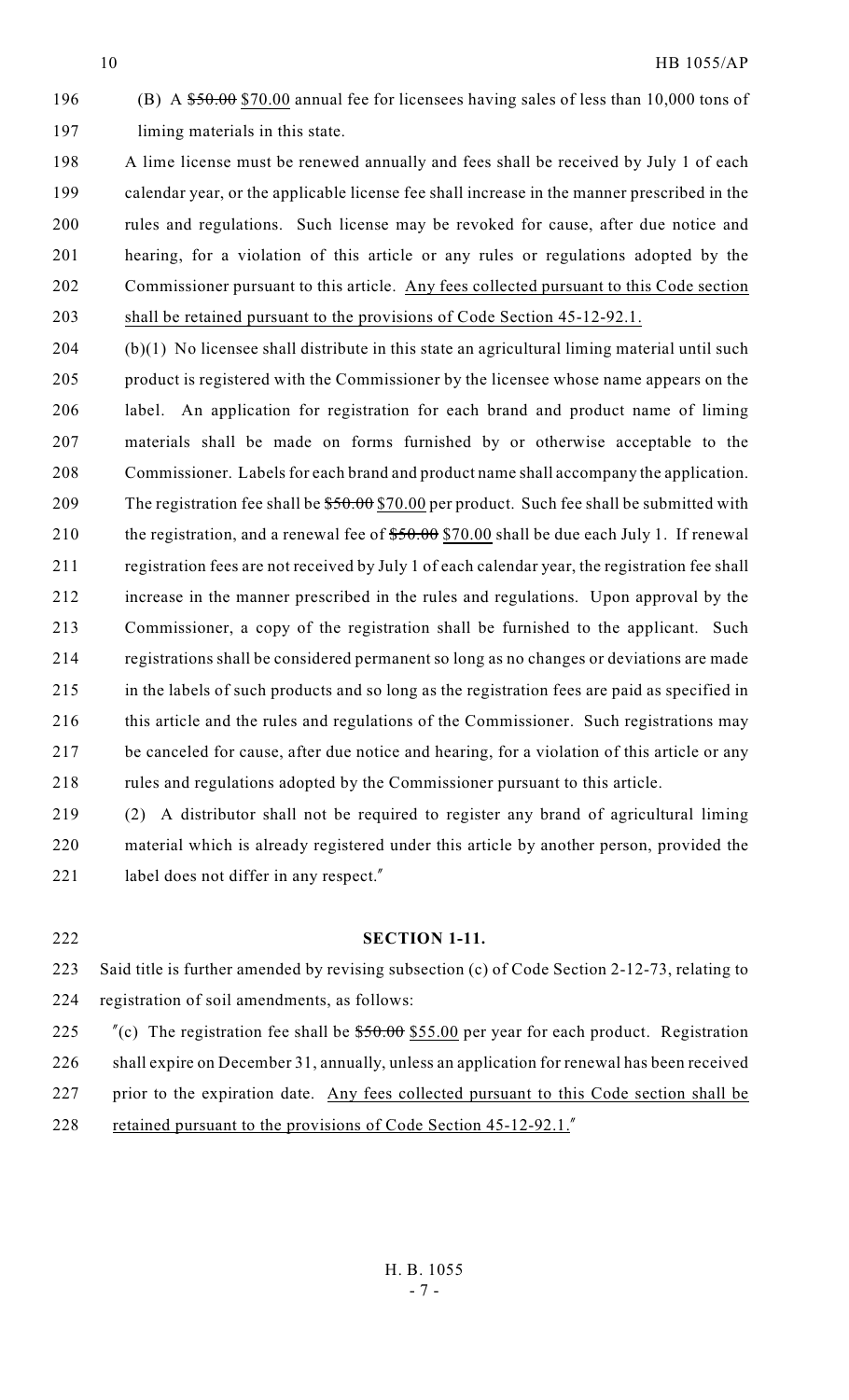HB 1055/AP H. B. 1055 **SECTION 1-12.** Said title is further amended by revising subsections (b), (d), and (f) of Code Section 2-13-6, relating to a commercial feed license, as follows: "(b) All licenses shall expire on December 31 of each year. Licenses are not transferable and no credit or refund may be granted for licenses held for less than one full year. All commercial feed licenses must be renewed by January 1 of each year. The license fee shall be based upon the number of tons of commercial feed distributed in this state during the preceding 12 month period ending December 31, provided that tonnage of small-package products subject to registration as specified in subsection (d) of this Code section shall not be used in calculating the license fee due. The amount of the license fee shall be based upon the schedule as prescribed in the rules and regulations of the Commissioner but shall 240 not be less than  $$50.00$  \$75.00 nor more than  $$1,000.00$  \$2,000.00 per annum. Any fees 241 collected pursuant to this Code section shall be retained pursuant to the provisions of Code Section 45-12-92.1." "(d) No licensee shall distribute in this state a pet food or a specialty pet food in packages of ten pounds or less which has not been registered. The application for registration shall 245 be submitted to the Commissioner on forms furnished by, or acceptable to, the Commissioner. All registrations expire on December 31 of each year. An annual registration fee of an amount prescribed in the rules and regulations of the Commissioner 248 is due by January 1. Such registration fee shall be  $25.00$  \$40.00 per product registered, 249 provided that the total of all such registration fees shall not exceed  $\frac{$1,000.00}{$2,000.00}$  per annum for any licensee." "(f) The license and registration fees provided by this Code section shall not exceed a total 252 amount of  $\frac{$1,000.00}{$2,000.00}$  per annum for any licensee." **SECTION 1-13.** Said title is further amended by revising subsections (a) and (b) of Code Section 2-14-102, relating to a license for timber preservative treating, as follows: "(a) Any fees collected pursuant to this Code section shall be retained pursuant to the provisions of Code Section 45-12-92.1. Each person, firm, or corporation engaging in the business of treating timber or timber products with preservatives in this state shall secure 259 an annual processor's license from the Commissioner of Agriculture before such treatment 260 is undertaken. The annual fee for this license shall be  $\frac{$25.00}{$25.00}$  \$120.00. (b) Each person, firm, or corporation shipping into the state for sale or bringing into the 262 state for sale any treated timber or timber products processed outside the state shall secure an annual dealer's license from the Commissioner. The annual fee for this license shall be \$25.00 \$120.00."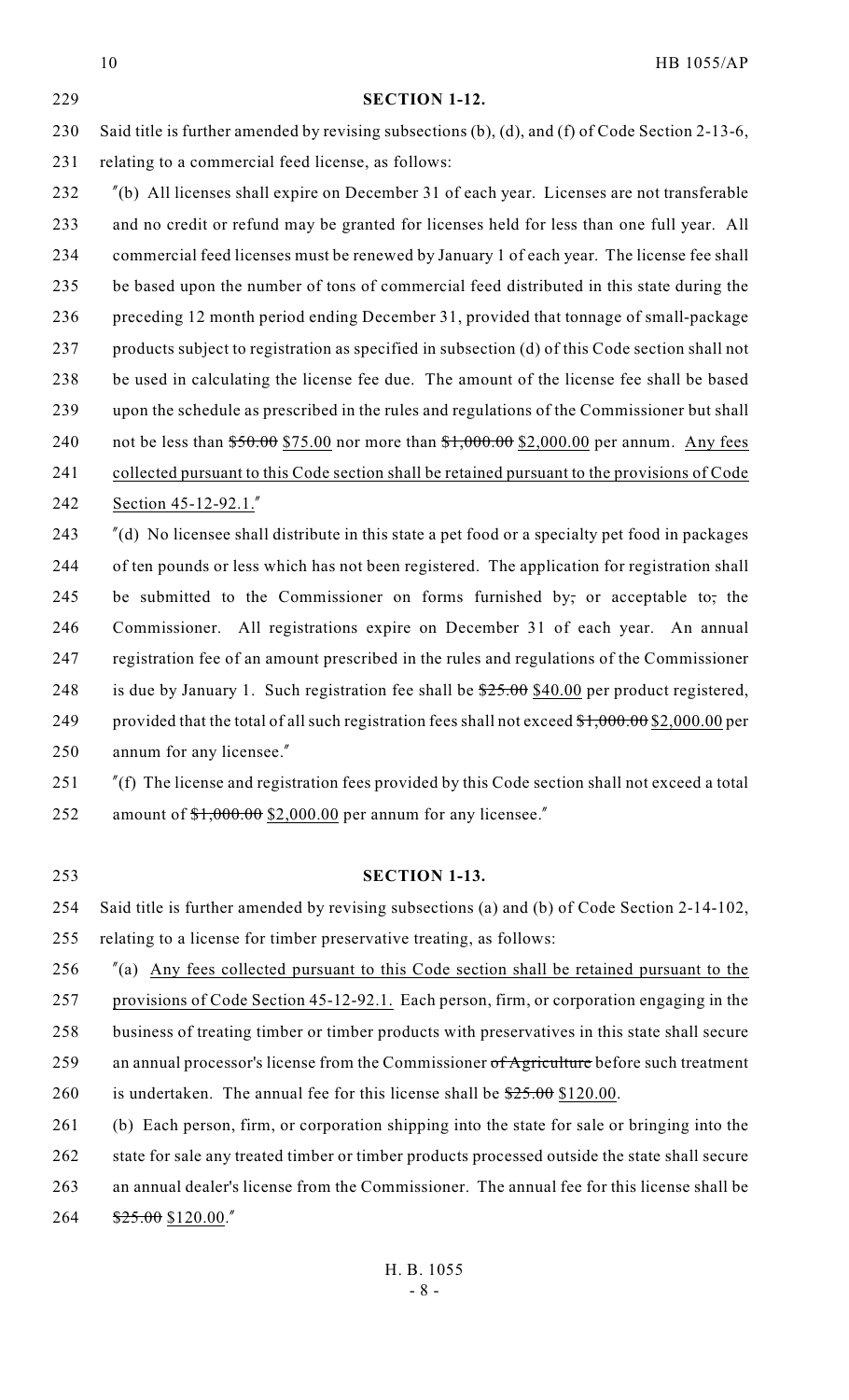#### **SECTION 1-14.**

 Said title is further amended by revising subsection (e) of Code Section 2-21-4, relating to registration of organic products, as follows:

 "(e) On and after January 1, 2003, no person shall produce, process, distribute, or handle in this state any advertised, promoted, identified, tagged, stamped, packaged, or labeled organic food or feed ingredient, article, commodity, or product unless such person has first registered with the department; provided, however, that retail food sales establishments licensed under Article 2 of this chapter that do not process or repackage certified organic commodities shall be exempt from registration provisions set forth in this chapter. On and after January 1, 2003, no organization, business, firm, or individual shall act as a certifying entity in this state unless such organization, business, firm, or individual has first registered with the department. The Commissioner shall establish by regulation registration standards for producers, processors, distributors, handlers, and certifying entities not inconsistent with this chapter. Registration shall be made upon forms prescribed and furnished by the department. Registrations shall expire on the last day of December of the year for which they are issued. The Commissioner shall establish by rule a registration fee for certifying 281 entities in an amount of not less than  $25.00 \times 75.00$  nor more than  $500.00 \times 1,000.00$  per annum and may establish classes of certifying entities with different registration fees for each class. Any fees collected pursuant to this Code section shall be retained pursuant to 284 the provisions of Code Section 45-12-92.1."

#### **SECTION 1-15.**

 Title 4 of the Official Code of Georgia Annotated, relating to animals, is amended by revising subsection (a) of Code Section 4-4-82, relating to licenses for poultry dealers, brokers, and market operators, as follows:

 "(a) No poultry market operator shall engage in or carry on such business without first applying for and obtaining a license from the Commissioner. No poultry dealer or broker shall engage in or carry on such business without first applying for and obtaining a license 292 from the Commissioner. There shall be a fee of  $$25.00$   $$35.00$  per annum for such license. Any fees collected pursuant to this Code section shall be retained pursuant to the provisions of Code Section 45-12-92.1."

#### **SECTION 1-16.**

 Said title is further amended by revising subsection (b) of Code Section 4-10-5, relating to licensing of bird dealers, as follows:

"(b) Bird dealers' licenses shall be issued for a period of one year and shall be annually

renewable. The department may establish separate classes of licenses, including wholesale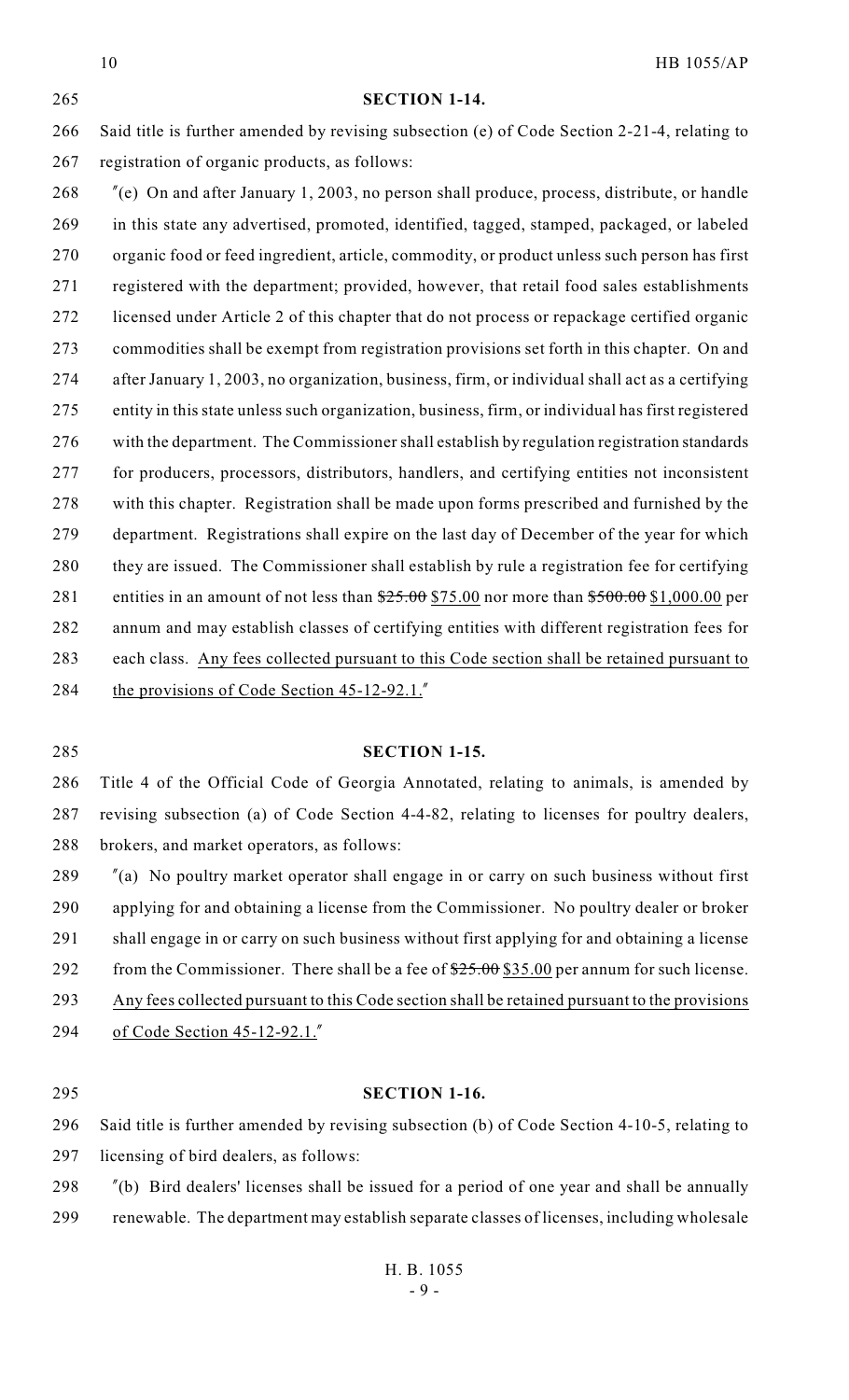and retail licenses. The department shall fix fees for licenses so that the revenue derived from licenses shall approximate the total direct and indirect costs of administering this 302 chapter; but the annual fee for any such license shall be at least  $\frac{$25.00}{$50.00}$  but shall not 303 exceed  $$200.00 $400.00$ . Any fees collected pursuant to this Code section shall be retained pursuant to the provisions of Code Section 45-12-92.1."

 **SECTION 1-17.** Said title is further amended by revising subsection (c) of Code Section 4-11-3, relating to licensing of pet dealers and kennel, stable, and animal shelter operators, as follows: "(c) Licenses shall be issued for a period of one year and shall be annually renewable. The Commissioner may establish separate classes of licenses, including wholesale and retail licenses. The Commissioner shall fix fees for licenses so that the revenue derived from licenses shall approximate the total direct cost of administering this article. The Commissioner may establish different fees for the different classes of licenses established, 313 but the annual fee for any such license shall be at least  $\frac{$25.00}{$50.00}$  but shall not exceed 314 \$200.00 \$400.00. Any fees collected pursuant to this Code section shall be retained

pursuant to the provisions of Code Section 45-12-92.1."

### **SECTION 1-18.**

 Title 7 of the Official Code of Georgia Annotated, relating to banking and finance, is amended by revising paragraph (2) of subsection (b) Code Section 7-1-1011, relating to fees paid by mortgage lenders and mortgage brokers, as follows:

 "(2) There shall be imposed on the closing of every mortgage loan subject to regulation under this article which, as defined in Code Section 7-1-1000, includes all mortgage loans, whether or not closed by a mortgage broker or mortgage lender licensee or 323 registrant, a fee of  $6.50$  \$10.00. The fee shall be paid by the borrower to the collecting agent at the time of closing of the mortgage loan transaction. The collecting agent shall remit the fee to the department at the time and in the manner specified by regulation of the department. Revenue collected by the department pursuant to this subsection shall be deposited in the general fund of the state."

### **SECTION 1-19.**

 Title 8 of the Official Code of Georgia Annotated, relating to buildings and housing, is amended by revising paragraph (5) of Code Section 8-2-135, relating to licenses for manufacturers of manufactured homes, as follows:

332  $\frac{\pi}{5}$  The license and renewal license fee shall be \$300.00 \$440.00 per manufacturing 333 plant which manufactures manufactured homes within the State of Georgia;  $\frac{$300.00}{1000}$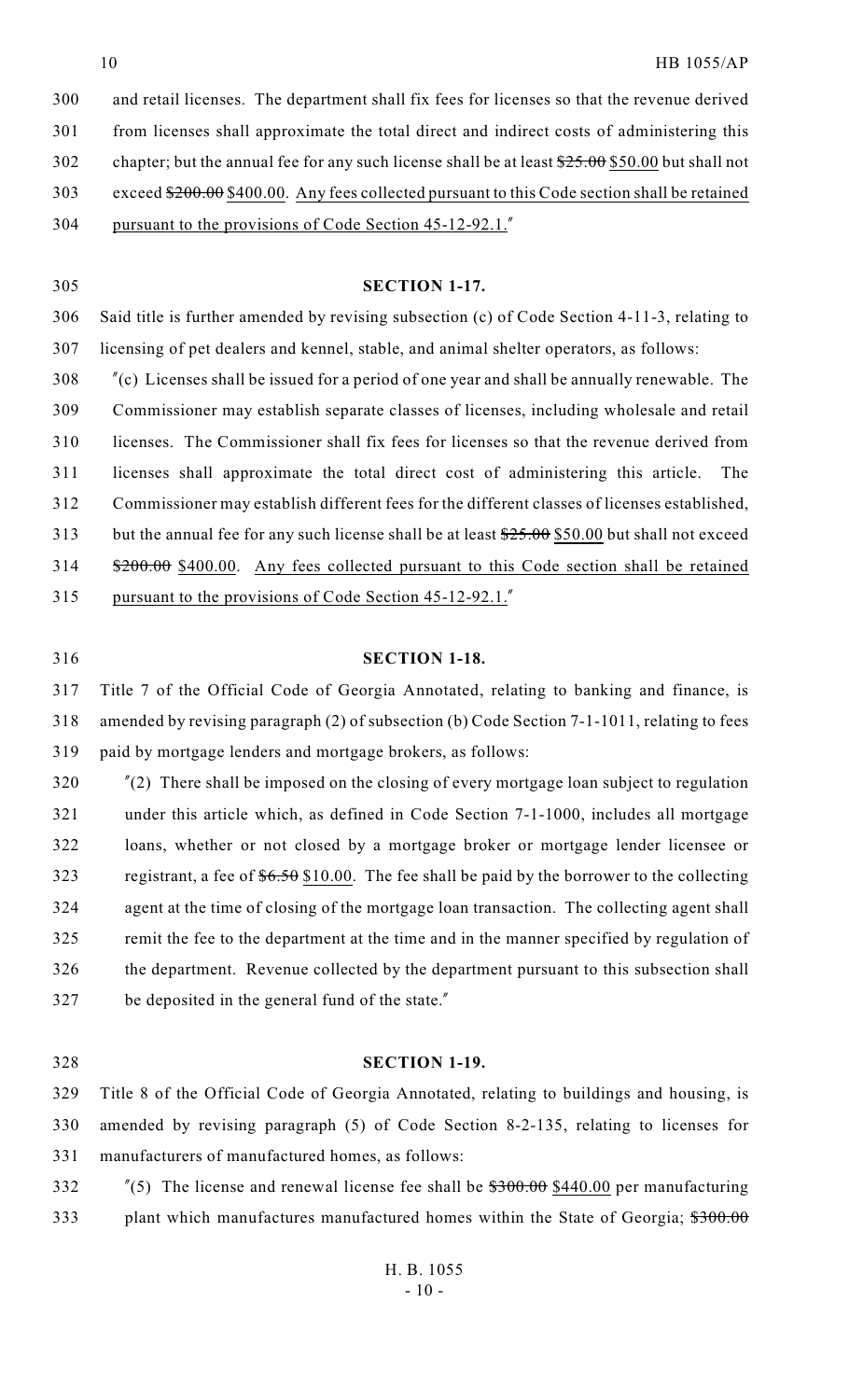\$440.00 per out-of-state manufacturing plant which manufactures manufactured homes for the purpose of offering for sale, or having such homes sold, within the State of 336 Georgia; and  $\frac{$200.00}{$200.00}$  \$300.00 per retailer location and retail broker which sells, offers for sale, or transports to sell such homes within the State of Georgia. The license shall be valid from January 1 through December 31 of the year in which it was issued. The fee for delinquent renewal applications received after January 10 of each year shall be double 340 the regular annual renewal fee."

# **SECTION 1-20.**

 Said title is further amended by revising subsection (a) of Code Section 8-2-135.1, relating to the payment of a manufacturing inspection fee by manufactured home manufacturers, as follows:

 "(a) During such time as the Commissioner's office is acting as the primary inspection agency pursuant to Section 623 of the National Manufactured Housing Construction and Safety Standards Act of 1974, 42 U.S.C. Section 5401, et seq., or the regulations issued thereunder, every manufacturer who manufactures manufactured homes in Georgia shall pay to the Commissioner a manufacturing inspection fee for each manufactured home manufactured in Georgia, irrespective of whether the manufactured home is offered for sale 351 in this state. This manufacturing inspection fee shall be  $\frac{$20.00}{$20.00}$  \$30.00 for each certification label, as defined in Section 623 of the National Manufactured Housing Construction and Safety Standards Act of 1974, 42 U.S.C. Section 5401, et seq. For any reinspection, a \$10.00 \$15.00 additional fee shall be charged."

#### **SECTION 1-21.**

 Said title is further amended by revising paragraph (1) of Code Section 8-2-161, relating to rules regulating installations of manufactured homes and mobile homes, as follows:

 "(1) Establish rules and procedures for the licensure of installers as provided by Code Section 8-2-164 and the implementation and collection of an annual license fee, which 360 shall be  $$200.00$  \$300.00; and"

#### **SECTION 1-22.**

 Said title is further amended by revising paragraph (2) of Code Section 8-2-164, relating to licensing installers of manufactured homes and mobile homes, as follows:

 "(2) In addition to the requirements of paragraph (1) of this Code section, any installer performing any installation of any new or pre-owned manufactured or mobile home in this state shall first purchase a permit from the Commissioner. The cost of such permit 367 shall be  $$40.00$  \$60.00 for each manufactured or mobile home. Each installer shall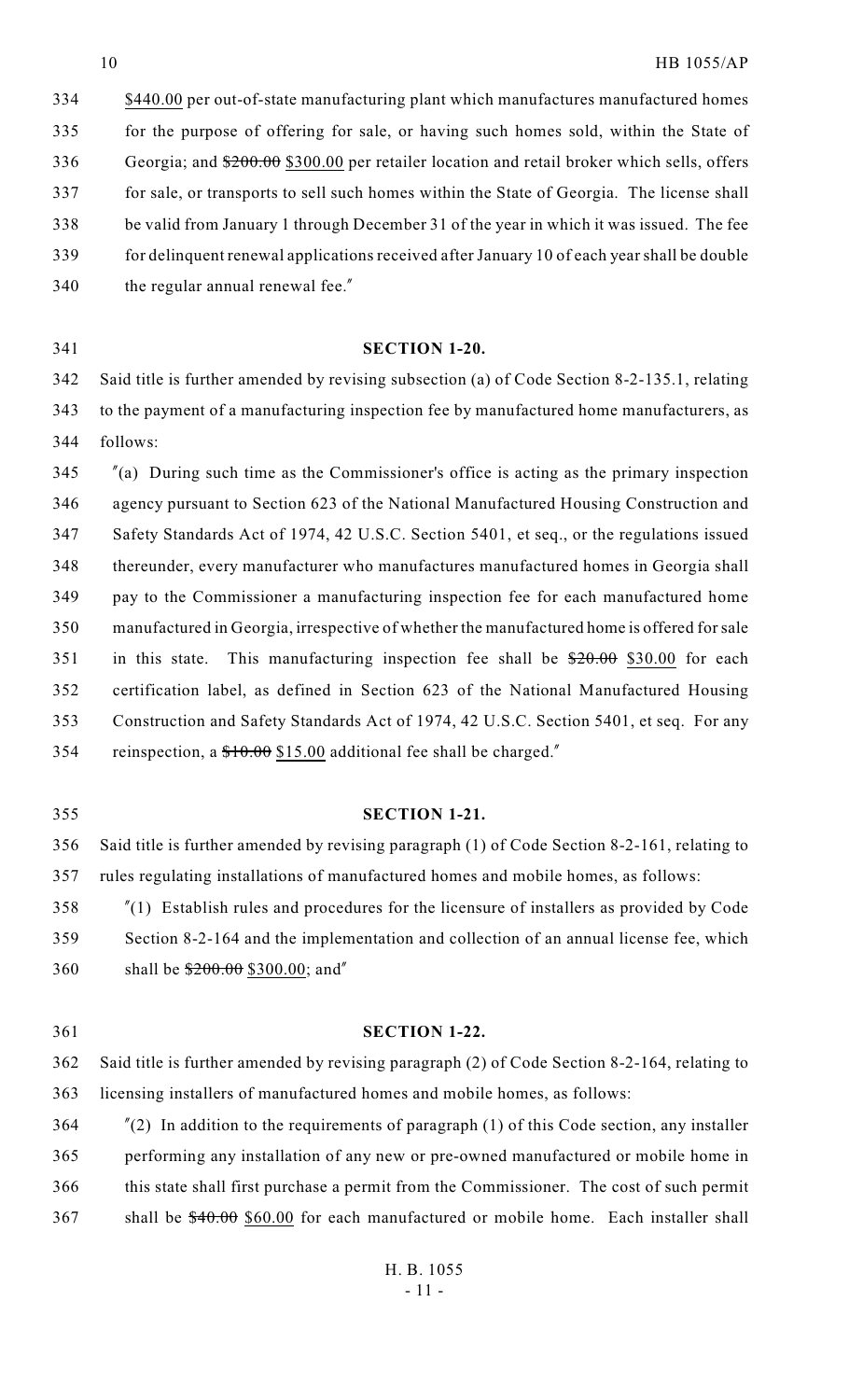| 368 | provide any information required by the Commissioner to be submitted to obtain a                |
|-----|-------------------------------------------------------------------------------------------------|
| 369 | permit. A permit shall be attached by the installer to the panel box of each manufactured       |
| 370 | or mobile home upon completion of installation."                                                |
|     |                                                                                                 |
| 371 | <b>SECTION 1-23.</b>                                                                            |
| 372 | Title 10 of the Official Code of Georgia Annotated, relating to commerce and trade, is          |
| 373 | amended by revising Code Section 10-1-157, relating to inspections of samples of petroleum      |
| 374 | products, as follows:                                                                           |
| 375 | $"10-1-157.$                                                                                    |
| 376 | The Commissioner of Agriculture shall, from time to time, collect or cause to be collected      |
| 377 | samples of all petroleum products subject to regulation under this part which are sold,         |
| 378 | offered, or exposed for sale in this state and cause such samples to be tested or analyzed      |
| 379 | by the state oil chemist. The state oil chemist shall certify, under oath, an analysis of each  |
| 380 | such sample and such certificate shall be competent evidence of the composition of such         |
| 381 | petroleum product in any legal proceeding. The Department of Agriculture shall have the         |
| 382 | power to implement rules and regulations necessary to carry out inspection of gasoline          |
| 383 | samples as provided for by this Code section."                                                  |
|     |                                                                                                 |
| 384 | <b>SECTION 1-24.</b>                                                                            |
| 385 | Said title is further amended by adding a new subsection to Code Section 10-1-159, relating     |
| 386 | to inspections of self-measuring pumps, as follows:                                             |
| 387 | The Department of Agriculture shall have the power to implement rules and<br>''(g)              |
| 388 | regulations necessary to carry out inspections of self-measuring pumps provided for by this     |
| 389 | Code section."                                                                                  |
|     |                                                                                                 |
| 390 | <b>SECTION 1-25.</b>                                                                            |
| 391 | Said title is further amended by repealing Code Section 10-1-161, relating to inspection of     |
| 392 | gasoline, and designating it as "Reserved."                                                     |
|     |                                                                                                 |
| 393 | <b>SECTION 1-26.</b>                                                                            |
| 394 | Said title is further amended by revising Code Section 10-1-203, relating to evaluation of test |
| 395 | reports of antifreeze offered for sale within this state, as follows:                           |
| 396 | $"10-1-203.$                                                                                    |
| 397 | Before any antifreeze shall be sold, exposed for sale, or stored, packed, or held with intent   |
| 398 | to sell within this state, a current certified test report thereof prepared by an independent   |
| 399 | laboratory recognized by the Department of Agriculture to do such testing must be               |
| 400 | submitted and evaluated under the supervision of the state oil chemist in the Department        |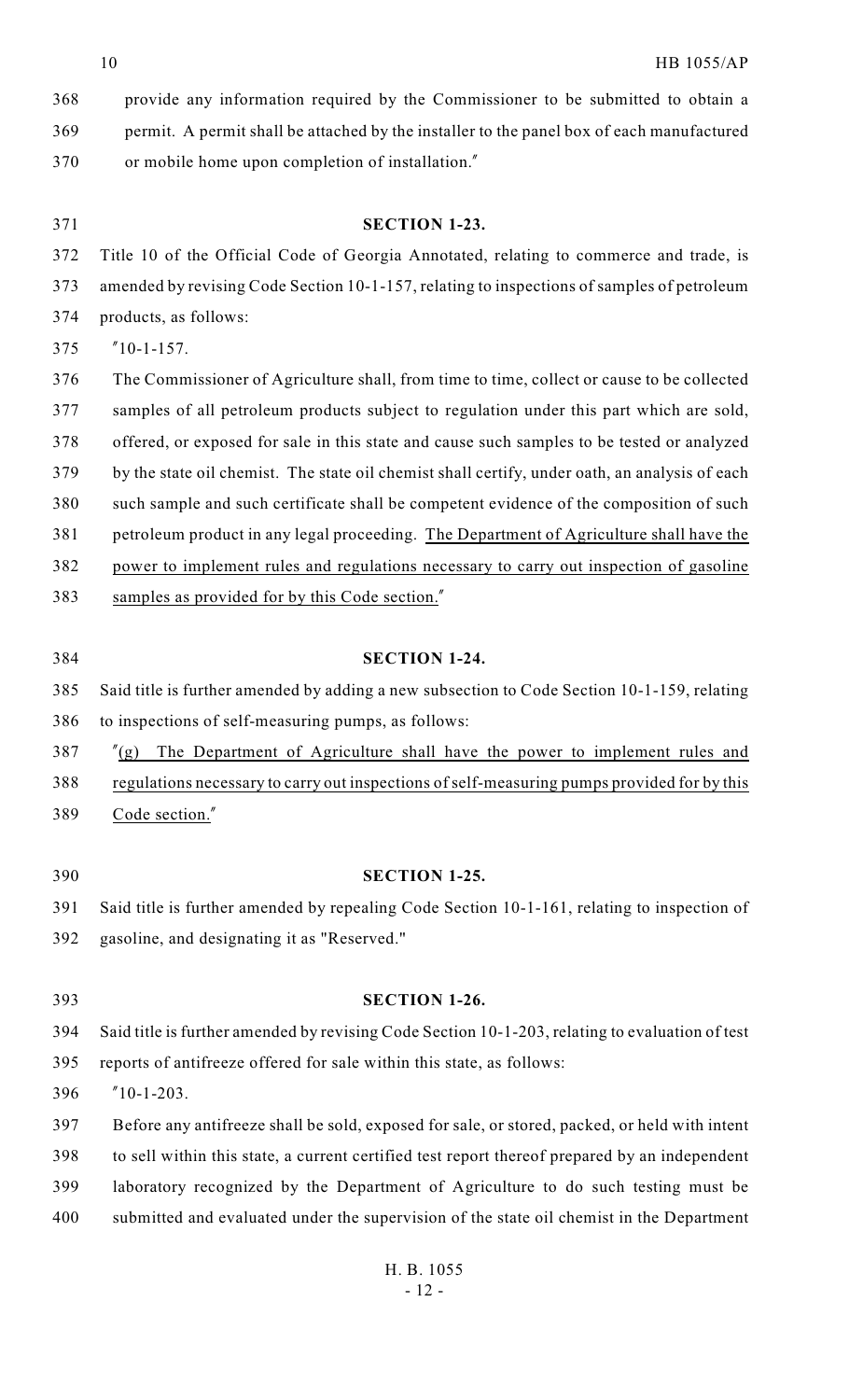# HB 1055/AP

401 of Agriculture. Under Upon application of the manufacturer or packer or distributor, 402 submission of container label, and the payment of a license fee of  $\frac{$25,00}{$25,00}{$50,00}$  for each brand or type of antifreeze submitted, the state oil chemist shall evaluate the test report so submitted. Any fees collected pursuant to this Code section shall be retained pursuant to the provisions of Code Section 45-12-92.1. If the antifreeze is not adulterated or misbranded, if it meets the standards established and promulgated by the Commissioner of Agriculture, and if the antifreeze is not a type or kind that is in violation of this part, the Commissioner shall issue the applicant a written license or permit authorizing the wholesale and retail sale by the applicant and by others of such antifreeze in this state for the fiscal year in which the license is issued, which license or permit shall be subject to renewal annually. If the Commissioner shall find at a later date that the antifreeze product or substance to be sold, exposed for sale, or held with intent to sell has been materially altered or adulterated or that a change has been made in the name, brand, or trademark under which the antifreeze is sold or that it violates this part, the Commissioner is authorized to revoke or suspend the license or permit issued under this part of the licensee found in violation of this part after notice and hearing before the Commissioner. No license or permit for the sale of antifreeze in this state shall be issued until the application, fee, and label submission have been made as provided by this part, the certified test report has been evaluated by the state oil chemist, and the state oil chemist notifies the Commissioner of Agriculture that said antifreeze meets the requirements of this part."

### **SECTION 1-27.**

 Said title is further amended by revising Code Section 10-2-42, relating to licensing certified public weighers, as follows:

"10-2-42.

 Certified public weighers shall be licensed for a period of one year beginning on July 1 and 426 ending on June 30, next. A fee of  $$5.00$  \$15.00 shall be paid to the Commissioner by each 427 person so licensed at the time application is filed. A fee of  $$5.00$  \$15.00 shall be required for each renewal of a license as a certified public weigher. In addition thereto, the applicant shall pay the actual cost of seals required under this article. Any fees collected pursuant to this Code section shall be retained pursuant to the provisions of Code Section 45-12-92.1."

### **SECTION 1-28.**

 Said title is further amended by revising subsection (a) of Code Section 10-4-12, relating to a warehouseman's bond, as follows: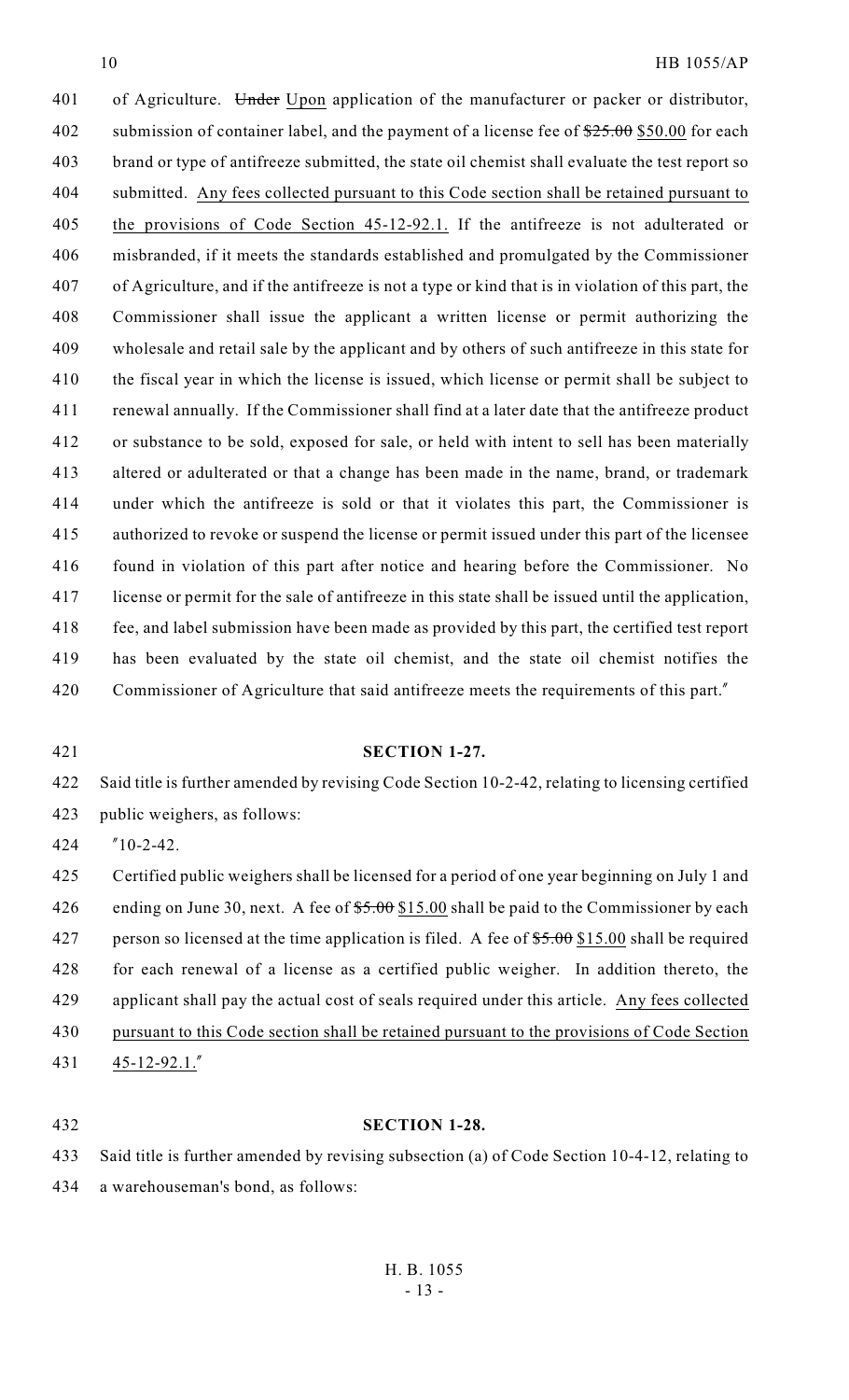## HB 1055/AP

 "(a) Every person intending to engage in business as a warehouseman under this article shall, prior to commencing such business and periodically thereafter as the Commissioner shall require, execute and file with the Commissioner a good and sufficient bond to the state to secure the faithful performance of his or her obligation as a warehouseman under the terms of this article and the rules and regulations prescribed under this article, such bond to be computed in direct ratio to the licensed storage capacity of the warehouse bonded. The bond shall be executed by a surety corporation authorized to transact business in this state and approved by the Commissioner. Such bond shall be upon forms prescribed by the Commissioner. Any and all bond applications shall be accompanied by a certificate of 'good standing' issued by the Commissioner of Insurance. If any company issuing a bond shall be removed from doing business in this state, it shall be the duty of the Commissioner of Insurance to notify the Commissioner of Agriculture within 30 days. The Commissioner shall have authority to fix the bond for any part of licensed storage capacity of the warehouse being used; but in no event shall the amount of the bond be required to 449 exceed  $\frac{12}{15}$  percent of the value of the products stored and the bond shall be in such form and amount and shall have such surety or sureties, subject to service of process in actions on the bonds with this state, as the Commissioner may prescribe; provided, however, the minimum bond to be posted for each warehouse shall be \$20,000.00 and the maximum 453 bond to be required for each warehouse shall be  $150,000.00$  \$300,000.00.

#### **SECTION 1-29.**

 Said title is further amended by revising Code Section 10-4-17, relating to licensing for warehouses, as follows:

"10-4-17.

 Warehousemen coming under this article shall pay an annual license fee which includes all inspections in an amount based on storage capacity in an amount fixed by rule or regulation of the Commissioner. These fees shall not exceed actual cost of inspections and are inclusive. The amount paid shall be based on storage capacity and shall be at least 462 \$500.00 \$600.00 and no more than \$2,000.00 \$2,500.00 for grain or cotton warehouses and  $$500.00$$  \$600.00 to \$1,000.00 \$2,500.00 for other agricultural products facilities desiring to come under this article. Each license so issued shall expire on June 30 of each year, and each application for license must be accompanied by the license fee. Any fees collected pursuant to this Code section shall be retained pursuant to the provisions of Code Section 45-12-92.1."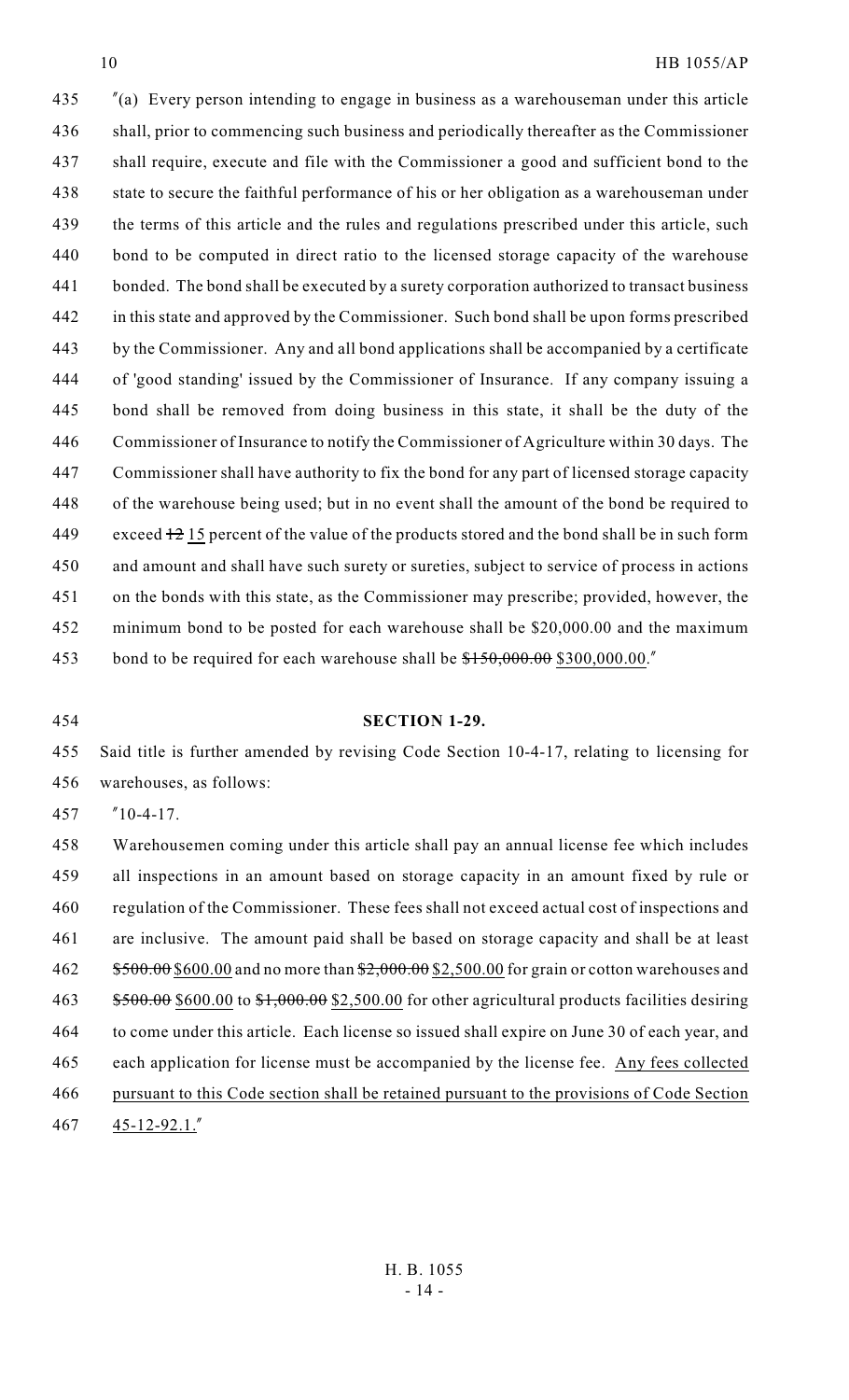HB 1055/AP **SECTION 1-30.** Said title is further amended by revising Code Section 10-4-101, relating to licensing fees 470 for the sale of flue-cured leaf tobacco, as follows: "10-4-101. No person, real or corporate, shall operate, hold, or conduct an auction sale for the sale of flue-cured leaf tobacco within this state without first having obtained a license for the regular selling season in which the sale is made from the Commissioner of Agriculture. Each license so issued shall automatically expire at the end of the regular selling season. The regular selling season shall be deemed to have ended at the close of business on the marketing day any regulatory group or committee shall cause any of the sets of buyers normally assigned to the Georgia flue-cured leaf tobacco auction markets to be withdrawn for the purpose of reassigning them to auction markets in other tobacco belts. The 480 Commissioner, in his or her discretion, may issue additional licenses to warehousemen at the end of the regular selling season as he or she deems necessary and desirable for 'clean-up' sales or special sales, such licenses to terminate at the conclusion of the 'clean-up' 483 or special sale. The license fee shall be  $$100.00$  \$150.00 for each regular selling season with no additional fee for licenses issued for 'clean-up' or special sales. Licenses shall be subject to renewal from one regular selling season to another under such rules and regulations as the Commissioner shall prescribe. Any fees collected pursuant to this Code section shall be retained pursuant to the provisions of Code Section 45-12-92.1."

### **SECTION 1-31.**

 Said title is further amended by revising subsection (a) of Code Section 10-4-115, relating to a nonauction tobacco dealer's license, as follows:

 "(a) Any person, firm, or corporation purchasing flue-cured leaf tobacco from producers other than at auction sales shall be required to apply to and obtain from the Commissioner of Agriculture a nonauction tobacco dealer's license prior to engaging in such purchase operations. Such license shall be renewable on an annual basis. There shall be an annual fee for each such license issued by the Commissioner. The amount of such fee shall be 496 established by the Commissioner in an amount not to exceed \$100.00 \$150.00 per annum. Any fees collected pursuant to this Code section shall be retained pursuant to the provisions of Code Section 45-12-92.1. Each applicant for a nonauction tobacco dealer's license shall indicate in writing to the Commissioner each year before the first auction sale of the tobacco-selling season an intent to buy flue-cured leaf tobaccos from producers other than at auction in order to be eligible for a nonauction tobacco dealer's license for that selling season."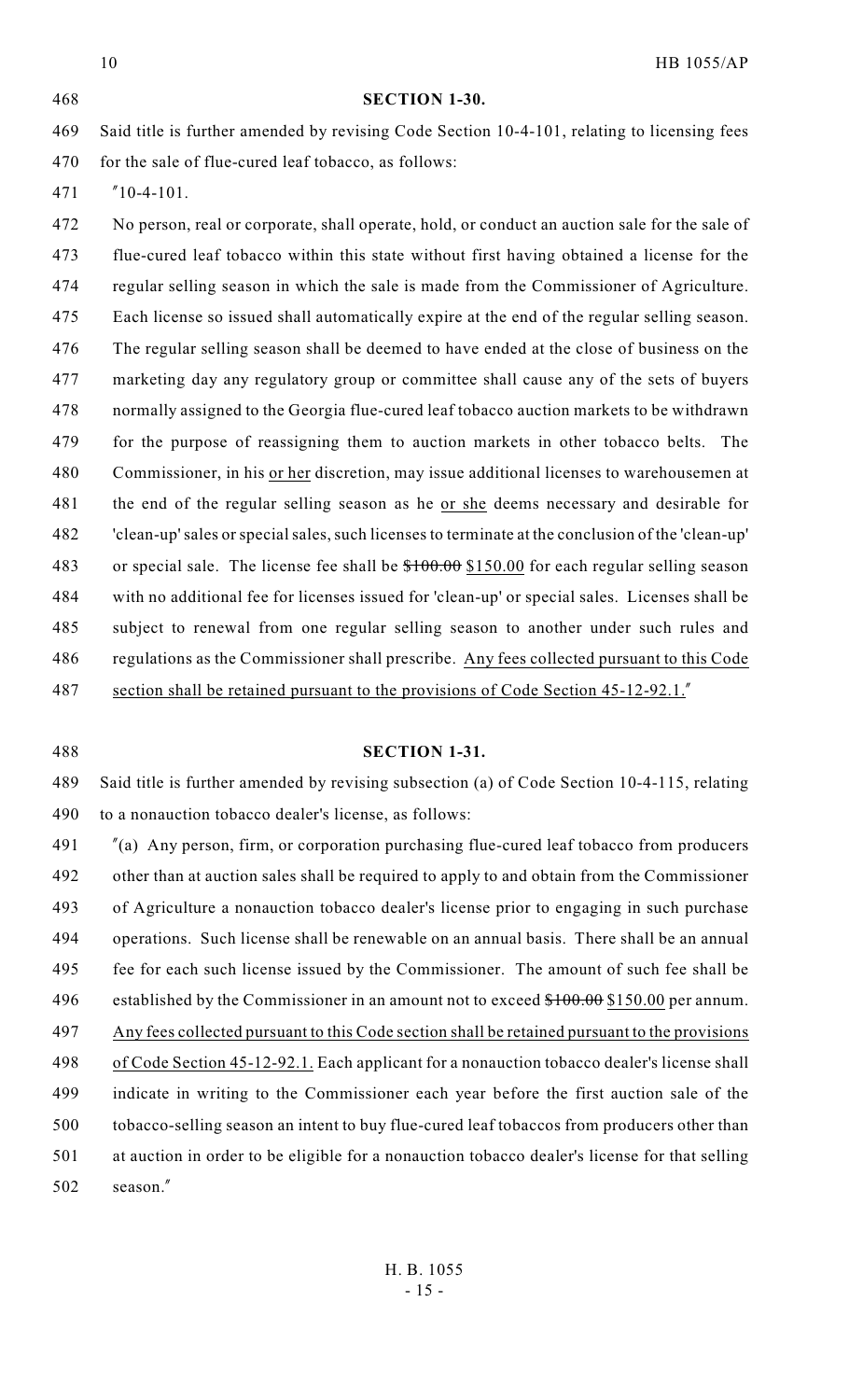|     | 10<br>HB 1055/AP                                                                               |
|-----|------------------------------------------------------------------------------------------------|
| 503 | <b>SECTION 1-32.</b>                                                                           |
| 504 | Said title is further amended by revising Code Section 10-4-142, relating to a carry-over leaf |
| 505 | tobacco storage and sale license, as follows:                                                  |
| 506 | $"10-4-142.$                                                                                   |
| 507 | No person, real or corporate, shall operate a service for receiving within this state          |
| 508 | flue-cured leaf tobacco for the purpose of weighing, redrying, and storing said tobacco        |
| 509 | from the year of production until the subsequent selling season for sale at that time without  |
| 510 | first having obtained a license from the Commissioner of Agriculture. Each license so          |
| 511 | issued shall automatically expire at the termination of the storage period and be subject to   |
| 512 | renewal annually under such rules and regulations as the Commissioner shall prescribe.         |
| 513 | The license fee shall be $$10.00$ $$40.00$ for each year. Any fees collected pursuant to this  |
| 514 | Code section shall be retained pursuant to the provisions of Code Section 45-12-92.1.          |
| 515 | Licensed operators of flue-cured leaf tobacco auction warehouses may be licensed without       |
| 516 | cost under this part upon application to the Commissioner. This part shall not require         |
| 517 | licensing of any federal agency, its agents, or contractors who receive carry-over tobacco."   |
|     |                                                                                                |
| 518 | <b>SECTION 1-33.</b>                                                                           |
| 519 | Title 12 of the Official Code of Georgia Annotated, relating to conservation and natural       |
| 520 | resources, is amended by revising Code Section 12-6-93, relating to appropriations necessary   |
| 521 | to carry out fire protection in forests, as follows:                                           |
| 522 | $"12-6-93.$                                                                                    |
| 523 | (a) The funds required to carry out this part and provide for the coordinated protection of    |
| 524 | uncontrolled fire on all forest lands in the State of Georgia may be provided from annual      |
| 525 | appropriations made by the General Assembly for this purpose.                                  |
| 526 | (b) In the event any county desires forest fire protection, the county shall enter into an     |
| 527 | agreement with the State Forestry Commission, and such agreement shall provide for the         |
| 528 | payment to the commission of $4\phi$ an amount reasonably related to the actual cost of        |
| 529 | providing forest fire protection. Such amount shall be calculated per forest acre of           |
| 530 | privately owned forest land. Forest acres of privately owned land shall be based upon the      |
| 531 | most recent United States Forest Service survey for Georgia.                                   |
| 532 | Any agreement in existence on July 1, $1967$ 2010, between a county and the<br>(c)             |
| 533 | commission providing for a different percentage or amount of payment shall be changed          |
| 534 | so as to provide for the payment of $4¢$ an amount reasonably related to the actual cost of    |
| 535 | providing forest fire protection. Such amount shall be calculated per forest acre.             |
| 536 | (d) Any county may levy a tax to provide the additional funds required for fire protection     |
| 537 | under this part."                                                                              |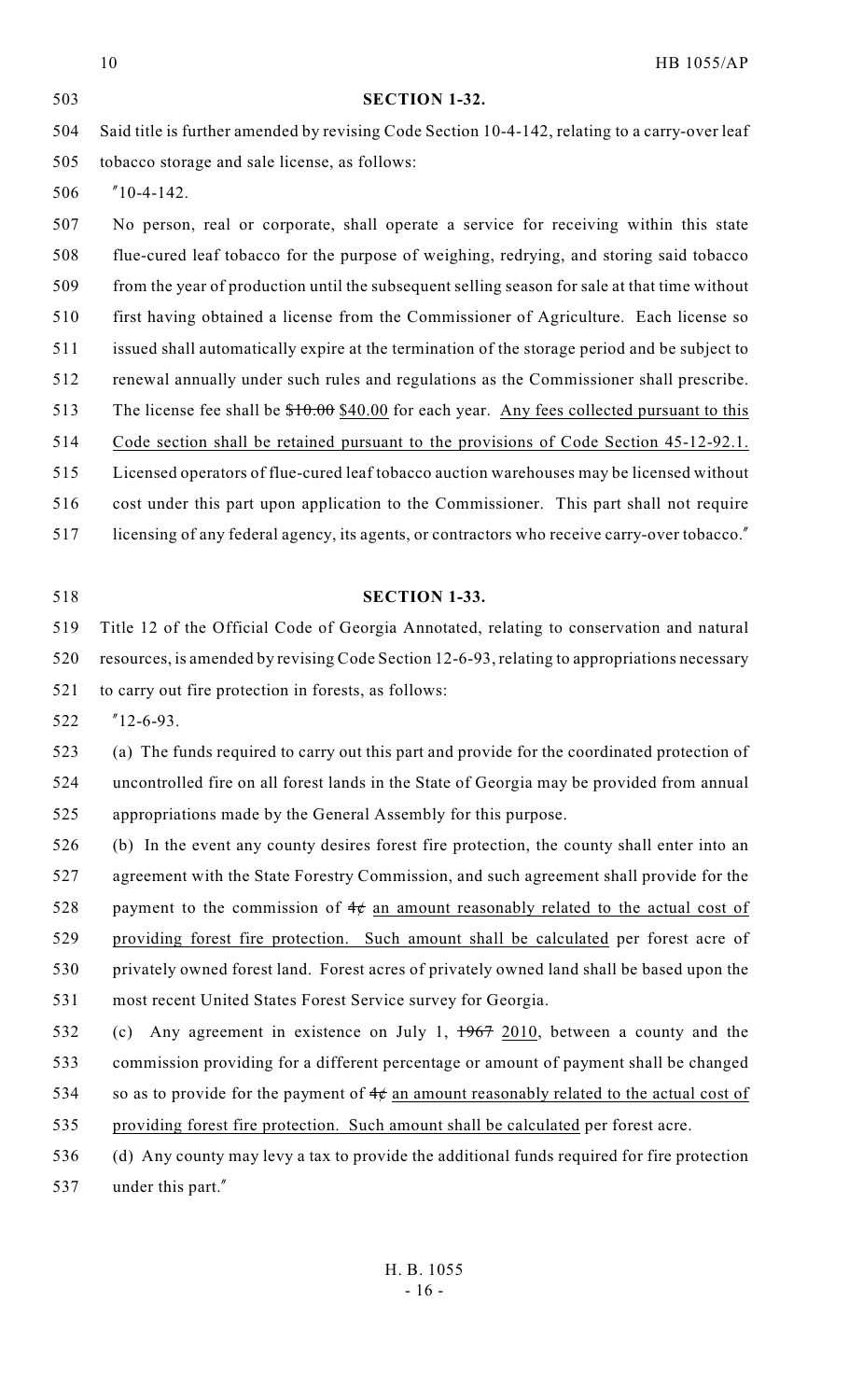|     | 10                                                                                              | <b>HB 1055/AP</b> |
|-----|-------------------------------------------------------------------------------------------------|-------------------|
| 538 | <b>SECTION 1-34.</b>                                                                            |                   |
| 539 | Title 14 of the Official Code of Georgia Annotated, relating to corporations, partnerships,     |                   |
| 540 | and associations, is amended by revising Code Section 14-2-122, relating to fees for filings    |                   |
| 541 | related to business corporations, as follows:                                                   |                   |
| 542 | $"14-2-122.$                                                                                    |                   |
| 543 | The Secretary of State shall collect the following fees and penalties when the documents        |                   |
| 544 | described in this Code section are delivered to him or her for filing:                          |                   |
| 545 | Document                                                                                        | <b>Fee</b>        |
| 546 |                                                                                                 | \$100.00          |
| 547 | (2) Application for certificate of authority. $\dots \dots \dots \dots \dots \dots \dots \dots$ | 225.00            |
| 548 |                                                                                                 |                   |
| 549 | (4) Penalty for late filing of annual registration. $\ldots$                                    | 25.00             |
| 550 |                                                                                                 | No fee            |
| 551 |                                                                                                 | No fee            |
| 552 |                                                                                                 | No fee            |
| 553 |                                                                                                 | No fee            |
| 554 |                                                                                                 | 25.00             |
| 555 | (10) Civil penalty for a foreign corporation transacting business in this state                 |                   |
| 556 |                                                                                                 | 500.00            |
| 557 | Statement of change of address of registered agent\$5.00 per<br>(11)                            |                   |
| 558 |                                                                                                 | 20.00             |
| 559 |                                                                                                 | 100.00            |
| 560 |                                                                                                 | 95.00             |
| 561 | (14) Any other document required or permitted to be filed by this chapter                       | 20.00''           |
| 562 | <b>SECTION 1-35.</b>                                                                            |                   |
| 563 | Said title is further amended by revising Code Section 14-9-1101, relating to fees for filings  |                   |
| 564 | related to limited partnerships, as follows:                                                    |                   |
| 565 | $"14-9-1101.$                                                                                   |                   |
| 566 | The Secretary of State shall charge and collect for filing:                                     |                   |
| 567 | Document                                                                                        | <u>Fee</u>        |
| 568 |                                                                                                 | \$100.00          |
| 569 | (2) A registration of a foreign limited partnership. $\dots\dots\dots\dots\dots\dots$           | 225.00            |
| 570 |                                                                                                 |                   |
| 571 |                                                                                                 | 25.00             |
|     |                                                                                                 |                   |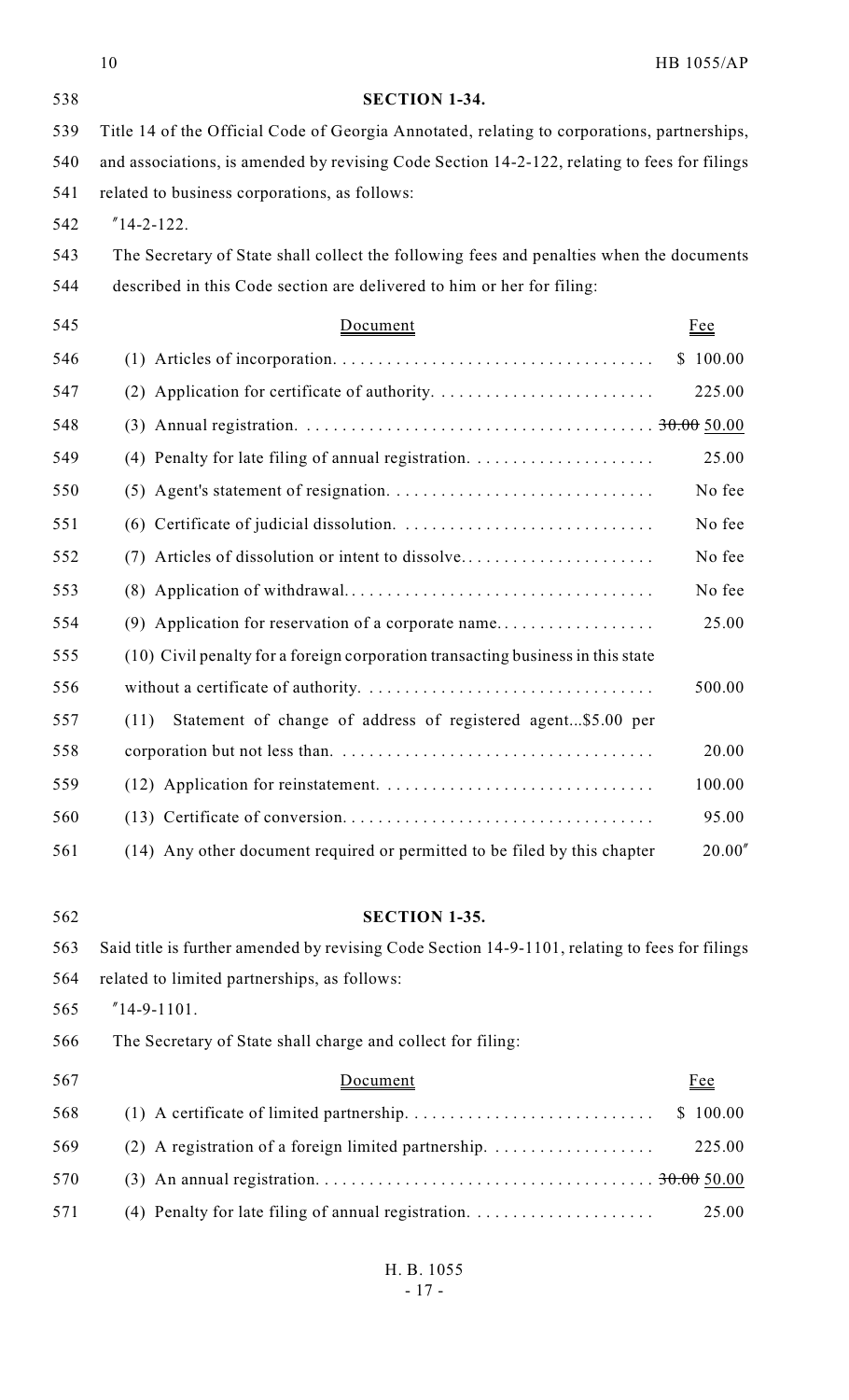| 572 |                                                                             | No fee  |
|-----|-----------------------------------------------------------------------------|---------|
| 573 |                                                                             | No fee  |
| 574 |                                                                             | No fee  |
| 575 | (8) Statement of change of address of registered agent or registered office |         |
| 576 |                                                                             | 20.00   |
| 577 | (9) An amendment to a certificate of limited partnership for the purpose of |         |
| 578 |                                                                             | 100.00  |
| 579 | $(10)$ Certificate of election to become a limited partnership              | 80.00   |
| 580 |                                                                             | 95.00   |
| 581 |                                                                             | 25.00   |
| 582 | (13) Any other document required or permitted pursuant to this chapter.     | 20.00'' |

 **SECTION 1-36.** Said title is further amended by revising paragraph (2) of subsection (a) of Code Section

14-10-4, relating to formation of professional associations, as follows:

- "(2) RECORDING; FEES. The clerk shall record the articles of association and any amendments thereto or instruments of dissolution thereof in the same manner as required 588 for articles of incorporation and shall receive a fee as required by paragraph (17) of 589 subsection (g) of Code Section 15-6-77. Articles shall not be required to be published or recorded elsewhere. Such record of the articles, when so recorded, shall be notice of the articles to the world as well as to all parties dealing with such association."
- **SECTION 1-37.** Said title is further amended by revising Code Section 14-11-1101, relating to fees for filings related to limited liability companies, as follows: "14-11-1101. (a) The Secretary of State shall collect the following fees when the documents described below are delivered to the Secretary of State for filing pursuant to this chapter: 598 Document Fee (1) Articles of organization. ..................................... \$100.00 (2) Articles of amendment....................................... 20.00 (3) Articles of merger. ......................................... 20.00 (4) Certificate of election under Code Section 14-11-212 (together with articles of organization). ........................................ 95.00 (5) Application for certificate of authority to transact business. . . . . . . . . . 225.00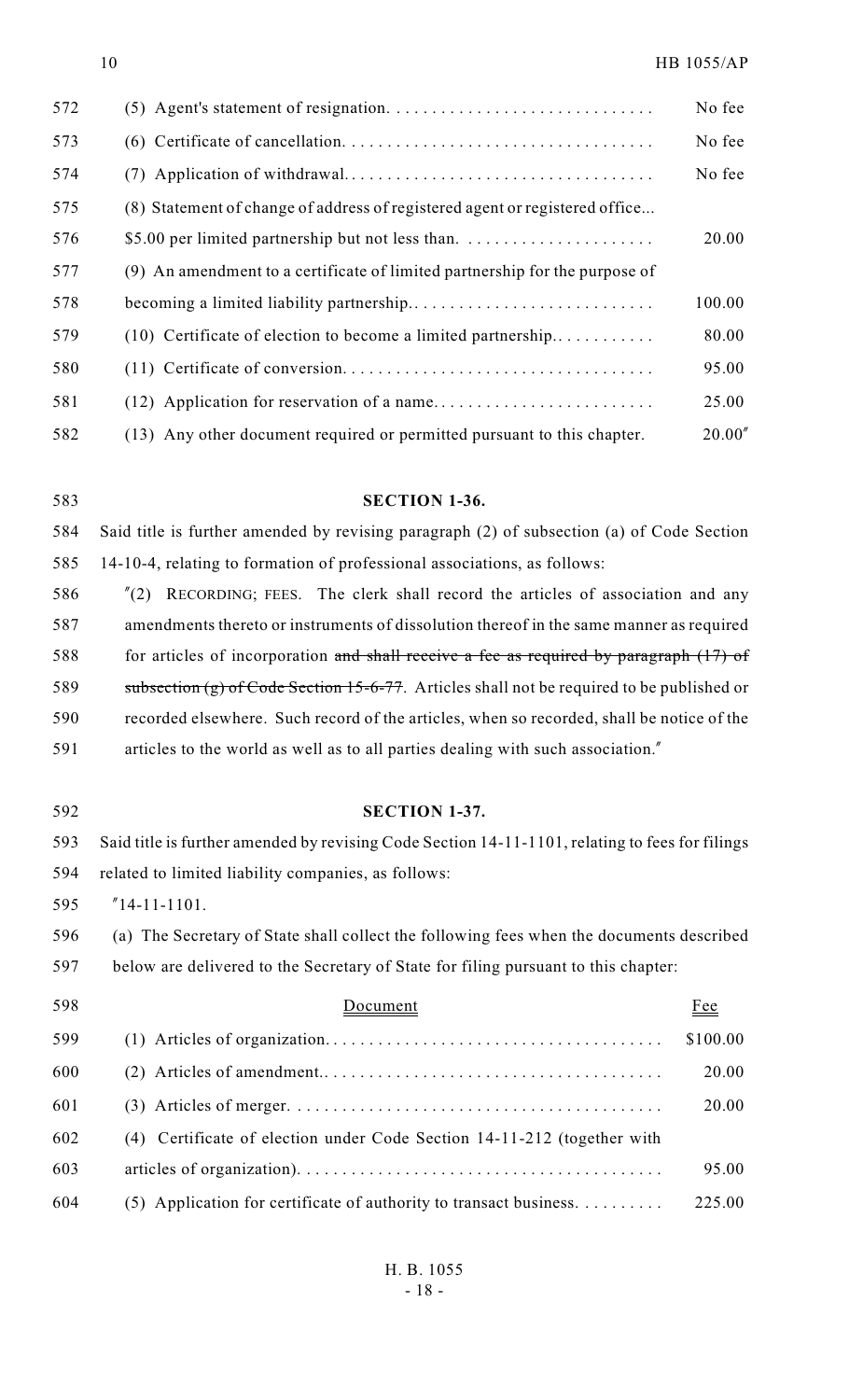| 605 | (6) Statement of commencement of winding $up$ No Fee <u>fee</u>                          |        |
|-----|------------------------------------------------------------------------------------------|--------|
| 606 |                                                                                          |        |
| 607 |                                                                                          | No fee |
| 608 |                                                                                          | 20.00  |
| 609 |                                                                                          | 25.00  |
| 610 | (11) Statement of change of registered office or registered agent\$5.00 per              |        |
| 611 | limited liability company (foreign or domestic), but not less than                       | 20.00  |
| 612 | (12) Registered agent's statement of resignation pursuant to subsection (d)              |        |
| 613 | of Code Section 14-11-209 or subsection (d) of Code Section 14-11-703.                   | No fee |
| 614 |                                                                                          | No fee |
| 615 |                                                                                          |        |
| 616 |                                                                                          | 25.00  |
| 617 |                                                                                          | 100.00 |
| 618 | (17) Any other document required or permitted to be filed by                             |        |
| 619 |                                                                                          | 20.00  |
| 620 |                                                                                          | 95.00  |
| 621 | The Secretary of State shall collect the penalty provided for in paragraph (2) of<br>(b) |        |
| 622 | subsection (c) of Code Section $14-11-711$ .                                             |        |

### **SECTION 1-38.**

 Title 15 of the Official Code of Georgia Annotated, relating to courts, is amended by revising paragraph (2) of subsection (e) and subsections (g) and (h) of Code Section 15-6-77, relating to fees for superior court, as follows:

 "(2) Except as provided in paragraphs (3) and (4) of this subsection, the total sum for all services rendered by the clerk of the superior court through entry of judgment in civil cases shall be \$58.00. Such sum shall not be required if the party desiring to file such case or proceeding is unable, because of his indigence, to pay such sum and such party files with the clerk an affidavit to such effect, as provided by law. Nothing contained in this subsection shall be deemed to require advance payment of such sum by the state, its agencies, or political subdivisions."

"(g) Miscellaneous fees:

| 635 | (1) Recording any instrument or writing, fee not otherwise specified, first |         |
|-----|-----------------------------------------------------------------------------|---------|
| 636 |                                                                             | \$ 5.00 |
| 637 |                                                                             | 2.00    |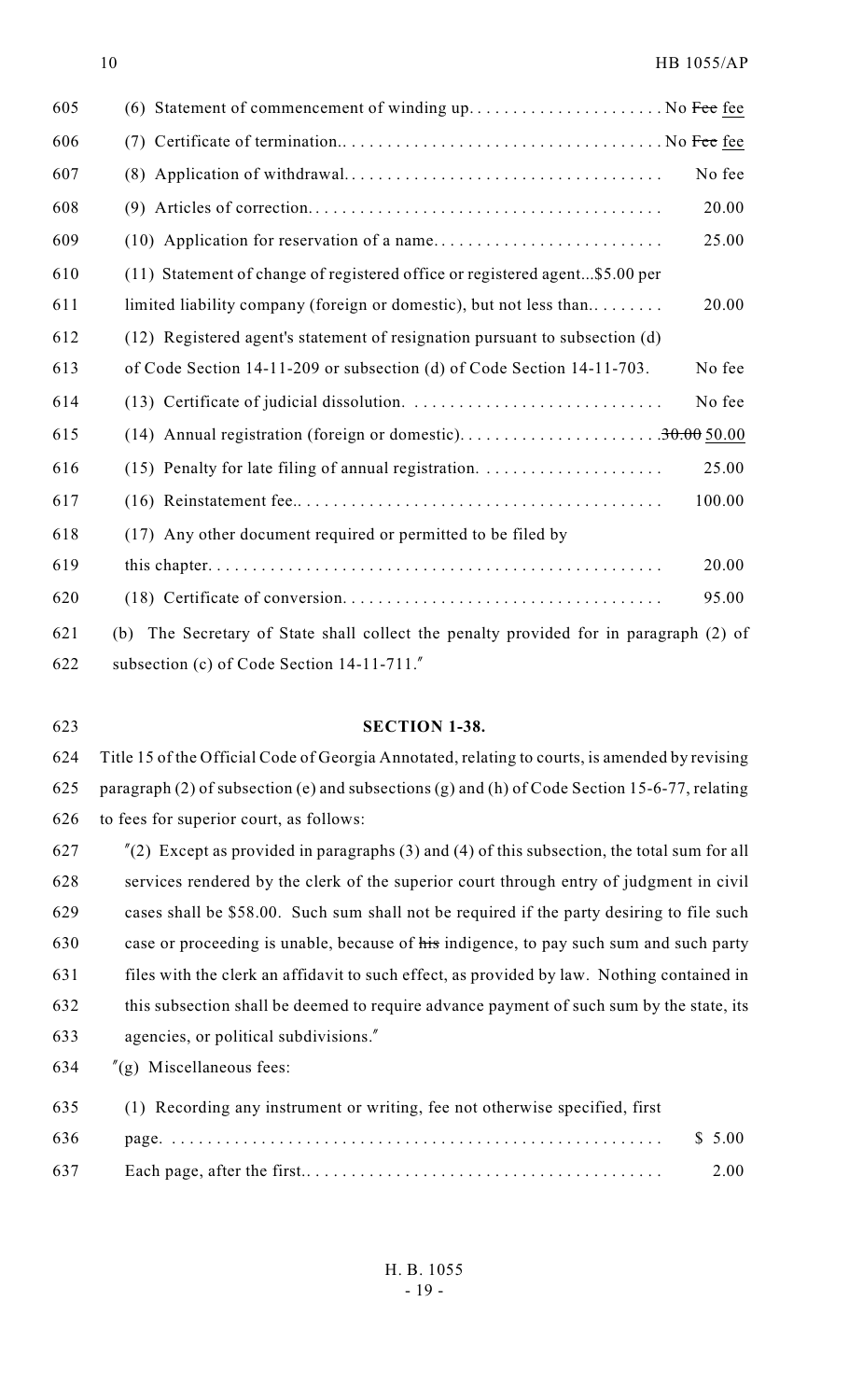| 638 | (2) Uncertified copies of documents, if no assistance is required from the           |                       |
|-----|--------------------------------------------------------------------------------------|-----------------------|
| 639 |                                                                                      | $.25 \underline{.50}$ |
| 640 | Uncertified copies, if assistance is required                                        | 1.00                  |
| 641 | Uncertified copies, if transmitted telephonically or electronically, first page      | 2.50                  |
| 642 |                                                                                      | 1.00                  |
| 643 | (3) Uncertified copies of documents, drawings, or plats, copy larger than            |                       |
| 644 |                                                                                      | 2.00                  |
| 645 | (4) Certification or exemplification of record, including certificates and           |                       |
| 646 |                                                                                      | 2.50                  |
| 647 |                                                                                      | .50                   |
| 648 |                                                                                      | 1.00                  |
| 649 |                                                                                      | 1.00                  |
| 650 | (7) The clerk may provide computer data or computer generated printouts              |                       |
| 651 | of public records subject to disclosure maintained on computer by, or                |                       |
| 652 | available to, the clerk, for each page or partial page of printed data or copies     |                       |
| 653 |                                                                                      | 2.50                  |
| 654 | Nothing in this paragraph shall be construed to require any clerk to provide         |                       |
| 655 | computer generated reports nor shall any clerk be required to prepare custom         |                       |
| 656 | or individualized computer compilations or reports for any person or entity          |                       |
| 657 | which would require preparation of a computer program which is not a                 |                       |
| 658 | standard existing computer program in use by the clerk. The clerk shall not          |                       |
| 659 | be required to permit access to, or to provide copies of, copyrighted                |                       |
| 660 | computer programs or any other computer programs in violation of any                 |                       |
| 661 | software license agreement or containing confidential records otherwise              |                       |
| 662 | excluded or exempted by this Code section or any other applicable law.               |                       |
| 663 | (8) Issuing certificate of pending or unsatisfied judgment, as provided in           |                       |
| 664 |                                                                                      | 3.00                  |
| 665 | (9) Issuing certificate of appointment and reappointment to notaries public,         |                       |
| 666 |                                                                                      |                       |
| 667 | (10) Registering and filing trade names pursuant to Code Section 10-1-490 8.00 15.00 |                       |
| 668 | (11) Issuing subpoena, signed and sealed, notwithstanding subsection (e) of          |                       |
| 669 |                                                                                      | 1.005.00              |
| 670 | (12) Preparation of record and transcript to the Supreme Court and Court of          |                       |
| 671 |                                                                                      |                       |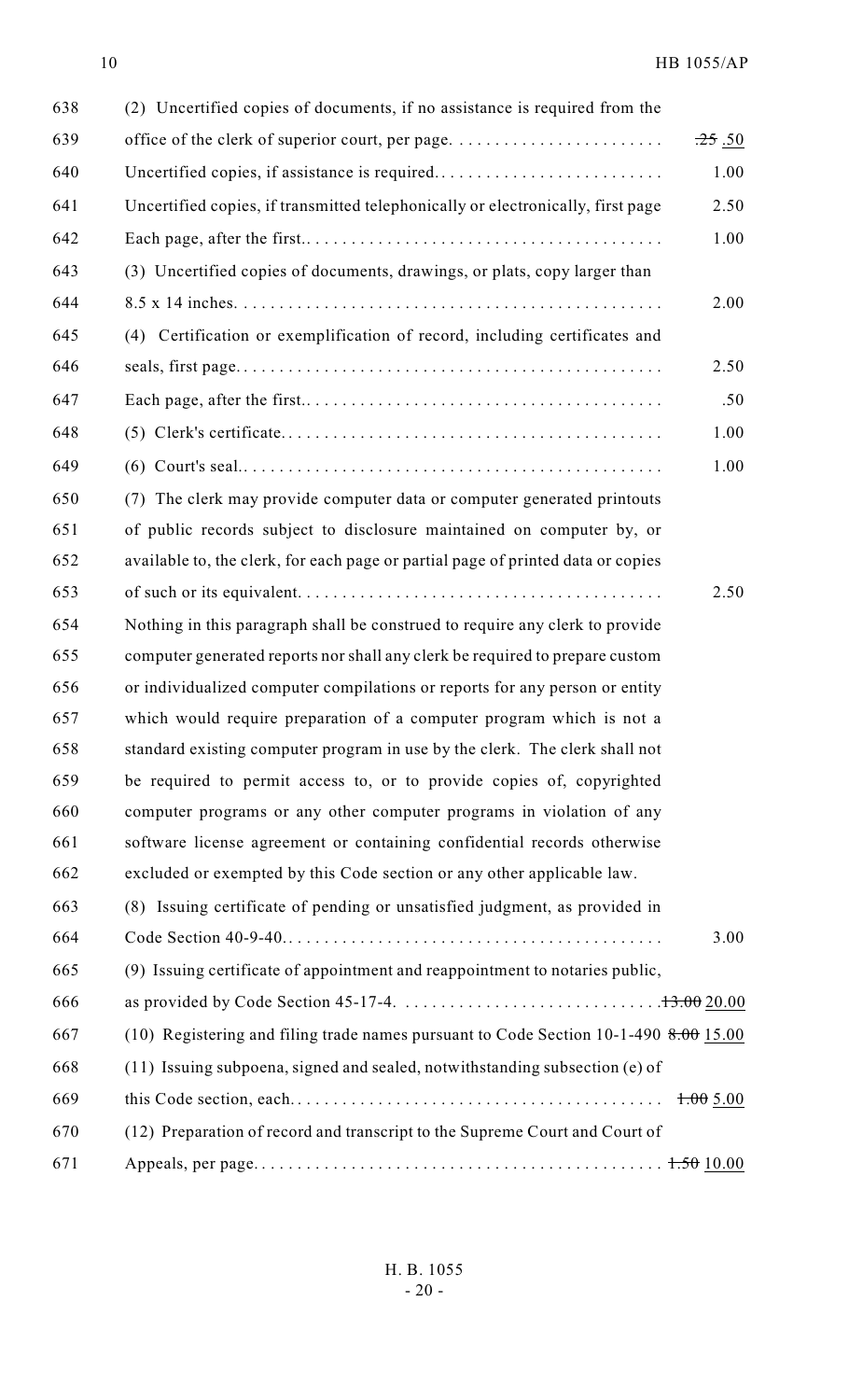| 672 | Where a transcript of the evidence and proceedings is filed with the clerk and  |                          |
|-----|---------------------------------------------------------------------------------|--------------------------|
| 673 | does not require recopying, the clerk shall not receive the fee herein          |                          |
| 674 | prescribed with respect to such transcript but shall receive, for filing and    |                          |
| 675 |                                                                                 |                          |
| 676 | (13) Reserved. Issuing jury scrip or check, each                                | $\overline{\mathcal{X}}$ |
| 677 | (14) For each day of service in attendance upon the courts                      | 50.00                    |
| 678 | The per diem attendance upon the courts shall be paid from the treasury of      |                          |
| 679 | the respective counties of this state only to clerks who are on a fee system of |                          |
| 680 | compensation. Reserved.                                                         |                          |
| 681 | (15) For performing the duties required of them by Article 2 of Chapter 2 of    |                          |
| 682 | Title 44, the clerks shall receive the same sums as in civil cases.             |                          |
| 683 | (16) For performing the duties required of them by Article 1 of Chapter 9A      |                          |
| 684 | of Title 14, the 'Uniform Limited Partnership Act,' and for filing statements   |                          |
| 685 | of partnership pursuant to Code Section 14-8-10.1, the clerks shall receive     |                          |
| 686 | the sums as in civil cases.                                                     |                          |
| 687 | (17) Filing incorporation proceedings except for corporation for which filing   |                          |
| 688 | procedures are governed by Chapter 2 of Title 14.                               |                          |
| 689 | (A) Articles of incorporation                                                   | 20.00                    |
| 690 | (B) Articles of amendment                                                       | 20.00                    |
| 691 | (C) Restated articles                                                           | 20.00                    |
| 692 | $(D)$ Merger                                                                    | 20.00                    |
| 693 | (E) Dissolution                                                                 | 20.00                    |
| 694 | (F) Involuntary dissolution                                                     | no fee                   |
| 695 | (G) Consolidation and merger                                                    | 20.00                    |
| 696 | (H) Certificate of election to dissolve                                         | 20.00                    |
| 697 | (I) Order approving change of principal office                                  | no fee                   |
| 698 | (J) Articles of incorporation as required by Code Section $46-5-100$            | 20.00                    |
| 699 | (h) Fees in criminal cases:                                                     |                          |
| 700 | Entering and docketing bills of indictment, presentments, no-bills,<br>(1)      | \$ 3.00                  |
| 701 | accusations                                                                     |                          |
| 702 | (2) Reserved. Issuing and mailing first notice of arraignment pursuant to Code  |                          |
| 703 | Section 17-7-91                                                                 | $+00$                    |
| 704 | (3) Reserved. Affidavit of custodian, filing and transmittal pursuant to Code   |                          |
| 705 | Section $17-10-12$                                                              | $+00$                    |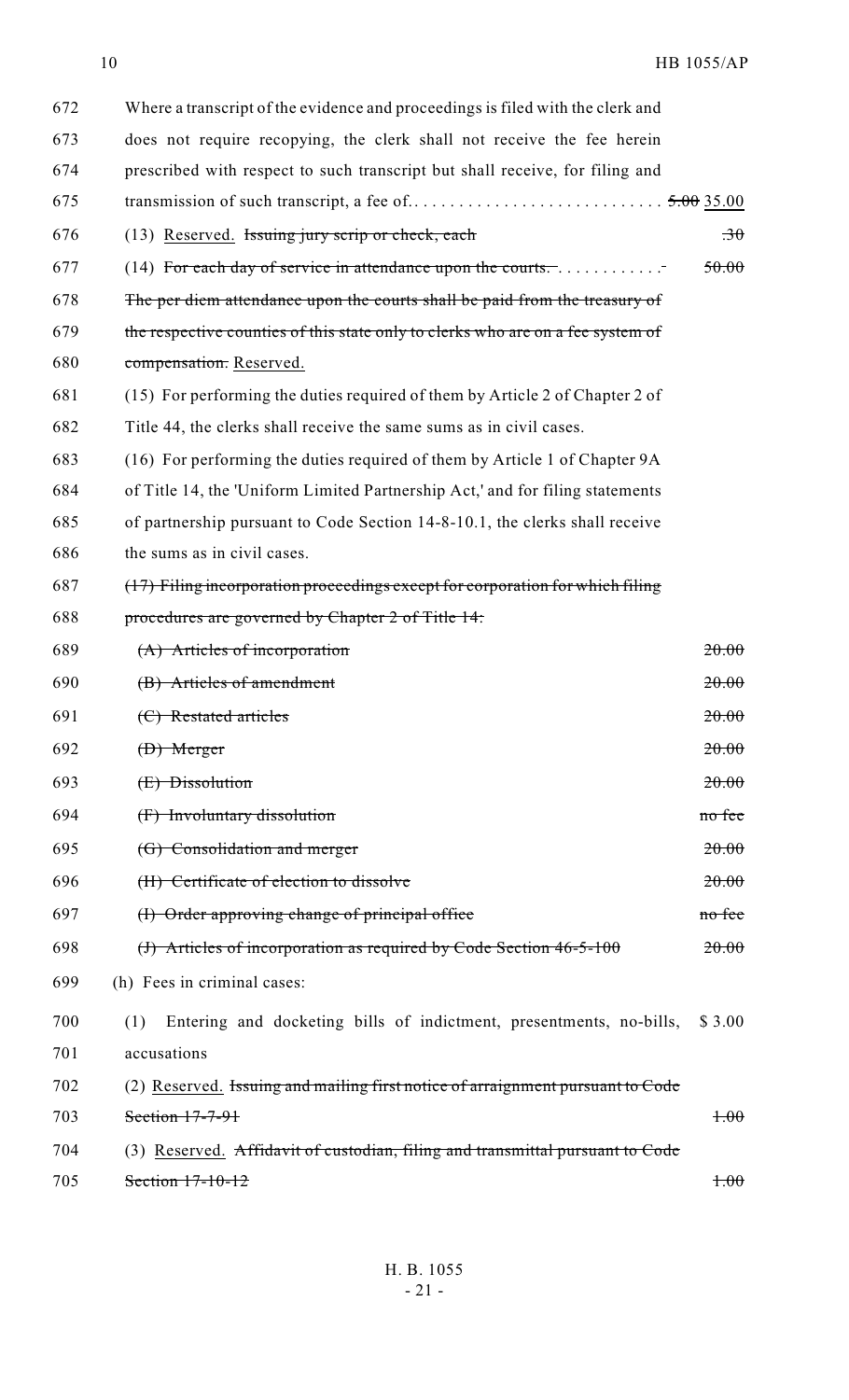| 706 | (4) Reserved. Preparation and transmission of defendant's personal history and     |      |
|-----|------------------------------------------------------------------------------------|------|
| 707 | related documents, as provided in Code Section 42-5-50                             | 5.00 |
| 708 | $(5)$ Reserved.                                                                    |      |
| 709 | (6) Preparation and furnishing copy of the record of appeal in criminal cases      |      |
| 710 | where accused was convicted of capital felony, in accordance with Code             |      |
| 711 |                                                                                    |      |
| 712 |                                                                                    | 1.00 |
| 713 | The clerk shall not receive compensation for the transcript of evidence and        |      |
| 714 | proceedings.                                                                       |      |
| 715 | (7) When costs are assessed by the court the minimum amount assessed as            |      |
| 716 | court costs in the disposition of any criminal case in the superior court shall be |      |

\$100.00. Any surcharge provided for by law shall be in addition to such sum."

#### **SECTION 1-39.**

 Said title is further amended by revising paragraph (1) of subsection (e) and subsections (f) through (k) of Code Section 15-9-60, relating to costs for probate court, as follows:

- "(1) Except as otherwise provided, the cost in an initial proceeding regarding the estate 722 of a decedent or of a missing individual believed to be dead shall be  $$90.00$  \$130.00 for all services rendered by the judge or clerk of the probate court through the entry of the final order on such initial proceedings, exclusive of recording charges;"
- "(f) Costs in minor guardianship matters:

 (1) Except as otherwise provided, the cost in a proceeding regarding the person, 727 property, or person and property of a minor shall be  $$60.00 $75.00$  for all services rendered by the judge or clerk of the probate court through the entry of the final order on such proceeding, exclusive of recording charges, including, but not necessarily limited to, the following proceedings: petition for temporary letters of guardianship of the person of a minor; petition for letters of guardianship of person, property, or person and property of a minor by person other than natural guardian; petition for letters of guardianship of property of a minor, by natural guardian, with bond — personal property over \$5,000.00; petition for order that natural guardian not be required to become legally qualified guardian of the property; application of guardian for letters of dismission; or any other proceeding by which the jurisdiction of the probate court is first invoked with regard to the person, property, or person and property of a minor; and

- (2) Except as otherwise provided, the costs for all services rendered by the judge or clerk
- of the probate court shall be as set forth below for the following proceedings, pleadings,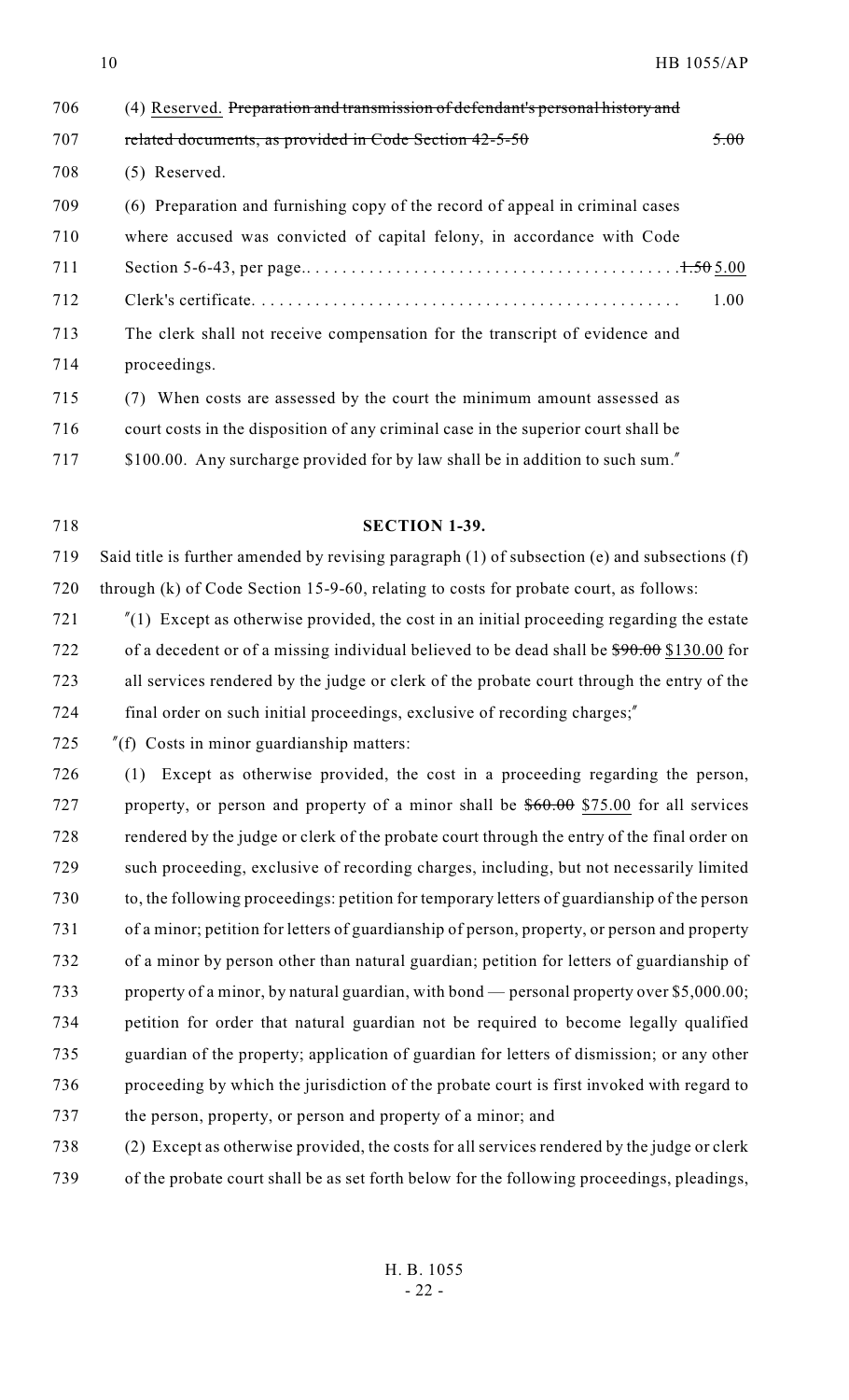| 740 | or documents regarding the person, property, or person and property of a minor, exclusive |             |
|-----|-------------------------------------------------------------------------------------------|-------------|
| 741 | of recording charges:                                                                     |             |
| 742 |                                                                                           |             |
| 743 |                                                                                           |             |
| 744 |                                                                                           |             |
| 745 |                                                                                           | 25.00       |
| 746 | (E) Inventory or annual, intermediate, or final return (each)                             | 25.00 30.00 |
| 747 |                                                                                           | 50.0070.00  |
| 748 |                                                                                           |             |
| 749 | (H) Any other petition, application, motion, or other pleading for which                  |             |
| 750 | no specific cost is set forth in this Code section filed regarding an                     |             |
| 751 |                                                                                           |             |

(g) Costs in adult guardianship matters:

 (1) Except as otherwise provided, the cost in a proceeding regarding the person, property, or person and property of an adult alleged to be incapacitated shall be \$150.00 for all services rendered by the judge or clerk of the probate court through the entry of the final order on such proceeding, exclusive of recording charges, including, but not necessarily limited to, the following proceedings: petition for the appointment of an emergency guardian for an alleged gravely incapacitated adult; petition for the appointment of an emergency and permanent guardian for an alleged gravely incapacitated adult; petition for the appointment of a guardian for an alleged incapacitated adult; or any other proceeding by which the jurisdiction of the probate court is first invoked with regard to an adult alleged to be incapacitated; and

 (2) Except as otherwise provided, the cost for all services rendered by the judge or clerk of the probate court shall be as set forth below for the following proceedings, pleadings, or documents regarding the person, property, or person and property of an incapacitated adult, exclusive of recording charges:

| 767 |                                                                                     |                        |
|-----|-------------------------------------------------------------------------------------|------------------------|
| 768 |                                                                                     |                        |
| 769 | (C) Petition for leave to encroach on corpus. $\dots \dots \dots \dots \dots \dots$ | <del>25.00</del> 30.00 |
| 770 |                                                                                     | 25.00                  |
| 771 | $(E)$ Inventory or annual, intermediate, or final return (each)                     | $25.00$ 30.00          |
| 772 |                                                                                     | 50.0070.00             |
| 773 | (G) Petition to terminate or modify guardianship of incapacitated                   |                        |
| 774 |                                                                                     |                        |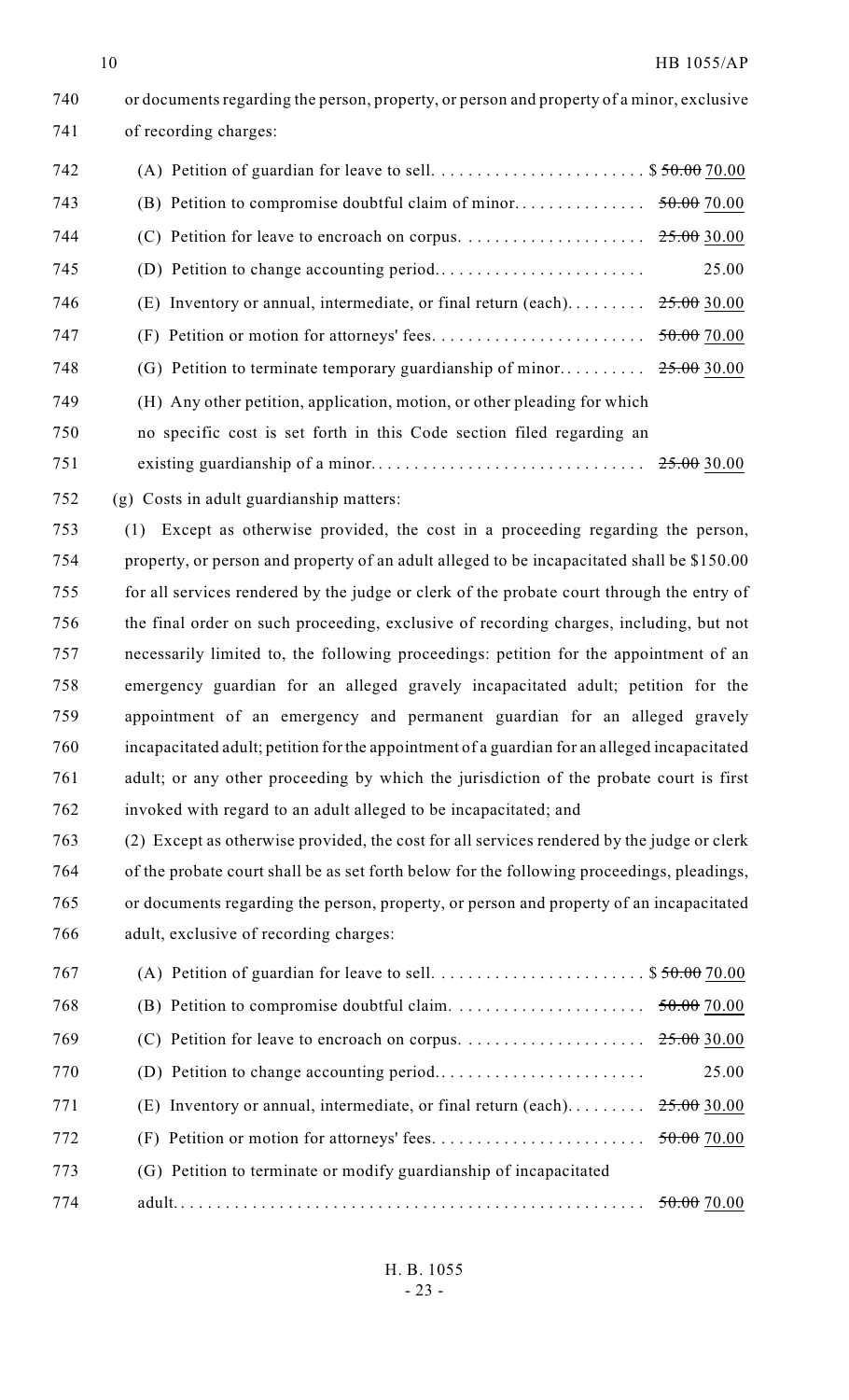| 775 |                                                                                                      |
|-----|------------------------------------------------------------------------------------------------------|
| 776 | (I) Any other petition, application, motion, or other pleading for which                             |
| 777 | no specific cost is set forth in this Code section filed regarding an                                |
| 778 |                                                                                                      |
| 779 | Costs in matters involving sterilization, involuntary treatment, habilitation, or<br>(h)             |
| 780 | temporary placement:                                                                                 |
| 781 | (1) Except as otherwise provided, the cost in a proceeding filed under Chapter 20 of Title           |
| 782 | 31, Chapter 36A of Title 31, or Chapter 3, 4, or 7 of Title 37 shall be $\frac{$75.00}{$130.00}$ for |
| 783 | all services rendered by the judge or clerk of the probate court through the entry of the            |
| 784 | final order on such proceeding, exclusive of recording charges;                                      |
| 785 | (2) There shall be no cost assessed for the receipt and consideration of affidavits in               |
| 786 | support of an order to apprehend under Part 1 of Article 3 of Chapter 3 of Title 37 or Part          |
| 787 | 1 of Article 3 of Chapter 7 of Title 37 or for the issuance of the order to apprehend; and           |
| 788 | (3) There shall be no cost assessed for the receipt and consideration of a petition in               |
| 789 | support of an order to apprehend under Part 3 of Article 3 of Chapter 3 of Title 37 or Part          |

- 3 of Article 3 of Chapter 7 of Title 37 or for the issuance of the order to apprehend a patient alleged to be in noncompliance with an involuntary outpatient treatment order.
- (i) Costs for hearings in contested matters:
- (1) For conducting trials of contested matters or for formal hearing on the denial of an 794 application for a firearms license before the probate court, the cost shall be  $25.00$  \$30.00 per one-half day or portion thereof;
- (2) There shall be no additional cost for the initial hearing in adult guardianship matters or in matters involving sterilization, involuntary treatment, habilitation, or involuntary placement; and
- (3) There shall be no cost for any hearing in an uncontested matter.

 (j) Custodial accounts. For each account accepted by the judge of the probate court as custodian for a minor, incapacitated adult, or missing or unknown heir or beneficiary, there shall be a one-time fee of 8 percent of the fund deducted from the fund when first accepted. (k) Miscellaneous costs. Except as otherwise provided, the judge or clerk of the probate court shall be entitled to the following costs for the proceedings, pleading, documents, or services itemized:

| 806 |                                                                                  |       |
|-----|----------------------------------------------------------------------------------|-------|
| 807 | (2) Petition to establish lost papers, exclusive of recording charges. $\dots$ . | 50.00 |
| 808 |                                                                                  | 25.00 |
| 809 |                                                                                  |       |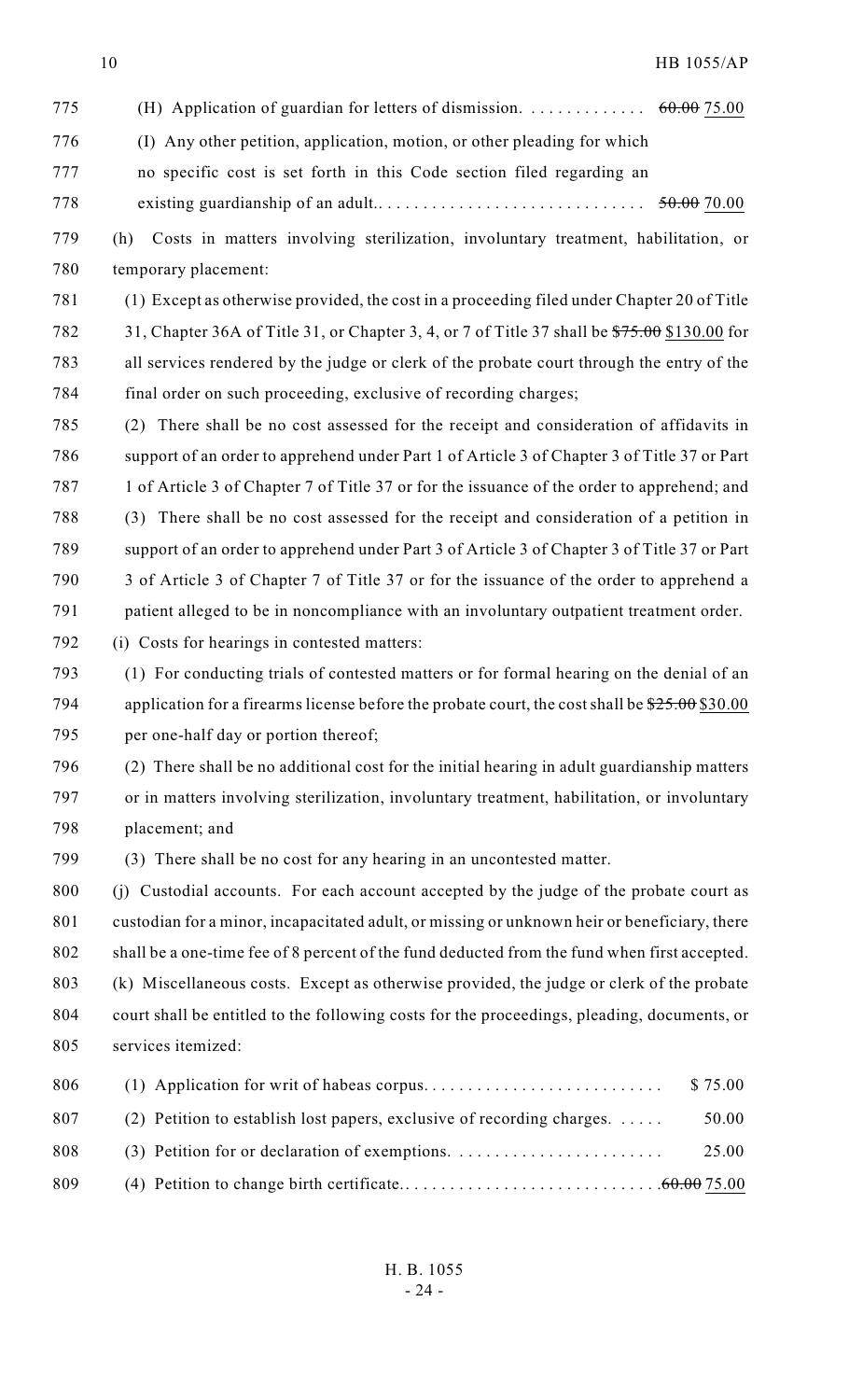| 810 | (5) For all services rendered by the judge or clerk of the probate court                                |
|-----|---------------------------------------------------------------------------------------------------------|
| 811 | through the entry of the final order, exclusive of recording charges, for any                           |
| 812 | application or petition by which the jurisdiction of the probate court is first                         |
| 813 | invoked for which no cost is set forth in this Code section or other applicable                         |
| 814 |                                                                                                         |
| 815 | (6) Issuance of any order, including a rule nisi, in any matter for which the                           |
| 816 | costs set forth in this Code section do not include all services to be rendered                         |
| 817 | by the judge or clerk of the probate court, exclusive of recording charges. $25.0030.00$                |
| 818 | (7) Motions, amendments, or other pleadings filed in any matter for which                               |
| 819 | the cost set forth in this Code section does not include all services to be                             |
| 820 | rendered by the judge or clerk of the probate court, exclusive of recording                             |
| 821 |                                                                                                         |
| 822 | (8) For processing appeals to superior court, exclusive of recording                                    |
| 823 |                                                                                                         |
| 824 | 10.00<br>(9) For issuance of writ of fieri facias (fi.fa.). $\dots \dots \dots \dots \dots \dots \dots$ |
| 825 | (10) Reserved. For issuance of permit to discharge explosives<br>25.00                                  |
| 826 |                                                                                                         |
| 827 | (12) Application for firearms license (exclusive of fees charged by                                     |
| 828 | other agencies for the examination of criminal records and mental                                       |
| 829 | health records).                                                                                        |
| 830 |                                                                                                         |
| 831 | Application for marriage license if the applicants have completed<br>(14)                               |
| 832 | No fee                                                                                                  |
| 833 | Application for a marriage license if the applicants have not<br>(14.1)                                 |
| 834 | completed premarital education pursuant to Code Section $19-3-30.1$ $35.00 \underline{40.00}$           |
| 835 |                                                                                                         |
| 836 | No fee                                                                                                  |
| 837 |                                                                                                         |
| 838 | 10.00<br>$(18)$ For issuance of a certificate of residency.                                             |
| 839 | 10.00                                                                                                   |
| 840 | Certification of publication of application for insurance company<br>(20)                               |
| 841 | 10.00                                                                                                   |
| 842 |                                                                                                         |
| 843 |                                                                                                         |
| 844 | (23) Certification under seal of copies (plus copy cost). 5.00 10.00                                    |
|     |                                                                                                         |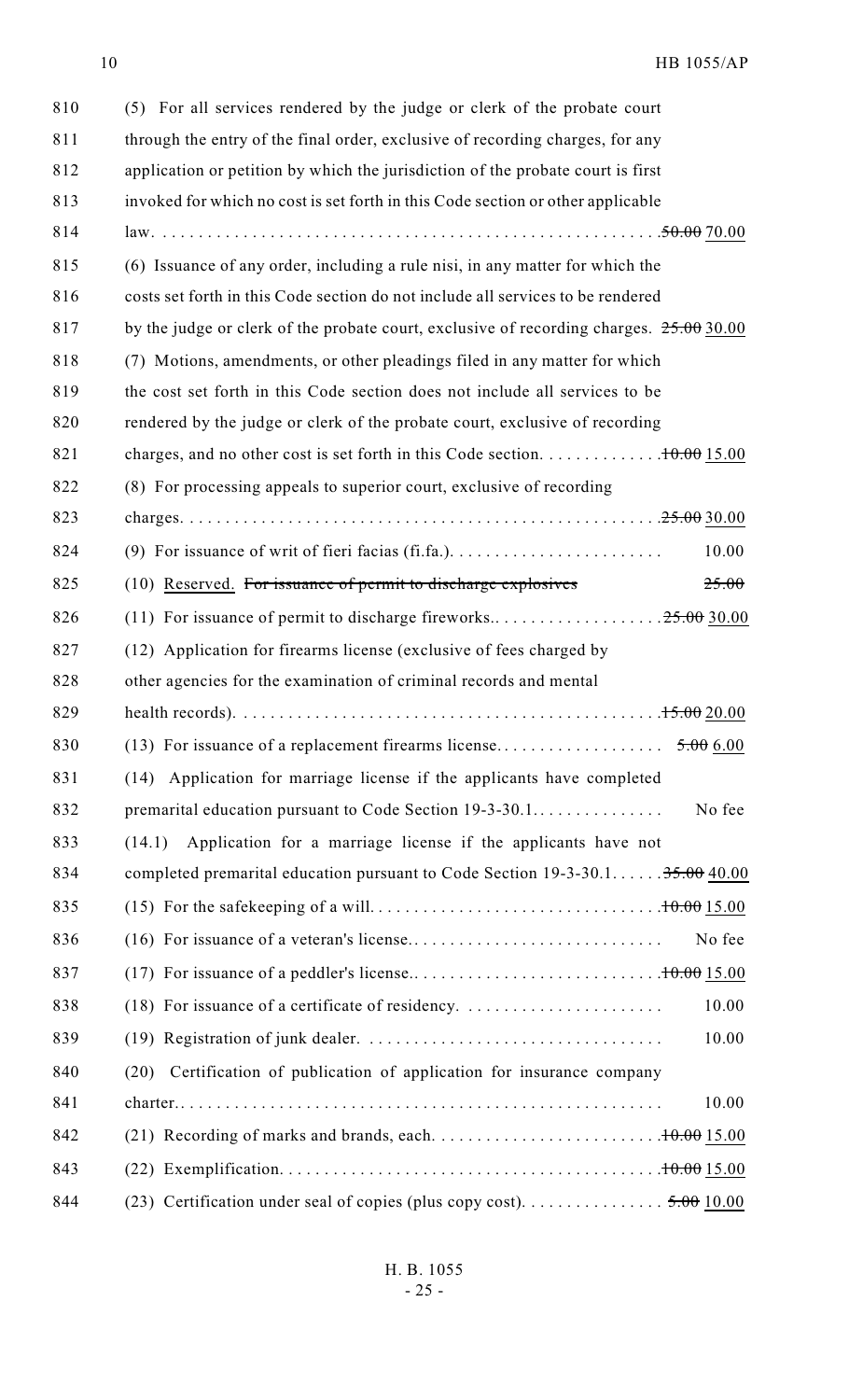| 845 | Certified copies of letters of personal representative, temporary<br>(24)              |
|-----|----------------------------------------------------------------------------------------|
| 846 | administrator, or guardian, each, including copy cost. 5.00 10.00                      |
| 847 |                                                                                        |
| 848 | (26) For filing and recording of oath or bond of any official, officer, or             |
| 849 | employee of any municipality or authority within the county, each $5.00$ 10.00         |
| 850 | No fee<br>(27) For filing and recording of oath or bond of county official or officer. |
| 851 | (28) For examination of records or files by employee of the probate court to           |
| 852 | provide abstract of information contained therein or to provide copies                 |
| 853 |                                                                                        |
| 854 | 2.00                                                                                   |
| 855 |                                                                                        |

### **SECTION 1-40.**

 Said title is further amended by revising Code Section 15-10-80, relating to filing fees, service of process costs, and other costs in magistrate court, as follows:

- "15-10-80.
- (a) Upon filing any civil action the plaintiff shall pay a filing deposit as established by 861 local court rule not to exceed  $$20.00$  \$22.00 which shall cover all costs of the action except service of process.
- (b) Upon filing any civil action the plaintiff shall pay the actual cost of serving each party required to be served but not more than the amount of the fee charged by sheriffs for serving process for each party to be served.
- 866 (c) For issuing a writ of fieri facias the fee charged shall be  $2.00 \frac{$4.00}{10}$  which shall be paid by the person requesting the same. Such fee shall be charged and collected contemporaneously with or prior to the issuance of the writ of fieri facias but not before the entry of judgment in the action.
- 870 (d) As between the parties, costs shall be taxed against the losing party."
- 

#### **SECTION 1-41.**

- Said title is further amended by revising Code Section 15-10-81, relating to costs upon conviction of violation of ordinance, as follows:
- "15-10-81.
- 875 In cases of conviction of violation of county ordinances, costs of not more than  $\$30.00$
- 876 \$70.00 may be taxed against the defendant."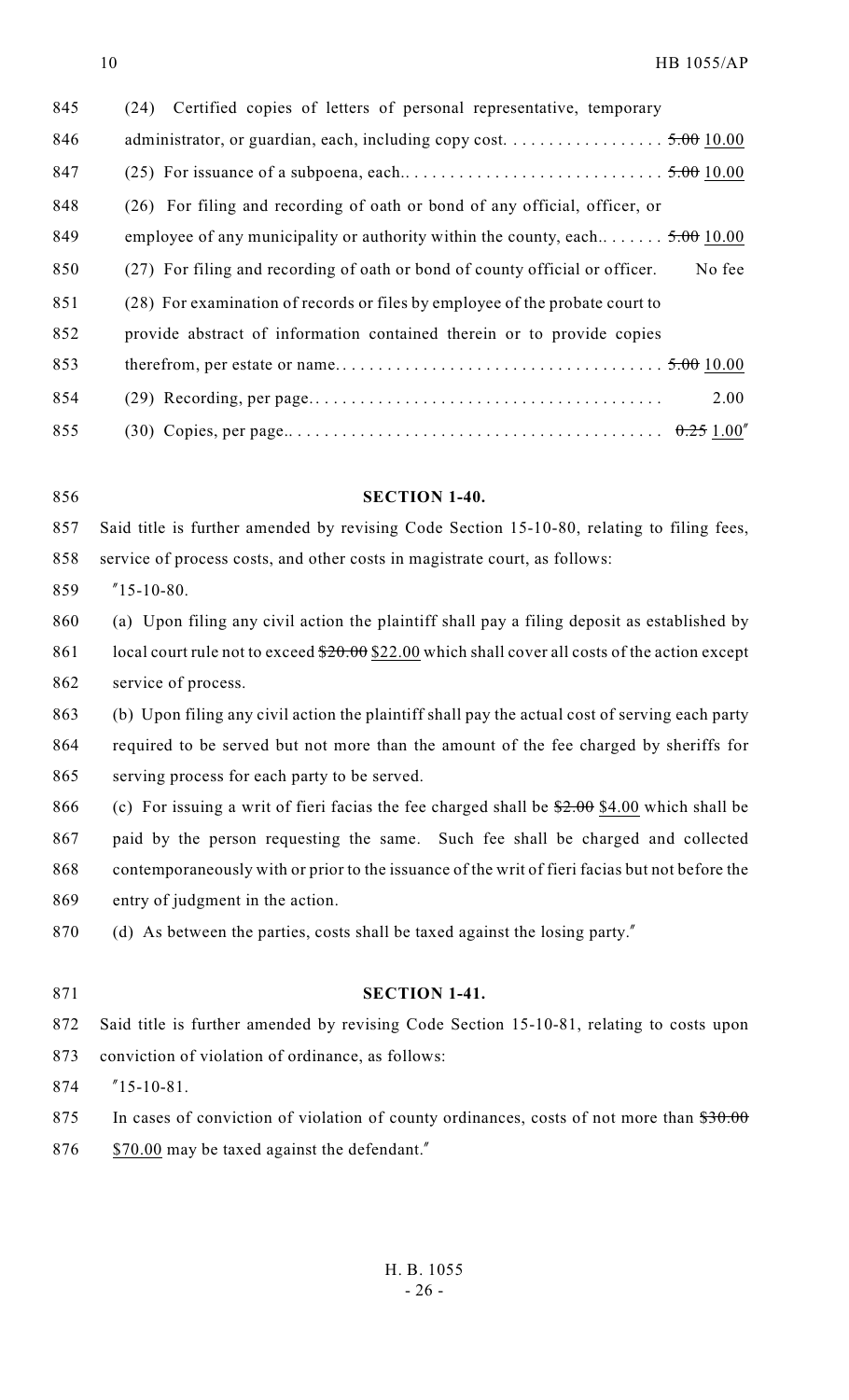|     | 10                                                                                              | HB 1055/AP |
|-----|-------------------------------------------------------------------------------------------------|------------|
| 877 | <b>SECTION 1-42.</b>                                                                            |            |
| 878 | Said title is further amended by revising Code Section 15-10-82, relating to hearing fee on     |            |
| 879 | application for search or arrest warrant or deposit account fraud citation, as follows:         |            |
| 880 | $"15-10-82.$                                                                                    |            |
| 881 | For hearing an application for an arrest or search warrant or deposit account fraud citation,   |            |
| 882 | the fee charged shall not exceed $$10.00$ \$20.00, but this fee may be waived by the issuing    |            |
| 883 | magistrate if he or she finds that because of the financial circumstances of the party          |            |
| 884 | applying for the warrant or citation or for other reasons this fee should not be charged in     |            |
| 885 | justice, provided that no fee shall be assessed against the alleged victim of a violation of    |            |
| 886 | Code Section 16-5-90, 16-5-91, 16-6-1, 16-6-2, 16-6-3, 16-6-4, 16-6-5.1, 16-6-22.1, or          |            |
| 887 | 16-6-22.2 or against the alleged victim of any domestic violence offense for costs              |            |
| 888 | associated with the filing of criminal charges against the stalking offender, sexual offender,  |            |
| 889 | or domestic violence offender or for the issuance or service of a warrant, protective order,    |            |
| 890 | or witness subpoena arising from the incident of stalking, sexual assault, or domestic          |            |
| 891 | violence."                                                                                      |            |
|     |                                                                                                 |            |
| 892 | <b>SECTION 1-43.</b>                                                                            |            |
| 893 | Said title is further amended by revising subsections (b) and (c) of Code Section 15-16-21,     |            |
| 894 | relating to fees for sheriff's services, as follows:                                            |            |
| 895 | $'(b)$ For the services of the sheriff in civil cases, the following fees shall be charged:     |            |
| 896 | (1) Serving copy of process and returning original, per copy \$ $25.00$ 50.00                   |            |
| 897 |                                                                                                 | 25.0050.00 |
| 898 |                                                                                                 | 6.0010.00  |
| 899 |                                                                                                 | 25.0050.00 |
| 900 |                                                                                                 | 13.0020.00 |
| 901 | (6) Serving summons of garnishment or rule against garnishee                                    | 25.00500   |
| 902 |                                                                                                 | 6.00       |
| 903 | (7) Commissions on sales of property:                                                           |            |
| 904 |                                                                                                 | $8\%$      |
| 905 | On excess above \$50.00 up to \$550.00. $\dots \dots \dots \dots \dots \dots \dots \dots \dots$ | 6%         |
| 906 |                                                                                                 | $3\%$      |
| 907 | No commissions shall be charged unless property is actually sold.                               |            |
| 908 |                                                                                                 | 25.0050.00 |
| 909 |                                                                                                 | 13.0020.00 |
| 910 | Executing bill of sale to personal property, when demanded by $13.0020.00$<br>(9)               |            |
| 911 |                                                                                                 |            |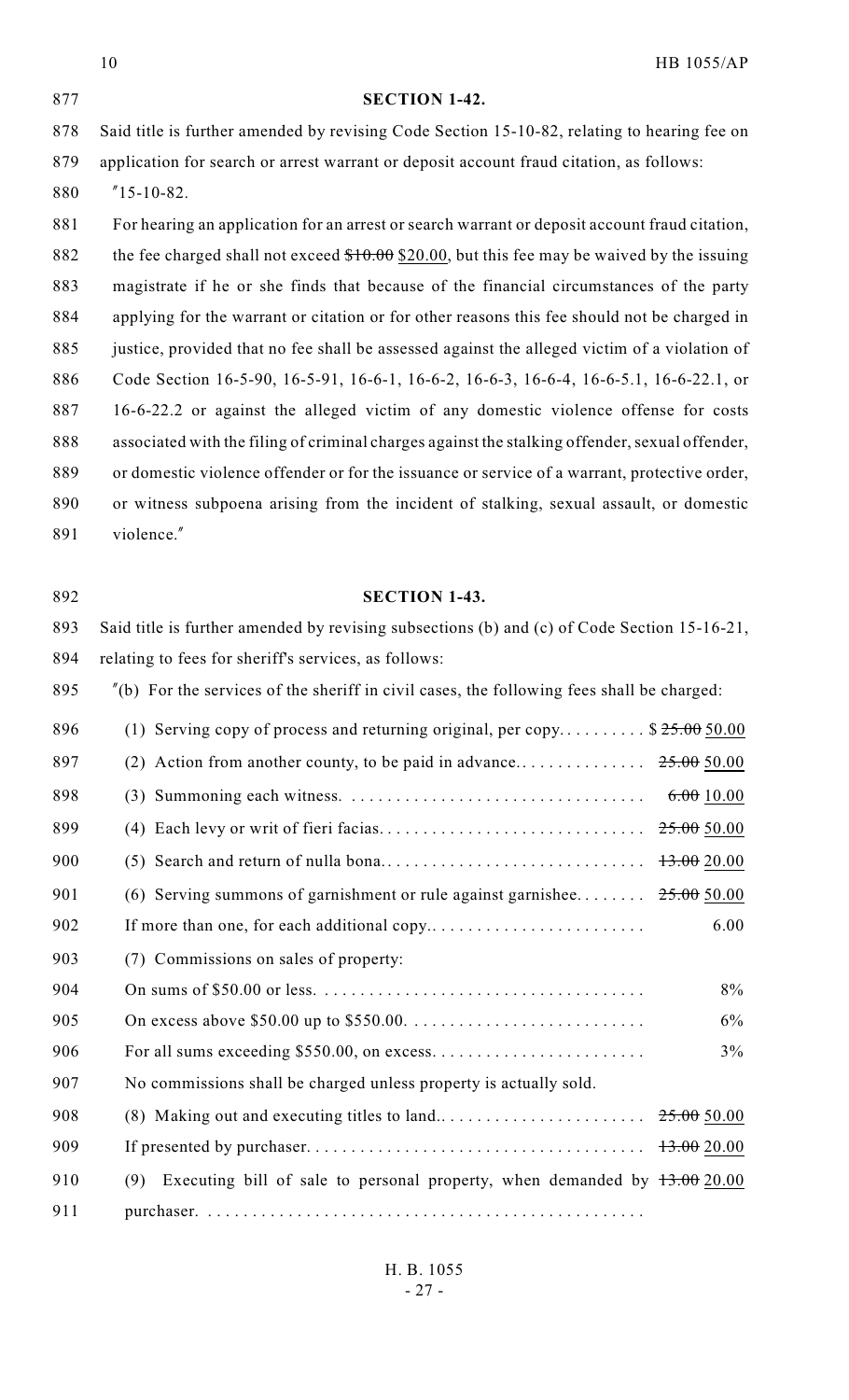| 912 |                                                                                                    | 13.00     |
|-----|----------------------------------------------------------------------------------------------------|-----------|
| 913 | Serving process against tenant over or intruder upon land to<br>(11)                               |           |
| 914 |                                                                                                    | 25.00     |
| 915 |                                                                                                    | 25.00     |
| 916 | (13) Taking and returning counter-affidavit when summary process to                                |           |
| 917 |                                                                                                    | 13.00     |
| 918 | (14) Settling each execution in his or her hands, settled without sale $\frac{13.00}{13.00}$ 20.00 |           |
| 919 |                                                                                                    |           |
| 920 | (16) Reserved. Following property out of county with attachment, for                               |           |
| 921 | every mile going and returning                                                                     | $\pm 2$   |
| 922 | (17) Reserved. Attending superior, state, or city courts, per day                                  | 20.00     |
| 923 | (18) Reserved. Probate courts, per day                                                             | 15.00     |
| 924 | $(19)$ Reserved. At elections as required by law, each day                                         | 20.00     |
| 925 |                                                                                                    | 5.0010.00 |
| 926 |                                                                                                    |           |
| 927 | (c) For executing and returning any warrant or for serving a citation, the fees to which a         |           |
| 928 | sheriff is entitled as provided in this subsection shall be paid at the disposition of the         |           |
| 929 | criminal case. For summoning witnesses or taking bonds in criminal cases, the fees to              |           |
| 930 | which a sheriff is entitled as provided in this subsection shall be paid in advance prior to       |           |
| 931 | the sheriff's rendering such service. For the services of the sheriff in criminal cases, the       |           |
| 932 | following fees shall be charged:                                                                   |           |
| 933 | (1) Removing prisoner when habeas corpus is sought for his or her relief.                          | \$15.00   |
| 934 | (2) Removing prisoners under habeas corpus when no mileage is paid, per                            | 15.00     |
| 935 |                                                                                                    |           |
| 936 | (3) Attending persons taken by warrant to judge's chamber, for each time.                          | 4.50      |
| 937 | (4) Conducting prisoner before judge or court to and from jail. $\dots \dots$                      | 4.50      |
| 938 |                                                                                                    | 25.00     |
| 939 | (6) Serving any citation issued pursuant to Article 10 of Chapter 10 of this                       |           |
| 940 | title, relating to bad check prosecutions or any warrant                                           | 25.00     |
| 941 |                                                                                                    |           |
| 942 |                                                                                                    |           |
| 943 |                                                                                                    | 10.00     |
| 944 | (10) Service in every criminal case before a judge or a judge and jury. $\dots$                    | 10.00''   |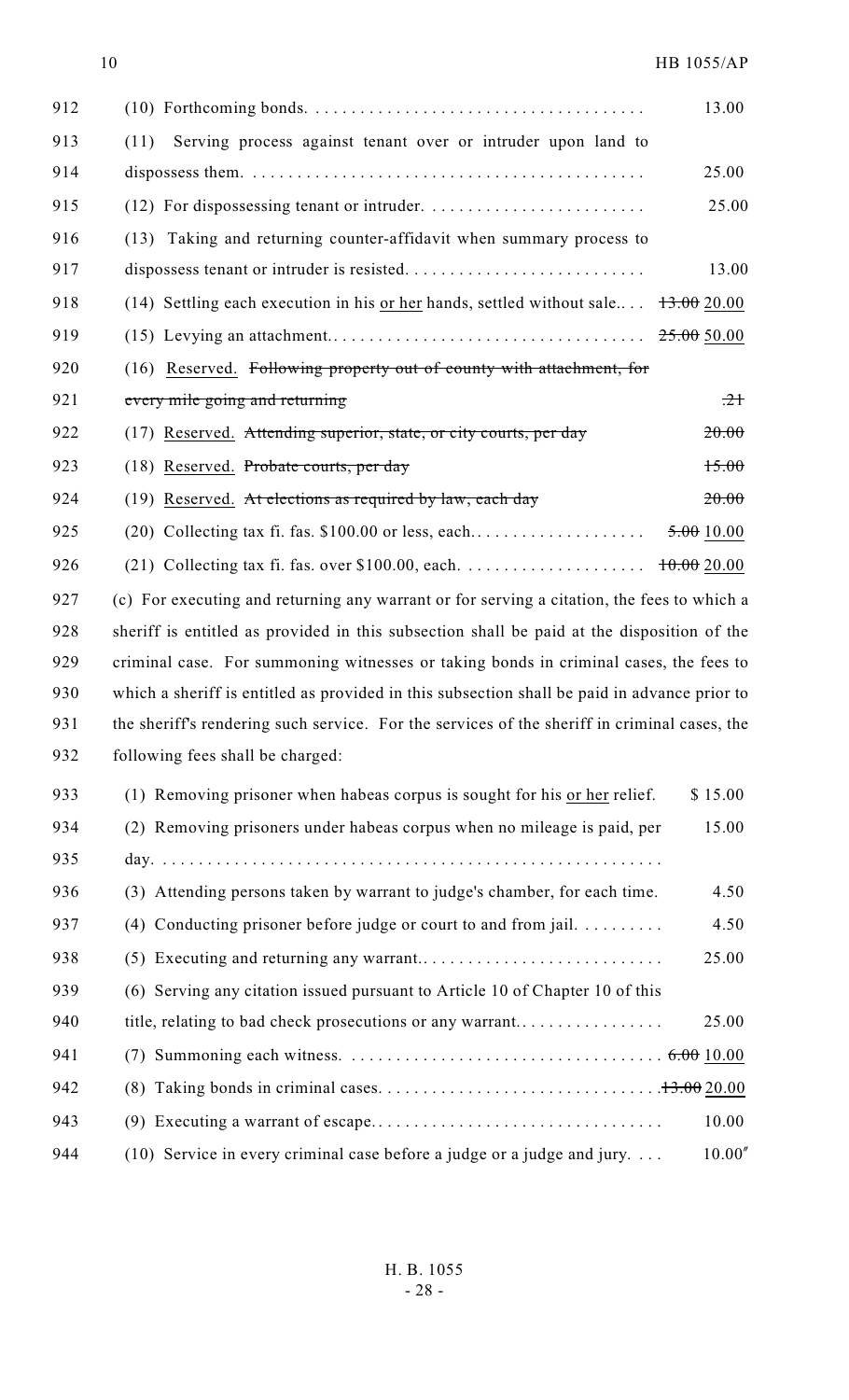|     | <b>HB 1055/AP</b><br>10                                                                      |
|-----|----------------------------------------------------------------------------------------------|
| 945 | <b>SECTION 1-43.1.</b>                                                                       |
| 946 | Said title is further amended by revising subsection (d) of Code Section 15-21A-6, relating  |
| 947 | to filing fees and applications for free legal services, as follows:                         |
| 948 | "(d) Each clerk of court, each indigent defense program, or any other officer or agent of    |
| 949 | any court receiving any funds subject to this Code section shall collect the fees provided   |
| 950 | for in subsection (c) of this Code section and, if the governing authority has a procedure   |
| 951 | to verify the applicant's income as set forth in Code Section 17-12-80, shall pay such       |
| 952 | moneys over to the entity providing legal defense services under Chapter 12 of Title 17 by   |
| 953 | the last day of the month after the month of collection, and such funds shall not be subject |
| 954 | to payment to the authority. If the governing authority does not have such verification      |
| 955 | procedure, the moneys shall be paid over to the authority by the last day of the month after |
| 956 | the month of collection, to be deposited by the authority into the general fund of the state |
| 957 | treasury."                                                                                   |
|     |                                                                                              |
| 958 | <b>SECTION 1-44.</b>                                                                         |
| 959 | Said title is further amended by adding two new Code sections in Chapter 21A, relating to    |
| 960 | judicial accounting, to read as follows:                                                     |
| 961 | $"15-21A-6.1.$                                                                               |
| 962 | In addition to all other legal costs, there shall be charged to the filing party and<br>(a)  |
| 963 | collected by the clerk an additional filing fee of \$125.00, to be known as a judicial       |
| 964 | operations fund fee, in each civil action or case filed in a superior court except that the  |
| 965 | state, including, but not limited to, its departments, agencies, boards, bureaus,            |
| 966 | commissions, public corporations, and authorities, municipalities, counties, and political   |
| 967 | subdivisions shall be exempt from such fee. Without limiting the generality of the           |
| 968 | foregoing, such fee shall apply to all adoptions, certiorari, trade name registrations,      |
| 969 | applications for change of name, and all other proceedings of a civil nature. Any matter     |
| 970 | which is docketed upon the official dockets of the superior court and to which a number      |
| 971 | is assigned shall be subject to such fee, whether such matter is contested or not.           |
| 972 | (b) Each superior court clerk shall collect the fees provided in this Code section and the   |
| 973 | moneys shall be paid over to the authority by the last day of the month after the month of   |
| 974 | collection, to be deposited by the authority into the general fund of the state treasury.    |
| 975 | The authority shall, on a quarterly basis, make a report and accounting of all funds<br>(c)  |
| 976 | collected pursuant to this Code section and shall submit such report and accounting to the   |

- 977 Office of Planning and Budget, the House Budget Office, and the Senate Budget Office no
- 978 later than 60 days after the last day of the preceding quarter.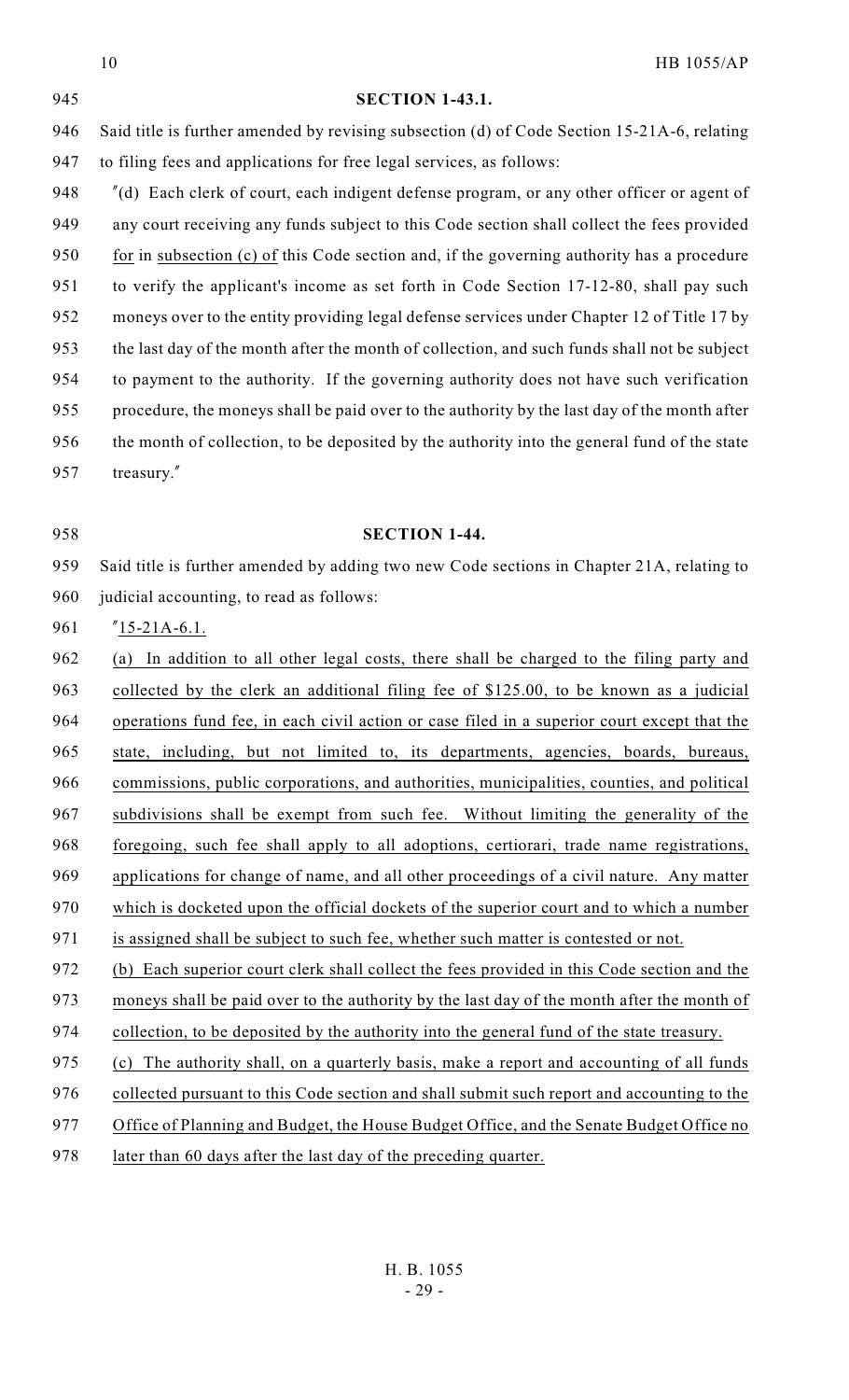| 979  | $15-21A-6.2$ .                                                                                  |
|------|-------------------------------------------------------------------------------------------------|
| 980  | In addition to all other legal costs, there shall be charged to the filing party and<br>(a)     |
| 981  | collected by the clerk an additional filing fee of \$125.00, to be known as a judicial          |
| 982  | operations fund fee, in each civil action or case filed in a state court except that the state, |
| 983  | including, but not limited to, its departments, agencies, boards, bureaus, commissions,         |
| 984  | public corporations, and authorities, municipalities, counties, and political subdivisions      |
| 985  | shall be exempt from such fee. Without limiting the generality of the foregoing, such fee       |
| 986  | shall apply to any matter which is docketed upon the official dockets of the state court and    |
| 987  | to which a number is assigned, whether such matter is contested or not.                         |
| 988  | Each state court clerk shall collect the fees provided in this Code section and the<br>(b)      |
| 989  | moneys due the authority shall be paid over to the authority by the last day of the month       |
| 990  | after the month of collection with \$75.00 of these moneys paid to the authority to be          |
| 991  | deposited by the authority into the general fund of the state treasury and \$50.00 of these     |
| 992  | moneys shall be retained by the local governing authority.                                      |
| 993  | The authority shall, on a quarterly basis, make a report and accounting of all funds<br>(c)     |
| 994  | collected pursuant to this Code section and shall submit such report and accounting to the      |
| 995  | Office of Planning and Budget, the House Budget Office, and the Senate Budget Office no         |
| 996  | later than 60 days after the last day of the preceding quarter."                                |
|      |                                                                                                 |
| 997  | <b>SECTION 1-45.</b>                                                                            |
| 998  | Title 20 of the Official Code of Georgia Annotated, relating to education, is amended by        |
| 999  | revising Code Section 20-1A-4, relating to powers and duties of the Department of Early         |
| 1000 | Care and Learning, as follows:                                                                  |
| 1001 | $"20-1A-4.$                                                                                     |
| 1002 | The Department of Early Care and Learning shall have the following powers and duties:           |
| 1003 | (1) To administer such programs and services as may be necessary for the operation and          |
| 1004 | management of voluntary pre-kindergarten, which shall be known as 'Georgia's Pre-K              |
| 1005 | Program';                                                                                       |

- 1006 (2) To administer such programs and services as may be necessary for the operation and 1007 management of preschool and child development programs, such as Even Start and child 1008 care regulation and food programs;
- 1009 (3) To act as the agent of the federal government in conformity with this chapter and the 1010 administration of any federal funds granted to the state to aid in the furtherance of any 1011 functions of the department;
- 1012 (4) To assist local units of administration in this state so as to assure the proliferation of 1013 services under this chapter;
- 1014 (5) To regulate early care and education programs in accordance with this chapter;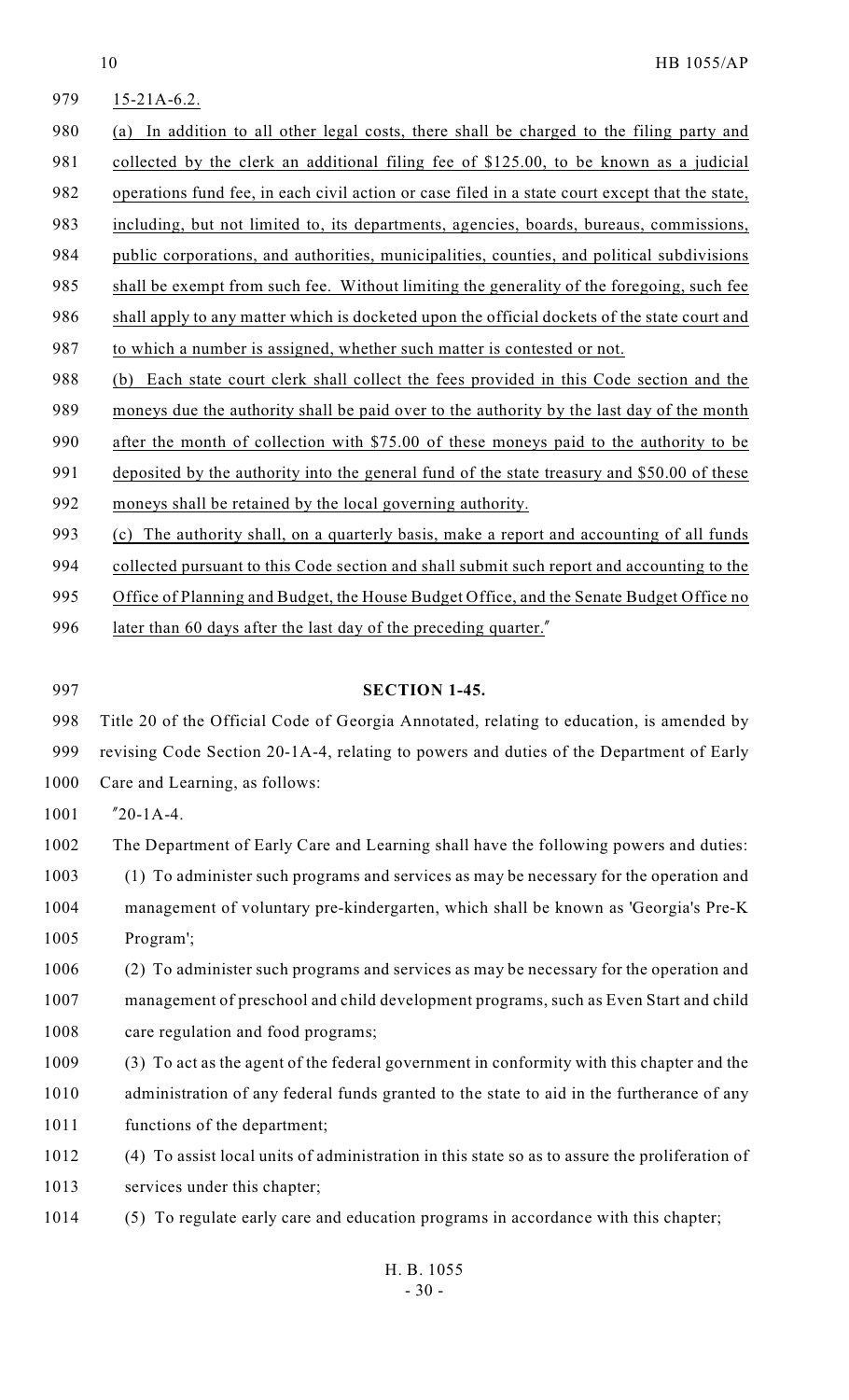- (6) To perform the functions set out in Code Section 20-1A-64, relating to improvement of the quality, availability, and affordability of child care in this state; (7) To serve as the Head Start state collaboration office; (8) To establish and collect annual fees for licensure, registration, or commission of early 1019 care and education programs. Such fees so established shall be reasonable and shall be determined in such a manner that the total amount of fees established shall help defray the direct and indirect costs to the department in performing such function. The department shall remit all fees collected to the general fund of the state; 1023  $(8)(9)$  To perform any other functions as agreed upon between the department and the Department of Human Resources (now known as the Department of Human Services), pursuant to Code Section 20-1A-8; 1026  $(\frac{9}{10})$  To perform any other functions as agreed upon between the department and the
- Department of Education, in accordance with Code Section 20-1A-17; and
- (10)(11) To exercise the powers reasonably necessary to accomplish the purposes of this
- chapter, including, but not limited to, contracting for services."

**SECTION 1-46.**

- Said title is further amended by revising subsections (k), (m), and (r) of Code Section 20-1A-10, relating to consultation by the Department of Early Care and Learning on early care and education programs and other matters, and by adding a new subsection to read as follows:
- "(k)(1) Application for a license, commission, or registration for an early care and education program shall be made to the department upon forms furnished by the department. Upon receipt of an application for a license, registration, or commission and upon presentation by the applicant of evidence that the early care and education program meets the rules and regulations prescribed by the department, the department shall issue such early care and education program a license, registration, or commission for a one-year period.
- (2) On and after the effective date of this paragraph, the following annual fees shall apply to applications for licensure, registration, or commission as a day-care center, child 1044 care learning center, group day-care home, or family day-care home:
- (A) Capacity of fewer than 25 children. . . . . . . . . . . . . . . . . . . . . . . . . \$ 50.00 (B) Capacity of 26 to 50 children. . . . . . . . . . . . . . . . . . . . . . . . . . . . . . 100.00 (C) Capacity of 51 to 100 children. . . . . . . . . . . . . . . . . . . . . . . . . . . . . 150.00 (D) Capacity of 101 to 200 children.. . . . . . . . . . . . . . . . . . . . . . . . . . . 200.00 (E) Capacity of more than 200 children. . . . . . . . . . . . . . . . . . . . . . . . . 250.00"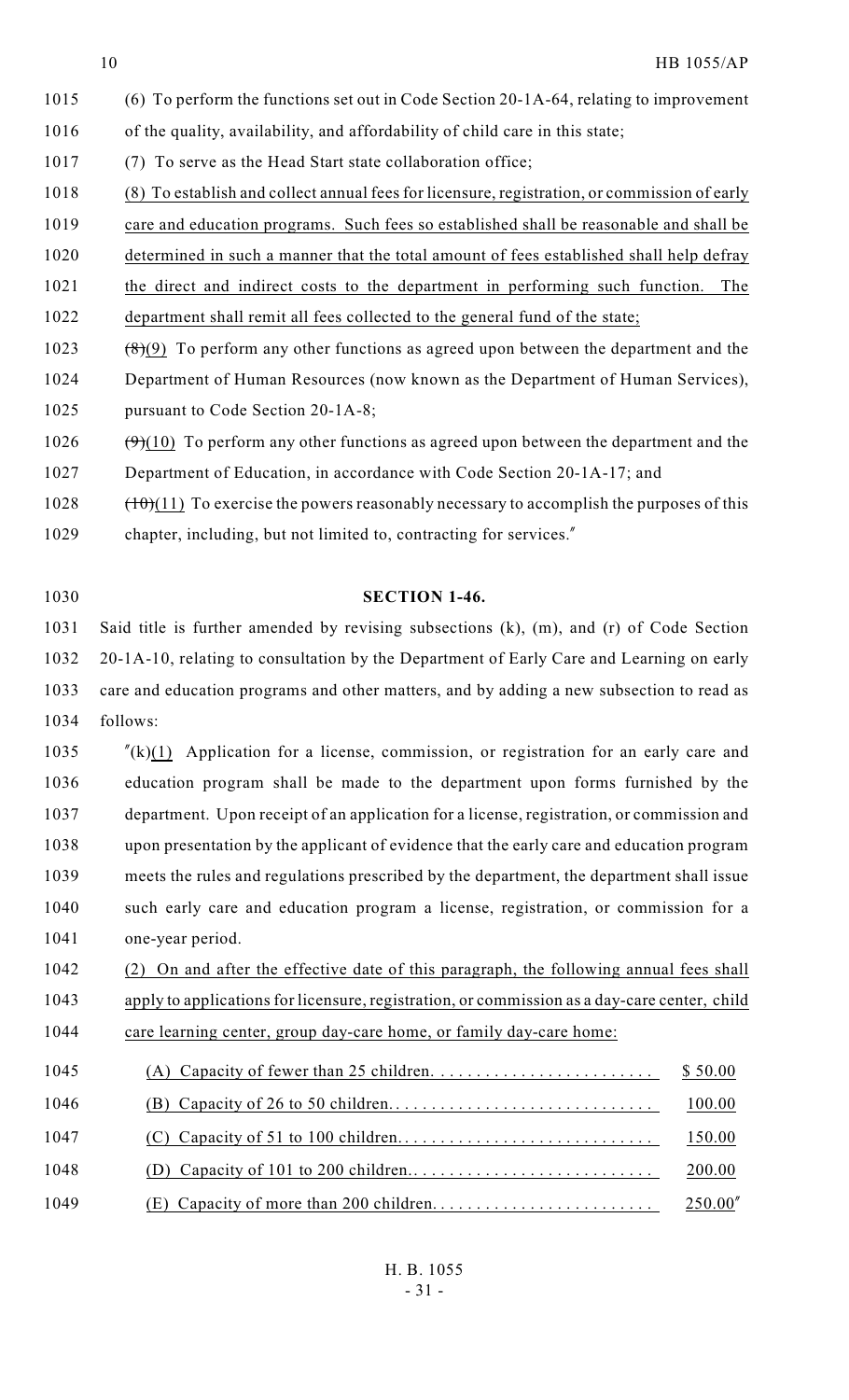| 1050 | $\ell$ (m) The department shall refuse to issue a license, registration, or commission upon a    |
|------|--------------------------------------------------------------------------------------------------|
| 1051 | showing of:                                                                                      |
| 1052 | (1) Noncompliance with the rules and regulations for day-care centers, family day-care           |
| 1053 | homes, group day-care homes, or child care learning centers which are designated in              |
| 1054 | writing to the facilities as being related to children's health and safety;                      |
| 1055 | (2) Flagrant and continued operation of an unlicensed, unregistered, or uncommissioned           |
| 1056 | facility in contravention of the law; $\sigma$                                                   |
| 1057 | (3) Prior license, registration, or commission denial or revocation within one year of           |
| 1058 | application; or                                                                                  |
| 1059 | (4) Failure to pay the annual fee for licensure, registration, or commission of early care       |
| 1060 | and education programs."                                                                         |
| 1061 | $\ell$ (r) If abuses, derelictions, or deficiencies are found in the operation and management of |
| 1062 | any early care and education program, including failure to pay the annual fee for licensure,     |
| 1063 | registration, or commission, they shall be brought immediately to the attention of the           |
| 1064 | management of such program; and if correctable, but not corrected within a reasonable            |
| 1065 | time, the department shall revoke the license, registration, or commission of such program       |
| 1066 | in the manner prescribed in this Code section."                                                  |
|      |                                                                                                  |
|      |                                                                                                  |
| 1067 | <b>SECTION 1-46.1.</b>                                                                           |
| 1068 | Said title is further amended by revising subsections (b) and (c) of Code Section 20-1A-12,      |
| 1069 | relating to actions authorized by department in event of violations, as follows:                 |
| 1070 | $\ell$ (b) The department shall have the authority to take any of the actions enumerated in      |
| 1071 | subsection (c) of this Code section upon a finding that the applicant or holder of a license     |
| 1072 | has:                                                                                             |
| 1073 | (1) Knowingly made any false statement of material information in connection with the            |
| 1074 | application for a license, or in statements made or on documents submitted to the                |
| 1075 | department as part of an inspection, survey, or investigation, or in the alteration or           |
| 1076 | falsification of records maintained by the early care and education program;                     |
| 1077 | (2) Failed or refused to provide the department with access to the premises subject to           |
| 1078 | regulation or information pertinent to the initial or continued licensing of the program;        |
| 1079 | (3) Failed to comply with the licensing requirements of this state; $\sigma$ r                   |
| 1080 | (4) Failed to pay the annual fee for licensure, registration, or commission of early care        |
| 1081 | and education programs; or                                                                       |
| 1082 | $\left(\frac{4}{5}\right)$ Failed to comply with any provisions of this Code section.            |

provision of subsection (b) of this Code section or laws, rules, regulations, or formal orders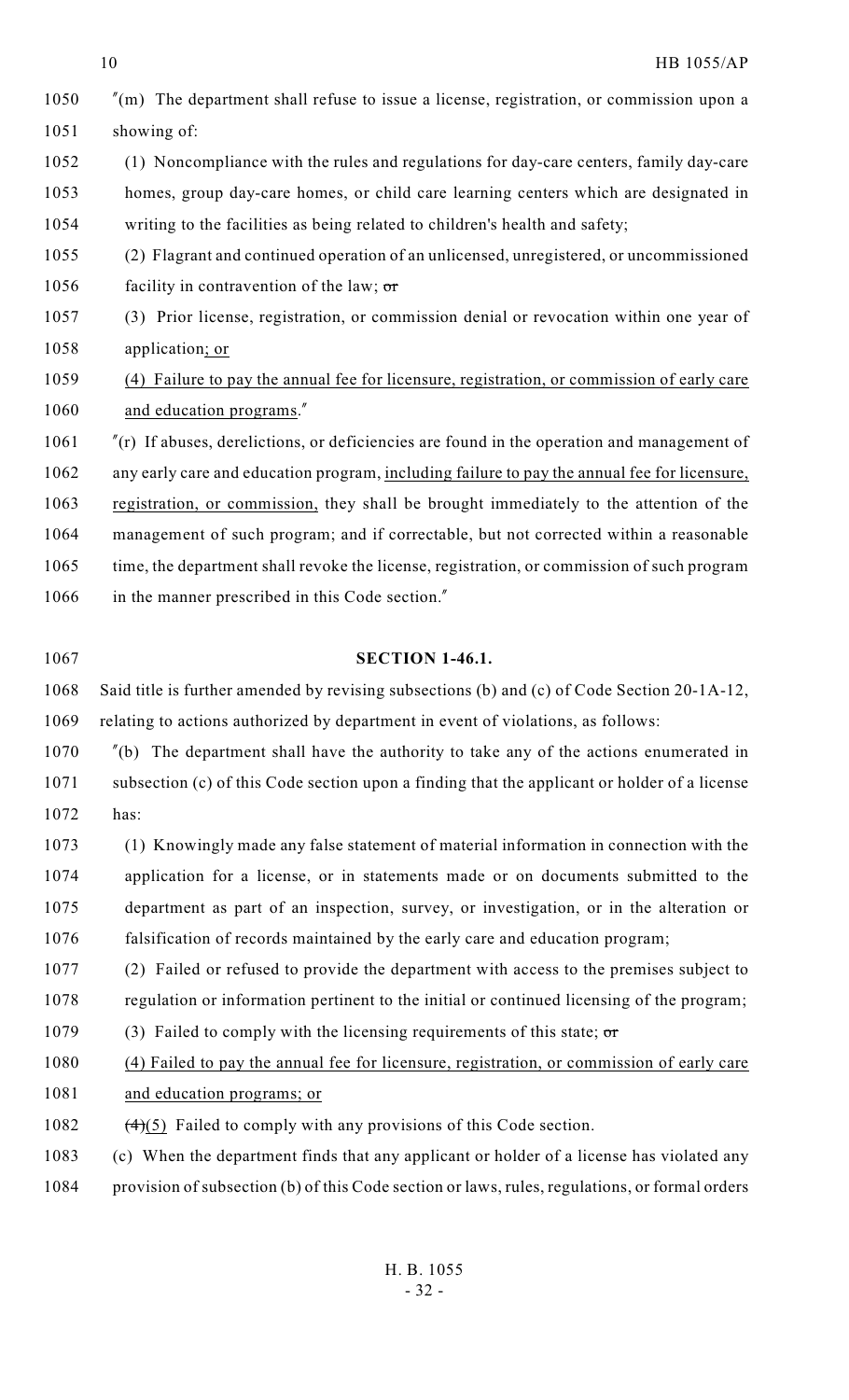- 1085 related to the initial or continued licensing of the program, the department, subject to notice and opportunity for hearing, may take any of the following actions:
- (1) Refuse to grant a license; provided, however, that the department may refuse to grant 1088 a license without holding a hearing prior to taking such action;
- (2) Administer a public reprimand;
- (3) Suspend any license for a definite period or for an indefinite period in connection
- with any condition which may be attached to the restoration of said license;
- (4) Prohibit any applicant or holder of a license from allowing a person who previously was involved in the management or control, as defined by rule, of any program which has
- had its license revoked or denied within the past 12 months to be involved in the management or control of such program;
- (5) Revoke any license;
- (6) Impose a fine, not to exceed a total of \$25,000.00, of up to \$500.00 per day for each violation of a law, rule, regulation, or formal order related to the initial or ongoing 1099 licensing of any program;  $\sigma$
- (7) Impose a late fee of up to \$250.00 for failure of an early care and education program to pay the annual fee for licensure, registration, or commission within 30 days of due date as established by the department; or
- (8) Limit or restrict any license as the department deems necessary for the protection of the public, including, but not limited to, restricting some or all services of or admissions into a program for a time certain.
- In taking any of the actions enumerated in this subsection, the department shall consider the seriousness of the violation, including the circumstances, extent, and gravity of the prohibited acts, and the hazard or potential hazard created to the health or safety of the public."
- 
- **SECTION 1-47.**

 Title 21 of the Official Code of Georgia Annotated, relating to elections, is amended by revising subsection (l) of Code Section 21-5-34, relating to disclosure reports, as follows: 1113 "(1) In addition to other penalties provided under this chapter, an additional a filing fee of 1114  $\frac{$25.00}{$100.00}$  shall be imposed for each report that is filed late. In addition, a filing fee 1115 of  $$50.00$  \$250.00 shall be imposed on the fifteenth day after the due date if the report has 1116 still not been filed; provided, however, a 15 day extension period shall be granted on the 1117 final report. A fine of \$1,000.00 shall be imposed on the forty-fifth day after the due date 1118 for such report if the report has not been filed by such date. In the case of a candidate, such fine shall be paid from the personal funds of the candidate and no other funds from any 1120 source may be used to pay such fine."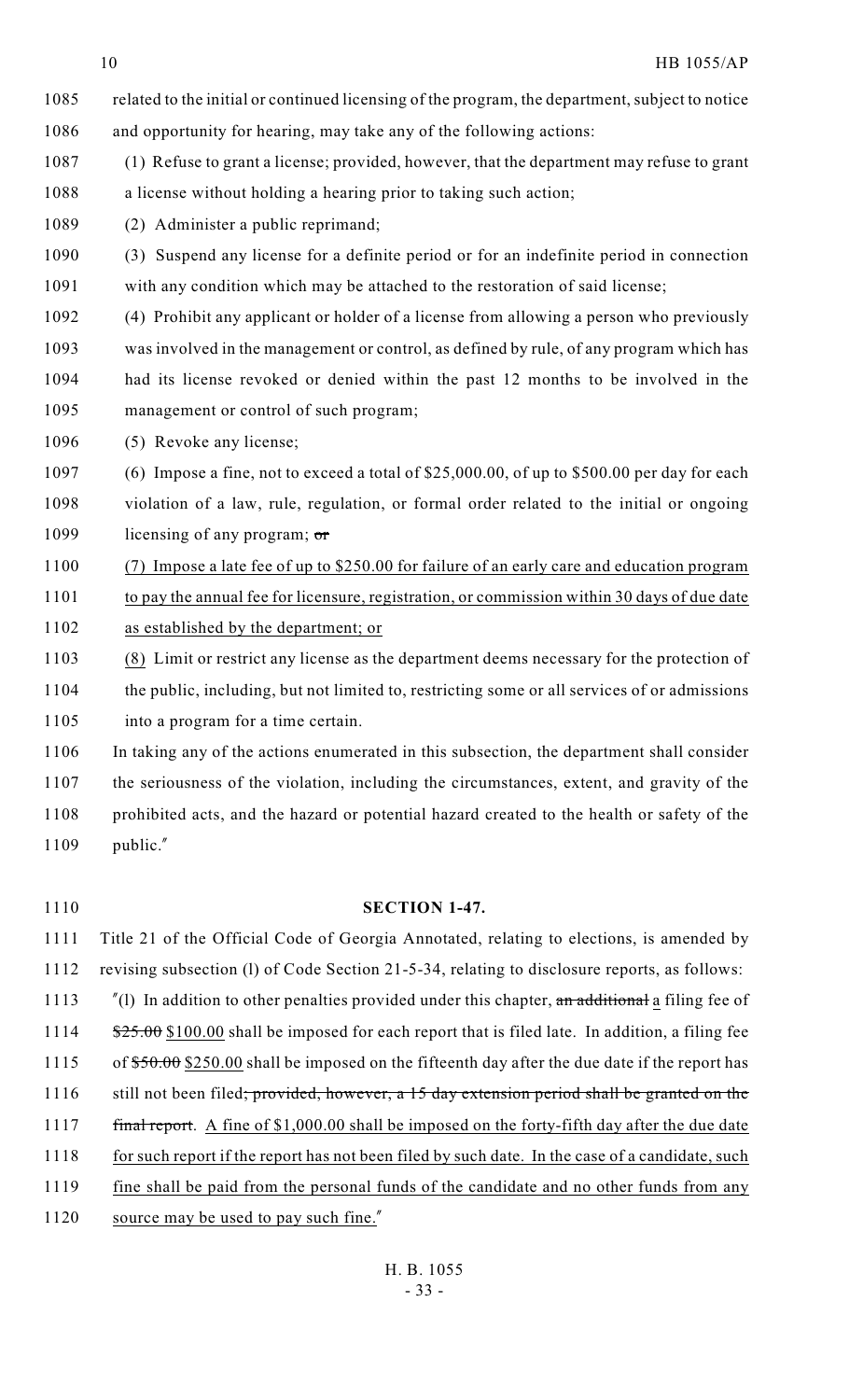|      | 10<br>HB 1055/AP                                                                                   |
|------|----------------------------------------------------------------------------------------------------|
| 1121 | <b>SECTION 1-48.</b>                                                                               |
| 1122 | Said title is further amended in subsection (a) of Code Section 21-5-50, relating to filing of     |
| 1123 | financial disclosure statements, by adding a new paragraph to read as follows:                     |
| 1124 | $\degree$ (6) In addition to other penalties provided under this chapter, a filing fee of \$100.00 |
| 1125 | shall be imposed for each financial disclosure statement that is filed late. In addition, a        |
| 1126 | filing fee of \$250.00 shall be imposed on the fifteenth day after the due date if the             |
| 1127 | statement has still not been filed. A fine of \$1,000.00 shall be imposed on the forty-fifth       |
| 1128 | day after the due date for such statement if the statement has not been filed by such date.        |
| 1129 | Such fine shall be paid from the personal funds of the person required to file such                |
| 1130 | statement and no other funds from any source may be used to pay such fine."                        |
|      |                                                                                                    |
| 1131 | <b>SECTION 1-49.</b>                                                                               |
| 1132 | Said title is further amended by revising subsection (f) Code Section 21-5-71, relating to         |
| 1133 | registration of lobbyists, as follows:                                                             |
| 1134 | $f(f)(1)$ Each person registering under this Code section shall pay the registration fees set      |
| 1135 | forth in paragraph (2) of this subsection; provided, however, that a person who represents         |
| 1136 | any state, county, municipal, or public agency, department, commission, or authority               |
| 1137 | shall be exempted from payment of such registration fees and a person employed by an               |
| 1138 | organization exempt from federal income taxation under Section $501(c)(3)$ or $501(c)(4)$          |
| 1139 | of the Internal Revenue Code, as that code is defined in Code Section 48-1-2, shall be             |
| 1140 | exempted from payment of such registration fees except for payment of an initial                   |
| 1141 | registration fee of $$25.00$ .                                                                     |
| 1142 | (2) The commission shall collect the following fees:                                               |
| 1143 | (A) Annual lobbyist registration or renewal filed pursuant to this                                 |
| 1144 |                                                                                                    |
| 1145 | (B) Lobbyist supplemental registration filed pursuant to this Code                                 |
| 1146 | 10.00                                                                                              |
| 1147 | (C) Each copy of a lobby ist identification card issued pursuant to this                           |
| 1148 | 5.0020.00                                                                                          |
| 1149 | (D) In addition to other penalties provided under this chapter, a filing                           |
| 1150 | fee of $$50.00$ \$100.00 shall be imposed for each report that is filed                            |
| 1151 | late. In addition, a filing fee of $\frac{$25.00}{$25.00}$ \$250.00 shall be imposed on            |
| 1152 | the fifteenth day after the due date if the report has still not been filed.                       |
| 1153 | A fine of \$1,000.00 shall be imposed on the forty-fifth day after the                             |
| 1154 | due date for such report if the report has not been filed by such date.                            |
| 1155 | When such a fine is imposed, such fine shall be paid from the                                      |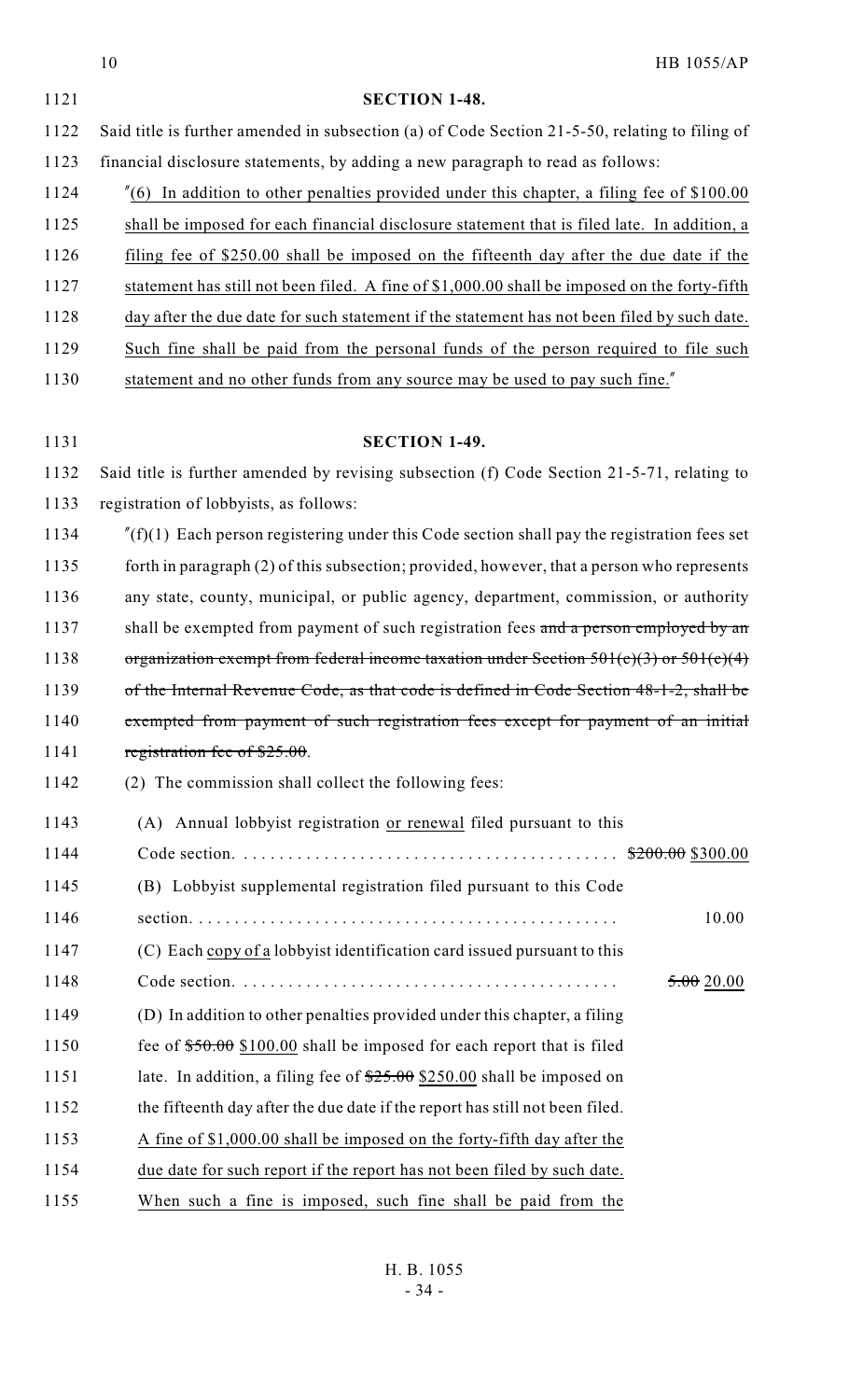| 1156 | personal funds of the lobbyist and no other funds from any source                                 |                     |  |
|------|---------------------------------------------------------------------------------------------------|---------------------|--|
| 1157 | may be used to pay such fine."                                                                    |                     |  |
|      |                                                                                                   |                     |  |
| 1158 | <b>SECTION 1-50.</b>                                                                              |                     |  |
| 1159 | Title 25 of the Official Code of Georgia Annotated, relating to fire protection and safety, is    |                     |  |
| 1160 | amended by revising subsection (a) of Code Section 25-2-4.1, relating to fees and charges         |                     |  |
| 1161 | for regulating fire and other hazards, as follows:                                                |                     |  |
| 1162 | $\degree$ (a) The Commissioner is authorized to assess and collect, and persons so assessed shall |                     |  |
| 1163 | pay in advance to the Commissioner, fees and charges under this chapter as follows:               |                     |  |
| 1164 | (1) New anhydrous ammonia permit for storage in bulk (more than                                   |                     |  |
| 1165 | 2,000 gallons aggregate capacity) for sale or distribution one-time                               |                     |  |
| 1166 |                                                                                                   | \$100.00150.00      |  |
| 1167 | Annual license for manufacture of explosives other than<br>(2)                                    |                     |  |
| 1168 |                                                                                                   | 100.00150.00        |  |
| 1169 | Annual license for manufacture, storage, or transport of<br>(3)                                   |                     |  |
| 1170 |                                                                                                   | $1,000.00$ 1,500.00 |  |
| 1171 |                                                                                                   | 100.00150.00        |  |
| 1172 |                                                                                                   | 100.00              |  |
| 1173 | (6) Construction plan review:                                                                     |                     |  |
| 1174 | (A) Bulk storage construction. $\dots \dots \dots \dots \dots \dots \dots \dots \dots$            | 100.00 150.00       |  |
| 1175 | (B) Building construction, 10,000 square feet or less. $\dots \dots$                              | 100.00150.00        |  |
| 1176 | (C) Building construction, more than $10,000$ square feet.  .015 per square foot                  |                     |  |
| 1177 |                                                                                                   | 100.00150.00        |  |
| 1178 | (7) Fire sprinkler contractor certificate of competency                                           | 100.00150.00        |  |
| 1179 | (8) Liquefied petroleum gas storage license:                                                      |                     |  |
| 1180 |                                                                                                   | 100.00150.00        |  |
| 1181 |                                                                                                   | 500.00 600.00       |  |
| 1182 | (9) Building construction inspection:                                                             |                     |  |
| 1183 | (A) 80 percent completion, 100 percent completion, annual, and                                    |                     |  |
| 1184 |                                                                                                   | none                |  |
| 1185 |                                                                                                   | 100.00150.00        |  |
| 1186 | (C) Third and each subsequent follow-up. $\dots \dots \dots \dots \dots$                          | 150.00220.00        |  |
| 1187 | (10) Purchase, storage, sale, transport, or use of explosives other                               |                     |  |
| 1188 | than fireworks:                                                                                   |                     |  |
| 1189 |                                                                                                   | $50.00$ 75.00       |  |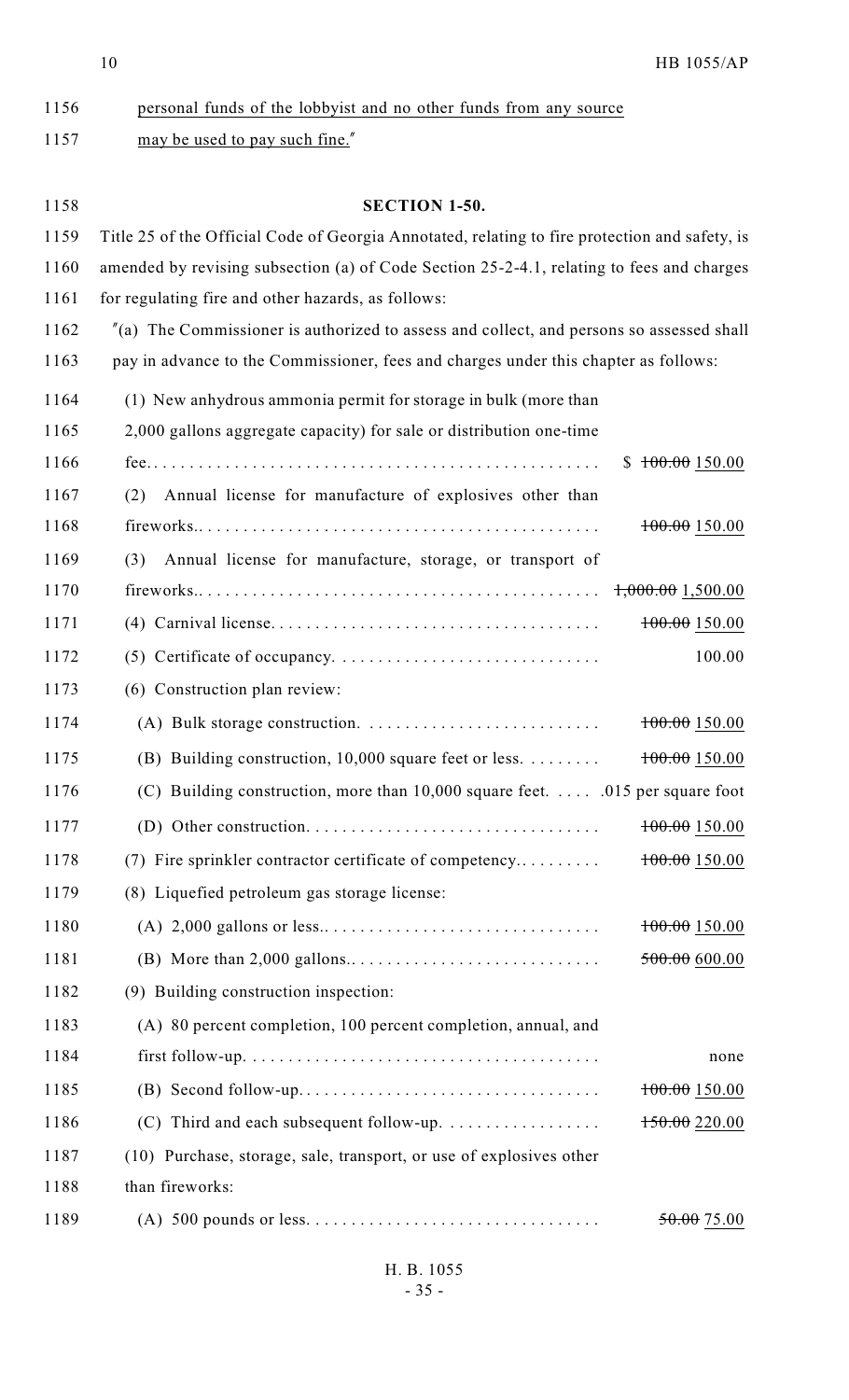| 1190 |                                                               | 100.00150.00 |
|------|---------------------------------------------------------------|--------------|
| 1191 | $(11)$ New self-service gasoline station permit one-time fee. | 100.00150.00 |
| 1192 | (12) New permit to dispense compressed natural gas (CNG) for  |              |
| 1193 |                                                               | 100.00150.00 |

- **SECTION 1-50.1.** Said title is further amended by revising Code Section 25-2-20, relating to the licensing of carnivals, circuses, and other exhibits, as follows: "25-2-20. All traveling motion picture shows, carnivals, and circuses shall obtain a fire prevention regulatory license from the state fire marshal based upon compliance with this chapter, as set forth in rules and regulations promulgated by the Commissioner. The fee for the license
- 1201 shall be  $$100.00$  \$150.00 for each calendar year or part thereof, payable to the state fire
- marshal, who shall pay the same into the state treasury."
- 

# **SECTION 1-51.**

 Said title is further amended by revising Code Section 25-10-5, relating to licensing of fireworks dealers or displays, as follows:

"25-10-5.

 The annual license fee for any person, firm, or corporation conducting business in this state under paragraph (4) of Code Section 25-10-3 or storing fireworks under Code Section 25-10-3.1 or conducting pyrotechnic displays under Code Section 25-10-3.2 shall be 1210 \$1,000.00 \$1,500.00 per year, payable to the Safety Fire Commissioner. The license shall expire on December 31 of each year. The Safety Fire Commissioner is authorized and directed to promulgate safety regulations relating to the manufacture, storage, and transportation of fireworks within this state in order to ensure the adequate protection of the employees of any such person, firm, or corporation and of the general public. The 1215 Safety Fire Commissioner is also authorized and directed to promulgate safety regulations 1216 relating to the public exhibition or display of pyrotechnics and the licensing requirements of those conducting such public exhibitions or displays, as he or she deems necessary. The Safety Fire Commissioner is further authorized and directed to conduct periodic inspections of the facilities of any person, firm, or corporation manufacturing, storing, and transporting fireworks as provided in paragraph (4) of Code Section 25-10-3 or as provided in Code 1221 Section 25-10-3.1 in order to ensure compliance with fire safety rules and regulations.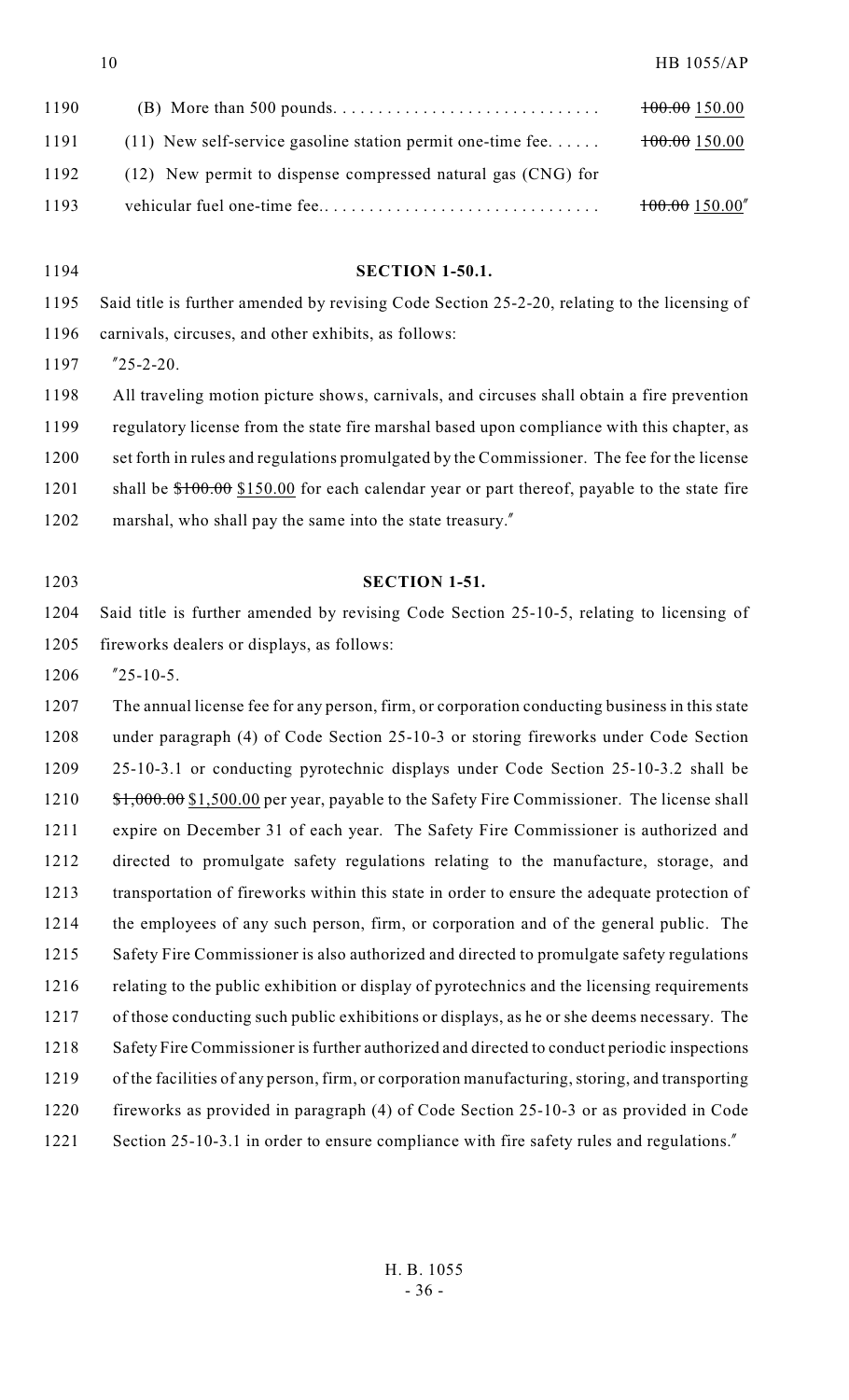|      | 10<br><b>HB 1055/AP</b>                                                                                |
|------|--------------------------------------------------------------------------------------------------------|
| 1222 | <b>SECTION 1-52.</b>                                                                                   |
| 1223 | Said title is further amended by revising subsection (a) Code Section 25-11-4, relating to             |
| 1224 | certificates of competency for fire protection sprinkler contractors, as follows:                      |
| 1225 | Any individual desiring to become a certificate holder shall submit to the<br>$^{\prime\prime}(a)$     |
| 1226 | Commissioner a completed application on forms prescribed by the Commissioner. Such                     |
| 1227 | individual shall remit with his or her application a nonrefundable certificate fee of $$100.00$        |
| 1228 | \$150.00 plus a one-time filing fee of $$50.00$ \$75.00. Such fee shall not be prorated for            |
| 1229 | portions of a year."                                                                                   |
|      |                                                                                                        |
| 1230 | <b>SECTION 1-53.</b>                                                                                   |
| 1231 | Said title is further amended by revising subsections (b) and (d) of Code Section 25-11-5,             |
| 1232 | relating to licenses for fire protection sprinkler contractors, as follows:                            |
| 1233 | Any organization or individual desiring to become a fire protection sprinkler<br>$^{\prime\prime}$ (b) |
| 1234 | contractor shall submit to the Commissioner a completed application on forms prescribed                |
| 1235 | by him or her. Such organization or individual shall remit with his or her application a               |
| 1236 | nonrefundable license fee of \$50.00 \$100.00 plus a one-time filing fee of \$50.00 \$75.00.           |
| 1237 | Such fee shall not be prorated for portions of a year."                                                |
| 1238 | $\degree$ (d) A fire protection sprinkler contractor license shall expire annually as determined by    |
| 1239 | the rules and regulations. A license holder desiring to renew his or her license shall submit          |
| 1240 | a renewal application to the Commissioner and remit a renewal fee of $$50.00 $75.00$ on or             |
| 1241 | before the date determined by the rules and regulations of each year."                                 |
|      |                                                                                                        |
| 1242 | <b>SECTION 1-54.</b>                                                                                   |
| 1243 | Said title is further amended by revising subsections (a) and (c) of Code Section 25-11-6,             |
| 1244 | relating to fire protection sprinkler system inspector licenses, as follows:                           |
| 1245 | $\pi$ (a) Any individual desiring to become a fire protection sprinkler system inspector shall         |

1245 <sup>"</sup>(a) Any individual desiring to become a fire protection sprinkler system inspector shall 1246 submit to the Commissioner a completed application on the prescribed forms. Such 1247 individual shall remit with his or her application a nonrefundable license fee of \$50.00 1248 \$100.00 plus a one-time filing fee of \$50.00 \$75.00. Such fees shall not be prorated for 1249 portions of a year."

 "(c) A fire protection sprinkler system inspector license shall expire annually as determined by the rules and regulations. A license holder desiring to renew his or her license shall submit a renewal application to the Commissioner and remit a renewal fee of 1253 \$50.00 \$75.00 on or before the date determined by the rules and regulations of each year."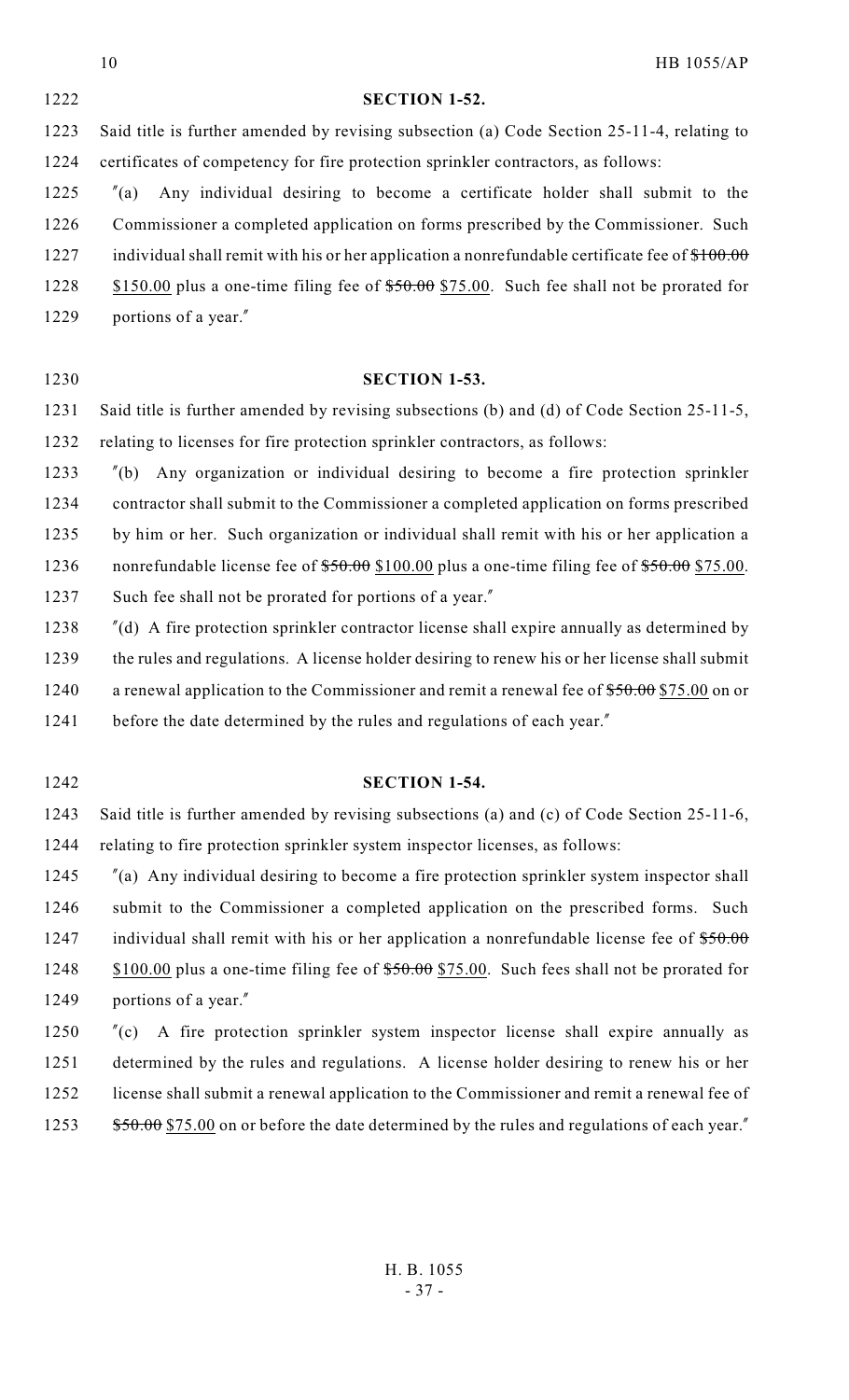|      | 10<br><b>HB 1055/AP</b>                                                                            |
|------|----------------------------------------------------------------------------------------------------|
| 1254 | <b>SECTION 1-55.</b>                                                                               |
| 1255 | Said title is further amended by revising subsections (a) and (c) of Code Section 25-11-7,         |
| 1256 | relating to fire protection system designer licenses, as follows:                                  |
| 1257 | $\degree$ (a) Any individual desiring to become a fire protection system designer shall submit to  |
| 1258 | the Commissioner a completed application on forms prescribed by the Commissioner.                  |
| 1259 | Such individual shall remit with his or her application a nonrefundable license fee of             |
| 1260 | $$50.00$ \$100.00 plus a one-time filing fee of $$50.00$ \$75.00. Such fee shall not be prorated   |
| 1261 | for portions of a year."                                                                           |
| 1262 | $\degree$ (c) A fire protection system designer license shall expire annually as determined by the |
|      |                                                                                                    |

 rules and regulations. A license holder desiring to renew his or her license shall submit a 1264 renewal application to the Commissioner and remit a renewal fee of  $$50.00 $75.00$  on or 1265 before the date determined by the rules and regulations of each year."

 Said title is further amended by revising Code Section 25-12-8, relating to permits for fire suppression systems and fire extinguishers testing, as follows:

**SECTION 1-56.**

"25-12-8.

 Each individual actually performing the installing, inspecting, repairing, recharging, servicing, or testing activities must possess a valid and subsisting permit issued by the Commissioner. The annual fee for said permit shall be as established by the Commissioner 1273 by rule or regulation, but such permit fee shall not exceed  $25.00$  \$75.00. Such permit 1274 shall not be required for any individual employed by any firm or governmental entity that engages only in installing, inspecting, recharging, repairing, servicing, or testing of 1276 portable fire extinguishers or fire suppression systems owned by the firm and installed on property under the control of said firm. Such individuals shall remain subject to the rules 1278 and regulations adopted pursuant to this chapter."

### **SECTION 1-57.**

 Title 26 of the Official Code of Georgia Annotated, relating to food, drugs, and cosmetics, is amended by revising Code Section 26-2-25, relating to licensing of food sales establishments, as follows:

"26-2-25.

 (a) It shall be unlawful for any person to operate a food sales establishment without having first obtained a license from the Commissioner. No license issued under this article shall be suspended or revoked except for health and sanitation reasons or violations of this article and until the licensee to be affected shall be provided with reasonable notice thereof and an opportunity for hearing, as provided under Chapter 13 of Title 50, the 'Georgia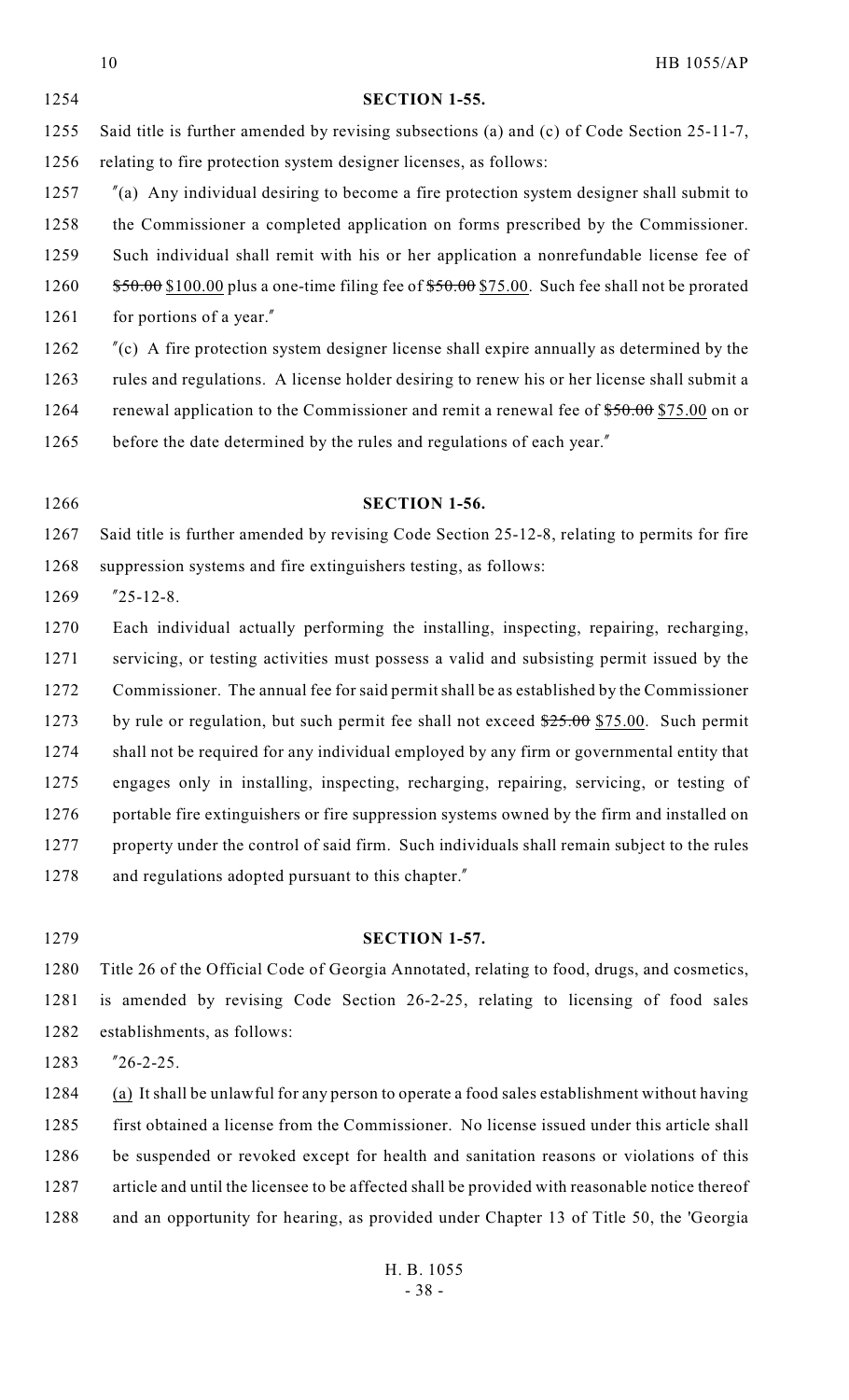1289 Administrative Procedure Act.' Licenses issued under this article shall be valid until suspended or revoked renewed annually and shall not be transferable with respect to 1291 persons or location. There shall be no fee for such license. Each food sales establishment licensed pursuant to this Code section shall post such license on the premises in an open and conspicuous manner so as to be visible to the public. Neither the state nor any county, municipality, or consolidated government shall issue or renew any business or occupation license or permit for any food sales establishment until the establishment complies with the requirements of this article.

 (b) The Commissioner shall charge the following fees for the licenses issued pursuant to subsection (a) of this Code section. The fee structure shall be based on the level of risk, procedural effort, and inspection time needed for each food sales establishments:

| 1300 |                                                                                           | \$300.00 |
|------|-------------------------------------------------------------------------------------------|----------|
| 1301 |                                                                                           | 250.00   |
| 1302 |                                                                                           | 200.00   |
| 1303 |                                                                                           | 150.00   |
| 1304 |                                                                                           | 100.00   |
| 1305 | (c) The Department of Agriculture shall establish rules and regulation by which to assign |          |

1306 each food sales establishment to a proper tier and to collect the fees provided for in this Code section."

#### **SECTION 1-58.**

 Said title is further amended by revising subsection (a) of Code Section 26-2-312, relating to a wholesale fish dealer license, as follows:

 "(a) No person, firm, association of persons, or corporation shall be authorized or permitted to engage in the business of wholesale fish dealer in this state without first having paid to the Commissioner of Agriculture the annual license fees required in this Code section and having procured a license from the Commissioner authorizing such person to engage in the business of wholesale fish dealer. Any fees collected pursuant to 1316 this Code section shall be retained pursuant to the provisions of Code Section 45-12-92.1. The annual license fee applicable to and required of wholesale fish dealers shall be as follows: 1319 (1) The annual license fee for each resident wholesale fish dealer shall be  $$50.00$  \$60.00

1320 for each place of business, fixed or movable;

 (2) The annual license fee for each nonresident or alien wholesale fish dealer shall be 1322 \$50.00 \$60.00 for each place of business, fixed or movable, provided that the annual license fee for each nonresident or alien wholesale fish dealer who is a resident of a state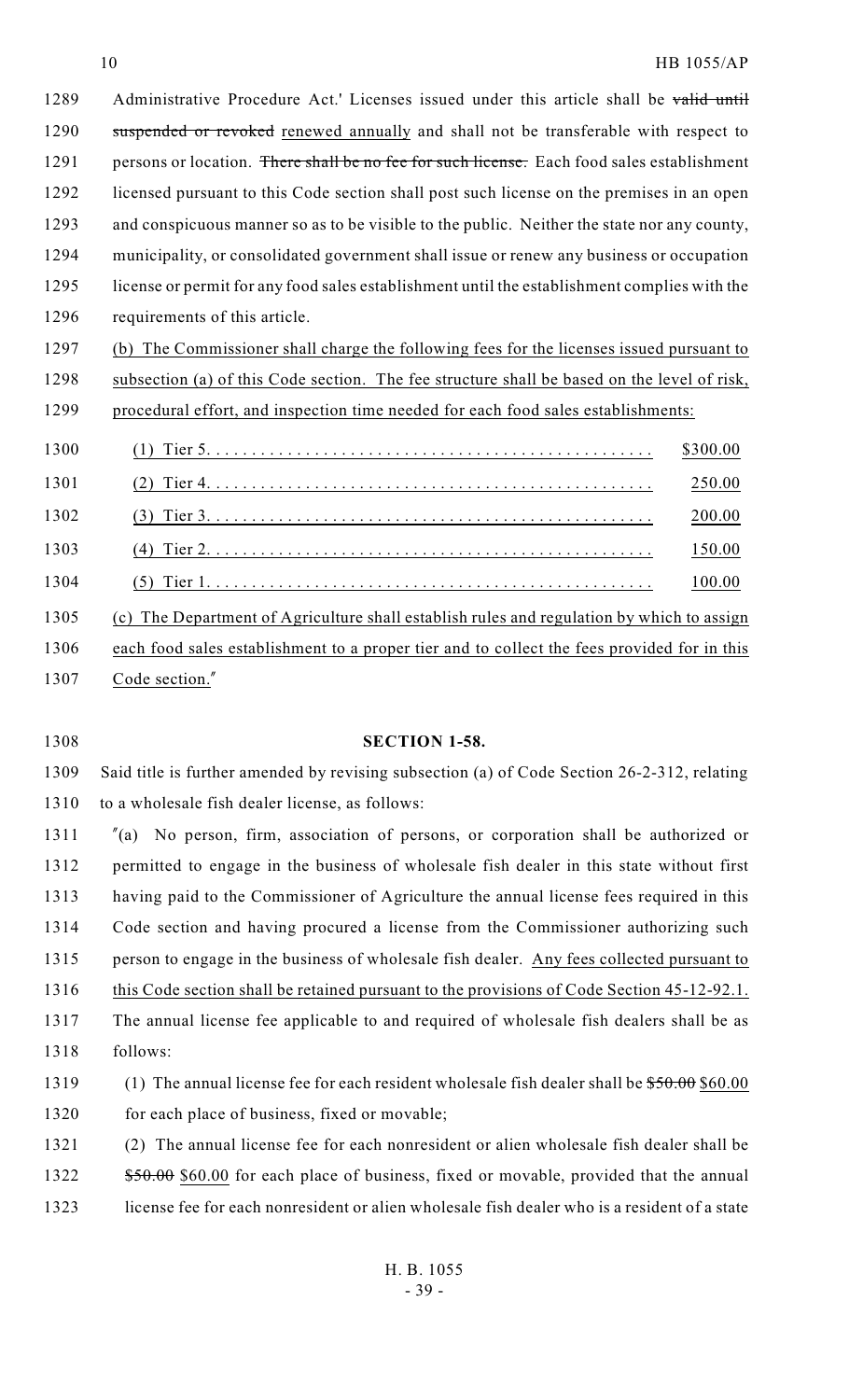1324 which charges Georgia resident wholesale fish dealers a fee in excess of  $$50.00$  \$60.00 shall be the same as the fee such state charges Georgia resident wholesale fish dealers for each place of business, fixed or movable. The Commissioner of Agriculture of the State of Georgia may enter into a reciprocal agreement with any other state to limit the fees such state charges a Georgia resident who operates as a wholesale fish dealer or its 1329 equivalent in such other state."

- **SECTION 1-58.1.** Said title is further amended by repealing Code Section 26-2-319, relating to fish dealer license fees, and designating it as "Reserved."
- **SECTION 1-59.** Said title is further amended by revising subsection (a) of Code Section 26-2-411, relating

to a sale of meat, poultry, or seafood from mobile vehicles license, as follows:

 "(a) Any person who sells, displays for sale, or offers for sale at retail any fresh or frozen meat, poultry, or seafood in, on, or from a mobile vehicle shall prominently display in such mobile vehicle a current and valid license issued by the Department of Agriculture. Such license shall be issued by the department following the satisfactory inspection of such mobile vehicle and the meat, poultry, or seafood offered for sale therefrom to determine compliance with the laws of this state and the rules and regulations of the Commissioner 1342 and the payment of a license fee of  $$50.00$  \$100.00 per vehicle per year or any portion thereof. All licenses shall expire 12 months from the date of issue. Any license may be renewed for any subsequent year upon a satisfactory inspection of the mobile vehicle and its contents and the payment of the license fee. Any fees collected pursuant to this Code 1346 section shall be retained pursuant to the provisions of Code Section 45-12-92.1."

# **SECTION 1-60.**

 Title 32 of the Official Code of Georgia, relating to highways, bridges, and ferries, is amended by revising Code Section 32-6-75.2, relating to the Roadside Enhancement and Beautification Fund, as follows:

"32-6-75.2.

 There is established a special fund to be known as the 'Roadside Enhancement and Beautification Fund.' This fund shall consist of all moneys collected under Code Section 1354 32-6-75.3, any appropriations by the General Assembly to the fund, revenues derived from the sale of any special and distinctive wildflower motor vehicle license plates issued 1356 pursuant to Code Section 40-2-49.2 paragraph (5) of subsection (1) of Code Section 40-2-86, any contributions to the fund from any other source, and all interest thereon. All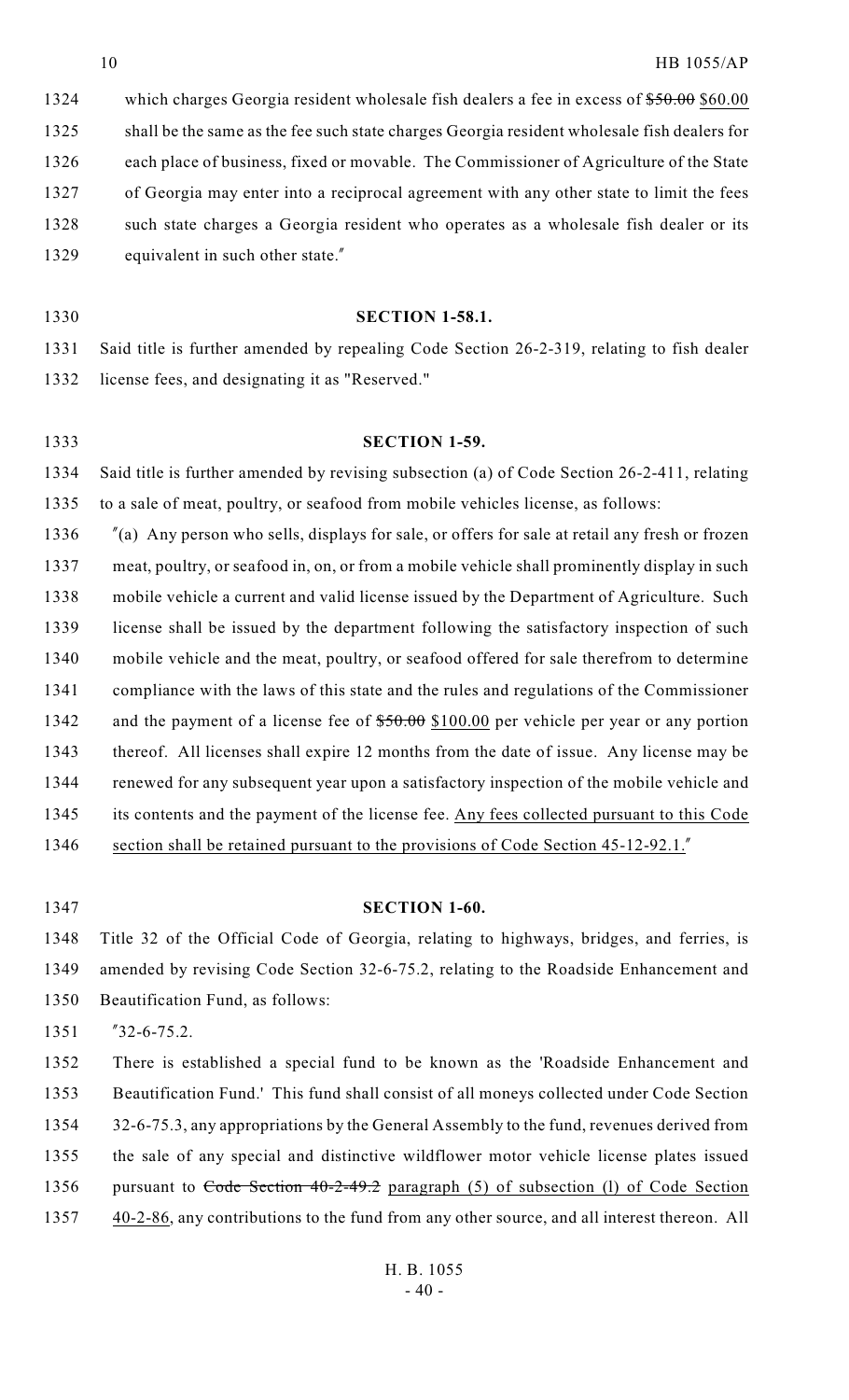1358 moneys collected under Code Section 32-6-75.3 and manufacturing fees for any special and distinctive wildflower motor vehicle license plates shall be paid into the fund. All balances in the fund shall be deposited in an interest-bearing account identifying the fund and shall be carried forward each year so that no part thereof may be deposited in the general treasury. The department shall administer the fund and expend moneys held in the fund in furtherance of roadside enhancement and beautification projects along public roads in this state and administration of the tree and vegetation trimming permit program under Code Section 32-6-75.3. In addition to the foregoing, the department may, without limitation, promote and solicit voluntary contributions, promote the sale of motor vehicle 1367 license tags authorized under Code Section 40-2-49.2 paragraph (5) of subsection (1) of Code Section 40-2-86, and develop any fund raising or other promotional techniques deemed appropriate by the department. Contributions to the fund shall be deemed supplemental to and shall in no way supplant funding that would otherwise be appropriated for these purposes. The department shall prepare, by February 1 of each year, an accounting of the funds received and expended from the fund. The report shall be made available to the members of the State Transportation Board, the Senate Transportation Committee, the Transportation Committee of the House of Representatives, and to members of the public on request."

# **SECTION 1-61.**

 Said title is further amended by revising subsection (a) of Code Section 32-9-4, relating to designation of travel lanes, as follows:

"(a) The department is authorized to designate travel lanes in each direction of travel on

any road in the state highway system for the exclusive or preferential use of:

(1) Buses;

(2) Motorcycles;

(3) Passenger vehicles occupied by two persons or more;

1384 (4) Vehicles bearing alternative fueled vehicle license plates issued under Code Section

1385  $40-2-76$  paragraph (7) of subsection (1) of Code Section 40-2-86.1; or

(5) Other vehicles as designated by the department.

 Where such designation has been made, the road shall be appropriately marked with such 1388 signs or other roadway markers and markings to inform the traveling public of the lane restrictions imposed."

### **SECTION 1-62.**

 Said title is further amended by revising subsection (b) of Code Section 32-9-8, relating to airport licensing, as follows: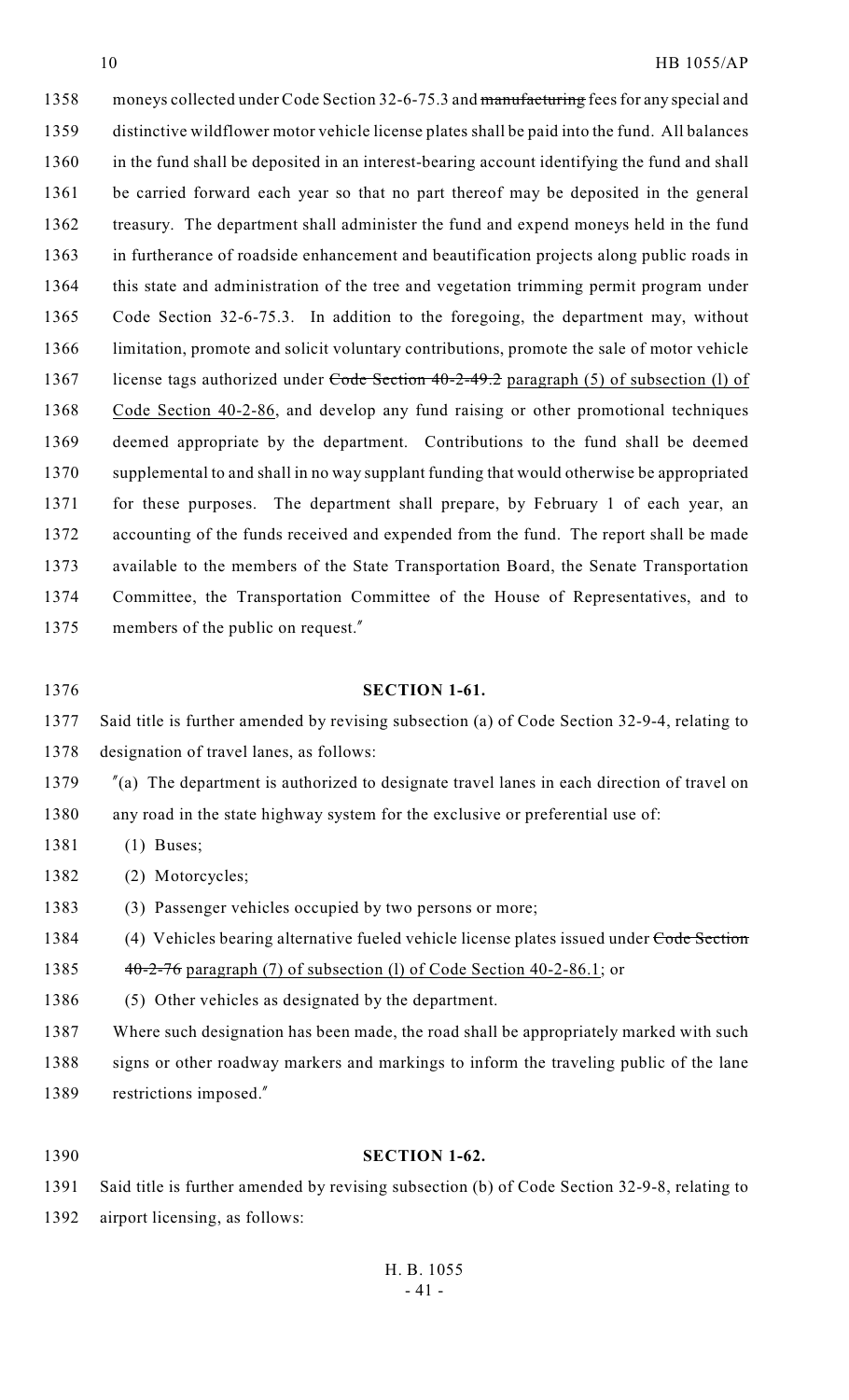"(b) It is declared that the operation of airports used by the public for general aviation purposes but which are operated without regulation as to minimum and uniform safety requirements endangers the lives and property of persons operating aircraft at these facilities, the passengers of aircraft operated by such persons, and the occupants of lands 1397 in the vicinity of such facilities. For the purpose of establishing and improving a system of safer airports and to foster safer operating conditions at these airports, the department is authorized and directed to provide for the licensing of airports. The department may 1400 charge a license fee of  $$10.00$  \$100.00 per runway, up to a maximum of \$400.00, for each original license and each renewal thereof. All licenses shall be renewed biennially. In promulgating the rules and regulations establishing minimum standards, the department 1403 shall consult with the Georgia Aviation Trades Association."

### **SECTION 1-63.**

 Title 33 of the Official Code of Georgia Annotated, relating to insurance, is amended by revising subsection (g) Code Section 33-2-24, relating to enforcement of laws and regulations by the Commissioner of Insurance, as follows:

 "(g) In addition to all other penalties provided for under this title, the Commissioner shall have the authority to place any insurer, agent, broker, counselor, solicitor, administrator, or adjuster on probation for a period of time not to exceed one year for each and every act in violation of this title or of the rules and regulations or orders of the Commissioner and may subject such insurer, agent, broker, counselor, solicitor, administrator, or adjuster to 1413 a monetary penalty of up to  $\frac{$1,000.00}{$2,000.00}$  for each and every act in violation of this 1414 title or of the rules, regulations, or orders of the Commissioner, unless the insurer, agent, broker, counselor, solicitor, administrator, or adjuster knew or reasonably should have 1416 known he or she was in violation of this title or of the rules and regulations or orders of the Commissioner, in which case the monetary penalty provided for in this subsection may be increased to an amount up to \$5,000.00 for each and every act in violation."

## **SECTION 1-64.**

 Title 40 of the Official Code of Georgia Annotated, relating to motor vehicles and traffic, is amended by revising Code Section 40-2-9, relating to county name decals on license plates, as follows:

"40-2-9.

1424 Any metal special, distinctive, or prestige license plate, except those provided for in Code Sections 40-2-61, 40-2-62, 40-2-74, 40-2-82, and 40-2-85.1 or as otherwise expressly 1426 provided in this chapter, shall contain a space for a county name decal. The provisions of 1427 this chapter relative to county name decals shall be applicable to all such license plates."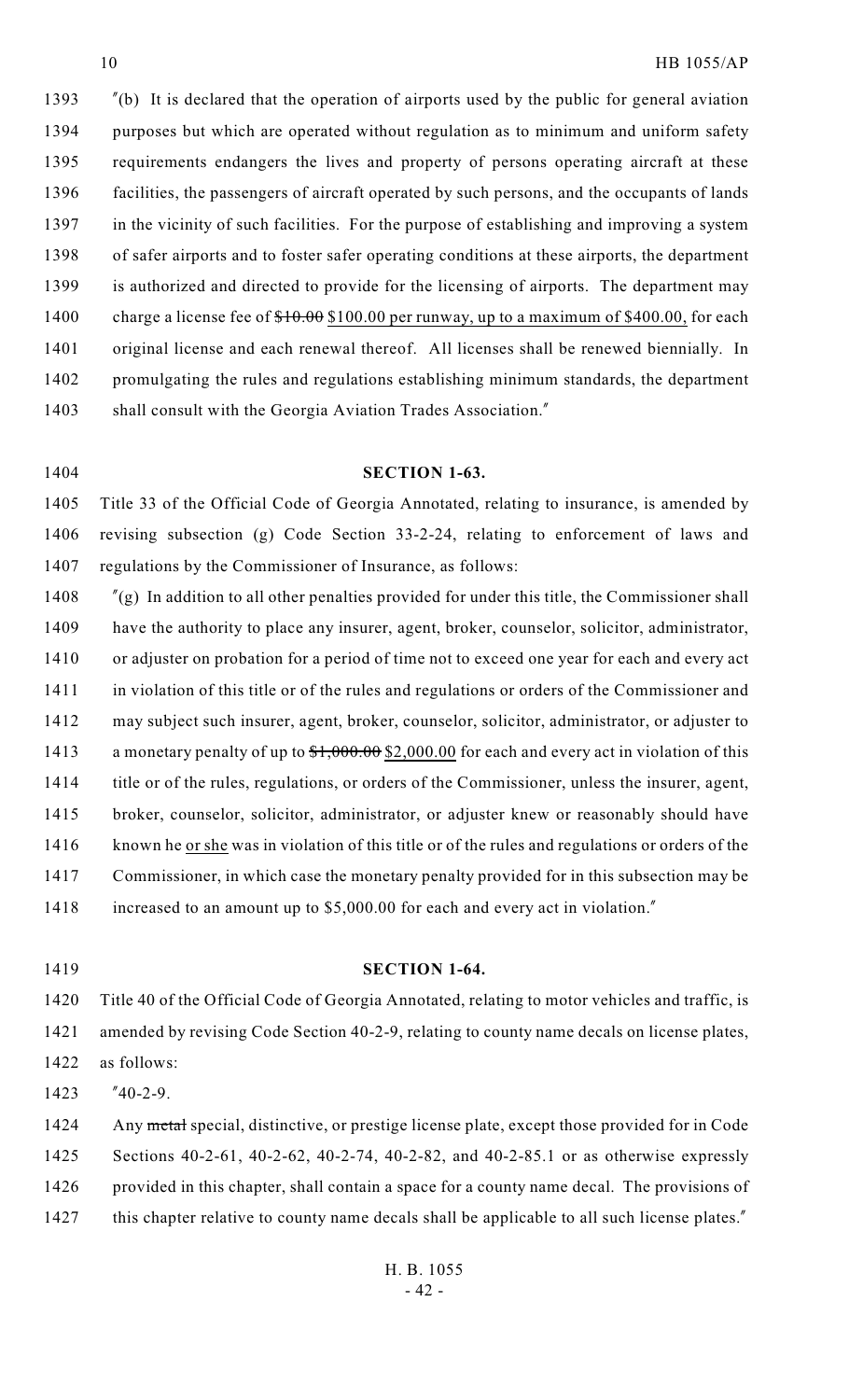|      | 10<br><b>HB 1055/AP</b>                                                                        |
|------|------------------------------------------------------------------------------------------------|
| 1428 | <b>SECTION 1-65.</b>                                                                           |
| 1429 | Said title is further amended by revising Code Section 40-2-22, relating to applications to    |
| 1430 | local tag agents, as follows:                                                                  |
| 1431 | $"40-2-22.$                                                                                    |
| 1432 | License plates and revalidation decals shall be issued only upon applications made to the      |
| 1433 | local tag agent or the commissioner. License plates and revalidation decals may be issued      |
| 1434 | by the local tag agent upon a proper application and in accordance with the terms of this      |
| 1435 | chapter or by the commissioner on an appropriate application forwarded to him by the local     |
| 1436 | tag agent where the type of license plate applied for is not maintained in local inventory or  |
| 1437 | where the license plate applied for is one of those special license plates provided by law.    |
| 1438 | The commissioner shall not be authorized to receive any applications for license plates or     |
| 1439 | revalidation decals except those received through the local tag agents as provided for in this |
| 1440 | chapter."                                                                                      |
|      |                                                                                                |
|      |                                                                                                |
| 1441 | <b>SECTION 1-66.</b>                                                                           |
| 1442 | Said title is further amended by revising Code Section 40-2-30, relating to purchasing         |
| 1443 | license plates by mail, as follows:                                                            |
| 1444 | $"40-2-30.$                                                                                    |
| 1445 | An applicant may purchase a vehicle license plate or revalidation decal by mail, by mailing    |
| 1446 | a properly completed application form to the tag agent of the county of his or her residence   |
| 1447 | along with a bank check or money order in the amount of the license fee and all ad valorem     |
| 1448 | taxes due thereon plus an additional fee of \$1.00. The governing authority of the county      |
| 1449 | may by resolution authorize the tag agent of the county to receive application and payment     |
| 1450 | for the purchase of a license plate or revalidation decal by mail without charging the         |
| 1451 | additional \$1.00 fee."                                                                        |
|      |                                                                                                |
| 1452 | SECTION 1-67.                                                                                  |

40-2-31, relating to the design of license plates and revalidation decals, as follows:

 "(b) Such license plates shall be of metal at least six inches wide and not less than 12 inches in length, except motorcycle license plates which shall be at least four inches wide 1457 and not less than seven inches in length, and shall show in bold boldface characters the month and year of expiration, the serial number, and either the full name or the abbreviation of the name of the state, shall designate the county from which the license plate was issued unless specifically stated otherwise in this chapter, and shall show such other distinctive markings as in the judgment of the commissioner may be deemed advisable, so as to indicate the class of weight of the vehicle for which the license plate was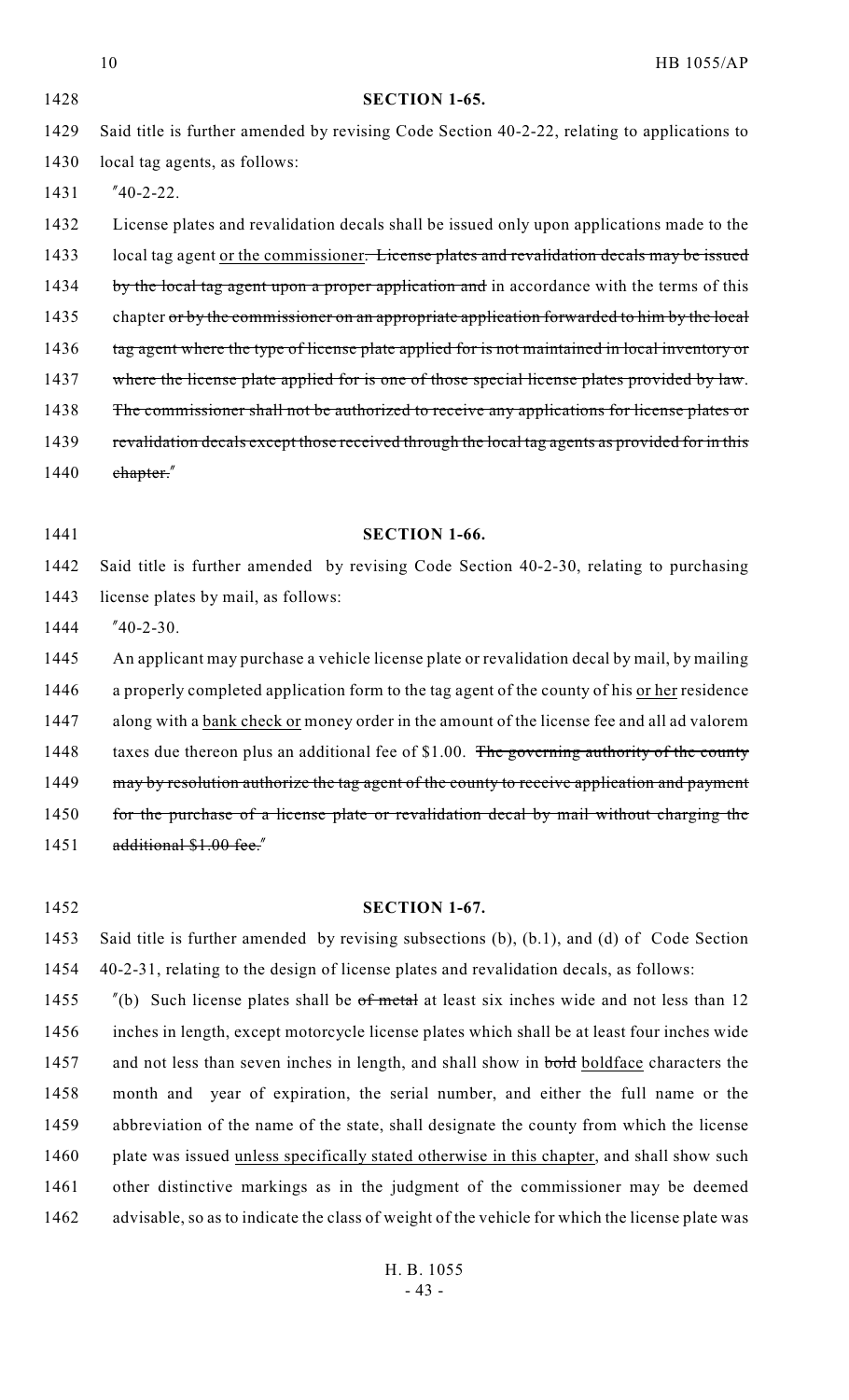1463 issued; and any license plate for a low-speed vehicle shall designate the vehicle as such. 1464 Such plates may also bear such figures, characters, letters, or combinations thereof as in 1465 the judgment of the commissioner will to the best advantage advertise, popularize, and 1466 otherwise promote Georgia as the 'Peach State.' The metal license plate shall be of such 1467 strength and quality that the plate shall provide a minimum service period of at least five 1468 years. The commissioner shall adopt rules and regulations, pursuant to the provisions of 1469 Chapter 13 of Title 50, the 'Georgia Administrative Procedure Act,' for the design and 1470 issuance of new metal license plates and to implement the other provisions of this Code 1471 section.

- 1472 (b.1) Repealed. Notwithstanding the provisions of Code Sections 40-2-131 and 48-2-17,
- 1473 the commissioner shall retain the costs of manufacturing and delivery of license plates,
- 1474 revalidation decals, and county name decals from the registration fee as set forth in Code 1475 Section 40-2-151."
- 1476  $\frac{d}{dt}$   $\left( d \right)$  In those years in which a metal new license plate is not issued, a revalidation decal 1477 with a distinctive serial number shall be issued and affixed in the space provided on the 1478 license plate issued to the applicant which shall indicate the year and month through which 1479 the registration of the vehicle shall be valid; provided, however, that if the commissioner 1480 determines that it is necessary, two revalidation decals shall be issued for each license plate 1481 to reflect the required information. When an applicant is issued a revalidation decal and 1482 such applicant registered the vehicle in another county the previous year, the applicant shall 1483 also be issued a new county decal which shall be properly affixed to the license plate and 1484 shall replace the other county decal."
- 

### 1485 **SECTION 1-68.**

1486 Said title is further amended by revising subsection (b) of Code Section 40-2-33, relating to 1487 issuance of license plates and compensation of tag agents, as follows:

1488 "(b) Except as provided for in Code Section 40-2-22, the The amount of commission 1489 permitted as compensation to tag agents under this Code section shall be \$1.00 per license 1490 plate or revalidation decal issued during any calendar year. Twenty-five cents for each 1491 license plate or revalidation decal sold in excess of 4,000 during any one calendar year 1492 shall become the property of the county and shall be turned over to the fiscal authorities of 1493 the county by the tag agent. The remaining portion of such commissions shall be disposed 1494 of as provided in Code Section 40-2-34."

#### 1495 **SECTION 1-69.**

1496 Said title is further amended by revising subsection (a) of Code Section 40-2-60, relating to 1497 prestige license plates, as follows: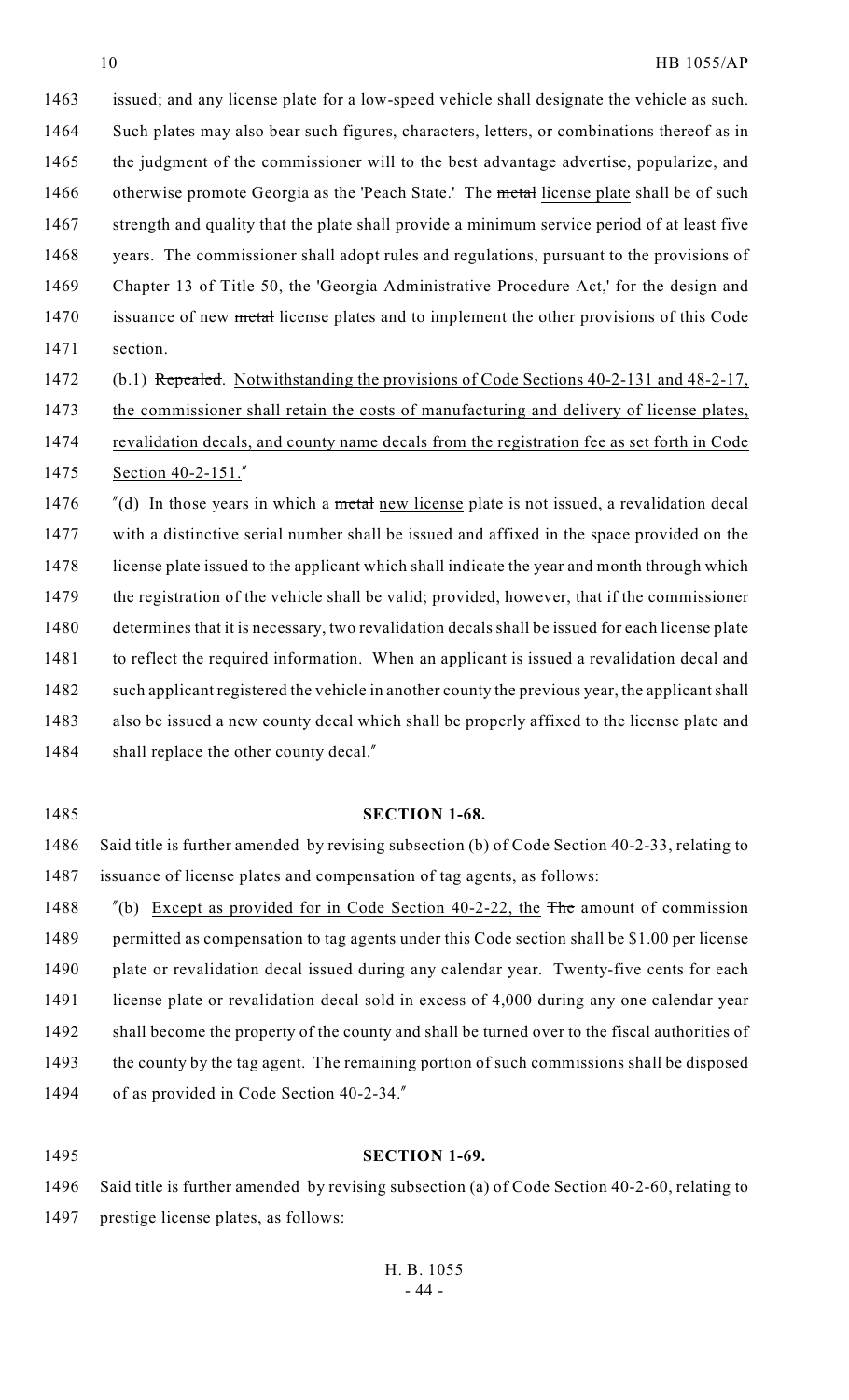"(a) Motor vehicle owners who are residents of Georgia, upon complying with the motor vehicle laws relating to registration and licensing of motor vehicles and, except as provided 1500 in subsection (c) of this Code section, upon the payment of a fee of  $\frac{25.00}{25.00}$  \$35.00 in addition to the regular motor vehicle registration fee, shall be issued special personalized prestige license plates by the commissioner. Special personalized license plates issued pursuant to this Code section shall be subject to an additional annual registration fee of 1504 \$25.00 \$35.00 as a condition of obtaining an annual revalidation decal for such license plate which fee shall be collected by the county tag agent at the time of collection of other registration fees and shall be remitted to the state as provided in Code Section 40-2-34."

# **SECTION 1-70.**

 Said title is further amended by revising subsections (c), (d), and (h) of Code Section 40-2-60.1, relating to the standardized administrative process for the issuance of special license plates, as follows:

- "(c) As used in this Code section, the term:
- (1) 'Manufacturing fee' means a \$25.00 fee paid at the time an application is submitted or upon the issuance of a special license plate.
- (2) 'Registration fee' means the fees as set forth in Code Section 40-2-151.

1515 (3) 'Special license plate' means a metal license plate that is authorized under this Code section that commemorates an event or supports an agency, fund, or program beneficial to the people of this state or is specifically authorized by the General Assembly for certain persons or vehicles.

- 1519 (4) 'Special license plate fee' means a  $\frac{$25.00}{$35.00}$  fee paid at the time a special license plate is issued.
- 1521 (5) 'Special license plate renewal fee' means a  $\frac{$25.00}{$35.00}$  fee paid at the time a special license plate is renewed and a revalidation decal is issued.

1523 (c.1) Any special license plate issued under the provisions of this Code section shall be subject to the manufacturing fee, special license plate fee, and special license plate renewal

1525 fee provided for in this Code section.

 (d) The agency, fund, or nonprofit corporation sponsoring a special license plate, in cooperation with the commissioner, shall design a special distinctive license plate appropriate to promote the program benefited by the issuance of the special license plate. Special license plates for groups of individuals and vehicles shall be readily recognizable by the insertion of an appropriate logo or graphic identifying the special nature of the license plate. All special license plates must be of the same size as general issue motor vehicle license plates and shall include a unique design and identifying number, whereby 1533 the total number of characters does not exceed  $\frac{1}{x}$  an amount to be determined by the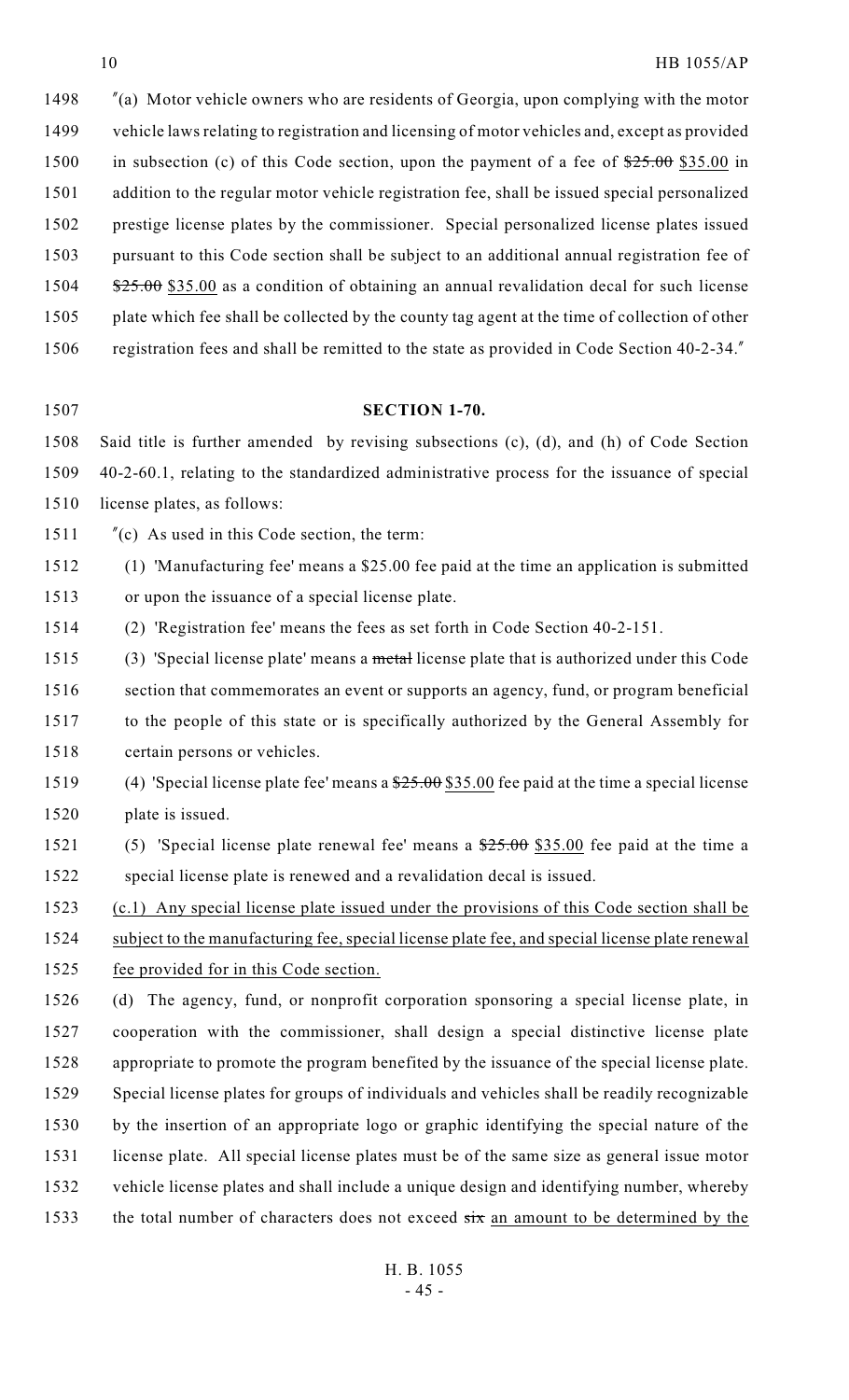1534 commissioner. No two recipients shall receive identically numbered plates. The graphic on the special license plate shall be placed to the left of the alphanumeric characters and 1536 shall be no larger than three inches by three inches. Spaces for county name labels are required for license plates authorized under this Code section unless expressly eliminated by the request of the agency, fund, or nonprofit corporation sponsoring a special license plate at the time the license plate is designed."

1540 "(h) After July 1, 2007, any Any party requesting a special license plate not previously authorized by this chapter shall make application with the department. The application 1542 shall include a design of the proposed license plate and a bond of \$50,000.00 to serve as surety for moneys collected from applicants by the sponsor. The commissioner shall review and approve or disapprove all applications within 30 days of receipt by the department. Upon approval of the design by the commissioner, the special license plate authorized pursuant to this subsection shall not be issued except upon the receipt by the department of at least 1,000 prepaid applications together with the manufacturing fees within two years after the date of approval by the commissioner. After such time if the minimum number of applications is not met, the department shall not continue to accept 1550 the manufacturing fee fees, and all fees held by the department and the sponsor shall be 1551 refunded to applicants; provided, however, that once the department has received 1,000 prepaid applications along with the manufacturing fees, the sponsor shall not be entitled 1553 to a refund."

#### **SECTION 1-71.**

 Said title is further amended by revising Code Section 40-2-61, relating to special license plates for certain governmental officials, as follows:

"40-2-61.

 The commissioner shall design and issue distinctive license plates to each United States Senator and Congressman elected from the State of Georgia, the Governor, the Lieutenant Governor, the Speaker of the House of Representatives, and each Justice of the Supreme Court and each Judge of the Court of Appeals to be placed on such official's personal motor vehicle. Each such distinctive license plate shall indicate the individual's elected office and no county name decal need be affixed to such plate. The special license plate authorized by this Code section shall be issued to such elected official upon application and payment of a manufacturing fee of \$25.00 and upon compliance with the state laws relating to registration and licensing of motor vehicles and shall be transferred as provided in Code Section 40-2-80. Distinctive license plates issued pursuant to this Code section shall be 1568 renewed annually, and revalidation decals shall be issued upon compliance with the laws relating to registration and licensing and upon payment of an additional registration fee of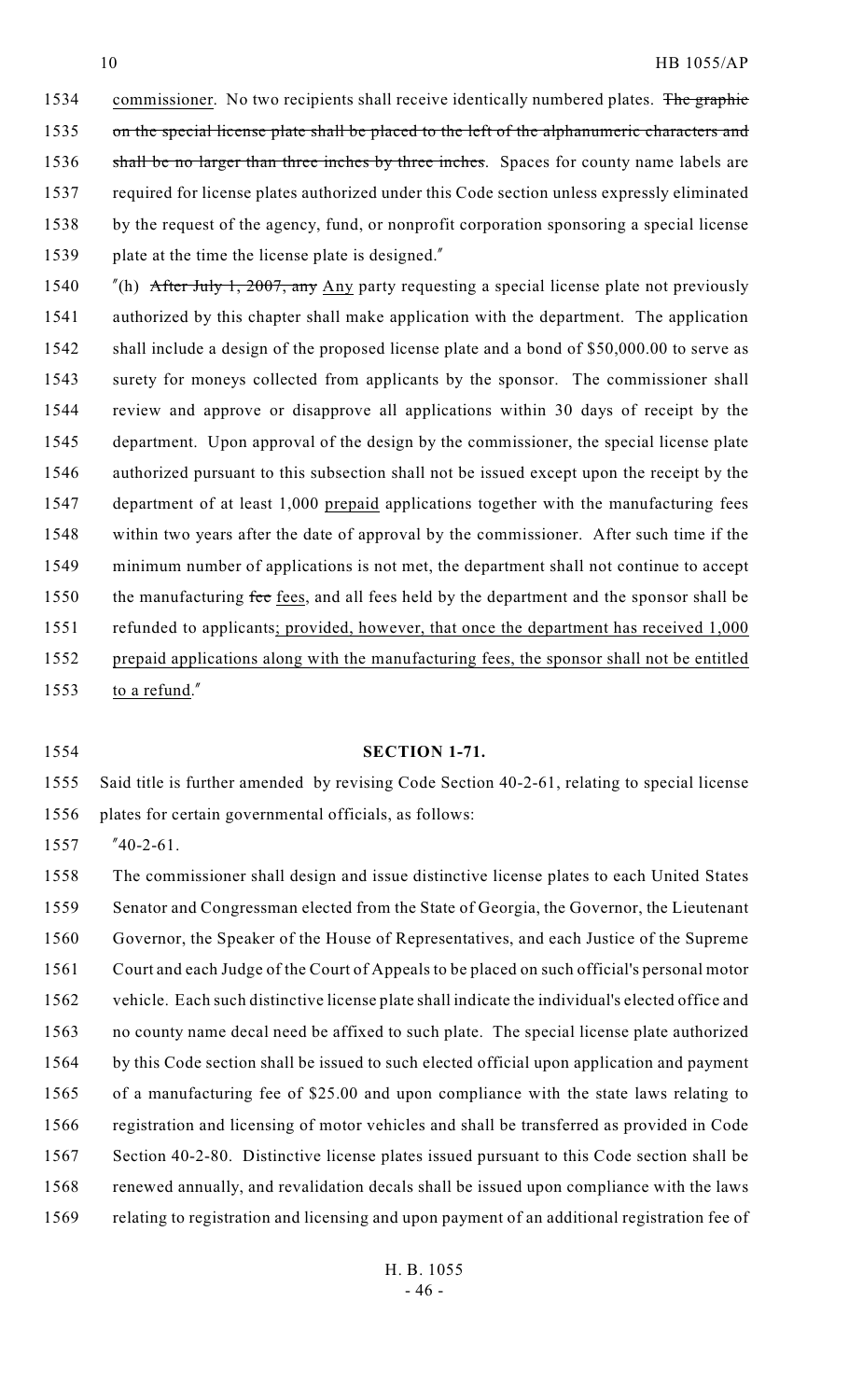1570 \$25.00 \$35.00 which shall be collected by the county tag agent at the time for collection of other registration fees and shall be remitted to the state as provided in Code Section 40-2-34."

# **SECTION 1-72.**

 Said title is further amended by revising Code Section 40-2-62, relating to special license plates for members of the General Assembly, as follows:

"40-2-62.

 The commissioner shall mail special and distinctive license plates printed for members of the General Assembly to the local tag agent in the counties wherein such members reside on or before the owner's registration period each year. Such special and distinctive license plates shall be issued only upon applications made to the local tag agent and payment of a \$25.00 manufacturing fee. License plates may be issued by the local tag agent upon a proper application and in accordance with the terms of this chapter. License plates issued pursuant to this Code section need not contain a place for the county name decal, and no county name decal need be affixed to a license plate issued pursuant to this Code section. Special and distinctive license plates issued pursuant to this Code section shall be renewed annually, and revalidation decals shall be issued upon compliance with the laws relating 1587 to registration and licensing and upon payment of an additional registration fee of  $25.00$ 1588 \$35.00 which shall be collected by the county tag agent at the time for collection of other registration fees and shall be remitted to the state as provided in Code Section 40-2-34. The special license plates issued pursuant to this Code section shall be transferred to another vehicle as provided in Code Section 40-2-80."

# **SECTION 1-73.**

 Said title is further amended by revising subsection (b) of Code Section 40-2-64.1, relating to special license plates for foreign organizations, as follows:

 "(b) Upon application and compliance with the state motor vehicle laws relating to the 1596 registration and licensing of motor vehicles and the payment of the regular license fee, any registration fees, including the \$25.00 manufacturing fee and the \$35.00 special license plate fee or the \$35.00 special license plate renewal fee, as applicable, official representatives of the Taipei Economic and Cultural Representatives Office in the United States who maintain a presence in Georgia shall be issued Foreign Organization license plates as prescribed in Code Section 40-2-31 in duplicate. Such license plates shall be 1602 fastened to both the front and the rear of the vehicle."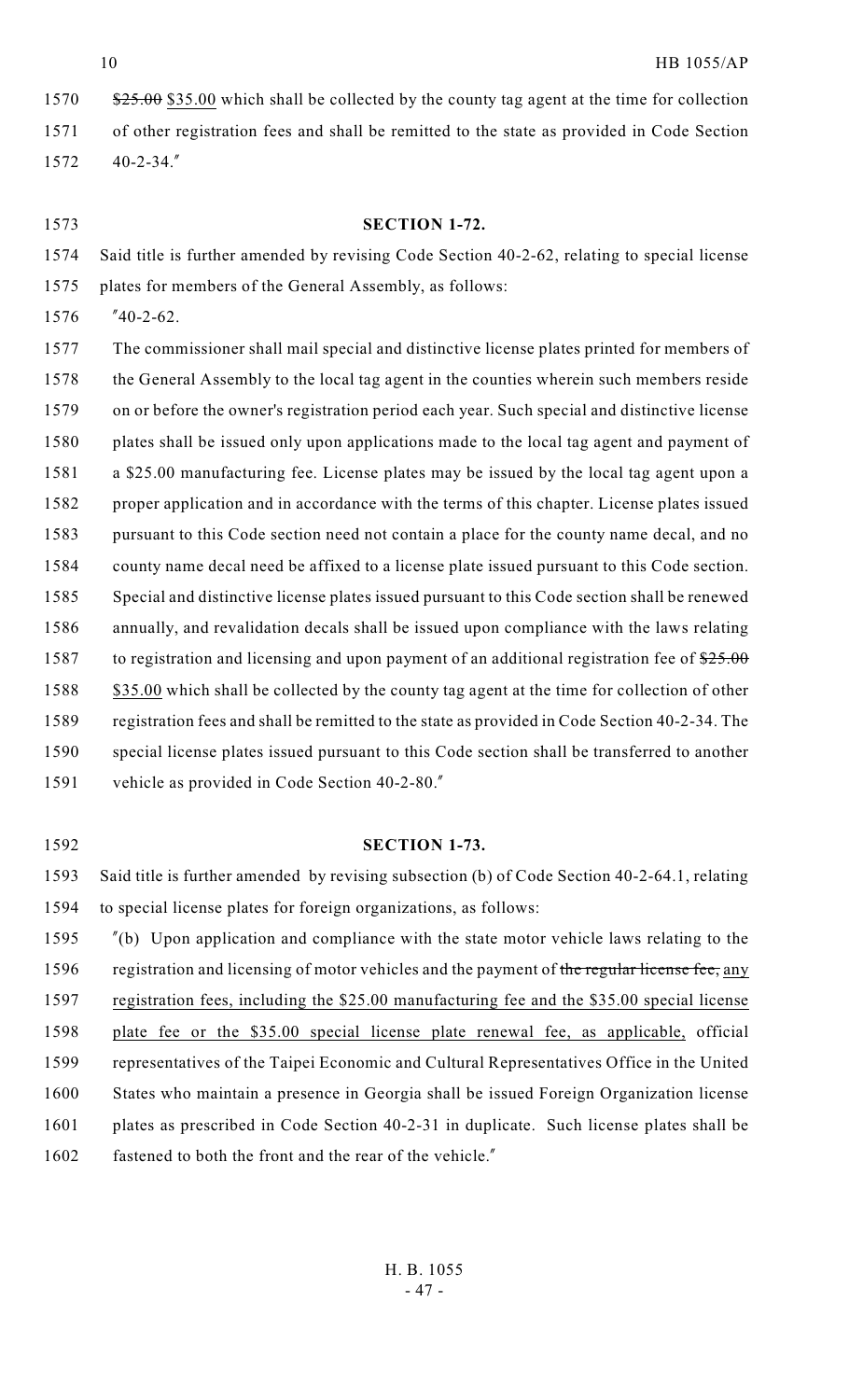HB 1055/AP **SECTION 1-74.** Said title is further amended by reserving the following Code sections: (1) Code Section 40-2-32, relating to license plates commemorating colleges and 1606 universities; (2) Code Section 40-2-75, relating to special license plates for amateur radio operators; (3) Code Section 40-2-76, relating to special license plates for vehicles using alternative fuels; (4) Code Section 40-2-77, relating to special license plates for antique or hobby or special interest vehicles; and (5) Code Section 40-2-78, relating to special license plates for firefighters. **SECTION 1-75.** Said title is further amended by repealing the following Code sections: (1) Code Section 40-2-32.1, relating to license plates for Georgia organizations; (2) Code Sections 40-2-48 through 40-2-49.1, which were reserved; (3) Code Section 40-2-49.2, relating to license plates promoting the conservation of wildflowers; (4) Code Section 40-2-49.3, relating to license plates promoting dog and cat reproductive sterilizations; (5) Code Section 40-2-86, which was reserved; (6) Code Section 40-2-86.1, relating to special license plates for square and round dancers; (7) Code Section 40-2-86.2, relating to a special license plate commemorating the Shrine hospitals for children; (8) Code Section 40-2-86.3, which was reserved; (9) Code Section 40-2-86.4, relating to a special license plate commemorating public schools; (10) Code Section 40-2-86.5, relating to a special license plate honoring educators; (11) Code Section 40-2-86.6, which was reserved; (12) Code Section 40-2-86.7, relating to a special license plate commemorating the National Rifle Association; (13) Code Section 40-2-86.8, relating to a special license plate supporting breast cancer programs for the medically indigent; (14) Code Section 40-2-86.9, relating to a special license plate commemorating Rotary International; (15) Code Section 40-2-86.10, relating to a special license plate commemorating police officers wounded in the line of duty;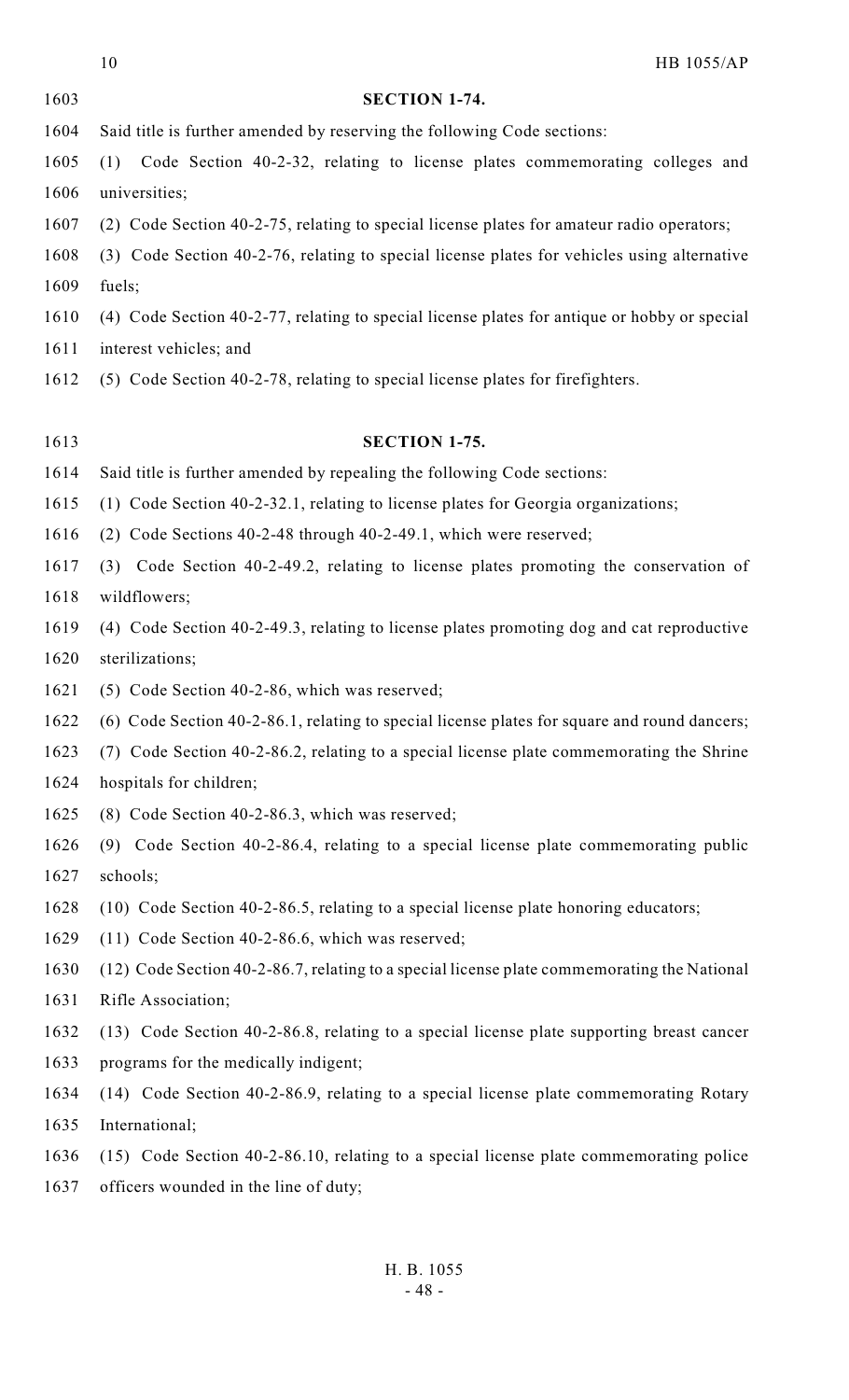- (16) Code Section 40-2-86.11, relating to a special license plate commemorating the
- Benevolent and Protective Order of the Elks;
- (17) Code Section 40-2-86.12, relating to a special license plate displaying the EMS Star of Life symbol;
- (18) Code Section 40-2-86.13, which was reserved;
- (19) Code Section 40-2-86.14, relating to a special license plate commemorating licensed physicians;
- (20) Code Sections 40-2-86.15 through 40-2-86.17, which were reserved;
- (21) Code 40-2-86.19, relating to a special license plate supporting the Global War on
- Terrorism and the Operation Enduring Freedom; and
- (22) Code Section 40-2-86.20, relating to a special license plate supporting the Global War
- on Terrorism and Iraqi freedom.
- 

# **SECTION 1-76.**

 Said title is further amended by redesignating and revising Code Section 40-2-86.18, relating to a special license plate honoring family members of service members killed in action, as follows:

"40-2-86.18 40-2-85.3.

1655 (a) There shall be issued beginning July 1, 2007, special license plates honoring the family members of service members who have been killed in action while serving in the armed 1657 forces of the United States. The license plate shall be officially designated as the Gold Star license plate.

 (b) The commissioner, in cooperation with supporters of this license plate, shall design a special license plate for the family members of service members who have been killed in 1661 action while serving in the armed forces of the United States. The license plates must be 1662 of the same size as general issue motor vehicle license plates and shall include a unique 1663 design and identifying number, whereby the total number of characters does not exceed six an amount to be determined by the commissioner. The license plate shall bear in a conspicuous place a gold star with blue fringe on a white background with a red border. This is the symbol for a fallen service member. In the indented area normally used for the 1667 county of residence decal, the words 'Gold Star Family' shall be displayed. The graphic on 1668 the special license plate shall be placed to the left of the alphanumeric characters and shall 1669 be no larger than three inches by three inches.

 (c) Notwithstanding the provisions of subsections (a) and (b) of this Code section, this Code section shall not be implemented until such time as the State of Georgia has, through a licensing agreement or otherwise, received such license or other permission as may be required to implement this Code section. The design of the initial edition of such special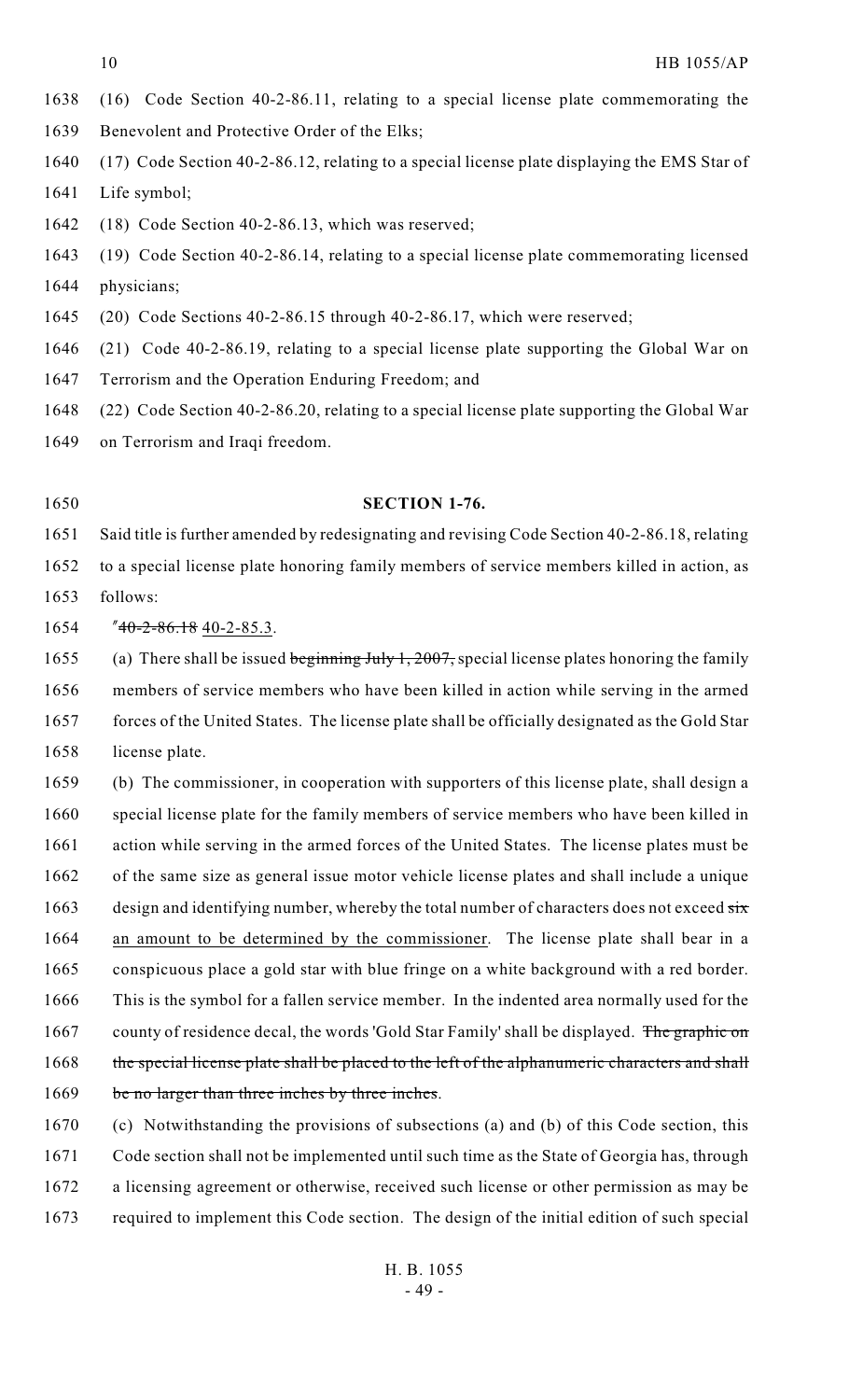license plate, as well as the design of subsequent editions and excepting only any part or parts of the designs owned by others and licensed to the state, shall be owned solely by the State of Georgia for its exclusive use and control, except as authorized by the 1677 commissioner. The commissioner may take such steps as may be necessary to give notice 1678 of and protect such right, including the copyright or copyrights. However, such steps shall be cumulative of the ownership and exclusive use and control established by this 1680 subsection as a matter of law, and no person shall reproduce or otherwise use such design

or designs, except as authorized by the commissioner.

1682 (d) On and after July 1, 2007, any Any motor vehicle owner who is a resident of Georgia, other than one registering under the International Registration Plan, upon complying with 1684 state laws relating to registration and licensing of motor vehicles shall be issued such a special license plate upon application therefor. Special license plates issued under this Code section shall be renewed annually with a revalidation decal as provided in Code Section 40-2-31. One Gold Star license plate per eligible family member is free of charge, after payment of all ad valorem taxes and other fees due at registration of a motor vehicle. In order to qualify as a family member, the person must be directly related to the fallen service member as a spouse or legal mother or father. If a Gold Star license plate is lost, damaged, or stolen, the eligible family member must pay the reasonable cost, to be established by the department, but not to exceed the cost of other specialty license plates, to replace the Gold Star license plate.

 (e) Whether a service member is deemed to have been killed in action shall be determined 1695 by the classification of death as listed by the United States Department of Defense and may be verified from documentation directly from the Department of Defense.

 (f) The Gold Star license plate shall be issued only to family members of service members who resided in Georgia at the time of the death of the service member.

 (g) Renewal decals shall be issued at no cost to the eligible family member upon the payment of ad valorem taxes and other registration fees, provided that the renewal is 1701 applied for on or within 30 days prior to the renewal date of the eligible family member. If the eligible family member fails to renew within such time, he or she shall pay a standard renewal fee and be subject to the standard penalties for late payment of ad valorem taxes due on the motor vehicle.

- (h) An eligible family member may request a Gold Star license plate at any time during his or her registration period. If such a license plate is to replace a current valid license 1707 plate, the license plate shall be issued with appropriate renewal decals attached.
- (i) License plates issued pursuant to this Code section shall not be transferred between vehicles as provided in Code Section 40-2-42, unless the transfer is to another motor vehicle owned by the eligible family member.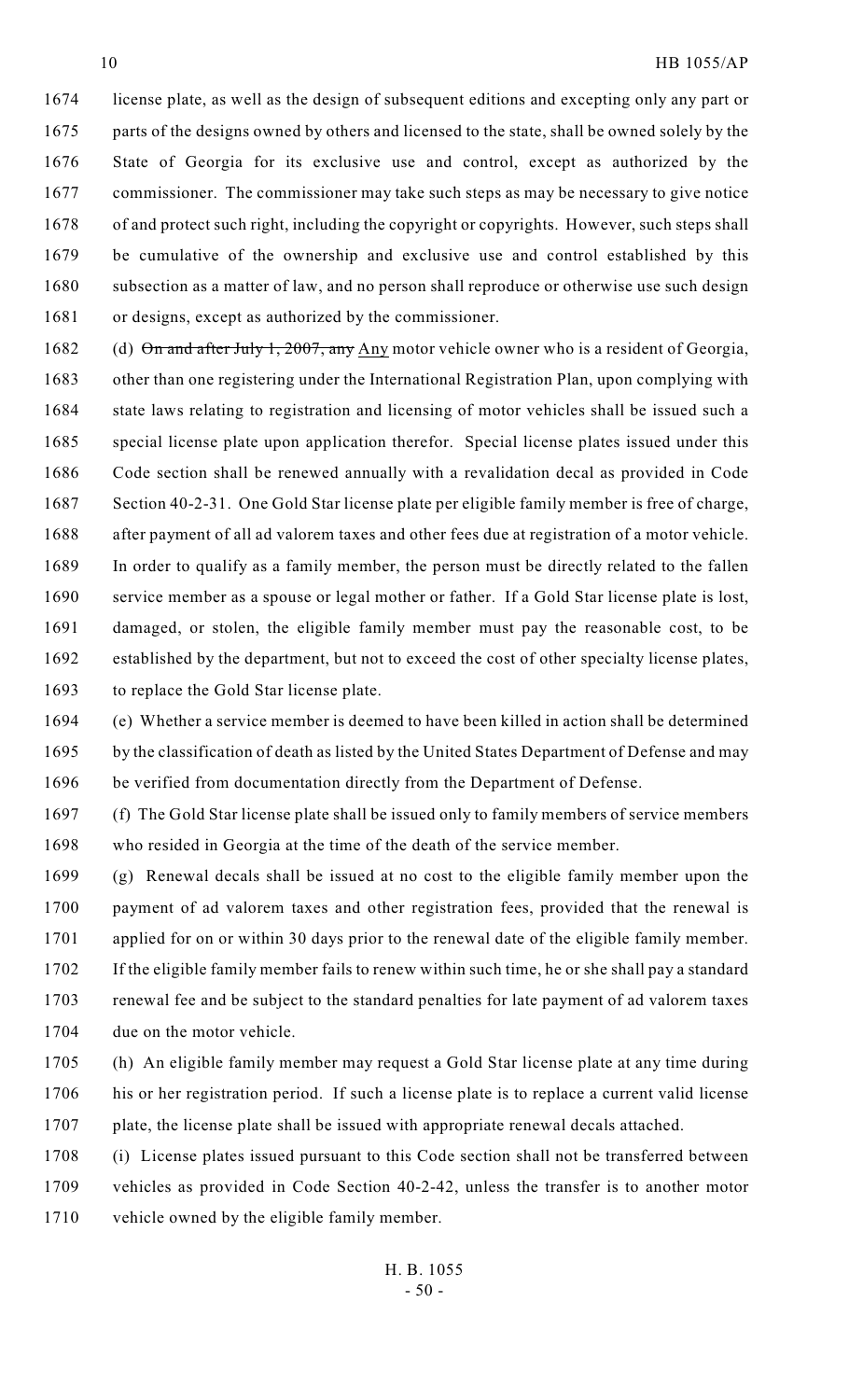| 1711 | (i) Gold Star license plates shall be issued within 30 days of application.                      |
|------|--------------------------------------------------------------------------------------------------|
| 1712 | (k) The commissioner is authorized and directed to establish procedures and promulgate           |
| 1713 | rules and regulations to effectuate the purposes of this Code section."                          |
|      |                                                                                                  |
| 1714 | SECTION 1-77.                                                                                    |
| 1715 | Said title is further amended by redesignating and revising Code Section 40-2-86.21, relating    |
| 1716 | to revenue-sharing special license plates promoting certain beneficial projects and supporting   |
| 1717 | certain agencies, funds, or nonprofit corporations, and Code Section 40-2-86.22, relating to     |
| 1718 | nonrevenue-sharing special license plates promoting certain beneficial projects and              |
| 1719 | supporting certain agencies, funds, or nonprofit corporations, as follows:                       |
| 1720 | $"40-2-86.2140-2-86.$                                                                            |
| 1721 | $(a)(1)$ As used in this Code section, the term:                                                 |
| 1722 | (A) 'Manufacturing fee' means a \$25.00 fee paid at the time a metal special license             |
| 1723 | plate is issued.                                                                                 |
| 1724 | (B) 'Special license plate fee' means a \$35.00 fee paid at the time a special license plate     |
| 1725 | is issued.                                                                                       |
| 1726 | (C) 'Special tag license plate renewal fee' means a $\frac{$25.00}{$25.00}$ fee paid at the time |
| 1727 | a revalidation decal is issued for a special license plate.                                      |
| 1728 | (2) In accordance with Article III, Section IX, Paragraph $VI(n)$ of the Constitution, the       |
| 1729 | The General Assembly has determined that the issuance of special license plates to               |
| 1730 | support an agency or fund or a program beneficial to the people of this state that is            |
| 1731 | administered by a nonprofit corporation organized under Section $501(c)(3)$ of Title 26 of       |
| 1732 | the Internal Revenue Code and dedicating a portion of the funds raised from the sale of          |
| 1733 | these special license plates is in the best interests of the people of this state. Therefore,    |
| 1734 | the special license plates listed in subsection $(o)$ of this Code section shall be issued by    |
| 1735 | the department beginning on July 1, 2007, if all of the requirements of subsections (b)          |
| 1736 | through (k) of this Code section have been satisfied. The license plates listed in               |
| 1737 | subsections (m) and (n) of this Code section shall continue to be issued so long as they         |
| 1738 | meet the requirements of subsections (b), (c), (f), (g), (i), (j), and (k) of this Code section. |
| 1739 | Any new special license plates adopted on or after July 1, 2010, that share a portion of         |
| 1740 | the revenue raised with any agency, fund, nonprofit organization, or other similar entity        |
| 1741 | shall allocate the revenue in accordance with the formula contained in subsection (1) of         |
| 1742 | this Code section.                                                                               |
| 1743 | (b) The agency, fund, or nonprofit corporation sponsoring the special license plate, in          |
| 1744 | cooperation with the commissioner, shall design special distinctive license plates               |
| 1745 | appropriate to promote the program benefited by the sale of the special license plate. The       |
| 1746 | special license plates must be of the same size as general issue motor vehicle license plates    |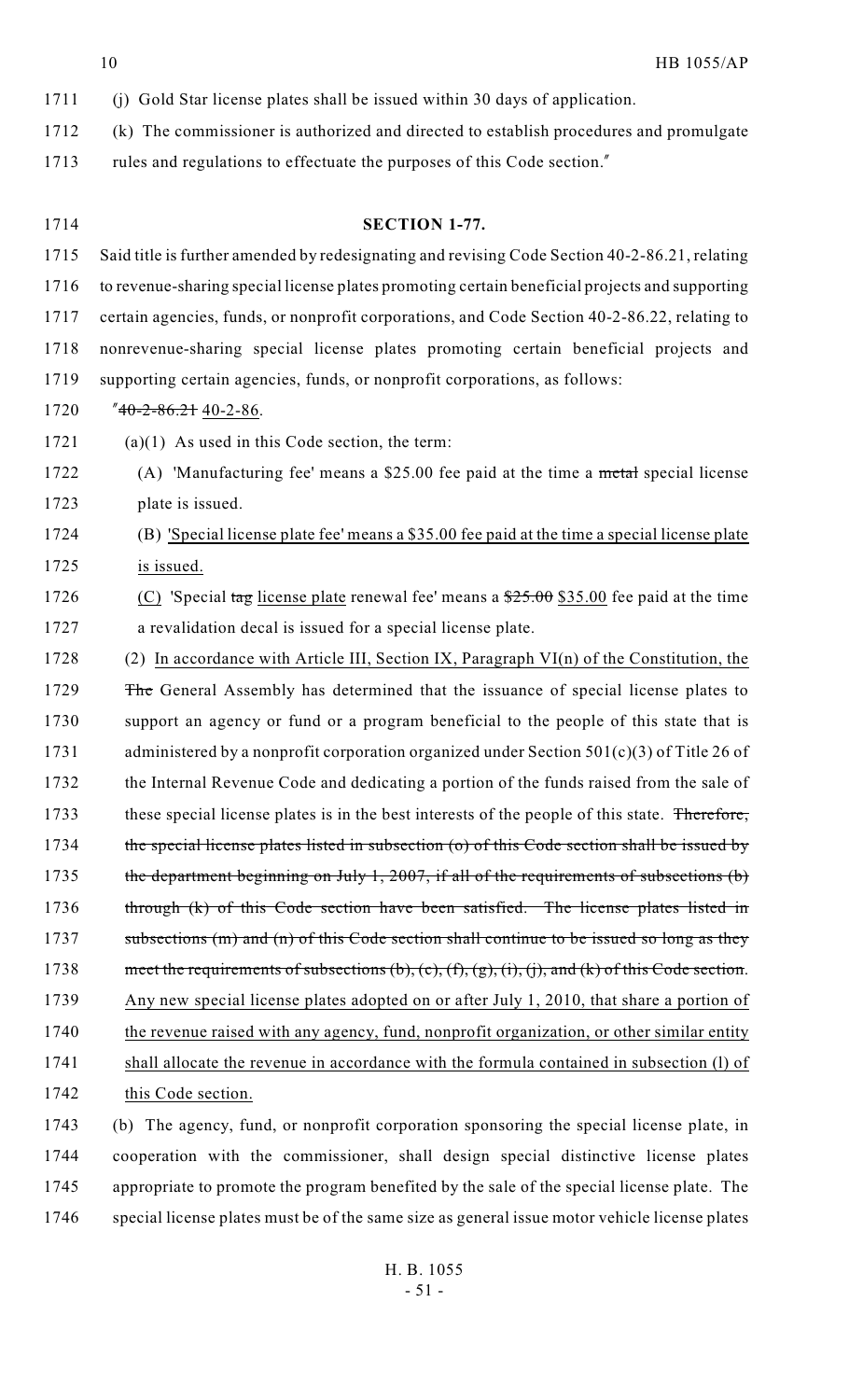and shall include a unique design and identifying number, whereby the total number of characters does not exceed six an amount to be determined by the commissioner. No two 1749 recipients shall receive identically numbered plates. The graphic on the special license 1750 plate shall be placed to the left of the alphanumeric characters and shall be no larger than 1751 three inches by three inches. The agency, fund, or nonprofit corporation sponsoring the license plate may request the assignment of the first of 100 in a series of license plates upon payment of an additional initial registration fee of \$25.00 for each license plate requested. (c) Notwithstanding the provisions of subsection (b) of this Code section, no special license plate shall be produced until such time as the State of Georgia has, through a 1756 licensing agreement or otherwise, received such licenses or other permissions as may be required to produce the special license plate. The design of the initial edition of any special license plate, as well as the design of subsequent editions and excepting only any part or 1759 parts of the designs owned by others and licensed to the state, shall be owned solely by the State of Georgia for its exclusive use and control, except as authorized by the 1761 commissioner. The commissioner may take such steps as may be necessary to give notice of and protect such right, including the copyright or copyrights. However, such steps shall be cumulative of the ownership and exclusive use and control established by this 1764 subsection as a matter of law, and no person shall reproduce or otherwise use such design or designs, except as authorized by the commissioner.

1766 (d) Beginning on January 1, 2007, any Any Georgia resident who is the owner of a motor vehicle, except a vehicle registered under the International Registration Plan, upon complying with the motor vehicle laws relating to registration and licensing of motor 1769 vehicles and upon the payment of the manufacturing fee and the special tag renewal fee appropriate fees in addition to the regular motor vehicle registration fee shall be able to 1771 apply for a special license plate listed in subsection (o) of this Code section. Revalidation decals shall be issued for special license plates in the same manner as provided for general issue license plates.

1774 (e) The manufacturing fee and the special tag renewal fee derived from the sale of special 1775 license plates listed in subsection (o) of this Code section shall be apportioned as follows: 1776 \$1.00 to the county tag agent, \$2.00 to the department, \$12.00 to be deposited into the 1777 general fund, and \$10.00 to be dedicated to the sponsoring agency, fund, or nonprofit 1778 corporation as permitted by Article III, Section IX, Paragraph VI(n) of the Constitution. 1779  $(f)(e)$  Before the department disburses to the agency, fund, or nonprofit corporation funds 1780 from the sale of special license plates, the agency, fund, or nonprofit corporation must 1781 provide a written statement stating the manner in which such funds shall be utilized. In 1782 addition, a nonprofit corporation must provide the department with documentation of its 1783 nonprofit status under Section 501(c)(3) of Title 26 of the Internal Revenue Code. The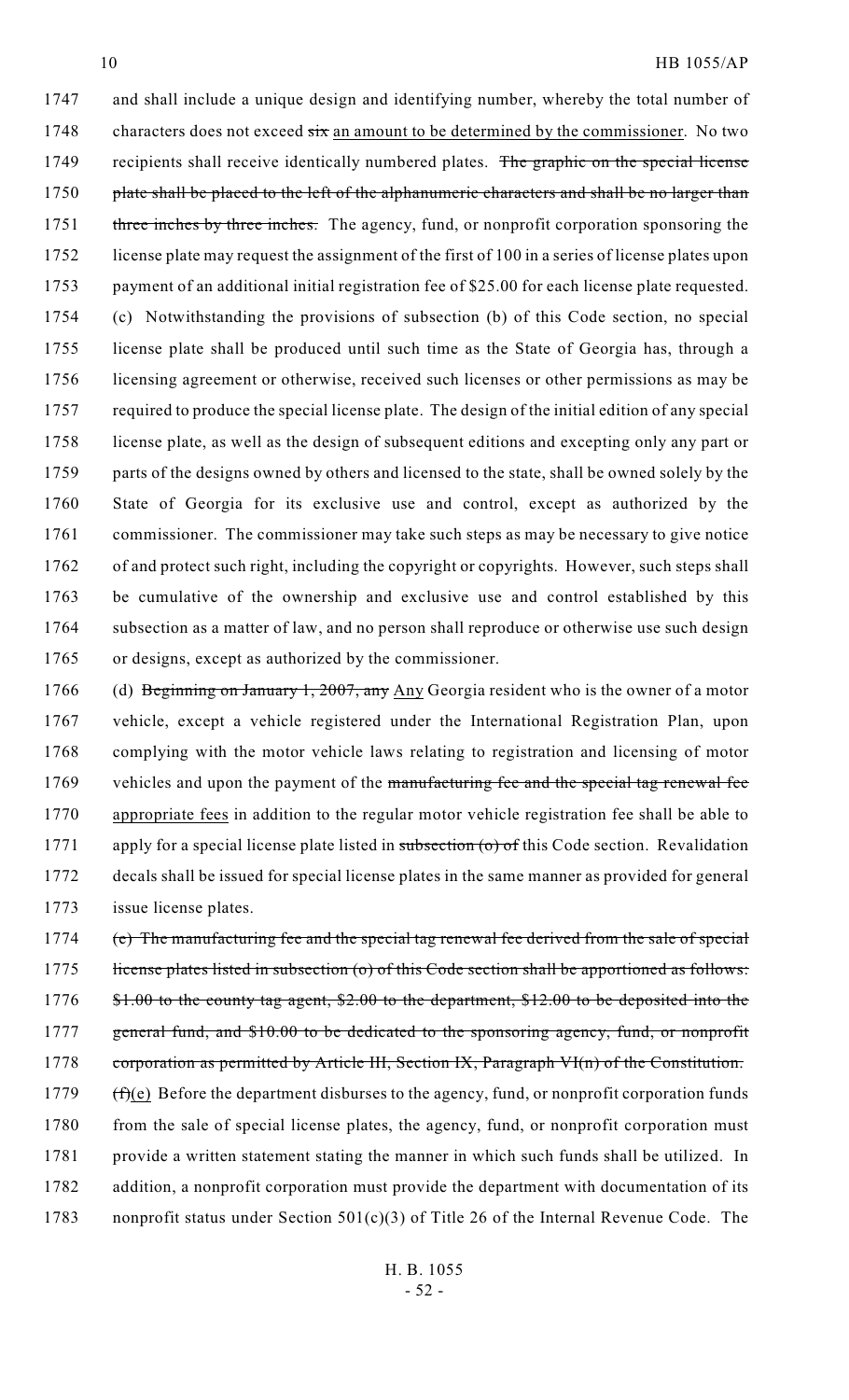purposes for which the funds shall be utilized must be the same as those specified in 1785 subsections (m) and (n) of this Code section authorizing the dedication to the agency, fund, or nonprofit corporation of revenue from the sale of special license plates. The agency, fund, or nonprofit corporation shall periodically provide to the commissioner an audit of 1788 the use of the funds or other evidence of use of the funds satisfactory to the commissioner. 1789 If it is determined that the funds are not being used for the purposes set forth in the statement provided by the agency, fund, or nonprofit corporation, the department shall withhold payment of such funds until such noncompliance issues are resolved.

1792  $(g)(f)$  An applicant may request a special license plate any time during the applicant's 1793 registration period. If such a license plate is to replace a current valid license plate, the 1794 special license plate if issued under subsection (m) of this Code section shall be issued with 1795 appropriate decals attached upon payment of the manufacturing fee but without payment 1796 of the special tag renewal fee. However, special license plates issued under subsections (n) 1797  $\alpha$  and (o) of this Code section shall be issued with appropriate decals attached upon payment 1798 of the manufacturing fee and the special tag license plate renewal fee.

1799 (h)(g) On or after July 1, 2010, no No special license plate authorized pursuant to 1800 subsection  $\left(\frac{\theta(1)}{2}\right)$  of this Code section shall be issued except upon the receipt by the 1801 department of at least 1,000 prepaid applications along with the manufacturing fees. The 1802 special license plate shall have an application period of two years after the date on which 1803 the application period becomes effective for payment of the manufacturing fee. After such 1804 time if the minimum number of applications is not met, the department shall not continue 1805 to accept the manufacturing fee fees, and all fees shall be refunded to applicants; provided, 1806 however, that once the department has received 1,000 prepaid applications along with the 1807 manufacturing fees, the sponsor shall not be entitled to a refund.

 $(i)(h)$  The department shall not be required to continue to manufacture the special license plate if the number of active registrations falls below 500 registrations at any time during the period provided for in subsection (b) of Code Section 40-2-31. A current registrant may continue to renew such special license plate during his or her annual registration 1812 period upon payment of the special tag license plate renewal fee, if applicable, which shall be collected by the county tag agent at the time of collection of other registration fees and 1814 shall be remitted to the state as provided in Code Section 40-2-34. The department may continue to issue such special license plates that it has in its inventory to assist in achieving 1816 the minimum number of registrations. If the special license plate falls below 500 active registrations at any time during the period provided for in subsection (b) of Code Section 40-2-31, the sponsoring agency, fund, or nonprofit corporation shall be required again to 1819 obtain 1,000 prepaid applications accompanied by the manufacturing fee fees to continue to manufacture the special license plate.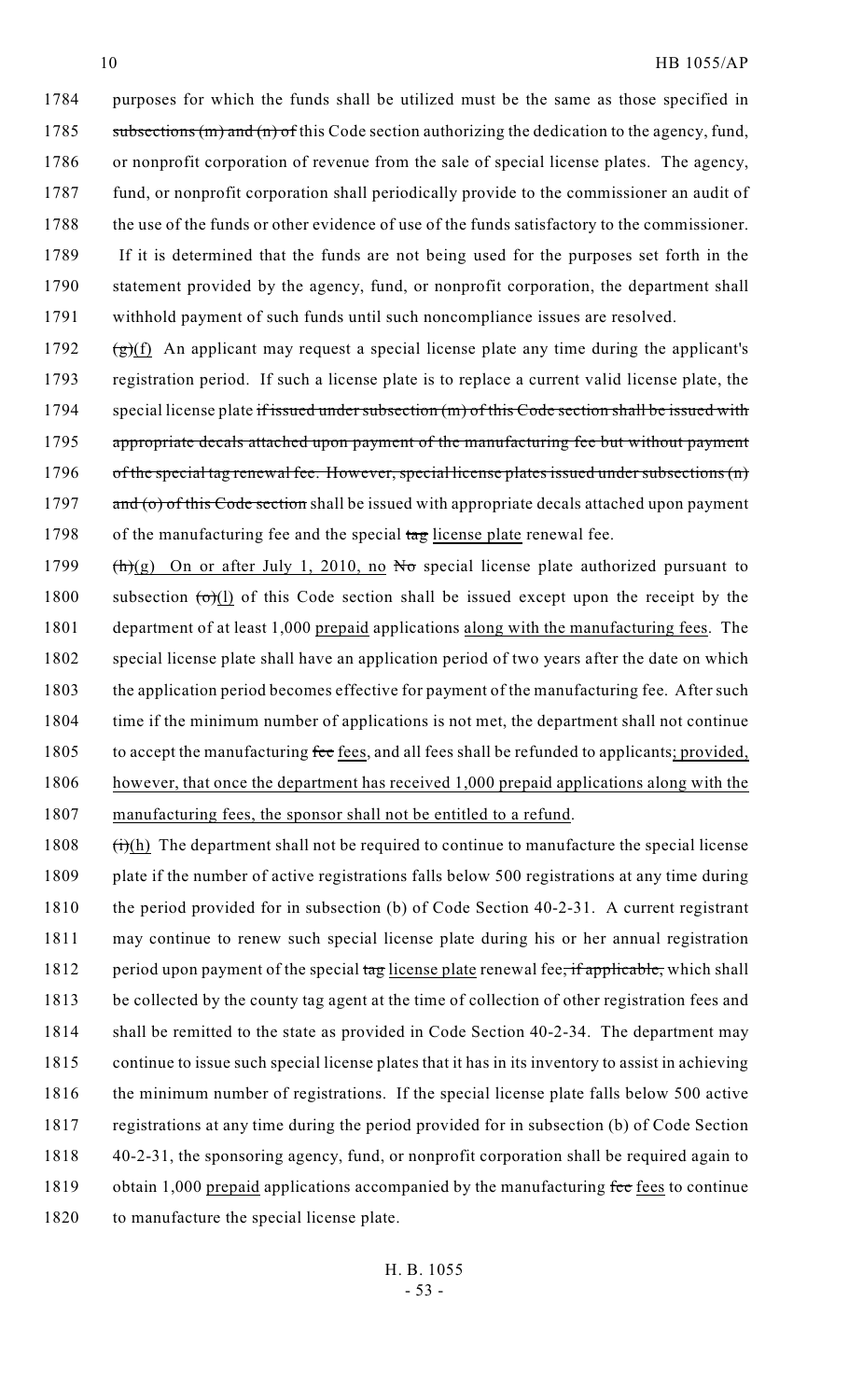- (i) Special license plates shall be transferred from one vehicle to another vehicle in accordance with the provisions of Code Section 40-2-80.
- 1823  $(k)(i)$  Special license plates shall be issued within 30 days of application once the requirements of this Code section have been met.
- 1825  $(H)(k)$  The commissioner is authorized and directed to establish procedures and promulgate 1826 rules and regulations to effectuate the purposes of this Code section.
- 1827  $(m)(1)$  The General Assembly has determined that the following existing special license plates supporting the agencies, funds, or nonprofit corporations listed in this 1829 subsection shall continue to be issued for the purposes indicated and that all of the funds 1830 raised from the manufacturing fee, less a \$1.00 fee to be paid to the county tag agent and 1831  $a \frac{1}{2} \cdot 00$  manufacturing fee to be paid to the department, shall be disbursed to the agency, 1832 fund, or nonprofit corporation indicated in this subsection. The special license plates
- 1833 listed in this subsection shall not be subject to a manufacturing fee, a special tag license plate fee, and a special license plate renewal fee. The revenue disbursement for the special license plates listed in this subsection shall be as follows:
- (A) Manufacturing fee \$25.00 of which \$24.00 is to be deposited into the general fund and \$1.00 to be paid to the local county tag agent;
- (B) Special license plate fee \$35.00 of which \$25.00 is to be deposited into the general fund and \$10.00 is to be dedicated to the sponsoring agency, fund, or nonprofit corporation as permitted by Article III, Section IX, Paragraph VI(n) of the Constitution; and
- (C) Special license plate renewal fee \$35.00 of which \$25.00 is to be deposited into the general fund and \$10.00 is to be dedicated to the sponsoring agency, fund, or nonprofit corporation as permitted by Article III, Section IX, Paragraph VI(n) of the Constitution.
- (2) Special license plates promoting the Nongame-Endangered Wildlife Program of the Georgia Department of Natural Resources. The funds raised by the sale of these special license plates shall be disbursed to the Nongame Wildlife Conservation and Wildlife Habitat Acquisition Fund of the Georgia Department of Natural Resources for the purposes enumerated in subsection (b) of Code Section 12-3-602. Such license plates shall not include a space for a county name decal but shall instead bear the legend 'Give Wildlife a Chance' in lieu of the name of the county of issuance.
- (3) A special license plate promoting conservation and enhancement of trout populations. The funds raised by the sale of this special license plate shall be disbursed to the Wildlife Resources Division of the Department of Natural Resources to supplement trout restoration and management programs.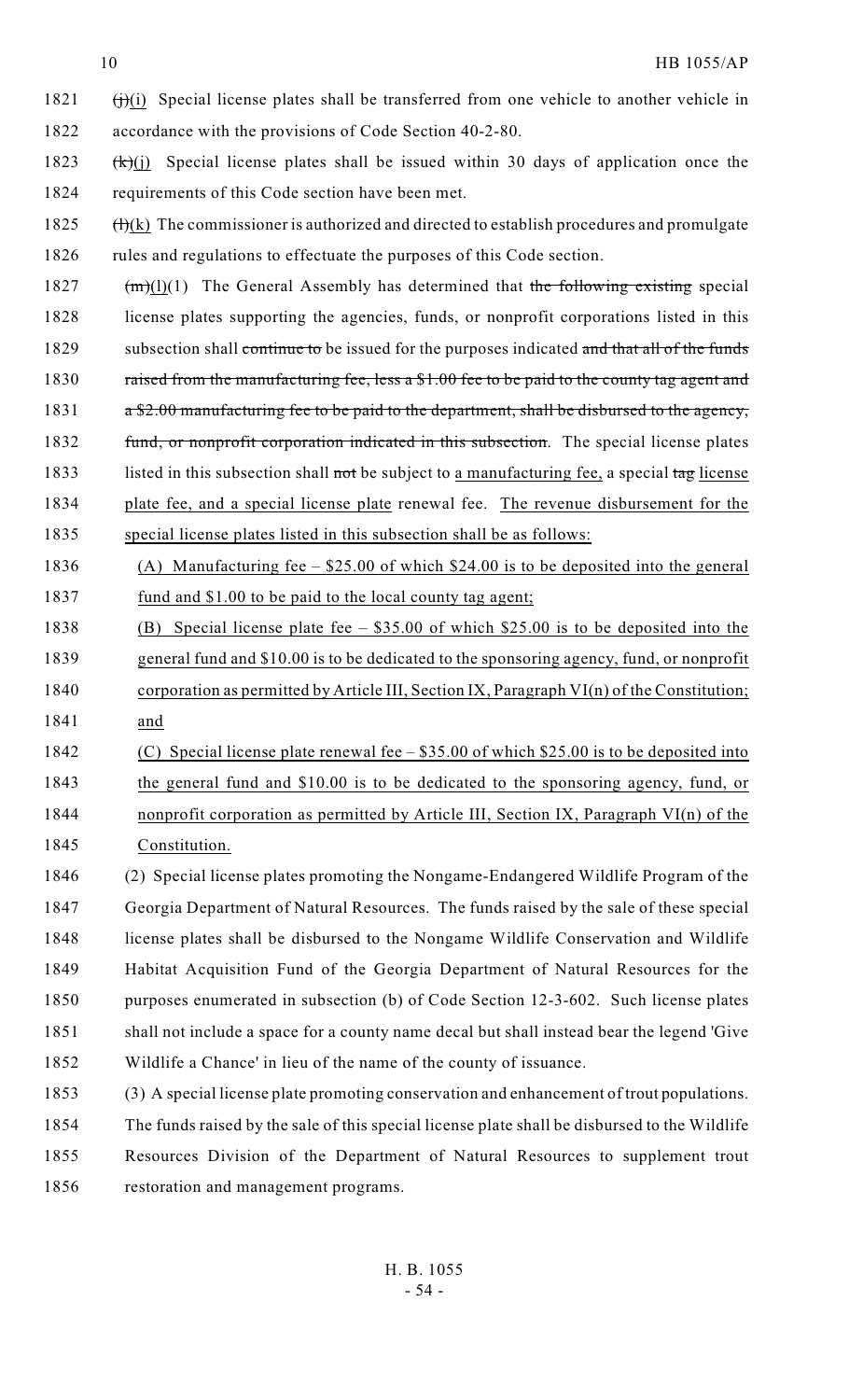(4) A special license plate supporting the Bobwhite Quail Restoration Initiative. The funds raised by the sale of this special license plate shall be disbursed to the Wildlife Resources Division of the Department of Natural Resources to conduct programs designed to enhance the bobwhite quail population in this state. Such programs may include the creation of habitat demonstration areas on state managed wildlife lands, education programs, technical assistance to private landowners in the creation and maintenance of bobwhite quail habitats on their lands, and projects to encourage public support for the license plate and the activities it funds. The Department of Natural Resources may enter into such contractual agreements as may be appropriate to further 1866 the objectives of the Bobwhite Quail Restoration Initiative, including entering into contractual agreements whereby private landowners, public agencies, or corporate entities create, preserve, or enhance habitat for bobwhite quail in return for the payment of incentives. Such license plate shall not include a space for a county decal but shall instead bear the legend 'Support Wildlife' in lieu of the name of the county of issuance. (5) Special license plates promoting the conservation of wildflowers within this state. The funds raised by the sale of these special license plates shall be disbursed to the Department of Transportation to be deposited in the Roadside Enhancement and Beautification Fund established by Code Section 32-6-75.2 and shall be expended only for the purposes enumerated in Code Section 32-6-75.2 and Article III, Section IX, Paragraph VI(l) of the Constitution of the State of Georgia.

 (6) Special license plates promoting the dog and cat reproductive sterilization support 1878 program of the Georgia Department of Agriculture. The funds raised by the sale of these special license plates shall be disbursed to the Georgia Department of Agriculture and shall be deposited in the special fund for support of the dog and cat reproductive 1881 sterilization support program created by Code Section 4-15-1 and Article III, Section IX, 1882 Paragraph VI(m) of the Constitution of the State of Georgia.

 (7) Special license plates to honor Georgia educators. The funds raised by the sale of these special license plates shall be disbursed to a charitable foundation designated by the 1885 State School Superintendent and used to fund educational programs, grants to teachers, 1886 and scholarships. The license plates shall display the phrase 'Georgia Educators Make A Difference' and a ripe Red Delicious apple shall be depicted to the left of the identifying number of each plate.

1889 (8)(A) The commissioner in cooperation with a college or university may design a 1890 special license plate to be issued commemorating that college or university, which license plate shall be similar in design to the license plate issued to all other residents of the state except that the logo or emblem of the college or university shall be placed on the license plate along with the letters and numbers on the license plate. The name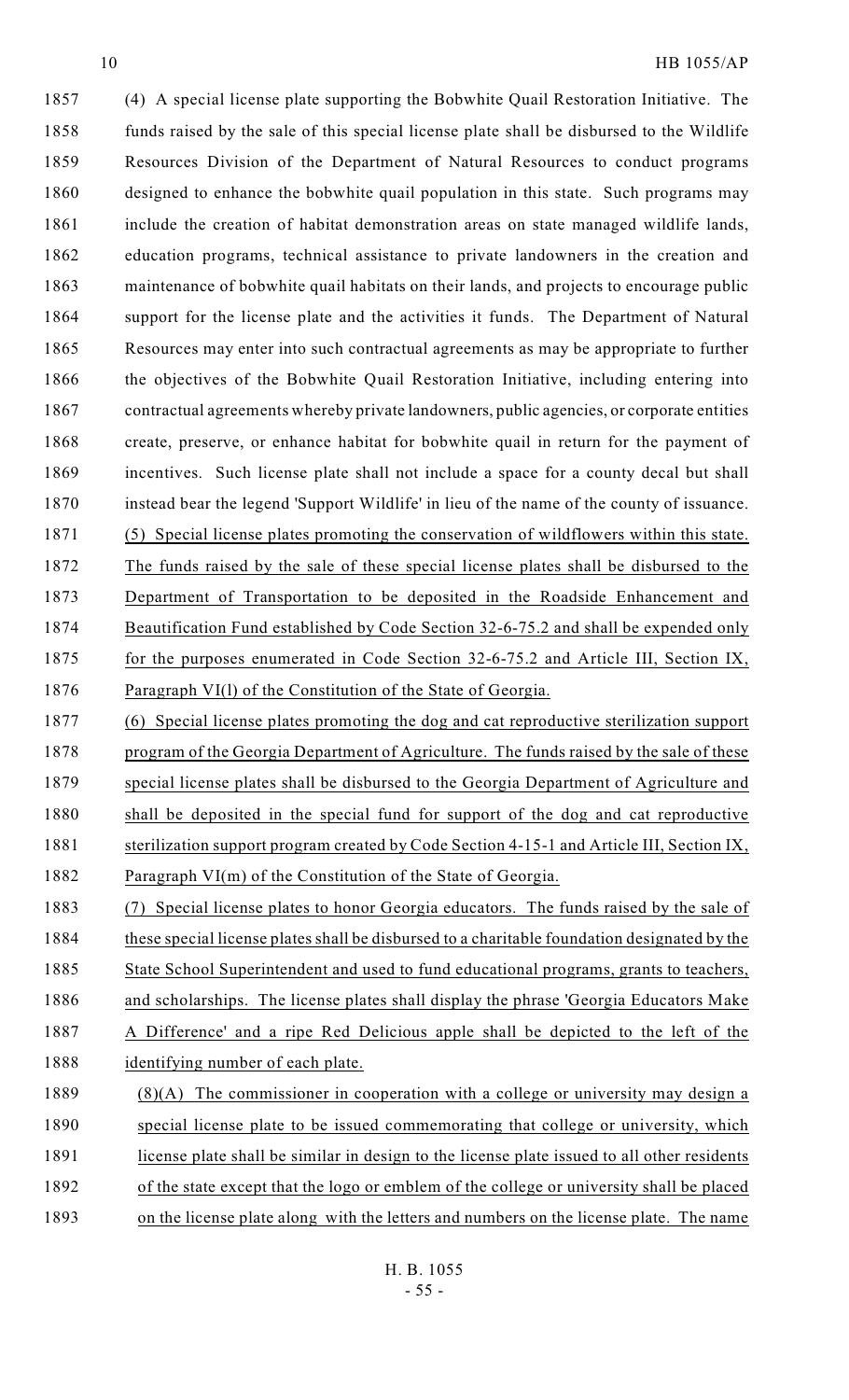| 1894 | of the college or university shall be imprinted on such special license plate in lieu of the                    |
|------|-----------------------------------------------------------------------------------------------------------------|
| 1895 | county name decal.                                                                                              |
| 1896 | Any college or university that enters into an agreement with the commissioner<br>(B)                            |
| 1897 | pursuant to this paragraph shall waive any royalty fees to which it might otherwise be                          |
| 1898 | entitled for use of its seal, symbol, emblem, or logotype as provided in this paragraph.                        |
| 1899 | Each college or university located in Georgia that enters into an agreement with<br>(C)                         |
| 1900 | the commissioner pursuant to this paragraph shall designate a charitable foundation                             |
| 1901 | which shall annually receive an allocation from the special license plate and special                           |
| 1902 | license plate renewal fees collected as provided in paragraph (1) of this subsection.                           |
| 1903 | Special license plates issued under this paragraph shall be transferred between vehicles                        |
| 1904 | as provided in Code Section 40-2-42.                                                                            |
| 1905 | The funds allocated for colleges and universities located in Georgia shall be<br>(D)                            |
| 1906 | delivered by the department to the charitable foundation designated by the particular                           |
| 1907 | college or university to support needs based, academic, financial aid scholarships for                          |
| 1908 | eligible undergraduate students enrolled in the college or university.<br>The funds                             |
| 1909 | otherwise allocated for colleges and universities located outside the State of Georgia                          |
| 1910 | shall be placed into the general fund.                                                                          |
| 1911 | (E) Each college or university shall review and approve plans for the implementation                            |
| 1912 | of these scholarship programs by the applicable charitable foundation. These plans                              |
| 1913 | shall include, but need not be limited to, criteria for the awarding of the scholarships                        |
| 1914 | and procedures for determining the recipients.                                                                  |
| 1915 | $\sigma$ (o)(1) The General Assembly has determined that license plates supporting the agencies,                |
| 1916 | funds, or nonprofit corporations listed in this subsection shall be issued for the purposes                     |
| 1917 | indicated and with a portion of the revenue being disbursed to the agency, fund, or                             |
| 1918 | nonprofit corporation indicated in this subsection. The revenue disbursement for the                            |
| 1919 | special license plates in this subsection shall be as described in subsection (e) of this                       |
| 1920 | Code section.                                                                                                   |
| 1921 | $(2)(9)$ A special license plate for the Georgia Center for the Book to support the purchase                    |
| 1922 | of books for public libraries in Georgia. The funds raised by the sale of this special                          |
| 1923 | license plate shall be disbursed to the Georgia Center for the Book.                                            |
| 1924 | $\left(\frac{3}{2}\right)(10)$ A special license plate for Children's Healthcare of Atlanta to support the work |
| 1925 | this pediatric hospital system does in the State of Georgia. The funds raised by the sale                       |
| 1926 | of this special license plate shall be disbursed to Children's Healthcare of Atlanta.                           |
| 1927 | $(4)(11)$ A special license plate for the Georgia War Veterans Nursing Home to support                          |
| 1928 | the implementation and operation of the Georgia War Veterans Nursing Home. The                                  |
| 1929 | funds raised by the sale of this special license plate shall be disbursed to the Department                     |
| 1930 | of Veterans Service for use in operating the Georgia War Veterans Nursing Home.                                 |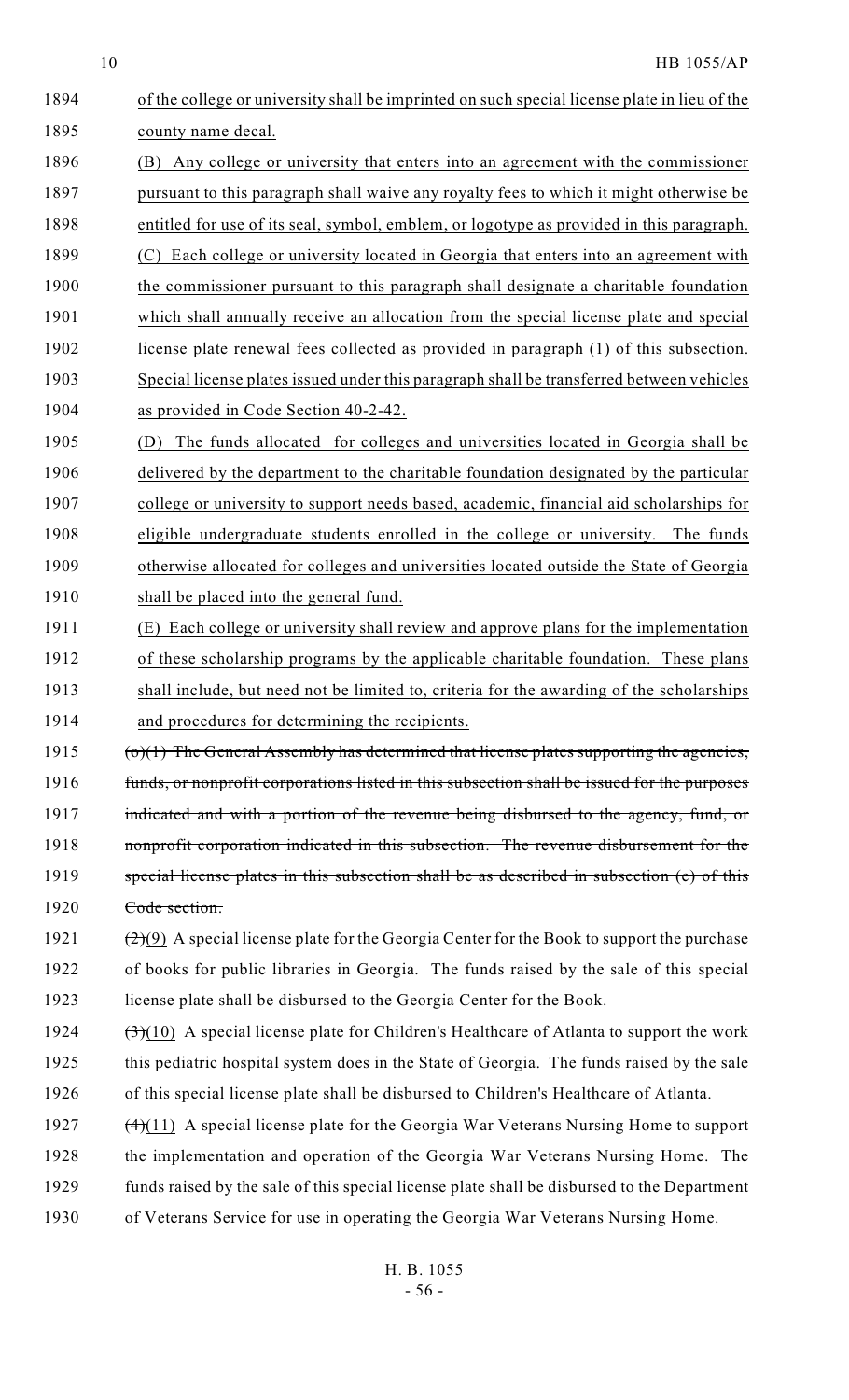- 1931  $(5)(12)$  A special license plate for the Georgia Automobile Racing Hall of Fame Association to promote the Georgia Automobile Racing Hall of Fame Association, which is devoted to preserving the history of automobile racing in Georgia. The funds raised by the sale of this special license plate shall be disbursed to the Georgia Automobile Racing Hall of Fame Association.
- 1936  $(6)(13)$  A special license plate for the Alzheimer's Association, Georgia Chapter, to help eliminate Alzheimer's disease through the advancement of research and to enhance care and support for individuals, their families, and caregivers. The funds raised by the sale of this special license plate shall be disbursed to the Alzheimer's Association, Georgia Chapter.
- 1941  $(\frac{7}{7})(14)$  A special license plate for the school health and physical education program to help fund school health and physical education programs. The funds raised by the sale of this special license plate shall be disbursed to the Department of Education.
- 1944  $(8)(15)$  A special license plate for stroke awareness, treatment, and prevention to support programs aiding stroke victims in Georgia. Such license plate shall not include a space for a county name decal but shall instead bear the legend 'Stroke Awareness' in lieu of the name of the county of issuance. The funds raised by the sale of this special license plate shall be disbursed to the Center for Telehealth of the Medical College of Georgia.
- 1949  $(\theta)(16)$  A special license plate for Project Lifesaver promoting the establishment of a Project Lifesaver or similar type of program by local law enforcement agencies. Project Lifesaver's mission is to use state of the art technology in assisting those who care for victims of Alzheimer's disease and other related mental dysfunction disorders and victims who become lost. The funds raised by the sale of this special license plate shall be disbursed to the Department of Public Safety or a nonprofit corporation organized exclusively for the purpose of establishing a Project Lifesaver or similar type of program by local law enforcement agencies.
- 1957 (10)(17) A special license plate for pediatric cancer to raise funds to support the treatment of pediatric cancer. Such license plate shall not include a space for a county name decal but shall instead bear the legend 'Cure Kids' Cancer' in lieu of the name of the county of issuance. The funds raised by the sale of this special license plate shall be disbursed to the Department of Community Health to be deposited in the Indigent Care Trust Fund created by Code Section 31-8-152 to fund pediatric cancer screening and treatment related programs for those children who are medically indigent and may have cancer.
- 1965  $(11)(18)$  A special license plate for the child care industry to promote the child care industry by encouraging higher educational standards and providing for professional camaraderie for child care providers. Such license plate shall not include a space for a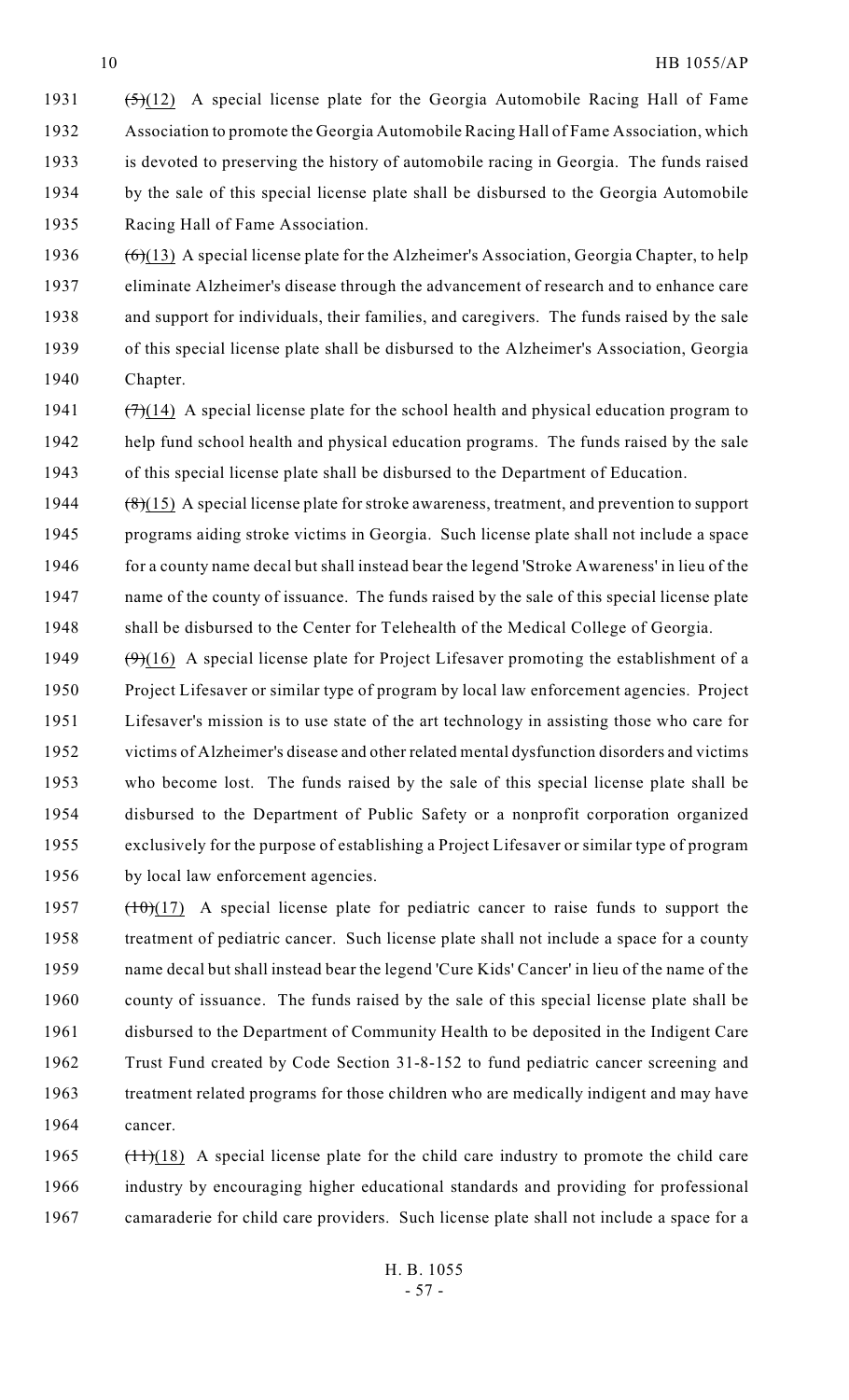- county name decal but shall instead bear the legend 'Support Improved Child Care' in lieu of the name of the county of issuance. The funds raised by the sale of this special license plate shall be disbursed to the Minority Alliance for Child Care Development Advocates, Inc., for the development of programs to help improve child care.
- 1972  $(12)(19)$  A special license plate to display the motto, 'In God We Trust.' The funds raised by the sale of this special license plate shall be disbursed to the Boy Scouts of America for the development of scouting programs.
- 1975  $(13)(20)$  A special license plate for child abuse prevention. Such license plate shall not include a space for a county name decal but shall instead bear the legend 'Prevent Child Abuse' in lieu of the name of the county of issuance. The funds raised by the sale of this special license plate shall be disbursed to the Foster Family Foundation of Georgia for the development of programs to help victims of child abuse.
- 1980  $(14)(21)$  A special license plate for the Thanks Mom and Dad Fund. The funds raised 1981 by the sale of this special license plate shall be disbursed to the Department of Human Services to address the key needs of the state's older population or a nonprofit corporation organized to serve the needs of the state's older population.
- 1984  $(15)(22)$  A special license plate for pediatric cancer research. The funds raised by the sale of this special license plate shall be disbursed to the Joanna McAfee Childhood Cancer Foundation for support of pediatric cancer research. The design of the special license plate provided for in this paragraph shall include the words 'Joanna McAfee Childhood Cancer Foundation' horizontally across the bottom of the plate in lieu of the county name.
- 1990  $(16)(23)$  A special license plate for supporting beautification projects in Cobb County. The funds raised by the sale of this special license plate shall be disbursed to Keep Cobb Beautiful, Inc., for support of beautification projects in Cobb County.
- 1993  $(17)(24)$  A special license plate for the AIDS Survival Project. The funds raised by the sale of this special license plate shall be disbursed to the AIDS Survival Project which is committed to providing people living with HIV the information and support they need 1996 to live healthy and productive lives.
- 1997  $(18)(25)$  A special license endorsing 'Support Our Troops.' The funds raised by the sale of this special license plate shall be disbursed to the Georgia National Guard Family Support Foundation, Incorporated.
- 2000  $(19)(26)$  A special license plate for the Sons of Confederate Veterans. The funds raised by the sale of this special license plate shall be disbursed to Georgia Sons of Confederate Veterans.
- 2003  $(20)$  (27) A special license plate for amyotrophic lateral sclerosis (ALS), also known as 'Lou Gehrig's disease,' to support research and education on amyotrophic lateral sclerosis.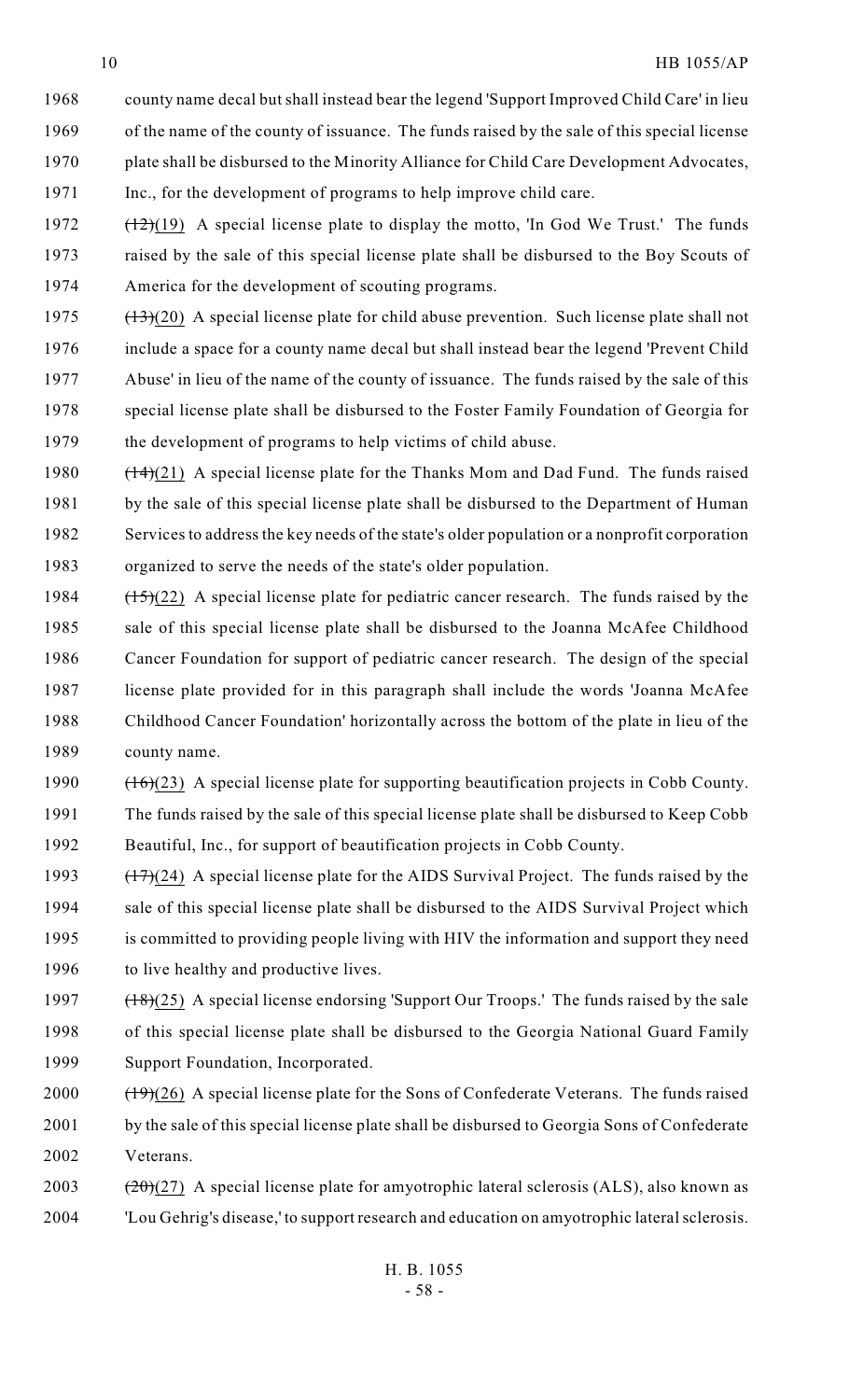- The funds raised by the sale of this special license plate shall be disbursed to the ALS Association of Georgia.
- (21)(28) A special license plate for foster parents to support programs for foster parents in Georgia. The funds raised by the sale of this special license plate shall be disbursed to The Adoptive and Foster Parent Association of Georgia, Inc., for support of foster parents in Georgia.
- 2011  $(22)(29)$  A special license plate for the Atlanta Braves Foundation to assist the charities supported by the foundation. The funds raised by the sale of this special license plate shall be disbursed to the Department of Community Affairs or such other public agency or nonprofit corporation as may be designated.
- 2015  $(23)(30)$  A special license plate for the Atlanta Falcons Youth Foundation to assist the charities supported by the foundation. The funds raised by the sale of this special license plate shall be disbursed to the Atlanta Falcons Youth Foundation. Such license plate shall not include a space for a county name decal but shall instead bear the legend 'Atlanta Falcons' in lieu of the name of the county of issuance.
- 2020  $(24)(31)$  A special license plate for supporting beautification projects in Georgia. The funds raised by the sale of this special license plate shall be disbursed to Keep Georgia Beautiful Foundation, Inc., for support of beautification projects in Georgia.
- 2023  $(25)(32)$  A special license plate displaying the logo of Choose Life, Inc. The words 'Choose Life' must appear at the bottom. The funds raised by the sale of this special license plate shall be disbursed to Choose Life of Georgia, Inc., to be distributed among nonprofit corporations in Georgia that counsel women to consider adoption.
- $(26)(33)$  A special license plate supporting education on the maritime history of Georgia's coast. The funds raised by the sale of this special license plate shall be disbursed to The Georgia Maritime Foundation, Inc., for use in programs supporting education on the maritime history of Georgia.
- 2031  $(27)(34)$  A special license plate supporting programs for persons with brain-related brain related disorders and disabilities. The funds raised by the sale of this special license plate shall be disbursed to Pilot International, for support of programs for persons with brain-related brain related disorders in Georgia.
- 2035  $(28)(35)$  A special license plate supporting agriculture in Georgia. The funds raised by the sale of this special license plate shall be evenly split between Georgia 4-H and the Georgia Association of Future Farmers of America to fund projects promoting agriculture in Georgia.
- 2039  $(29)(36)$  A special license plate promoting the Georgia equine industry. The funds raised by the sale of this special license plate shall be disbursed to the Agricultural Commodity Commission for Equines.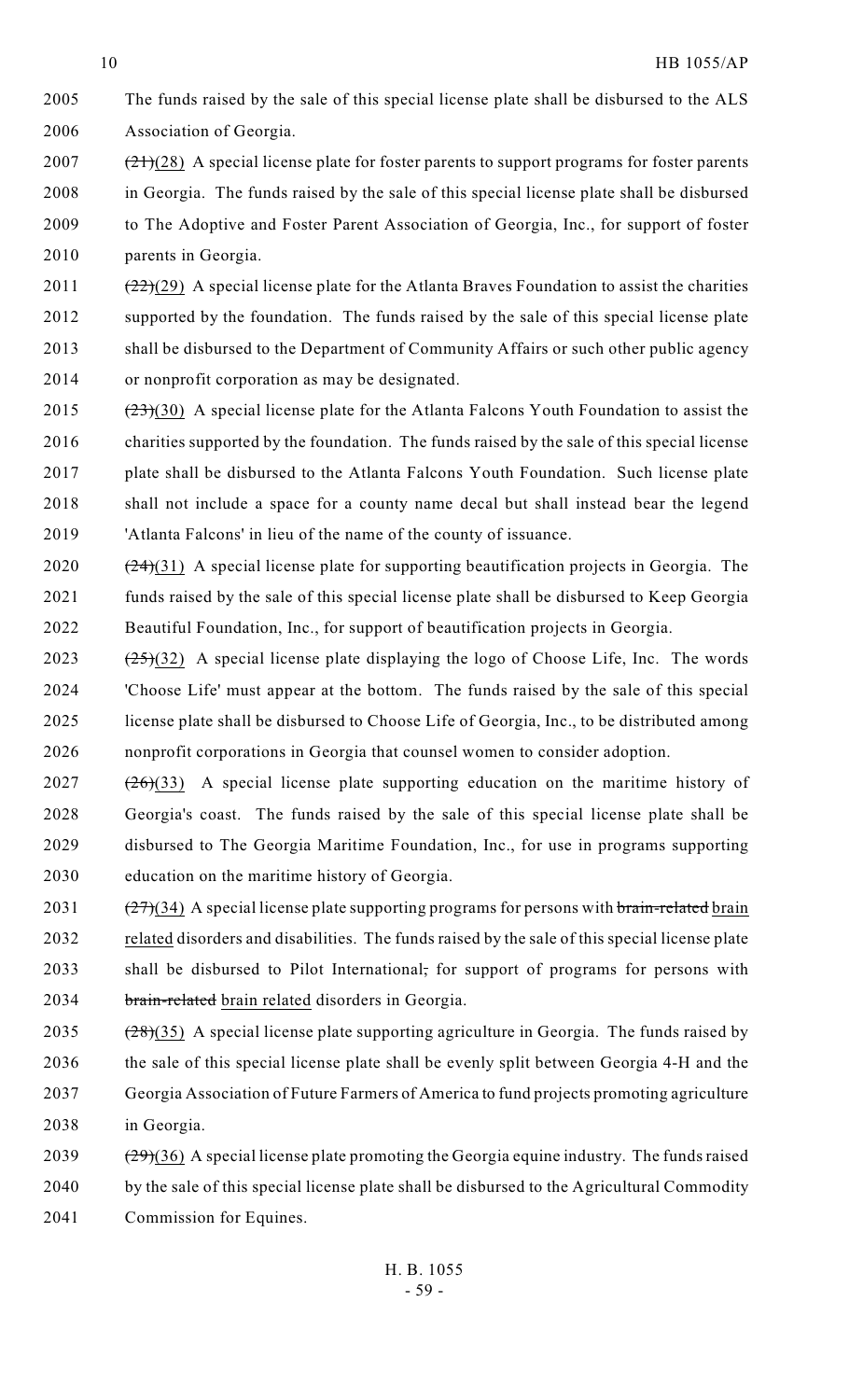(30)(37) A special license plate promoting African American history and tourism in Georgia. The funds raised by the sale of this special license plate shall be disbursed to organizations dedicated to the preservation of African American history in Georgia.

2045  $(31)(38)$  A special license plate honoring veterans who have been awarded the Bronze Star. The funds raised by the sale of this special license plate shall be disbursed to the National Guard Family Foundation.

2048  $(32)(39)$  A special license plate promoting the arts in Georgia. The funds raised by the sale of this special license plate shall be disbursed to the Georgia Council for the Arts.

 $(33)(40)$  A special license plate supporting programs for the treatment of autism. The funds raised by the sale of this special license plate shall be disbursed to the Department of Behavioral Health and Developmental Disabilities for the support of programs for the treatment of autism in Georgia.

2054  $(34)(41)$  A special license plate honoring the work of The Garden Club of Georgia, Inc. The funds raised by the sale of this special license plate shall be disbursed to The Garden Club of Georgia, Inc., and used to fund scholarships that are awarded by the club.

2057  $(35)(42)$  A special license plate promoting the Georgia Junior Golf Foundation. The funds raised by the sale of this special license plate shall be disbursed to the Georgia Junior Golf Foundation.

2060  $(36)(43)$  A special license plate commemorating 100 years of scouting in the United States. The funds raised by the sale of this special license plate shall be disbursed to the Boy Scouts of America for the development of scouting programs.

 $(37)(44)$  A special license plate supporting Cobb County Public Schools. The funds raised by the sale of this special license plate shall be disbursed to the Cobb County Public Schools Educational Foundation and used to fund educational programs, grants to teachers, and scholarships in the Cobb County Public School System.

- (38)(45) A special license plate supporting the Georgia Sea Turtle Center. The funds raised by the sale of this special license plate shall be charged and disbursed to the Nongame Wildlife Conservation and Wildlife Habitat Acquisition Fund and used to fund nongame wildlife conservation and education programs. The design of the license plate provided for in this paragraph shall include the words 'Jekyll Island – Georgia's Jewel' horizontally across the bottom of the plate in lieu of the county name, with a diamond jewel symbol in place of the dash.
- (39)(46) A special license plate commemorating and supporting the sport of soccer in Georgia. The funds raised by the sale of this special license plate shall be disbursed to 2076 the Georgia State Soccer Association, Inc., for the development and promotion of soccer programs in the State of Georgia. Such license plate shall not include a space for a county decal but shall instead bear the legend 'gasoccer.org'.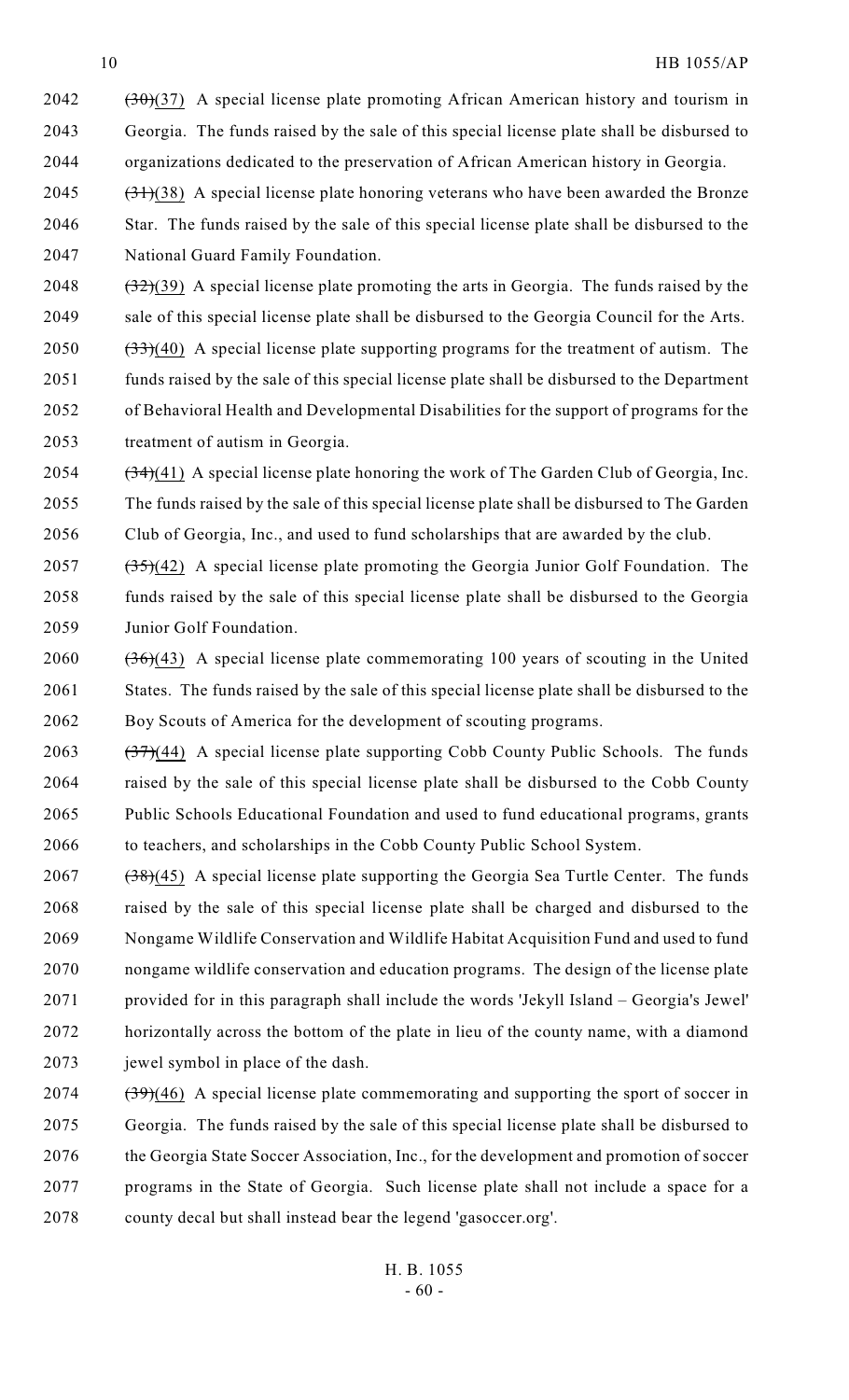$(40)(47)$  A special license plate for the Georgia Aquarium to support its mission as an entertaining, educational, and scientific institution and to promote the conservation of aquatic biodiversity throughout the world. The funds raised by the sale of this special plate shall be disbursed to Georgia Aquarium, Inc. Such license plate shall not include a space for a county name decal but shall instead bear the legend 'Georgia Aquarium' in lieu of the name of the county of issuance.

2085  $(m)(1)$  The General Assembly has determined that the following special license plates supporting the agencies, funds, or nonprofit corporations listed in this subsection shall be 2087 issued for the purposes indicated and that all of the funds raised from the manufacturing 2088 fee and the special tag renewal fee, less a \$1.00 fee to be paid to the county tag agent and 2089  $a $2.00$  manufacturing fee to be paid to the department, shall be disbursed to the agency, 2090 fund, or nonprofit corporation indicated in this subsection. The special license plates 2091 listed in this subsection shall be subject to a special tag renewal fee. The special license plates listed in this subsection shall be subject to a manufacturing fee, a special license plate fee, and a special license plate renewal fee. The revenue disbursement for the special license plates listed in this subsection shall be as follows:

- (A) Manufacturing fee \$25.00 of which \$24.00 is to be deposited into the general 2096 fund and \$1.00 to be paid to the local county tag agent;
- (B) Special license plate fee \$35.00 of which \$13.00 is to be deposited into the general fund and \$22.00 is to be dedicated to the sponsoring agency, fund, or nonprofit corporation; and
- (C) Special license plate renewal fee \$35.00 of which \$13.00 is to be deposited into the general fund and \$22.00 is to be dedicated to the sponsoring agency, fund, or nonprofit corporation.
- (2) A special license plate promoting the United States Disabled Athletes Fund, for the support of disabled athletes. The funds raised by the sale of this special license plate shall be disbursed as provided in paragraph (1) of this subsection to the United States Disabled Athletes Fund.

 (3) A special license plate commemorating Civil War battlefields and historic sites. The funds raised by the sale of this special license plate shall be disbursed as provided in paragraph (1) of this subsection to the Civil War Commission for the acquisition of Civil War battlefields and associated Civil War historic sites in this state and for the maintenance, protection, and interpretation of the same as provided by Article 5 of Chapter 7 of Title 50.

 (4) A special license plate promoting historic preservation efforts. The funds raised by the sale of this special license plate shall be disbursed as provided in paragraph (1) of this subsection to the Department of Natural Resources for use by the Historic Preservation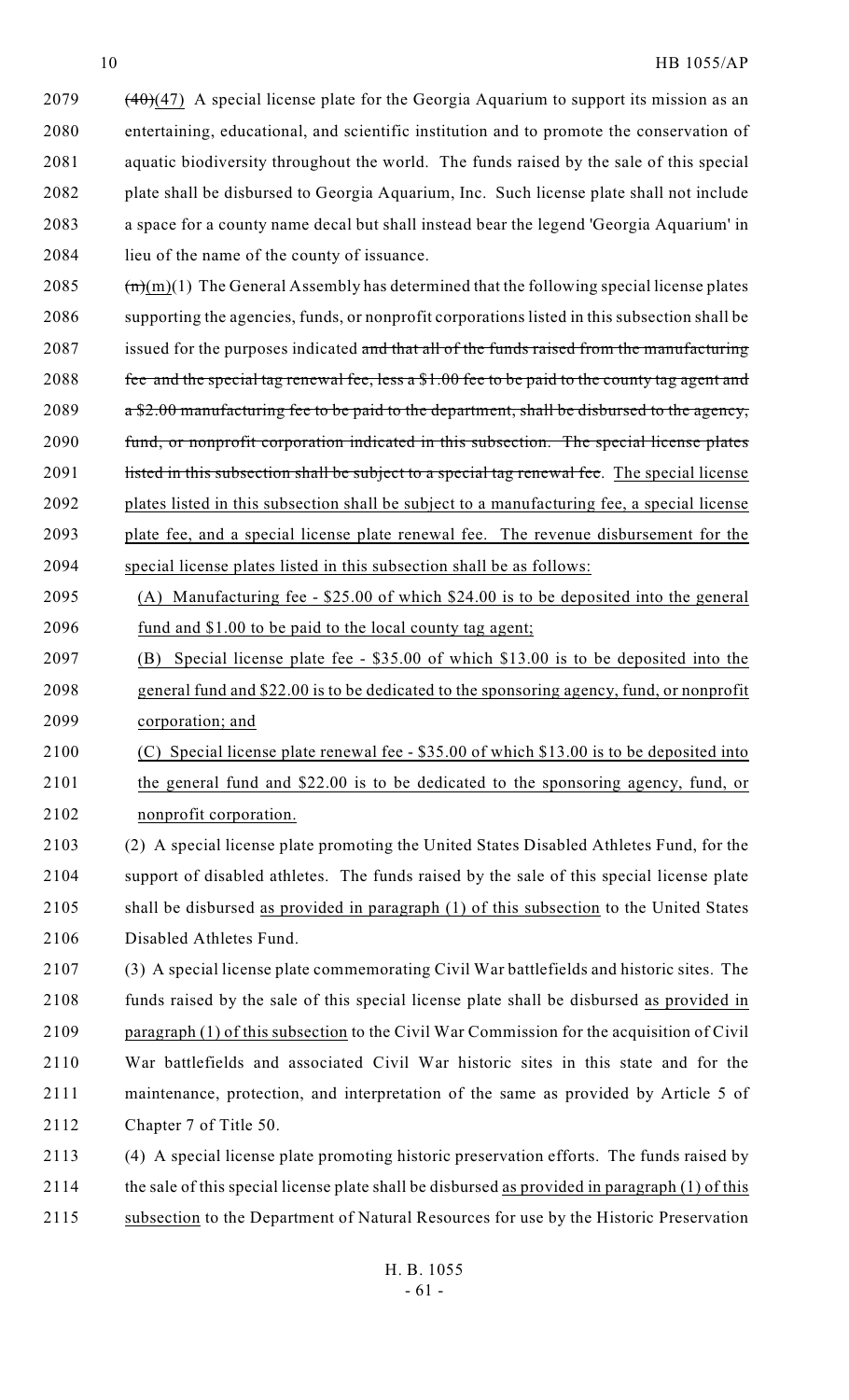Division to fund historic preservation programs in the state through the Georgia historic preservation grant program as otherwise authorized by law.

 (5) A special license plate promoting bicycle safety. The funds raised by the sale of this special license plate shall be disbursed as provided in paragraph (1) of this subsection to the Governor's Highway Safety Program administered by the Office of Highway Safety in the Department of Public Safety.

 (6) A special license plate honoring families with a member serving in the military. The funds raised by the sale of this special license plate shall be disbursed as provided in paragraph (1) of this subsection to the Department of Veterans Service for use by the National Guard Foundation in carrying out such programs and purposes as may be contractually agreed upon by the department and the foundation.

 (7) A special license plate promoting 'Support Georgia Troops.' The funds raised by the sale of this special license plate shall be disbursed as provided in paragraph (1) of this subsection to the Department of Veterans Service for use by the National Guard Foundation in carrying out such programs and purposes as may be contractually agreed upon by the department and the foundation.

 (8) A special license plate promoting NASCAR. The provisions of paragraph (1) of this 2133 subsection notwithstanding, from the additional  $25.00$  \$35.00 special license plate renewal fee charged for the issuance and renewal of the NASCAR license plates authorized under this paragraph, \$10.25 shall be used by the department for purchasing plates from the supplier of the plates, as designated by NASCAR, and royalty costs, 2137 \$10.00 shall be deposited in the general fund, and \$14.75 shall be disbursed to the Governor's Highway Safety Program administered by the Office of Highway Safety in the Department of Public Safety.

2140 (9) A special license plate to support breast cancer related programs for the medically indigent. The provisions of paragraph (1) of this subsection notwithstanding, from the additional \$35.00 special license plate fee or special license plate renewal fee charged for the issuance and renewal of breast cancer license plates authorized under this paragraph, \$12.95 shall be deposited in the general fund and \$22.05 shall be deposited in the Indigent Care Trust Fund created by Code Section 31-8-152 to fund cancer screening and 2146 treatment related to programs for those persons who are medically indigent and may have breast cancer. To the extent consistent with Article III, Section IX, Paragraph VI(i) of the Constitution and Article 6 of Chapter 8 of Title 31, such programs may include education, breast cancer screening, grants-in-aid to breast cancer victims, pharmacy assistance programs for breast cancer victims, and other projects to encourage public support for the special license plate and the activities which it funds. Such design shall include a logo the same as the United States postal stamp supporting breast cancer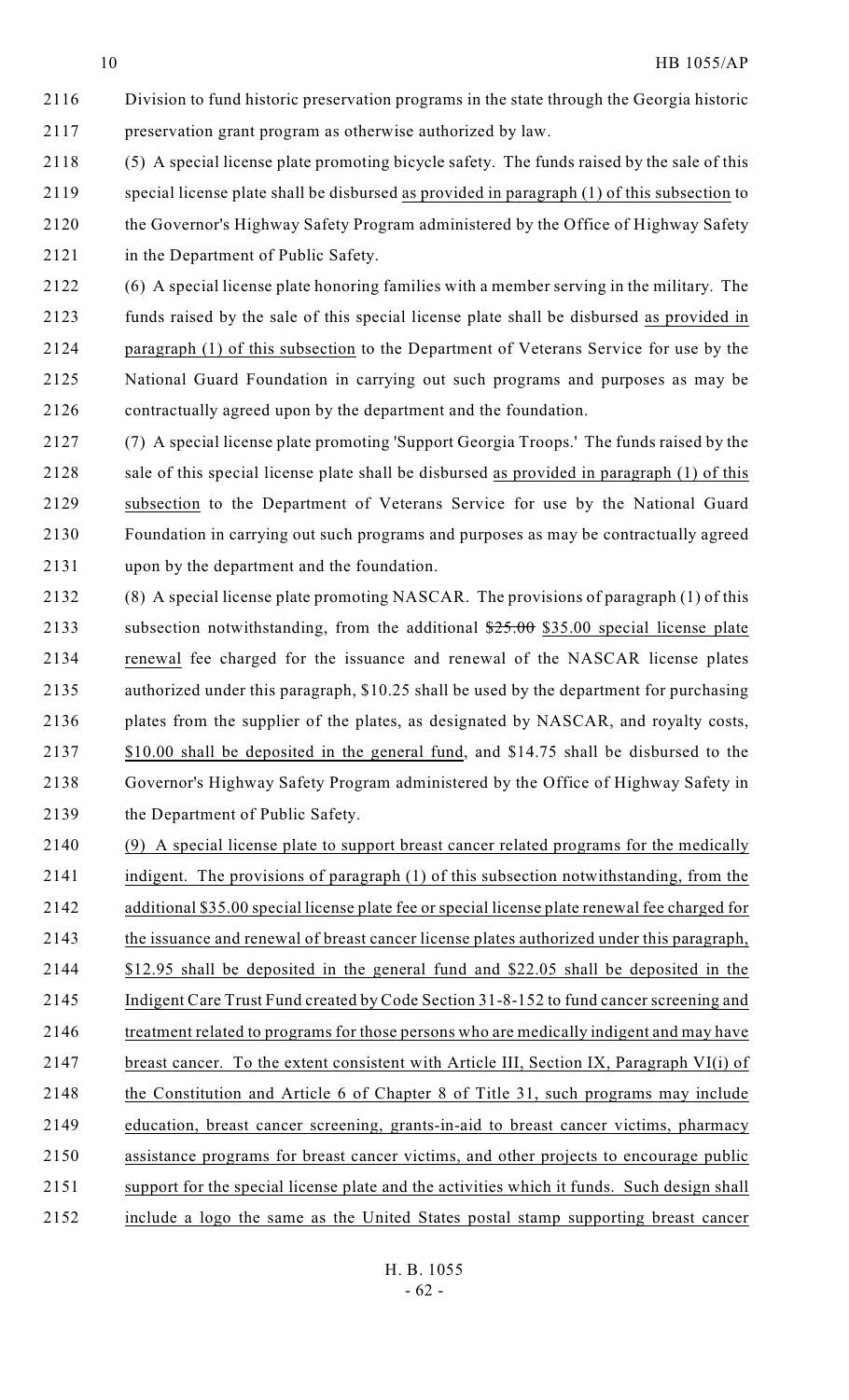# research and bearing the slogan 'Fund the Fight. Find A Cure.' over the sketch of a woman and the breast cancer awareness pink ribbon symbol.

#### 2155  $40-2-86.22$  40-2-86.1.

 (a) The General Assembly has determined that the issuance of special license plates to support an agency or fund or a program beneficial to the people of this state that is 2158 administered by a nonprofit corporation organized under Section  $501(c)(3)$  of Title 26 of the Internal Revenue Code and, subject to the appropriation process of the General Assembly, appropriating a portion of the funds raised from the sale of these special license plates is in the best interests of the people of this state. Therefore, the license plates listed 2162 in subsection (l) of this Code section shall be issued by the department beginning on 2163 <del>January 1, 2007,</del> if all of the requirements of subsections (b) through (k) of this Code section have been satisfied.

 (b) The commissioner, in cooperation with the agency, fund, or nonprofit corporation sponsoring the special license plate, shall design special distinctive license plates intended to promote the program benefited by the sale of the special license plate. The special license plates must be of the same size as general issue motor vehicle license plates and shall include a unique design and identifying number, whereby the total number of 2170 characters does not exceed  $\frac{1}{\sqrt{2}}$  an amount to be determined by the commissioner. No two 2171 recipients shall receive identically numbered plates. The graphic on the special license 2172 plate shall be placed to the left of the alphanumeric characters and shall be no larger than 2173 three inches by three inches. The agency, fund, or nonprofit corporation sponsoring the license plate may request the assignment of the first of 100 in a series of license plates upon payment of an additional initial registration fee of \$25.00 for each license plate requested. (c) Notwithstanding the provisions of subsection (b) of this Code section, no special license plate shall be produced until such time as the State of Georgia has, through a licensing agreement or otherwise, received such licenses or other permissions as may be required to produce the special license plate. The design of the initial edition of any special license plate, as well as the design of subsequent editions and excepting only any part or parts of the designs owned by others and licensed to the state, shall be owned solely by the State of Georgia for its exclusive use and control, except as authorized by the commissioner. The commissioner may take such steps as may be necessary to give notice of and protect such right, including the copyright or copyrights. However, such steps shall be cumulative of the ownership and exclusive use and control established by this 2186 subsection as a matter of law, and no person shall reproduce or otherwise use such design or designs, except as authorized by the commissioner.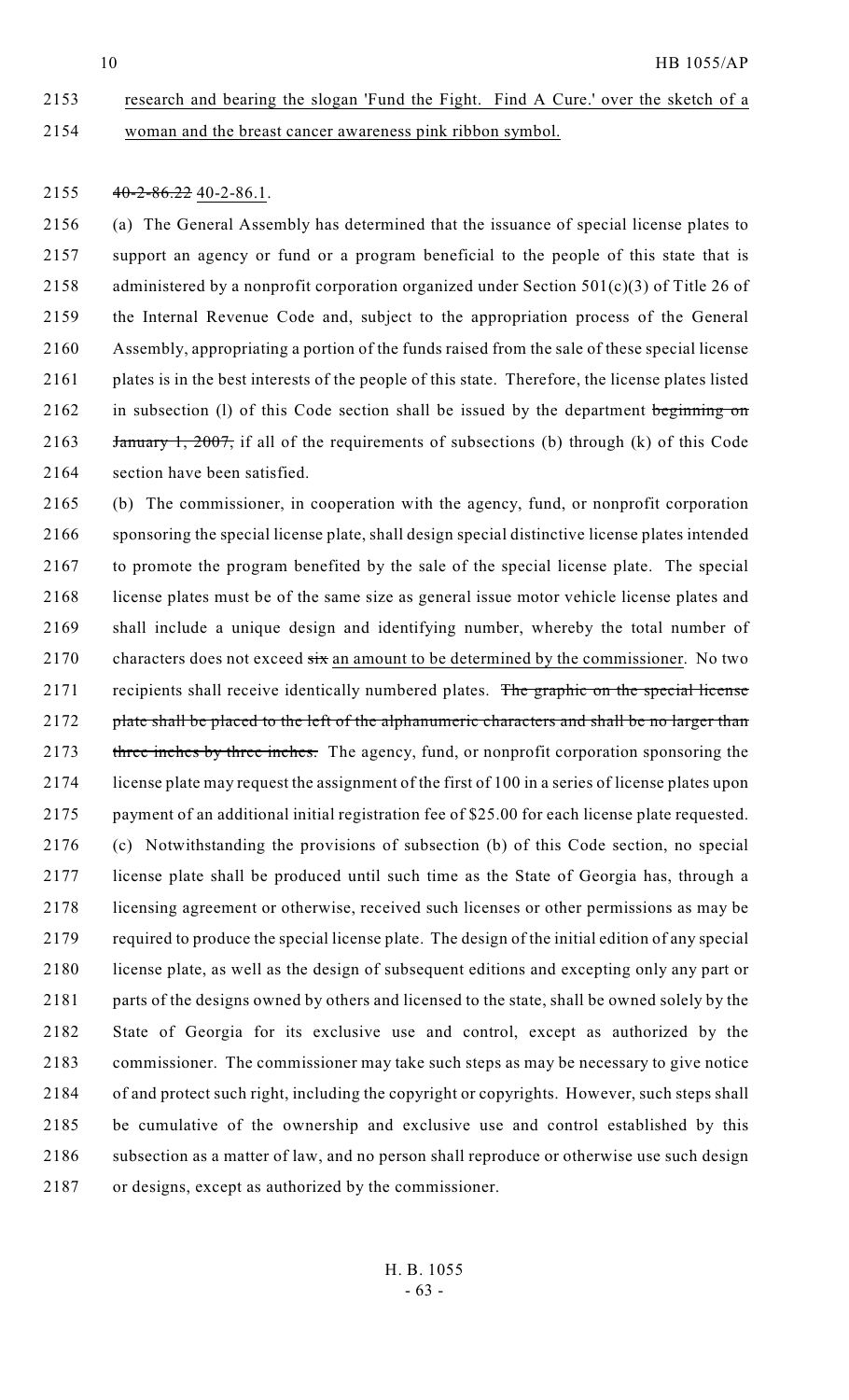2188 (d) Beginning on January 1, 2007, any Any Georgia resident who is the owner of a motor vehicle, except a vehicle registered under the International Registration Plan, upon complying with the motor vehicle laws relating to registration and licensing of motor vehicles and upon the payment of a manufacturing fee of \$25.00 and a special license plate 2192 fee of \$35.00, in addition to the regular motor vehicle registration fee, shall be able to apply for a special license plate listed in subsection (l) of this Code section. Revalidation decals shall be issued for special license plates in the same manner as provided for general issue license plates, with the addition of a \$35.00 special license plate renewal fee.

 (e) The manufacturing fee, special license plate fee, and special license plate renewal fee derived from the sale of special license plates contained in subsection (l) of this Code section shall be deposited into the general fund. The sponsoring agency, fund, or nonprofit corporation, subject to the appropriation process of the General Assembly, may request that the funds derived from the sale of special license plates be appropriated to the department 2201 for disbursement to such agency, fund, or nonprofit corporation.

 (f) Before the department disburses to the agency, fund, or nonprofit corporation funds from the sale of special license plates, the agency, fund, or nonprofit corporation must provide a written statement stating the manner in which such funds shall be utilized. In addition, a nonprofit corporation must provide the department with documentation of its 2206 nonprofit status under Section  $501(c)(3)$  of Title 26 of the Internal Revenue Code. The purposes for which the funds shall be utilized must be the same as those specified in subsection (l) of this Code section authorizing the potential appropriation to the agency, fund, or nonprofit corporation of revenue from the sale of special license plates. The agency, fund, or nonprofit corporation shall periodically provide to the commissioner an audit of the use of the funds or other evidence of use of the funds satisfactory to the commissioner. If it is determined that the funds are not being used for the purposes set forth in the statement provided by the agency, fund, or nonprofit corporation, the department shall withhold payment of such funds until such noncompliance issues are resolved.

 (g) An applicant may request a special license plate any time during the applicant's registration period. If such a license plate is to replace a current valid license plate, the 2218 special license plate shall be issued with appropriate decals attached, upon the payment of

- any applicable registration fees, the manufacturing fee, and the special license plate fee.
- (h) No special license plate authorized pursuant to subsection (l) of this Code section shall 2221 be issued except upon the receipt by the department of at least 1,000 prepaid applications along with the manufacturing fee. The special license plate shall have an application 2223 period of two years after January 1, 2007, from the date of authorization for payment of the manufacturing fee. After such time if the minimum number of applications is not met, the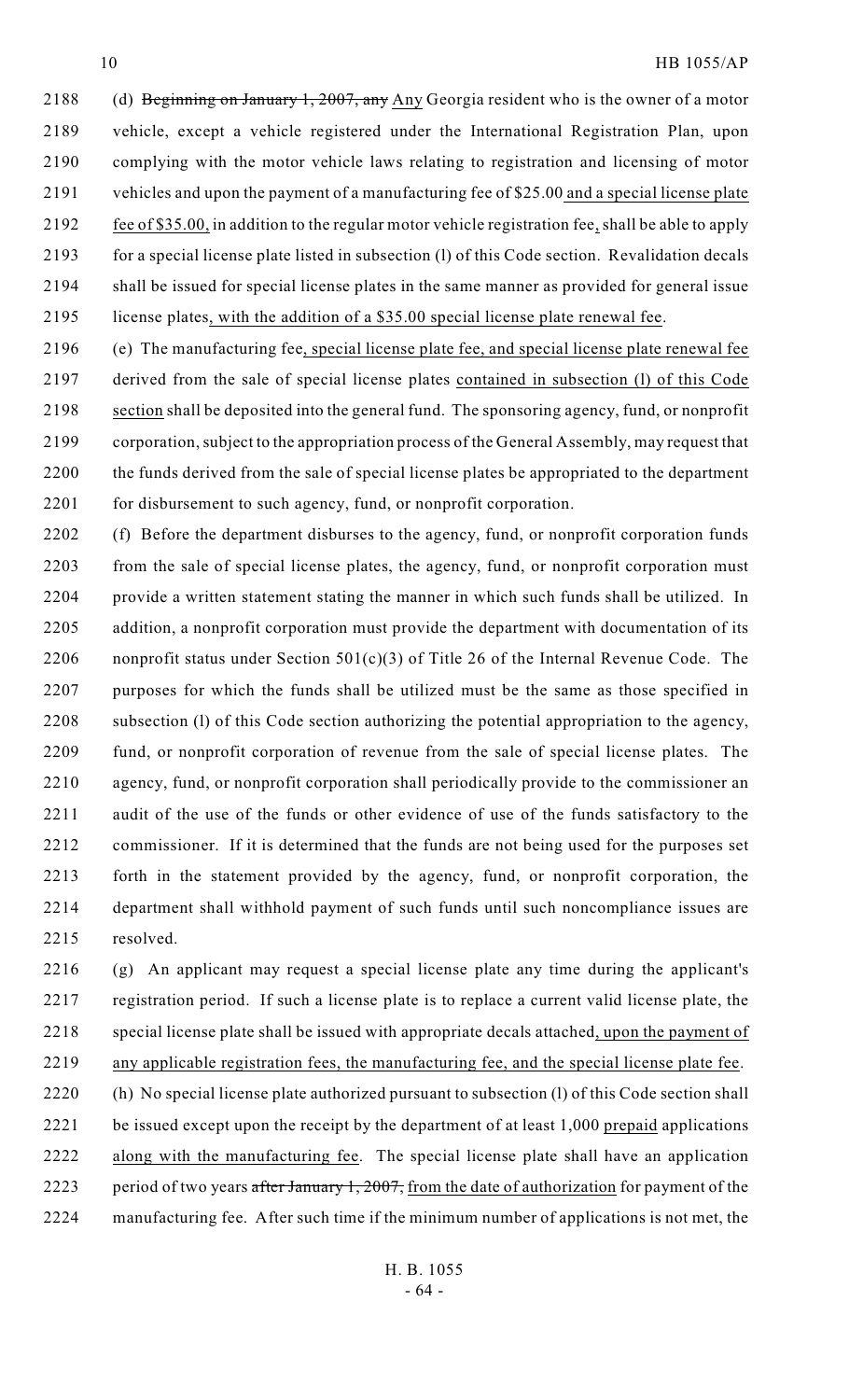a refund.

# HB 1055/AP

 department shall not continue to accept the manufacturing fee, and all fees shall be refunded to applicants; provided, however, that once the department has received 1,000 prepaid applications along with the manufacturing fee, the sponsor shall not be entitled to

- (i) The department shall not be required to continue to manufacture the special license plate if the number of active registrations falls below 500 registrations at any time during 2231 the period provided for in subsection (b) of Code Section 40-2-31. A current registrant may continue to renew such special license plate during his or her annual registration 2233 period upon payment of an additional \$25.00 annual special tag \$35.00 special license plate renewal fee, which fee shall be collected by the county tag agent at the time of collection of other registration fees and shall be remitted to the state as provided in Code Section 40-2-34. The department may continue to issue such special license plates that it has in its inventory to assist in achieving the minimum number of registrations. If the special license plate falls below 500 active registrations at any time during the period provided for in subsection (b) of Code Section 40-2-31, the sponsoring agency, fund, or nonprofit corporation shall be required again to obtain 1,000 prepaid applications accompanied by the manufacturing fee to continue to manufacture the special license plate.
- (j) Special license plates shall be transferred from one vehicle to another vehicle in accordance with the provisions of Code Section 40-2-80.

 (k) Special license plates shall be issued within 30 days of application once the requirements of this Code section have been met.

- 2246 (l)(1) The General Assembly has determined that license plates promoting the agencies, funds, or nonprofit corporations listed in this subsection shall be issued for the purposes indicated and the revenue shall be deposited in the general fund, subject to the appropriation process of the General Assembly.
- (2) A special license plate identifying persons with diabetes. The main purpose of the special license plate is that law enforcement officers and emergency personnel will be alerted to the potential for special needs before they approach the driver of a vehicle, especially if the vehicle has been involved in an accident. The funds raised by the sale of this special license plate shall be deposited in the general fund.
- (3) A special license plate honoring all veterans who have served in the armed services 2256 of the United States. All of these men and women have sacrificed a portion of their lives 2257 in order to serve their country and protect our freedom. The funds raised by the sale of this special license plate shall be deposited in the general fund.

 (4) A special license plate honoring the Georgia Association of Realtors. The Association is being honored for its long-standing support of housing opportunities for all citizens of this state, private property rights, and all organizations that assist people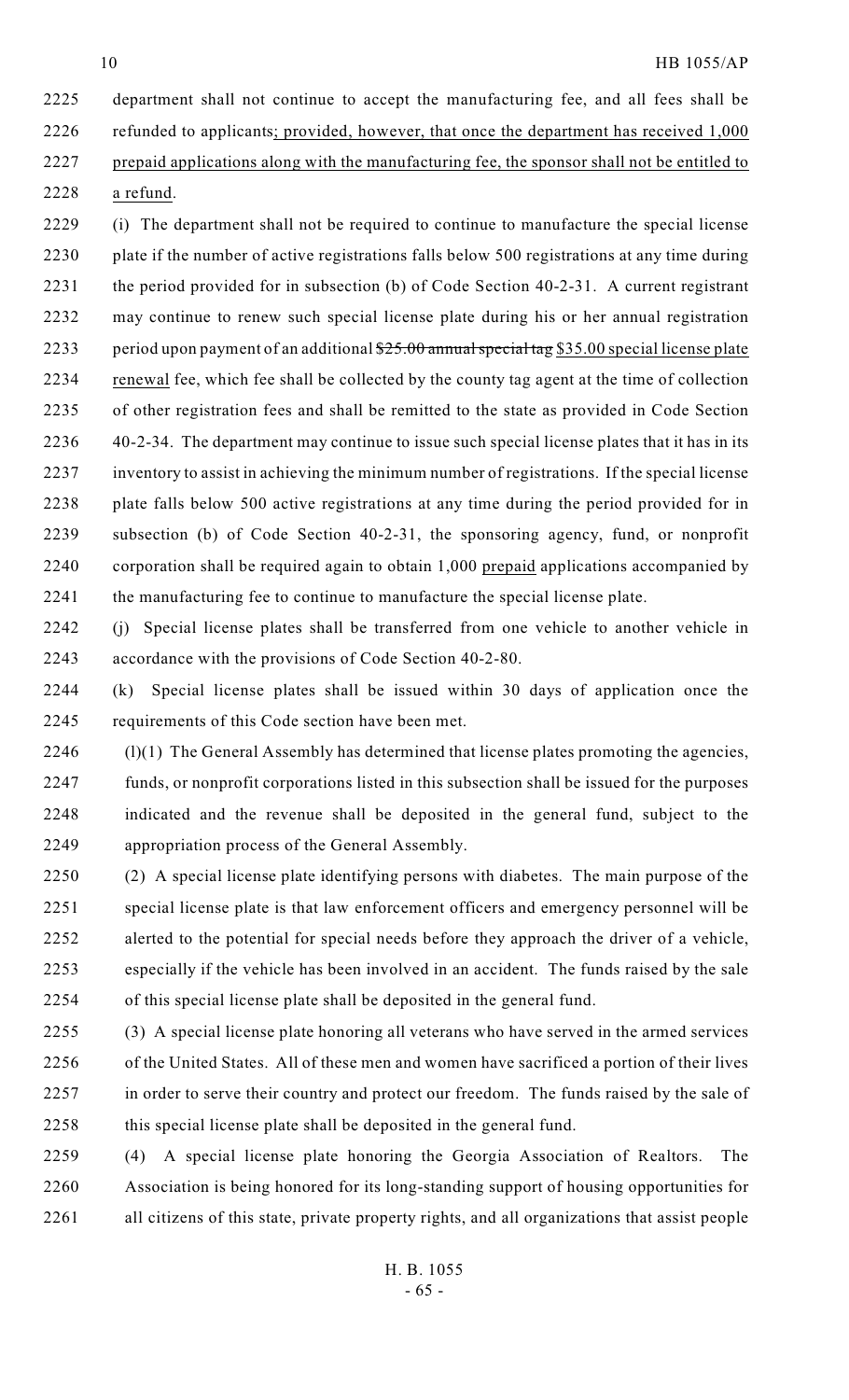in achieving the American dream of home ownership. The funds raised by the sale of this special license plate shall be deposited in the general fund.

 (5) A special license plate honoring Georgia municipal clerks. The municipal clerk's office provides the professional link connecting citizens with their local governing bodies and agencies of government at other levels. The funds raised by the sale of this license plate shall be deposited in the general fund.

 (6) A special license plate identifying residents of the State of Georgia who hold an unrevoked and unexpired official amateur radio station license issued by the Federal Communication Commission. The special license plate shall be inscribed with the official amateur radio call letters of such applicant as assigned by the Federal Communication Commission. The funds raised by the sale of this license plate shall be deposited in the general fund.

 (7)(A) A special license plate to be issued for alternative fueled vehicles, which license plate shall be similar in design to the license plate issued to all other residents of the state except that the commissioner shall place a distinctive logo or emblem on the license plate which shall distinguish the vehicle as an alternative fueled vehicle eligible to travel in 2278 travel lanes designated for such vehicles under paragraph (4) of subsection (a) of Code Section 32-9-4. The words 'alternative fueled vehicle' shall be imprinted on such special license plate in lieu of the county name decal. The funds raised by the sale of this license plate shall be deposited in the general fund.

2282 (B) As used in this paragraph, the term:

 (i) 'Alternative fuel' means methanol, denatured ethanol, and other alcohols; mixtures containing 85 percent or more or such other percentage, but not less than 70 percent, as determined by the United States secretary of energy, by rule as it existed on January 2286 1, 1997, to provide for requirements relating to cold start, safety, or vehicle functions, by volume of methanol, denatured ethanol, and other alcohols with gasoline or other 2288 fuels; natural gas; liquefied petroleum gas; hydrogen; coal derived liquid fuels; fuels other than alcohol derived from biological materials; electricity including electricity 2290 from solar energy; and any other fuel the United States secretary of energy determined 2291 by rule as it existed on January 1, 1997, is substantially not petroleum and would yield substantial energy security benefits and substantial environmental benefits. (ii) 'Alternative fueled vehicle' means: (I) Any vehicle fueled by alternative fuel as defined in division (i) of this subparagraph; or

 (II) A hybrid vehicle, which means a motor vehicle which draws propulsion energy from onboard sources of stored energy which include an internal combustion or heat engine using combustible fuel and a rechargeable energy storage system; and, in the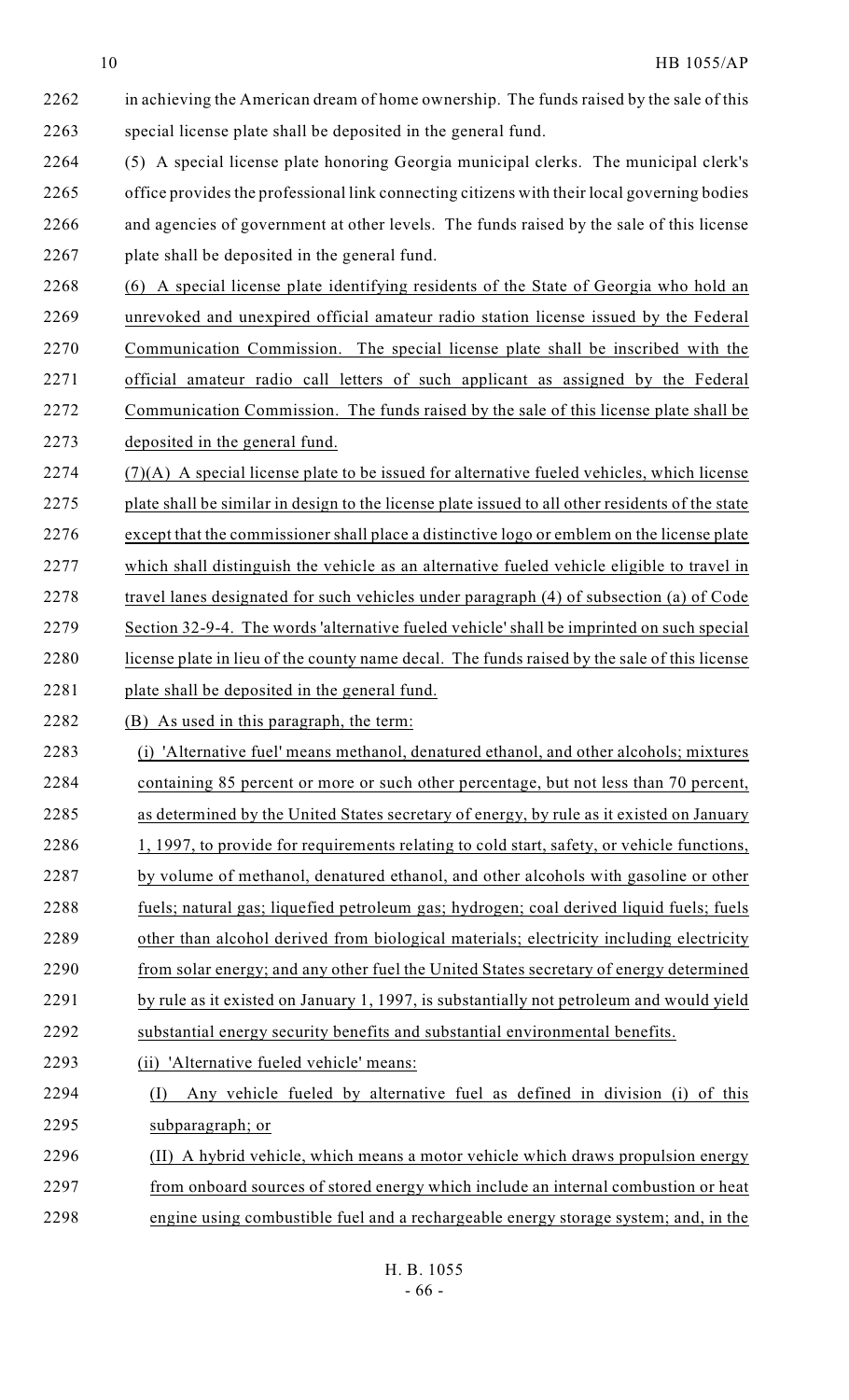| 2299 | case of a passenger automobile or light truck, means for any 2000 and later model, a         |
|------|----------------------------------------------------------------------------------------------|
| 2300 | vehicle which has received a certificate of conformity under the Clean Air Act, 42           |
| 2301 | U.S.C. Section 7401, et seq., and meets or exceeds the equivalent qualifying                 |
| 2302 | California low-emission vehicle standard under Section 243(e)(2) of the Clean Air            |
| 2303 | Act, 42 U.S.C. Section 7583(c)(2), for that make and model year or, for any 2004 and         |
| 2304 | later model, a vehicle which has received a certificate that such vehicle meets or           |
| 2305 | exceeds the Bin 5 Tier II emission level established in regulations prescribed by the        |
| 2306 | administrator of the Environmental Protection Agency under Section 202(i) of the             |
| 2307 | Clean Air Act, 42 U.S.C. Section 7521(i), for that make and model year vehicle and           |
| 2308 | which achieves a composite label fuel economy greater than or equal to 1.5 times the         |
| 2309 | Model Year 2002 EPA composite class average for the same vehicle class and which             |
| 2310 | is made by a manufacturer.                                                                   |
| 2311 | A special license plate for antique or hobby or special interest vehicles. As used in<br>(8) |
|      |                                                                                              |

 this paragraph, the term 'antique or hobby or special interest vehicle' means any motor vehicle or motor cycle or a motor vehicle which as been designed and manufactured to resemble an antique or historical vehicle and which is owned as a collector's item and for 2315 participation in club activities, exhibitions, tours, parades and similar uses but which may be used for general transportation. No owner of such antique vehicle or hobby or special interest vehicle shall be required to obtain any special permits for its operation on the 2318 roads of this state. The funds raised by the sale of this license plate shall be deposited in the general fund.

 (9)(A) A special license plate for owners of a private passenger car or truck used for personal transportation, who are firefighters certified pursuant to Article 1 of Chapter 2322 4 of Title 25 and who are members of fire departments certified pursuant to Article 2 of Chapter 3 of Title 25 and motor vehicle owners who are certified firefighters of legally organized volunteer fire departments which have been certified pursuant to Article 2 of Chapter 3 of Title 25. Such license plate shall be inscribed with such letters, numbers, words, symbols, or a combination thereof as determined by the 2327 commissioner to identify the owner as a certified firefighter. The chiefs of the various fire departments shall furnish to the commissioner a list of the certified firefighters of 2329 their fire departments who reside in Georgia which list shall be updated as necessary. The funds raised by the sale of this license plate shall be deposited in the general fund. (B) Should a certified firefighter who has been issued a special and distinctive license plate be separated from such firefighter's department for any reason other than retirement from employment, the chief of such fire department shall obtain the separated member's license plate at the time of the separation and shall forward same to the commissioner along with a certificate to the effect that such person has been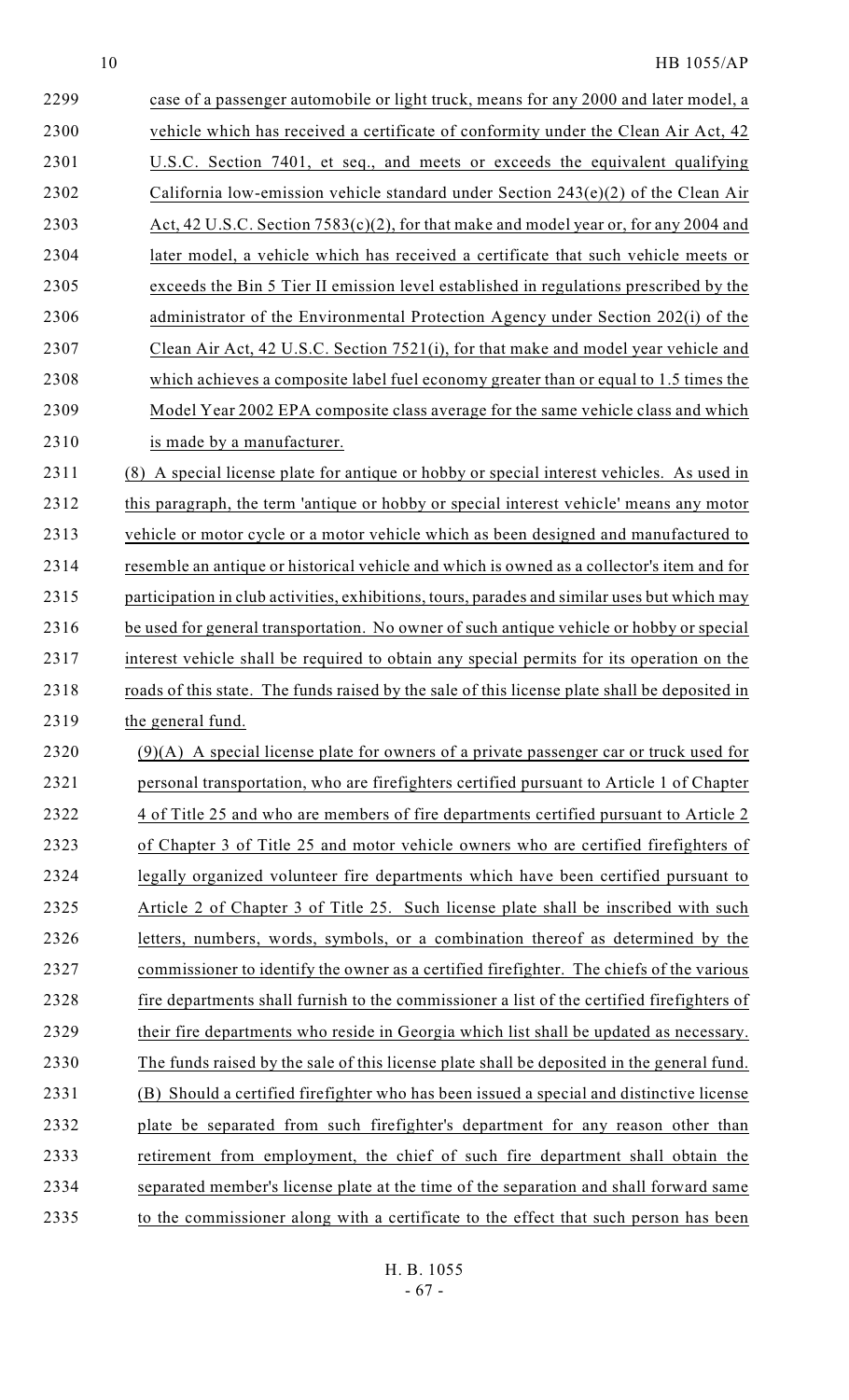separated, and thereupon the commissioner shall reissue a regular license plate, at no additional charge, to such former certified firefighter to replace the special and distinctive plate. Should a certified firefighter return to service with the same or another fire department, the chief of such fire department shall likewise secure the 2340 regular license plate of such person and return same to the commissioner, along with a certificate to the effect that such person has become a member of the fire department, and the effective date thereof, whereupon the commissioner shall, upon application and upon the payment of a \$35.00 manufacturing fee and all other applicable registration and licensing fees at the time of registration, reissue a special and distinctive license plate to such new member to replace the returned regular plate. Upon such request for a change in plate for a certified firefighter who is separated from a fire department, the chief of the fire department shall furnish such member with a copy of the chief's letter 2348 to the commissioner requesting the appropriate change in plate, which copy of such letter may be used by such member pending the issuance of the new plate.

 (C) Motor vehicle owners who were firefighters certified pursuant to Article 1 of Chapter 4 of Title 25 or were members of fire departments certified pursuant to Article 2352 2 of Chapter 3 of Title 25 and who retired from employment as such shall continue to be eligible for the firefighter license plates issued under this paragraph the same as if 2354 they continued to be certified and employed as firefighters. Whenever such a certified firefighter who has been issued a special and distinctive license plate is retired from employment with such firefighter's department, the chief of such fire department shall 2357 forward to the commissioner a certificate to the effect that such person has been retired. (D) The spouse of a deceased firefighter shall continue to be eligible to be issued a distinctive special firefighter's license plate as provided in this paragraph so long as 2360 such person does not remarry.

 (10) A special license plate supporting Rotary International. The design of the special license plate, excepting only the Rotary International logo and motto 'Service Above Self' and the years 1905-2005 and any other part of the design owned by others and licensed 2364 to the state, shall be owned solely by the State of Georgia for its exclusive use and 2365 control, except as authorized by the commissioner. The funds raised by the sale of this license plate shall be deposited in the general fund.

 (11) A special license plate for any Georgia resident who is the owner of a private passenger motor vehicle and provides proof of certification or licensure by the State of Georgia as an emergency medical technician, paramedic, or owner of a licensed ambulance service in the State of Georgia promoting the EMS Star of Life Symbol. Such 2371 license plate shall display the National Highway Traffic Safety Administration's EMS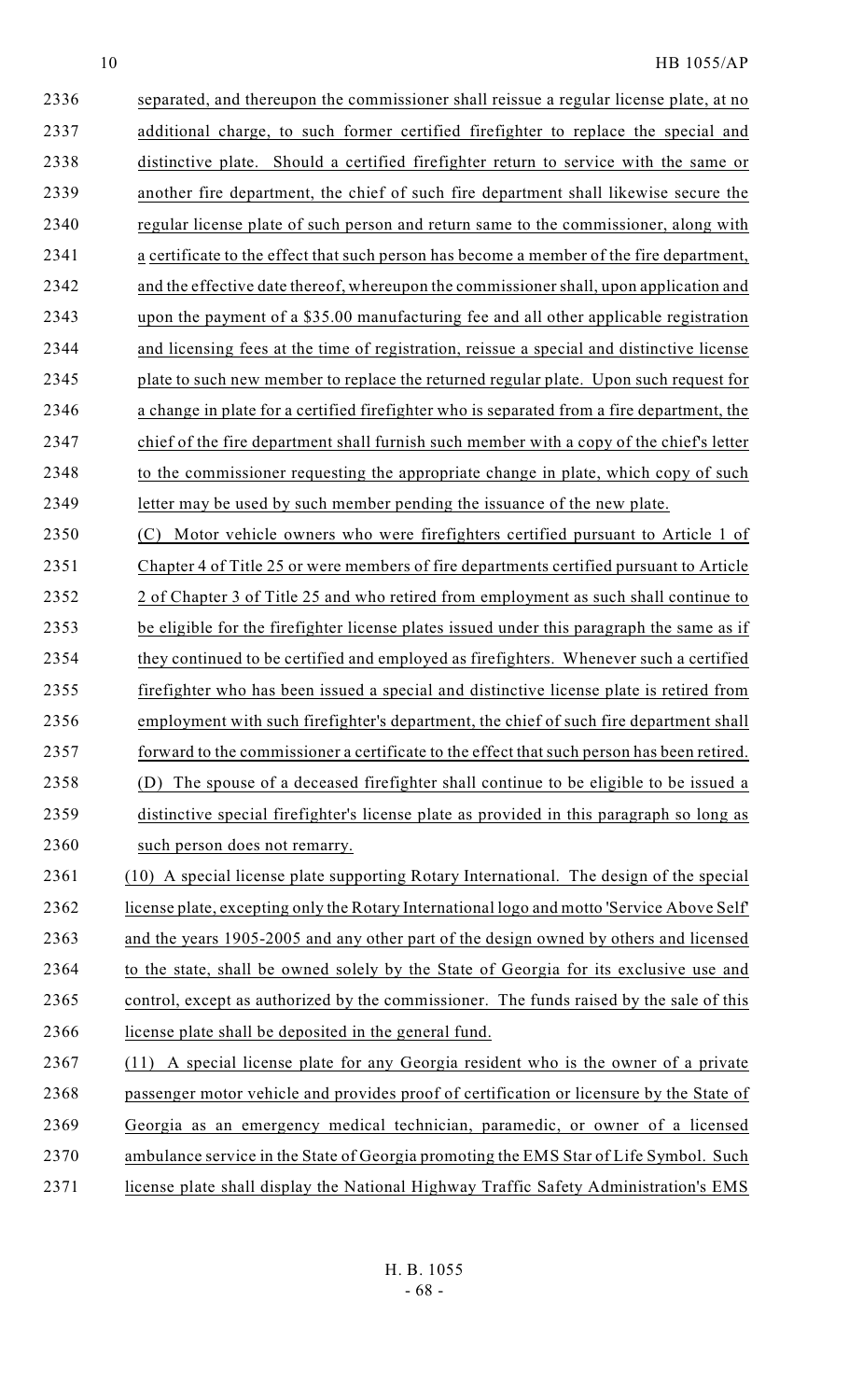| 2372 | Star of Life Symbol and the initials 'EMS.' The funds raised by the sale of this license |
|------|------------------------------------------------------------------------------------------|
| 2373 | plate shall be deposited in the general fund."                                           |

| 2374 | <b>SECTION 1-78.</b>                                                                       |
|------|--------------------------------------------------------------------------------------------|
| 2375 | Title 40 of the Official Code of Georgia Annotated, relating to motor vehicles, is amended |
| 2376 | by revising paragraph (12) of Code Section 40-5-1, relating to definitions, as follows:    |
| 2377 | $''(12)$ 'Mail' means to deposit in the United States mail properly addressed and with     |
| 2378 | postage prepaid. For purposes of payment of a reinstatement or restoration fee for a       |
| 2379 | driver's license suspension or revocation, 'mail' shall also mean payment via means other  |

2380 than personal appearance."

**SECTION 1-79.**

 Said title is further amended by revising subsection (a) of Code Section 40-5-25, relating to driver's license applications and fees, as follows:

 "(a) Every application for an instruction permit or for a driver's license shall be made upon a form furnished by the department. Every application shall be accompanied by the proper license fee. The fees shall be as established by the Board of Driver Services, commissioner, not to exceed:

| 2388 | For instruction permits for Classes A, B, C, and M drivers'<br>(1)   |               |
|------|----------------------------------------------------------------------|---------------|
| 2389 |                                                                      | \$10.00       |
| 2390 | (2) For five-year Classes A, B, C, and M noncommercial drivers'      |               |
| 2391 |                                                                      | 20.00         |
| 2392 | $(2.1)$ For ten-year eight-year Classes A, B, C, and M noncommercial |               |
| 2393 |                                                                      | $35.00$ 32.00 |
| 2394 | (3) For Classes A, B, C, and M commercial drivers' licenses          | 20.00         |
| 2395 | (4) For application for Classes A, B, C, and M commercial drivers'   |               |
| 2396 | licenses or a Class P commercial driver's instruction permit         | 35.00         |
| 2397 | (5) For Class P commercial drivers' instruction permits for Classes  |               |
| 2398 |                                                                      | 10.00         |
| 2399 | (6) For Classes A, B, C, and M commercial drivers' licenses, initial |               |
| 2400 |                                                                      | 70.00         |
| 2401 | (7) For Classes A, B, C, and M commercial drivers' licenses, initial |               |
| 2402 |                                                                      | 20.00         |
| 2403 | For renewal of Classes A, B, C, and M commercial drivers'<br>(8)     |               |
| 2404 |                                                                      | 20.00         |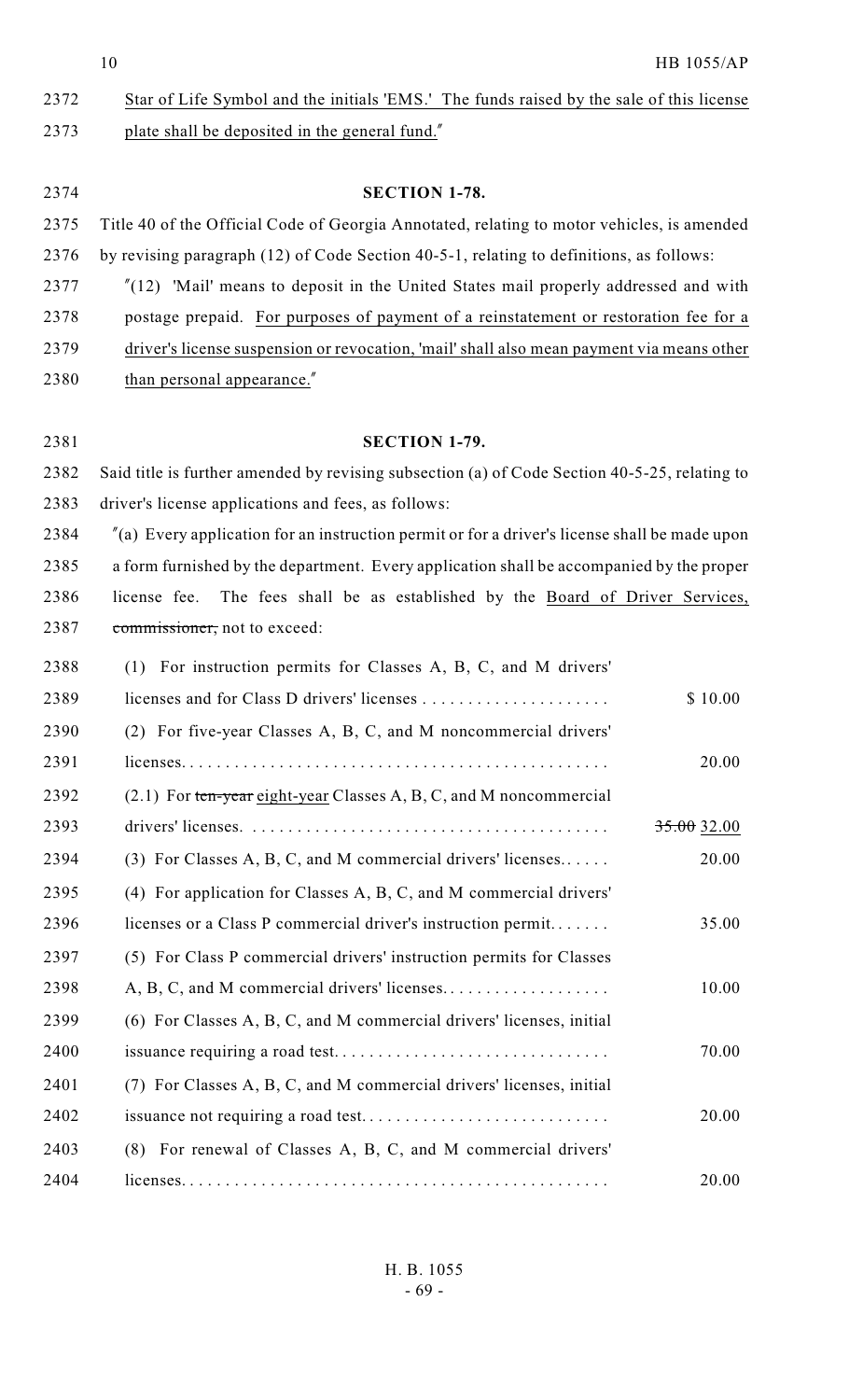| 2405 | For renewal of five-year Classes A, B, C, and M<br>(8.1)           |               |
|------|--------------------------------------------------------------------|---------------|
| 2406 |                                                                    | 20.00         |
| 2407 | $(8.2)$ For renewal of ten-year eight-year Classes A, B, C, and M  |               |
| 2408 |                                                                    | $35.00$ 32.00 |
| 2409 | (9) Initial issuance of Classes A, B, C, and M commercial drivers' |               |
| 2410 | licenses and Class P commercial drivers' instruction permits shall |               |
| 2411 | include all endorsement fees within the license fee.<br>Each       |               |
| 2412 |                                                                    | 5.00          |

 The commissioner may by rule provide incentive discounts in otherwise applicable fees reflecting cost savings to the department where a license is renewed by means other than 2415 personal appearance. The discount for renewal of a Class C or Class M license shall be  $$5.00$  and any other discounts shall be as determined by the commissioner. Except as provided in Code Section 40-5-36, relating to veterans' licenses, and Code Section 40-5-149, relating to application fees for public school bus drivers, there shall be no exceptions to the fee requirements for a commercial driver's license or a commercial driver's license permit. Notwithstanding any other provision of this Code section, there shall be no fee whatsoever for replacement of any driver's license solely due to a change 2422 of the licensee's name or address, provided that such replacement license shall be valid only 2423 for the remaining period of such original license; and provided, further, that only one such free replacement license may be obtained within the period for which the license was originally issued. Any application for the replacement of a lost license pursuant to Code Section 40-5-31 or due to a change in the licensee's name or address submitted within 150 days of the expiration of said license shall be treated as an application for renewal subject to the applicable license fees as set forth in this subsection. The maximum period for 2429 which any driver's license shall be issued is eight years."

## **SECTION 1-80.**

 Said title is further amended by revising paragraph (1) of subsection (g) Code Section 40-5-67.1, relating to chemical tests for drugs or alcohol and implied consent notices, as follows:

 $\gamma$  (g)(1) A person whose driver's license is suspended or who is disqualified from operating a commercial motor vehicle pursuant to this Code section shall remit to the department a \$150.00 filing fee together with a request, in writing, for a hearing within ten business days from the date of personal notice or receipt of notice sent by certified mail or statutory overnight delivery, return receipt requested, or the right to said hearing shall be deemed waived. Within 30 days after receiving a written request for a hearing,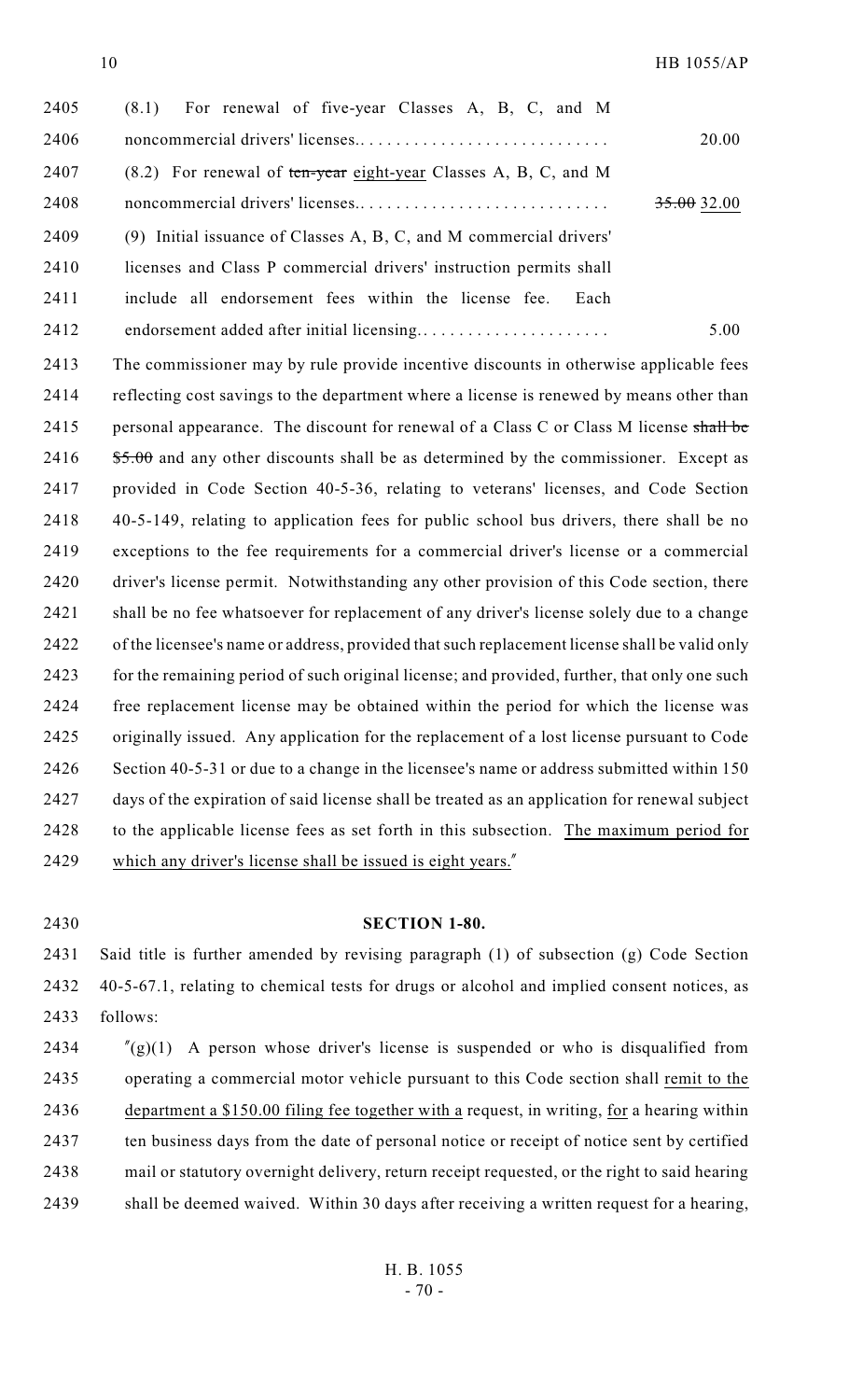the department shall hold a hearing as is provided in Chapter 13 of Title 50, the 'Georgia Administrative Procedure Act.' The hearing shall be recorded."

- **SECTION 1-81.** Said title is further amended by revising subsection (a) and enacting a new subsection in Code Section 40-5-103, relating to identification card fees, as follows:
- "(a) Except as provided in subsections (b) and (c) of this Code section, the department
- 2446 shall collect a fee of \$20.00 for a five-year card and a fee of \$35.00 for  $\alpha$  ten-year an
- eight-year card, which fee shall be deposited in the state treasury in the same manner as
- other motor vehicle driver's license fees.
- (a.1) The maximum period for which any identification card shall be issued is eight years."
- **SECTION 1-82.** Said title is further amended by revising subsection (a) of Code Section 40-8-90, relating to restrictions on use of blue lights on vehicles, as follows: 2453  $\frac{\pi}{a}(1)$  Except as provided in this paragraph and subsection (b) of this Code section, it shall be unlawful for any person, firm, or corporation to operate any motor vehicle equipped with or containing a device capable of producing any blue lights, whether flashing, blinking, revolving, or stationary, except: (A) Motor vehicles owned or leased by any federal, state, or local law enforcement agency; (B) Motor vehicles with a permit granted by a state agency to bear such lights; or 2460 (C) Antique, hobby, and special interest vehicles, as defined in subsection (a) of Code 2461 Section 40-2-77 paragraph (8) of subsection (1) of Code Section 40-2-86.1, which may display a blue light or lights of up to one inch in diameter as part of any such vehicle's rear stop lamps, rear turning indicator, rear hazard lamps, and rear reflectors.
- (2) Any person who violates paragraph (1) of this subsection shall be guilty of a misdemeanor."
- 

# **SECTION 1-83.**

 Title 43 of the Official Code of Georgia Annotated, relating to professions and businesses, is amended by revising Code Section 43-25-3, relating to licenses to operate a motor vehicle racetrack, as follows:

"43-25-3.

 Application for a license to operate or conduct a racetrack or other place for the holding of motor vehicle races or exhibitions shall be made in writing to the Safety Fire Commissioner on a form prescribed by or furnished by the Safety Fire Commissioner. The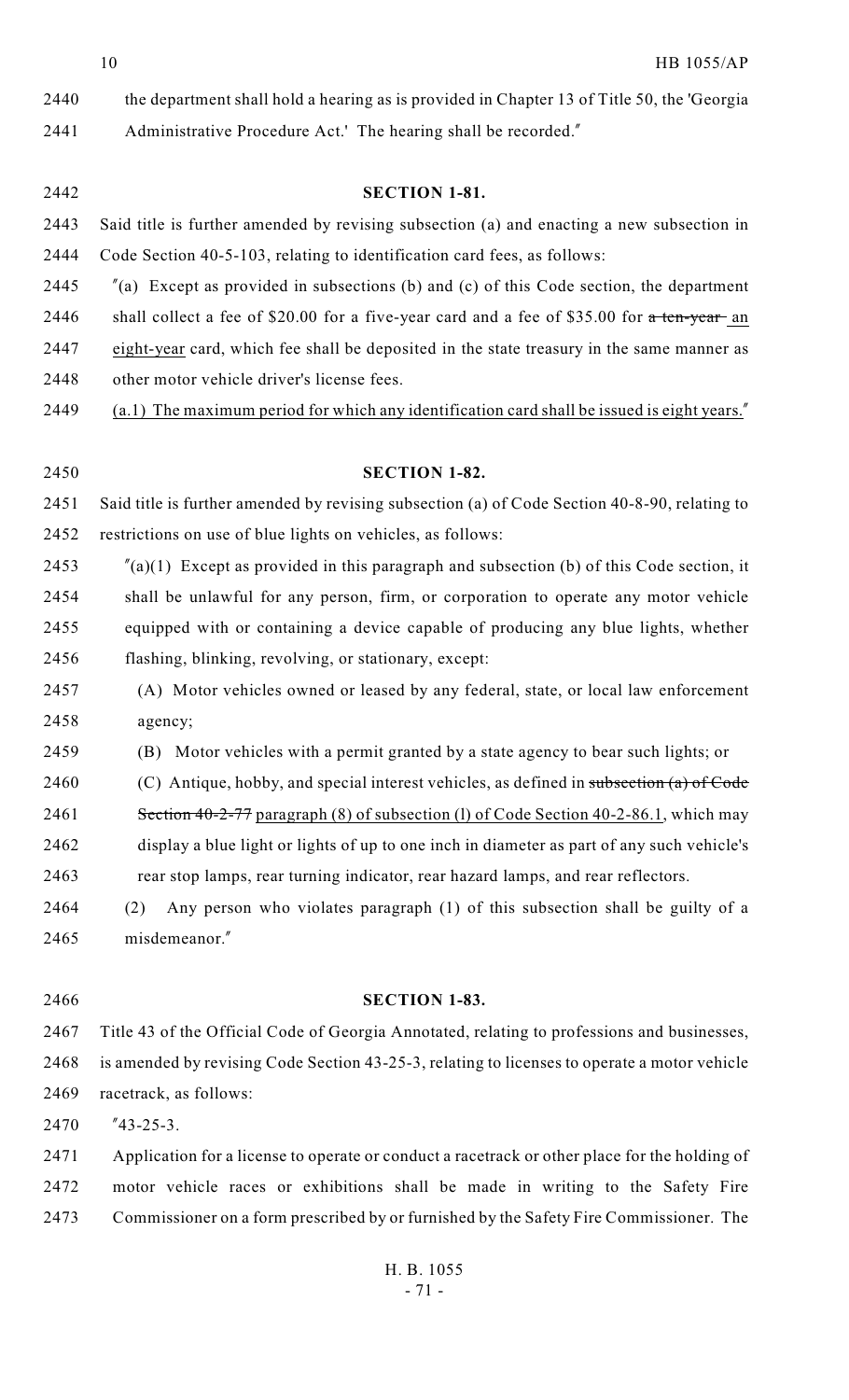| 2474 | application form shall require a full and complete address of the track or other place desired |
|------|------------------------------------------------------------------------------------------------|
| 2475 | to be licensed, the name and address of the licensee, and the name and address of the          |
| 2476 | promoter of such race or exhibition and shall contain such further information as the Safety   |
| 2477 | Fire Commissioner may require in order to comply with Code Section 43-25-4. Such               |
| 2478 | application shall be accompanied by a nonrefundable fee of $$100.00$ \$150.00."                |

**SECTION 1-84.**

- Title 45 of the Official Code of Georgia Annotated, relating to public officers and employees, is further amended by revising Code Section 45-9-76, relating to the Georgia Public School Personnel Indemnification Fund, as follows: "45-9-76. The Georgia Public School Personnel Indemnification Fund shall consist of revenues derived from the sale of special and distinctive motor vehicle license plates honoring Georgia educators issued prior to June 30, 2010 as provided by paragraph (7) of subsection 2487 (l) of Code Section 40-2-86.5 40-2-86. In addition, the Department of Administrative Services is authorized to accept for deposit in the Georgia Public School Personnel Indemnification Fund any other funds from any other source. All revenue or other funds received by the Georgia Public School Personnel Indemnification Fund shall not lapse." **SECTION 1-84.1.** Said title is further amended by adding a new Code section to read as follows: "45-12-92.1. (a) The General Assembly finds and determines that certain fees imposed or authorized by law are not 'revenue measures' within the meaning of Article VII, Section III, Paragraph 2496 II of the Constitution but only incidentally create revenue pursuant to the facilitation of another primary purpose. (b) When any other provision of law imposes or authorizes the imposition of a fee and recites that such fee is subject to this Code section: (1) The agency or other entity imposing and collecting the fee shall not pay the proceeds of the fee into the general fund of the state treasury but shall rather retain and expend the proceeds for purposes of defraying the costs of administering the program or activity with which the fee is associated; and (2) If the amount of the fee is fixed by the agency or other entity pursuant to the law authorizing the fee, the fee shall be fixed in a reasonable amount such that the proceeds of the fee do not exceed the total direct and indirect costs of administering the program
- or activity with which the fee is associated."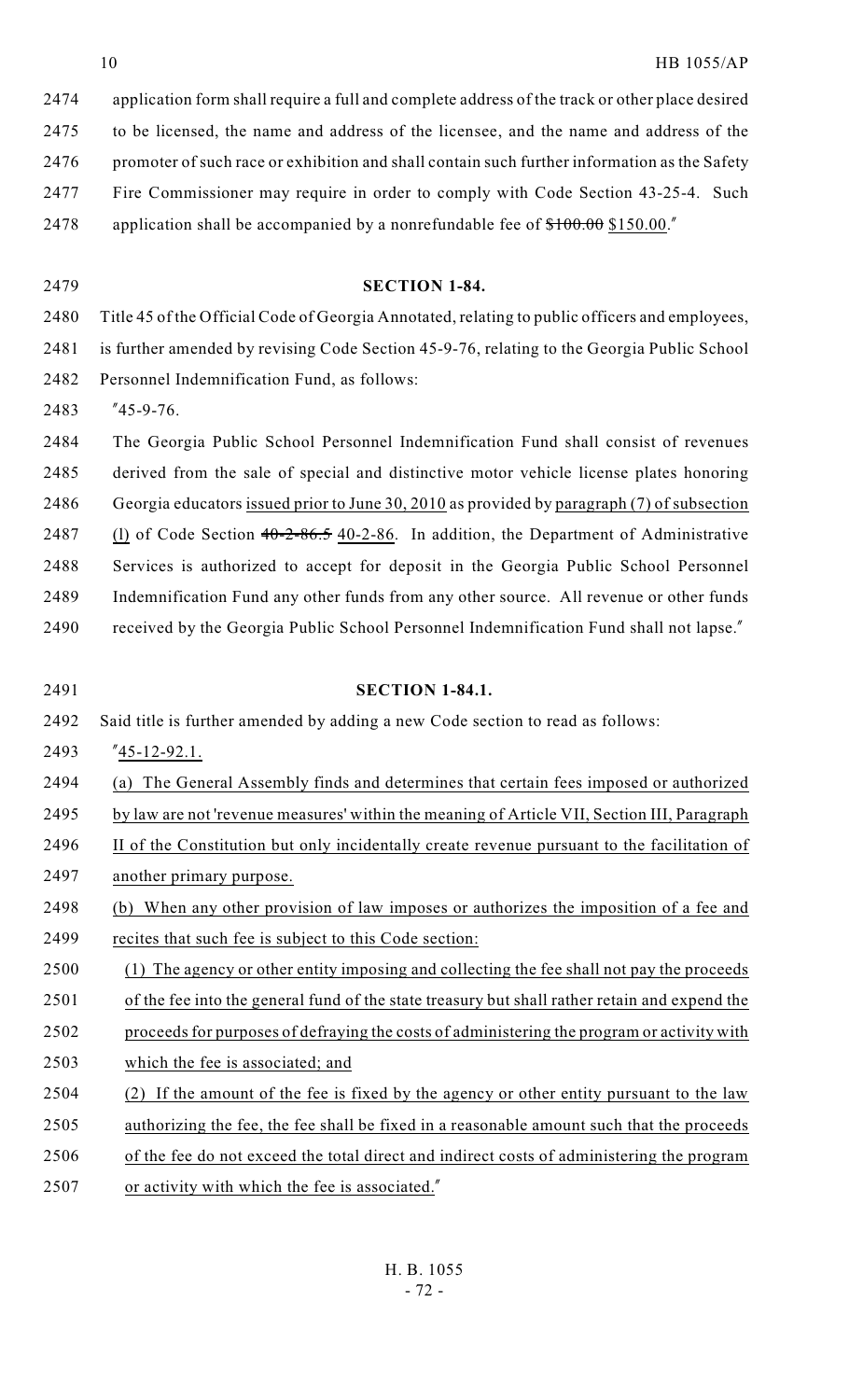|      | <b>HB 1055/AP</b><br>10                                                                           |
|------|---------------------------------------------------------------------------------------------------|
| 2508 | <b>SECTION 1-85.</b>                                                                              |
| 2509 | Title 46 of the Official Code of Georgia Annotated, relating to public utilities and public       |
| 2510 | transportation, is amended by revising Code Section 46-5-70, relating to filing of articles       |
| 2511 | with the clerk of court, as follows:                                                              |
| 2512 | $"46-5-70.$                                                                                       |
| 2513 | The applicants shall file the application, including the articles of incorporation and the        |
| 2514 | order of the judge thereon, in the office of the clerk of the superior court of the county in     |
| 2515 | which the principal office of the cooperative is to be located, and shall concurrently            |
| 2516 | therewith deposit with and pay to said clerk the fee provided for in Code Section 46-5-100."      |
| 2517 | <b>SECTION 1-86.</b>                                                                              |
| 2518 | Said title is further amended by revising Code Section 46-5-73, relating to duty of clerk to      |
| 2519 | deliver to applicants certified copies of articles and of judge's order thereon, as follows:      |
| 2520 | $"46-5-73.$                                                                                       |
| 2521 | Upon the filing of the articles of incorporation and the order of the judge thereon with the      |
| 2522 | clerk of the superior court and the fee being paid as required by Code Section $46-5-70$ , the    |
| 2523 | clerk shall forthwith deliver to the applicants or their attorney two certified copies of the     |
| 2524 | articles of incorporation and the order of the judge thereon, and the filing of the clerk         |
| 2525 | thereon and receipt for the cost which has been paid to the clerk."                               |
| 2526 | <b>SECTION 1-87.</b>                                                                              |
| 2527 | Said title is further amended by revising Code Section 46-5-100, relating to fees for rural       |
| 2528 | telephone cooperatives, as follows:                                                               |
| 2529 | $"46-5-100.$                                                                                      |
| 2530 | (a) Each cooperative shall be charged by the clerk of the superior court the fee as provided      |
| 2531 | in subsection $(g)$ of Code Section 15-6-77 for the filing of incorporation proceedings.          |
| 2532 | $(\theta)$ Each cooperative shall be charged by the Secretary of State the fees specified in Code |
| 2533 | Section 14-2-122 for the filing of documents and issuance of certificates."                       |
| 2534 | <b>SECTION 1-88.</b>                                                                              |
| 2535 | Title 48 of the Official Code of Georgia Annotated, relating to revenue and taxation, is          |
| 2536 | amended by revising Code Section 48-17-1, relating to definitions regarding coin operated         |
| 2537 | amusement machines, by adding two new paragraphs to read as follows:                              |
| 2538 | $\frac{r}{2.2}$ 'Class A machine' means a bona fide coin operated amusement machine that is not   |
| 2539 | a Class B machine and provides no reward to a successful player.                                  |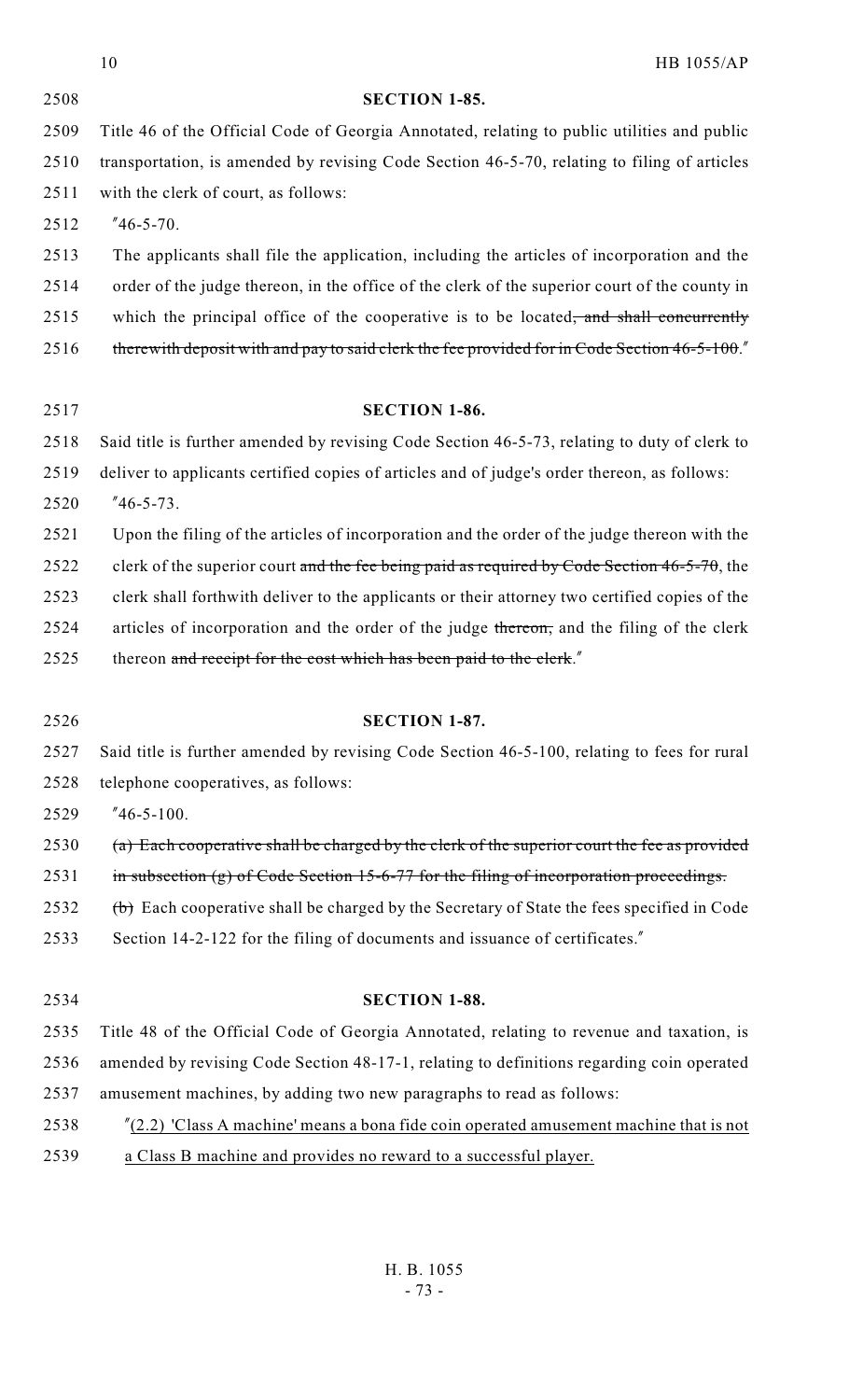10 HB 1055/AP

| 2540 | (2.3) 'Class B machine' means a bona fide coin operated amusement machine that                 |
|------|------------------------------------------------------------------------------------------------|
| 2541 | rewards a successful player with any combination of items listed in subparagraphs (B)          |
| 2542 | and (C) of paragraph (1) of subsection (d) of Code Section $16-12-35$ .                        |
|      |                                                                                                |
| 2543 | <b>SECTION 1-89.</b>                                                                           |
| 2544 | Said title is further amended by revising subsection (a) of Code Section 48-17-2, relating to  |
| 2545 | license fees for coin operated amusement machines, as follows:                                 |
| 2546 | $"48-17-2.$                                                                                    |
| 2547 | (a) Every owner, except an owner holding a bona fide coin operated amusement machine           |
| 2548 | solely for personal use or resale, who offers others the opportunity to play for a charge,     |
| 2549 | whether directly or indirectly, any bona fide coin operated amusement machine shall pay        |
| 2550 | annual master license fees as follows:                                                         |
| 2551 | (1) Level one license. For Class A machines:                                                   |
| 2552 | (A) For five or fewer machines, the owner shall pay a master license fee of $250.00$           |
| 2553 | \$500.00.                                                                                      |
| 2554 | $(\overline{B})$ In the event such owner acquires a sixth or greater number of machines during |
| 2555 | a calendar year which require a certificate for lawful operation under this chapter so         |
| 2556 | that the total number of machines owned does not exceed 60 machines or more, such              |
| 2557 | owner shall pay an additional master license fee of \$1,250.00 \$2,000.00;                     |
| 2558 | $(2)$ Level two license. (A) For six or more machines but not more than 60 machines,           |
| 2559 | the owner shall pay a master license fee of \$1,500.00.                                        |
| 2560 | (B) For six or more machines but not more than 60 machines, the owner shall pay a              |
| 2561 | master license fee of \$2,500.00. In the event such owner acquires a sixty-first or            |
| 2562 | greater number of machines during a calendar year which require a certificate for lawful       |
| 2563 | operation under this chapter, such owner shall pay an additional master license fee of         |
| 2564 | $$1,000.00$ \$2,500.00; or                                                                     |
| 2565 | $(\exists)(C)$ Level three license. For 61 or more machines, the owner shall pay a master      |
| 2566 | license fee of $2,500.00$ \$5,000.00; and                                                      |
| 2567 | (2) For Class B machines:                                                                      |
| 2568 | (A) For five or fewer machines, the owner shall pay a master license fee of $$1,000.00$ .      |
| 2569 | In the event such owner acquires a sixth or greater number of machines during a                |
| 2570 | calendar year which require a certificate for lawful operation under this chapter so that      |
| 2571 | the total number of machines owned does not exceed 60 machines or more, such owner             |
| 2572 | shall pay an additional master license fee of \$2,000.00;                                      |
| 2573 | (B) For six or more machines but not more than 60 machines, the owner shall pay a              |
| 2574 | master license fee of \$3,000.00. In the event such owner acquires a sixty-first or            |
| 2575 | greater number of machines during a calendar year which require a certificate for lawful       |
|      |                                                                                                |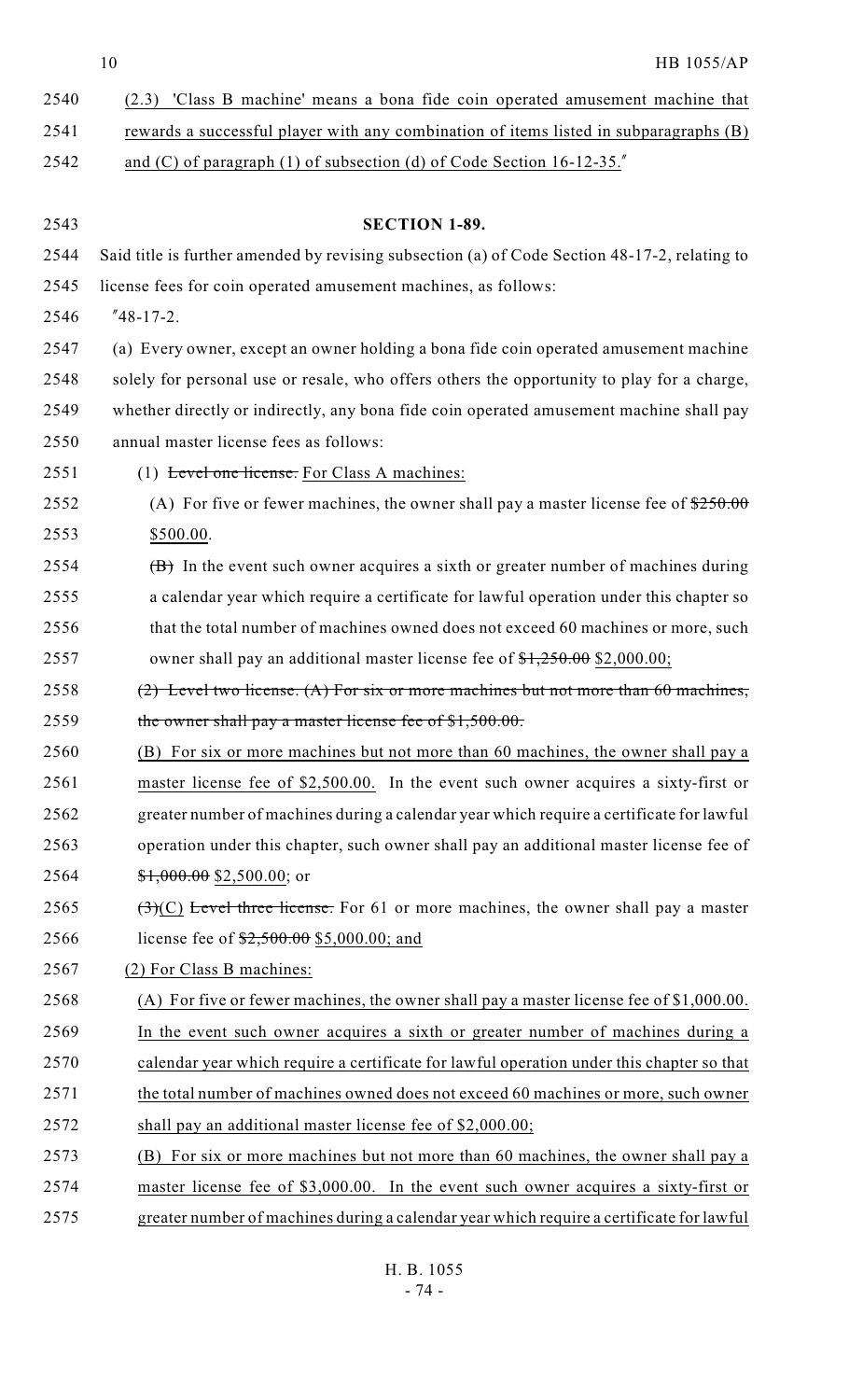\$2,000.00; or (C) For 61 or more machines, the owner shall pay a master license fee of \$5,000.00. The cost of the license shall be paid to the commissioner by company check, cash, cashier's check, or money order. Upon said payment, the commissioner shall issue a master license 2581 certificate to the owner. The master license fee levied by this chapter Code section shall 2582 be collected by the commissioner on an annual basis, provided that an owner may purchase a six-month master license during the calendar year for \$175.00 for a level one license, 2584 \$1,050.00 for a level two license, or \$1,750.00 for a level three license for the period from July 1 to June 30. The commissioner may establish procedures for master license collection and set due dates for these license payments. No refund or credit of the master 2587 license charge levied by this chapter Code section may be allowed to any owner who ceases the operation of bona fide coin operated amusement machines prior to the end of 2589 any calendar year license or permit period."

2576 operation under this chapter, such owner shall pay an additional master license fee of

## 2590 **SECTION 1-90.**

2591 Said title is further amended by revising subsections (a) and (d) and by adding a new 2592 subsection in Code Section 48-17-9, relating to payment and collection of the annual permit 2593 fee, as follows:

2594 "(a) Every owner, except an owner holding a coin operated amusement machine solely for 2595 personal use or resale, who offers others the opportunity to play for a charge, whether 2596 direct or indirect, any bona fide coin operated amusement machine shall pay a uniform an 2597 annual permit fee of \$25.00 per for each bona fide coin operated amusement machine in 2598 the amount of \$75.00 for each Class A machine and \$150.00 for each Class B machine. 2599 The fee shall be paid to the commissioner by company check, cash, cashier's check, or 2600 money order. Upon payment, the commissioner shall issue a sticker for each  $$25.00$ 2601 payment for each bona fide coin operated amusement machine. The annual fees levied by 2602 this chapter will shall be collected by the commissioner on an annual basis for the period 2603 July 1 to June 30. The commissioner may establish procedures for annual collection and 2604 set due dates for the fee payments. No refund or credit of the annual fee levied by this 2605 chapter shall be allowed to any owner who ceases the exhibition or display of any bona fide 2606 coin operated amusement machine prior to the end of any calendar year."

2607 "(d) The commissioner may provide a duplicate permit sticker if a valid permit sticker has 2608 been lost, stolen, or destroyed. The fee for a duplicate permit sticker shall be  $$10.00$ 2609 \$50.00. If a permit sticker is lost, stolen, or destroyed, a sworn, written statement must be 2610 submitted explaining the circumstances by which the permit sticker was lost, stolen, or 2611 destroyed and including the number of the lost, stolen, or destroyed permit before a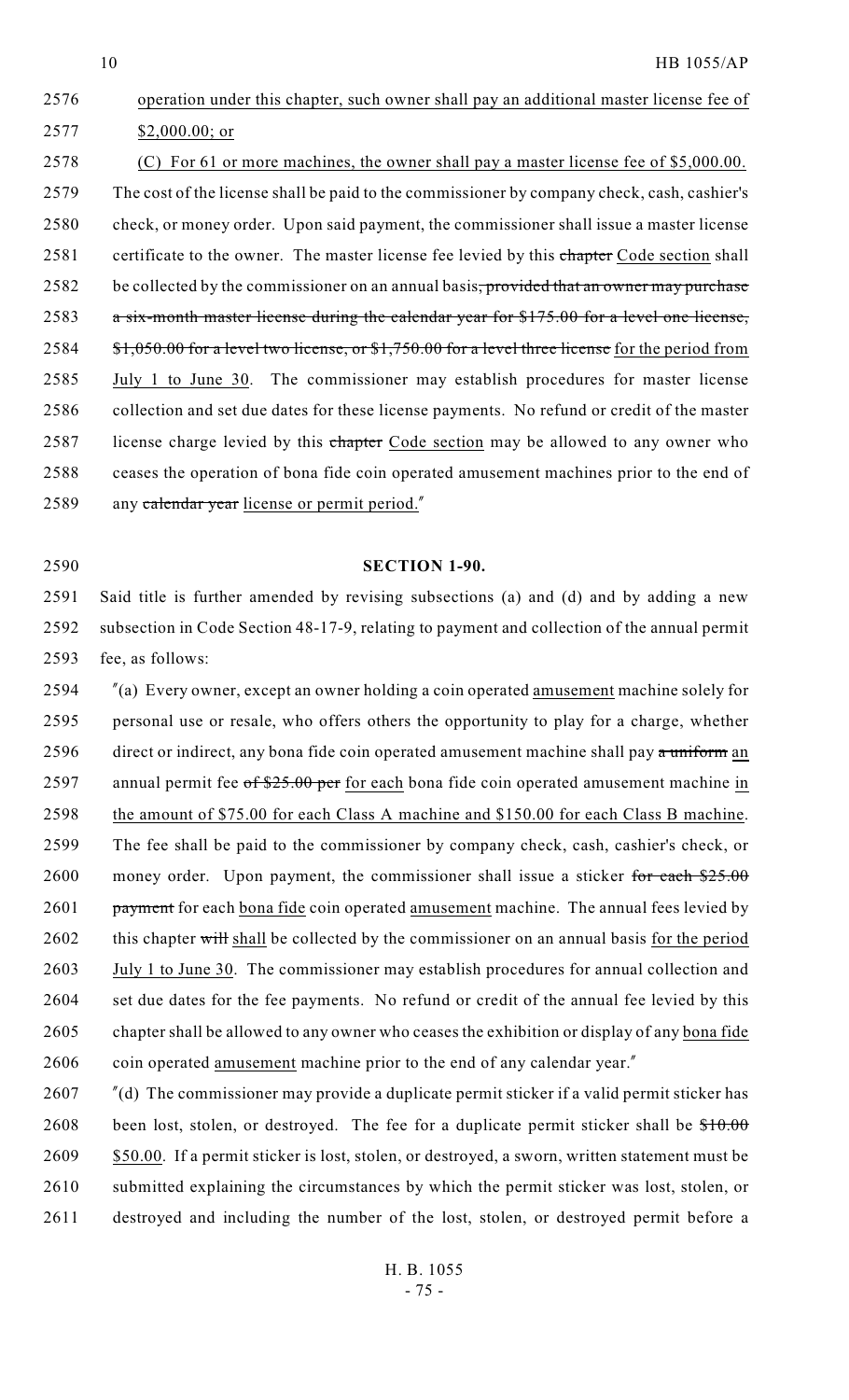|      | 10<br>HB 1055/AP                                                                                                |
|------|-----------------------------------------------------------------------------------------------------------------|
| 2612 | replacement permit can be issued. A permit for which a duplicate permit sticker has been                        |
| 2613 | issued is void.                                                                                                 |
| 2614 | (e) Each permit sticker issued for a bona fide coin operated amusement machine which                            |
| 2615 | rewards a winning player exclusively with free replays, noncash redemption merchandise,                         |
| 2616 | prizes, toys, gift certificates, or novelties; or points, tokens, tickets, or other evidence of                 |
| 2617 | winnings that may be exchanged for free replays or noncash redemption merchandise,                              |
| 2618 | prizes, toys, gift certificates, or novelties, in accordance with the provisions of subsections                 |
| 2619 | (b) through (d) of Code Section 16-12-35 shall include the following: 'GEORGIA LAW                              |
| 2620 | PROHIBITS THE PAYMENT OR RECEIPT OF ANY MONEY FOR REPLAYS OR                                                    |
| 2621 | MERCHANDISE AWARDED FOR PLAYING THIS MACHINE. O.C.G.A. SECTION                                                  |
| 2622 | $16 - 12 - 35.$                                                                                                 |
|      |                                                                                                                 |
| 2623 | <b>SECTION 1-91.</b>                                                                                            |
| 2624 | Said title is further amended by revising Code Section 48-17-11, relating to permit fees for                    |
| 2625 | additional coin operated machines, as follows:                                                                  |
| 2626 | $"48-17-11.$                                                                                                    |
| 2627 | If an owner purchases or receives additional bona fide coin operated amusement machines                         |
| 2628 | during the calendar year, the $$25.00$ applicable permit fee shall be paid to the                               |
| 2629 | commissioner and the sticker shall be affixed to the machine or placed at the location                          |
| 2630 | where the machine is located before the machine may be legally operated. A penalty fee                          |
| 2631 | $\frac{6f56.00}{100}$ for each bona fide coin operated amusement machine in the amount of \$1,000.00            |
| 2632 | for each Class A machine and \$5,000.00 for each Class B machine shall be assessed by the                       |
| 2633 | commissioner for every machine in operation being illegally operated with or without a                          |
| 2634 | permit sticker."                                                                                                |
|      |                                                                                                                 |
| 2635 | <b>SECTION 1-92.</b>                                                                                            |
| 2636 | Title 50 of the Official Code of Georgia Annotated, relating to state government, is amended                    |
| 2637 | by revising subsection (d) of Code Section 50-7-70, relating to agricultural tourist attractions,               |
| 2638 | as follows:                                                                                                     |
| 2639 | $^{\prime\prime}$ (d) Entities wishing to be recognized by the department as an agricultural tourist attraction |
| 2640 | shall submit an application to the department with a one-time application fee of up to                          |

2641 \$250.00 not less than \$300.00."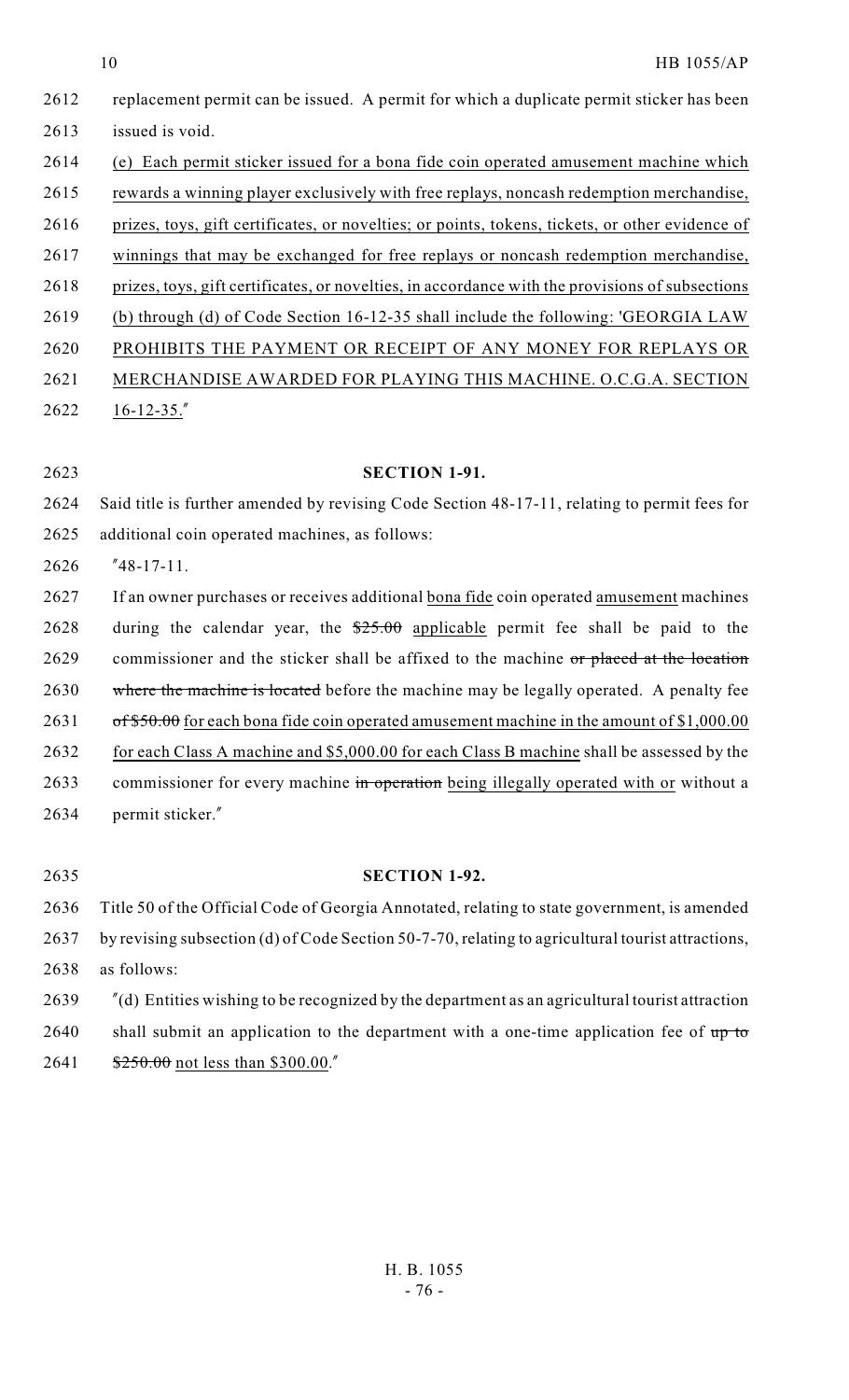|      | 10<br>HB 1055/AP                                                                              |
|------|-----------------------------------------------------------------------------------------------|
| 2642 | <b>PART II</b>                                                                                |
| 2643 | <b>SECTION 2-1.</b>                                                                           |
|      |                                                                                               |
| 2644 | Chapter 8 of Title 31 of the Official Code of Georgia Annotated, relating to the care and     |
| 2645 | protection of indigent and elderly patients, is amended by adding a new article to read as    |
| 2646 | follows:                                                                                      |
| 2647 | "ARTICLE 6C                                                                                   |
|      |                                                                                               |
| 2648 | $31 - 8 - 179$ .                                                                              |
| 2649 | This article is enacted pursuant to the authority of Article III, Section IX, Paragraph VI(i) |
| 2650 | of the Constitution and shall be known and may be cited as the 'Provider Payment              |
| 2651 | Agreement Act.'                                                                               |
|      |                                                                                               |
| 2652 | $31 - 8 - 179.1$ .                                                                            |
| 2653 | As used in this article, the term:                                                            |
| 2654 | $(1)$ Reserved.                                                                               |
| 2655 | 'Hospital' means an institution licensed pursuant to Chapter 7 of this title which is<br>(2)  |
| 2656 | primarily engaged in providing to inpatients, by or under the supervision of physicians,      |
| 2657 | diagnostic services and therapeutic services for medical diagnosis, treatment, and care of    |
| 2658 | injured, disabled, or sick persons or rehabilitation services for the rehabilitation of       |
| 2659 | injured, disabled, or sick persons. Such term includes public, private, rehabilitative,       |
| 2660 | geriatric, osteopathic, and other specialty hospitals but shall not include psychiatric       |
| 2661 | hospitals as defined in paragraph (7) of Code Section 37-3-1, critical access hospitals as    |
| 2662 | defined in paragraph $(3)$ of Code Section 33-21A-2, or any state owned or state operated     |
| 2663 | hospitals.                                                                                    |
| 2664 | 'Net patient revenue' means the total gross patient revenue of a hospital less<br>(3)         |
| 2665 | contractual adjustments; charity care; bad debt; Hill-Burton commitments; and indigent        |
| 2666 | care as defined by and calculated in the department's annual hospital financial survey.       |
| 2667 | 'Provider payment' means the payment imposed pursuant to this article for the<br>(4)          |
| 2668 | privilege of operating a hospital.                                                            |
| 2669 | (5) 'Segregated account' means an account for the dedication and deposit of provider          |
| 2670 | payments which is established within the Indigent Care Trust Fund created pursuant to         |
| 2671 | Code Section 31-8-152.                                                                        |
| 2672 | 'Trust fund' means the Indigent Care Trust Fund created pursuant to Code Section<br>(6)       |
| 2673 | $31 - 8 - 152$ .                                                                              |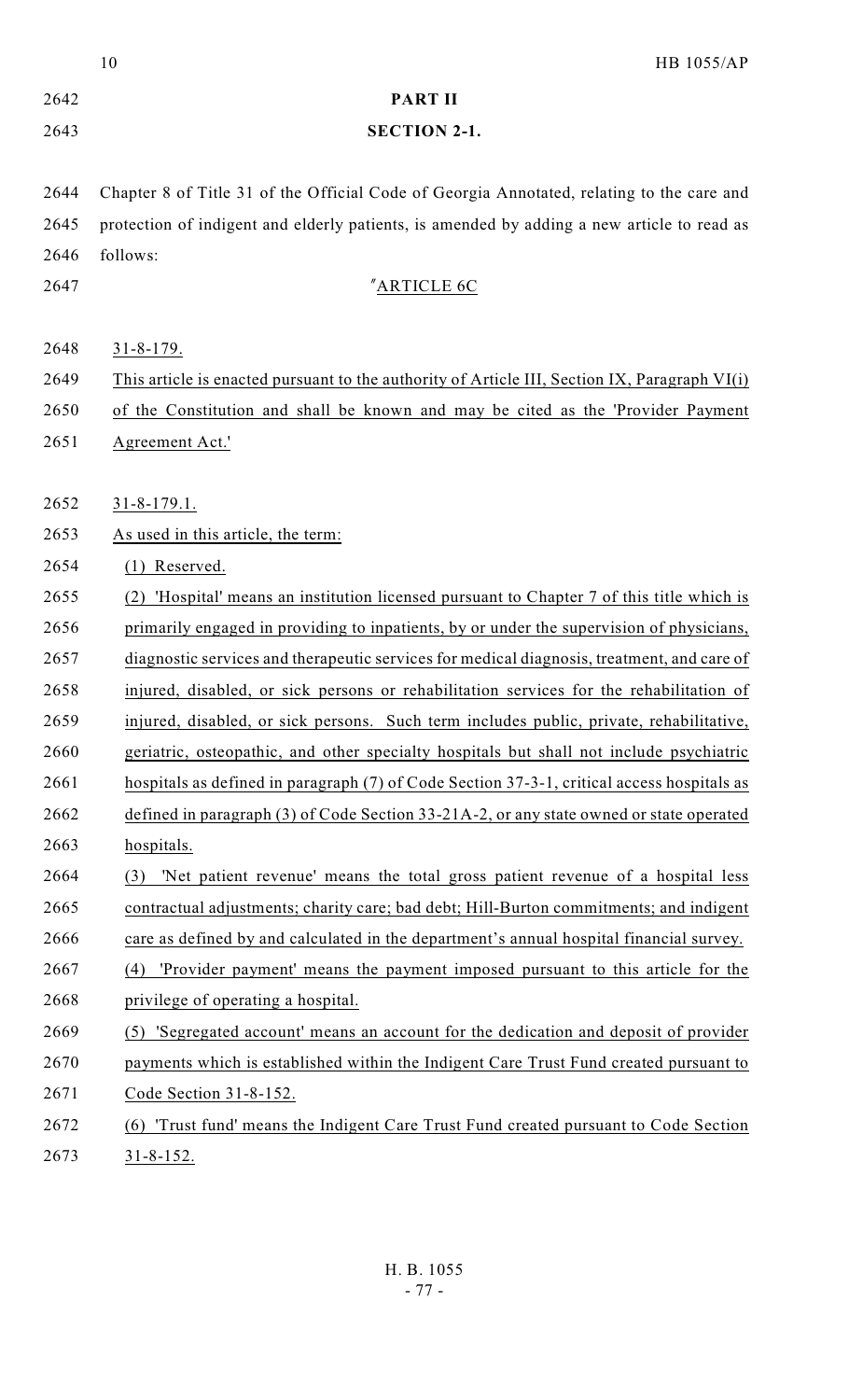- 31-8-179.2. There is established within the trust fund a segregated account for revenues raised through the imposition of the provider payment. All revenues raised through provider payments from hospitals shall be credited to the segregated account within the trust fund. All funds shall be invested in the same manner as authorized for investing other moneys in the state treasury. Contributions and transfers to the trust fund pursuant to Code Sections 31-8-153
- and 31-8-153.1 shall not be deposited into the segregated account.

31-8-179.3.

- (a) Each hospital shall be assessed a provider payment in the amount of 1.45 percent of the net patient revenue of the hospital; provided, however, that the Department of Community Health may lower the provider payment percentage for a subclass of hospitals, if necessary, 2685 to comply with the broad-based and uniform tests pursuant to 42 C.F.R. Section 433.68. 2686 (b) The provider payment shall be paid quarterly by each hospital to the department. The assessment shall be based on the department's annual hospital financial survey. Payment
- of the provider payment shall be due at end of each calendar quarter; the first payment shall be due on September 30.
- (c) The provider payment imposed under this article shall be recognized by the department as a form of expenditure for indigent or charity care under any agreement by a hospital to provide a specified amount of clinical health services to indigent patients pursuant to 2693 subsection (c) of Code Section 31-6-40.1 and may be considered a community benefit for 2694 purposes of any required or voluntary community benefit report filed or prepared by a hospital; provided, however, that the provider payment shall not be considered charity or
- indigent care for purposes of calculating net patient revenue pursuant to this article.

31-8-179.4.

- (a) The department shall collect the provider payments imposed pursuant to Code Section
- 31-8-179.3. All revenues raised pursuant to this article shall be deposited into the
- 2700 segregated account. Such funds shall be dedicated and used for the sole purpose of
- obtaining federal financial participation for medical assistance payments to providers on
- behalf of Medicaid recipients pursuant to Article 7 of Chapter 4 of Title 49.
- (b) The department shall prepare and distribute a form upon which each hospital shall submit information to comply with this article.
- (c) Each hospital shall keep and preserve for a period of three years such books and records as may be necessary to determine the amount for which it is liable under this article. The department shall have the authority to inspect and copy the records of a
- hospital for purposes of auditing the calculation of the provider payment. All information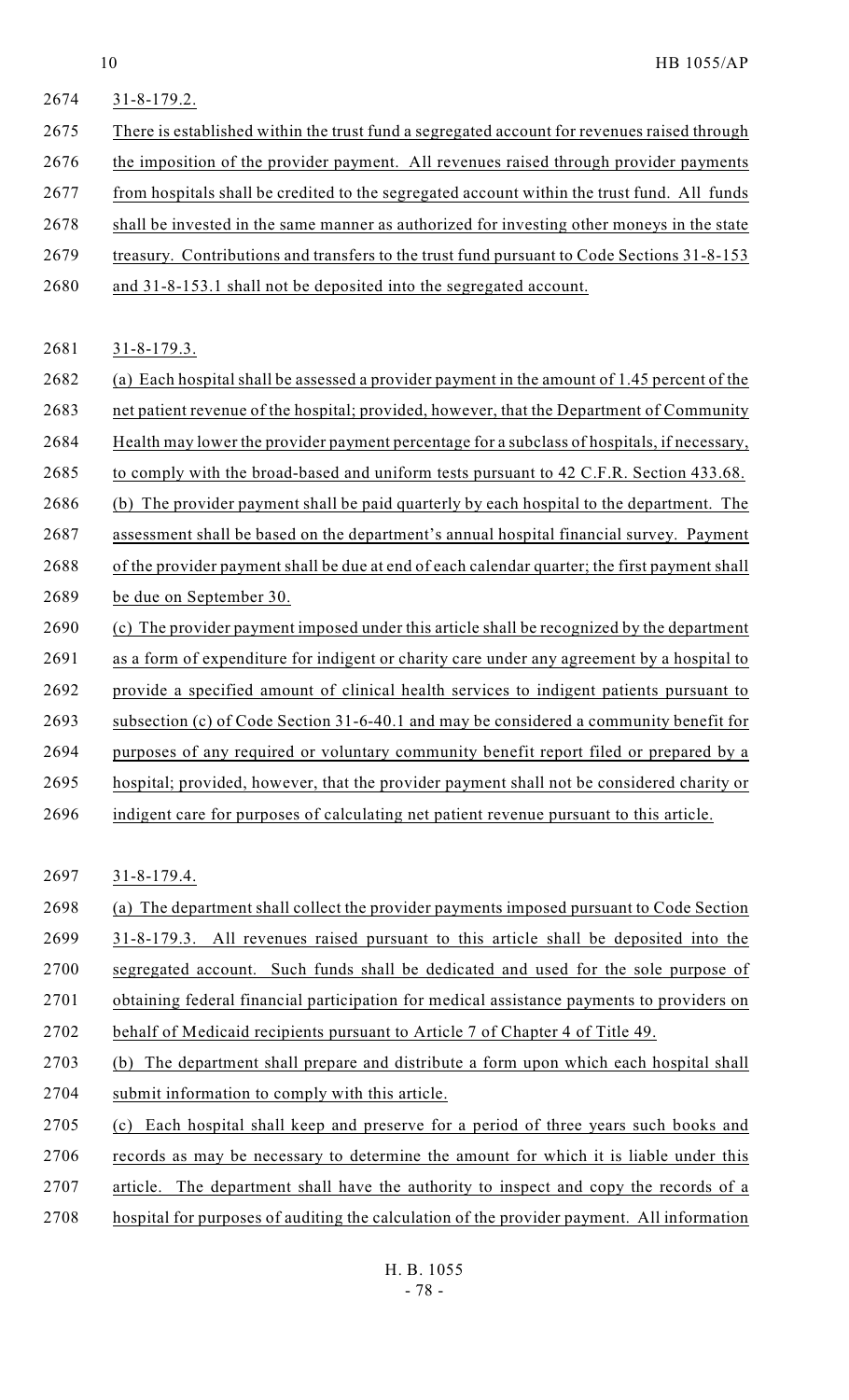10 HB 1055/AP

| 2709 | obtained by the department pursuant to this article shall be confidential and shall not        |
|------|------------------------------------------------------------------------------------------------|
| 2710 | constitute a public record.                                                                    |
| 2711 | (d) In the event the department determines that a hospital has underpaid or overpaid the       |
| 2712 | provider payment, the department shall notify the hospital of the balance of the provider      |
| 2713 | payment or refund that is due. Such payment or refund shall be due within 30 days of the       |
| 2714 | department's notice.                                                                           |
| 2715 | (e) Any hospital that fails to pay the provider payment pursuant to this article within the    |
| 2716 | time required by this article shall pay, in addition to the outstanding provider payment, a    |
| 2717 | 6 percent penalty for each month or fraction thereof that the payment is overdue. If a         |
| 2718 | provider payment has not been received by the department by the last day of the month, the     |
| 2719 | department shall withhold an amount equal to the provider payment and penalty owed from        |
| 2720 | any medical assistance payment due such hospital under the Medicaid program.<br>The            |
| 2721 | provider payment levied by this article shall constitute a debt due the state and may be       |
| 2722 | collected by civil action and the filing of tax liens in addition to such methods provided for |
| 2723 | in this article. Any penalty that accrues pursuant to this subsection shall be credited to the |
| 2724 | segregated account.                                                                            |
|      |                                                                                                |
| 2725 | $31 - 8 - 179.5$ .                                                                             |
| 2726 | Notwithstanding any other provision of this chapter, the General Assembly is<br>(a)            |
| 2727 | authorized to appropriate as state funds to the department for use in any fiscal year all      |
| 2728 | revenues dedicated and deposited into the segregated account. Such appropriations shall        |
| 2729 | be authorized to be made for the sole purpose of obtaining federal financial participation     |
| 2730 | for medical assistance payments to providers on behalf of Medicaid recipients pursuant to      |
| 2731 | Article 7 of Chapter 4 of Title 49. Any appropriation from the segregated account for any      |
| 2732 | purpose other than such medical assistance payments shall be void.                             |
| 2733 | (b) Revenues appropriated to the department pursuant to this Code section shall be used        |
| 2734 | to match federal funds that are available for the purpose for which such trust funds have      |
| 2735 | been appropriated.                                                                             |
| 2736 | (c) Appropriations from the segregated account to the department shall not lapse to the        |
| 2737 | general fund at the end of the fiscal year.                                                    |
|      |                                                                                                |
| 2738 | $31 - 8 - 179.6$ .                                                                             |
| 2739 | The department shall report annually to the General Assembly on its use of revenues            |

- 2740 deposited into the segregated account and appropriated to the department pursuant to this
- 2741 article.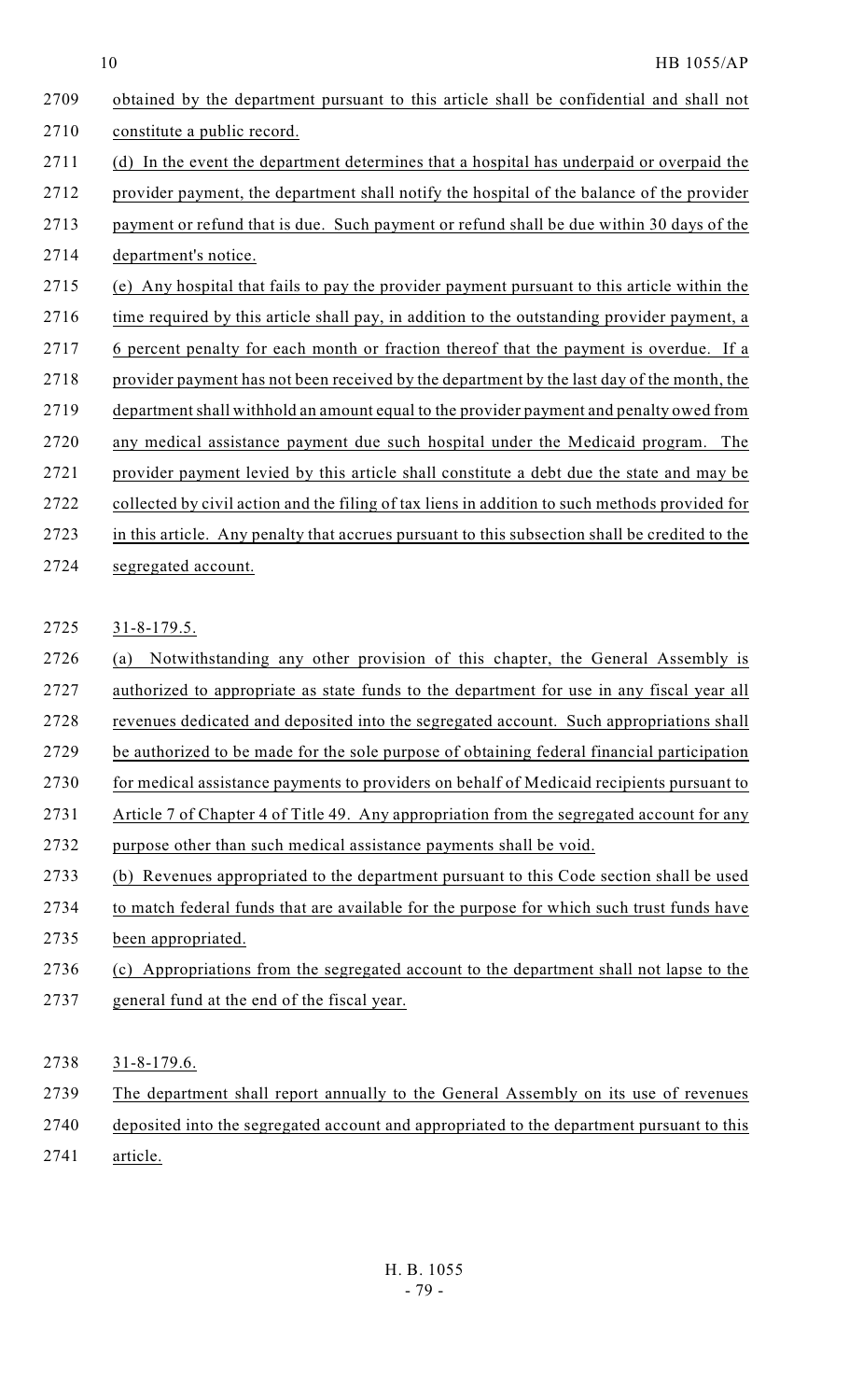| 2742 | $31 - 8 - 179.7$ .                                                                                               |
|------|------------------------------------------------------------------------------------------------------------------|
| 2743 | Except where inconsistent with this article, the provisions of Article 7 of Chapter 4 of Title                   |
| 2744 | 49, the 'Georgia Medical Assistance Act of 1977,' shall apply to the department in carrying                      |
| 2745 | out the purposes of this article.                                                                                |
|      |                                                                                                                  |
| 2746 | $31 - 8 - 179.8$ .                                                                                               |
| 2747 | This article shall stand repealed on June 30, 2013."                                                             |
| 2748 | <b>PART III</b>                                                                                                  |
| 2749 | <b>SECTION 3-1.</b>                                                                                              |
|      |                                                                                                                  |
| 2750 | Title 48 of the Official Code of Georgia Annotated, relating to revenue and taxation, is                         |
| 2751 | amended by revising Code Section 48-5-8, relating to the manner and time of making the                           |
| 2752 | state ad valorem tax levy, as follows:                                                                           |
| 2753 | $"48-5-8.$                                                                                                       |
| 2754 | (a) Subject to the conditions specified in subsection (b) of this Code section, the $\overline{\text{The}}$ levy |
| 2755 | for state taxation shall be made by the Governor with the assistance of the commissioner.                        |
| 2756 | Each year, as soon as the value of the taxable property is substantially known by the                            |
| 2757 | commissioner, the commissioner shall assist the Governor in making the state levy.                               |
| 2758 | Immediately after the Governor has made the state levy, the commissioner shall send to                           |
| 2759 | each tax collector and tax commissioner written or printed notices of the Governor's order.                      |
| 2760 | $(b)(1)$ For taxable years beginning on or after January 1, 2011, and prior to January 1,                        |
| 2761 | 2012, the levy under subsection (a) of this Code Section shall be 0.25 mills.                                    |
| 2762 | (2) For taxable years beginning on or after January 1, 2012, and prior to January 1, 2013,                       |
| 2763 | the levy under subsection (a) of this Code Section shall be 0.2 mills.                                           |
| 2764 | (3) For taxable years beginning on or after January 1, 2013, and prior to January 1, 2014,                       |
| 2765 | the levy under subsection (a) of this Code Section shall be 0.15 mills.                                          |
| 2766 | (4) For taxable years beginning on or after January 1, 2014, and prior to January 1, 2015,                       |
| 2767 | the levy under subsection (a) of this Code Section shall be 0.1 mills.                                           |
| 2768 | (5) For taxable years beginning on or after January 1, 2015, and prior to January 1, 2016,                       |
| 2769 | the levy under subsection (a) of this Code Section shall be 0.05 mills.                                          |
| 2770 | $(6)(A)$ For taxable years beginning on or after January 1, 2016, there shall be no levy                         |
| 2771 | for state taxation under subsection (a) of this Code section.                                                    |
| 2772 | Tax, penalty, and interest liabilities and refund eligibility for prior taxable years<br>(B)                     |
| 2773 | shall not be affected by this subsection and shall continue to be governed by the                                |
| 2774 | provisions of this Code section as it existed immediately prior to the effective date of                         |
| 2775 | this subsection.                                                                                                 |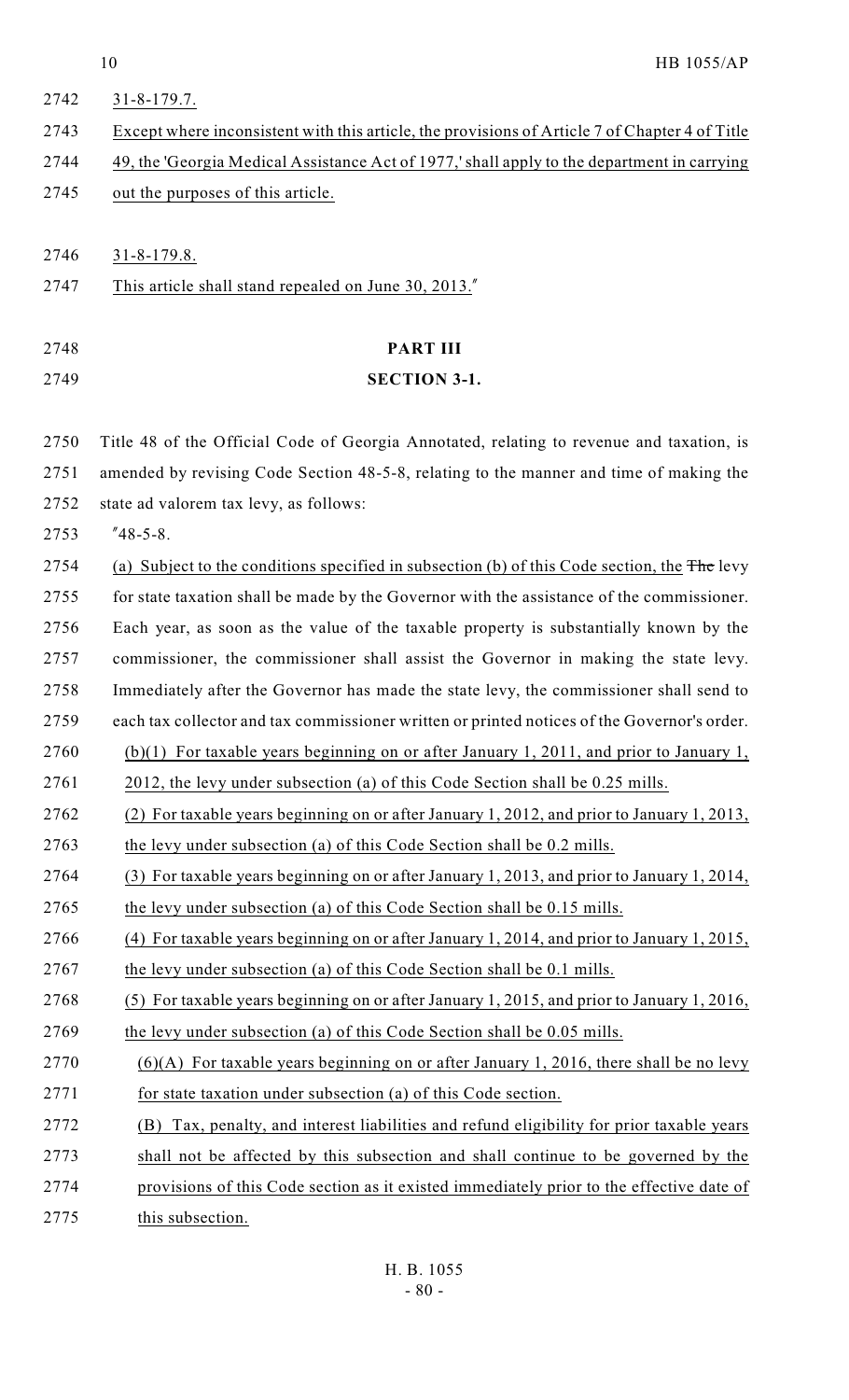|      | 10<br>HB 1055/AP                                                                                  |
|------|---------------------------------------------------------------------------------------------------|
| 2776 | This subsection shall not abate any prosecution, punishment, penalty,<br>(C)                      |
| 2777 | administrative proceedings or remedies, or civil action related to any violation of law           |
| 2778 | committed prior to the effective date of this subsection.                                         |
| 2779 | (c) Each fiscal authority issuing an ad valorem property tax bill shall place a prominent         |
| 2780 | notice on each taxpayer's ad valorem tax bill in substantially the following form:                |
| 2781 | This gradual reduction and elimination of the state property tax and the reduction in your        |
| 2782 | tax bill this year is the result of property tax relief passed by the Governor and the House      |
| 2783 | of Representatives and the Georgia State Senate."                                                 |
|      |                                                                                                   |
| 2784 | <b>PART IV</b>                                                                                    |
| 2785 | <b>SECTION 4-1.</b>                                                                               |
|      |                                                                                                   |
| 2786 | Said Title 48 is further amended by revising subparagraphs $(a)(5)(A)$ through $(a)(5)(F)$ of     |
| 2787 | Code Section 48-7-27, relating to computation of taxable net income, as follows:                  |
| 2788 | $^{\prime\prime}(5)(A)$ Retirement income otherwise included in Georgia taxable net income not to |
| 2789 | exceed the shall be subject an exclusion amount as follows:                                       |
| 2790 | For taxable years beginning on or after January 1, 1989, and prior to January 1,<br>(i)           |
| 2791 | 1990, retirement income not to exceed an exclusion amount of \$8,000.00 per year                  |
| 2792 | received from any source;                                                                         |
| 2793 | (ii) For taxable years beginning on or after January 1, 1990, and prior to January 1,             |
| 2794 | 1994, retirement income not to exceed an exclusion amount of \$10,000.00 per year                 |
| 2795 | received from any source;                                                                         |
| 2796 | (iii) For taxable years beginning on or after January 1, 1994, and prior to January 1,            |
| 2797 | 1995, retirement income from any source not to exceed an exclusion amount of                      |
| 2798 | \$11,000.00;                                                                                      |
| 2799 | (iv) For taxable years beginning on or after January 1, 1995, and prior to January 1,             |
| 2800 | 1999, retirement income from any source not to exceed an exclusion amount of                      |
| 2801 | \$12,000.00;                                                                                      |
| 2802 | (v) For taxable years beginning on or after January 1, 1999, and prior to January 1,              |
| 2803 | 2000, retirement income from any source not to exceed an exclusion amount of                      |
| 2804 | \$13,000.00;                                                                                      |
| 2805 | (vi) For taxable years beginning on or after January 1, 2000, and prior to January 1,             |
| 2806 | 2001, retirement income not to exceed an exclusion amount of \$13,500.00 per year                 |
| 2807 | received from any source;                                                                         |
| 2808 | (vii) For taxable years beginning on or after January 1, 2001, and prior to January 1,            |
| 2809 | 2002, retirement income from any source not to exceed an exclusion amount of                      |
| 2810 | \$14,000.00;                                                                                      |
|      |                                                                                                   |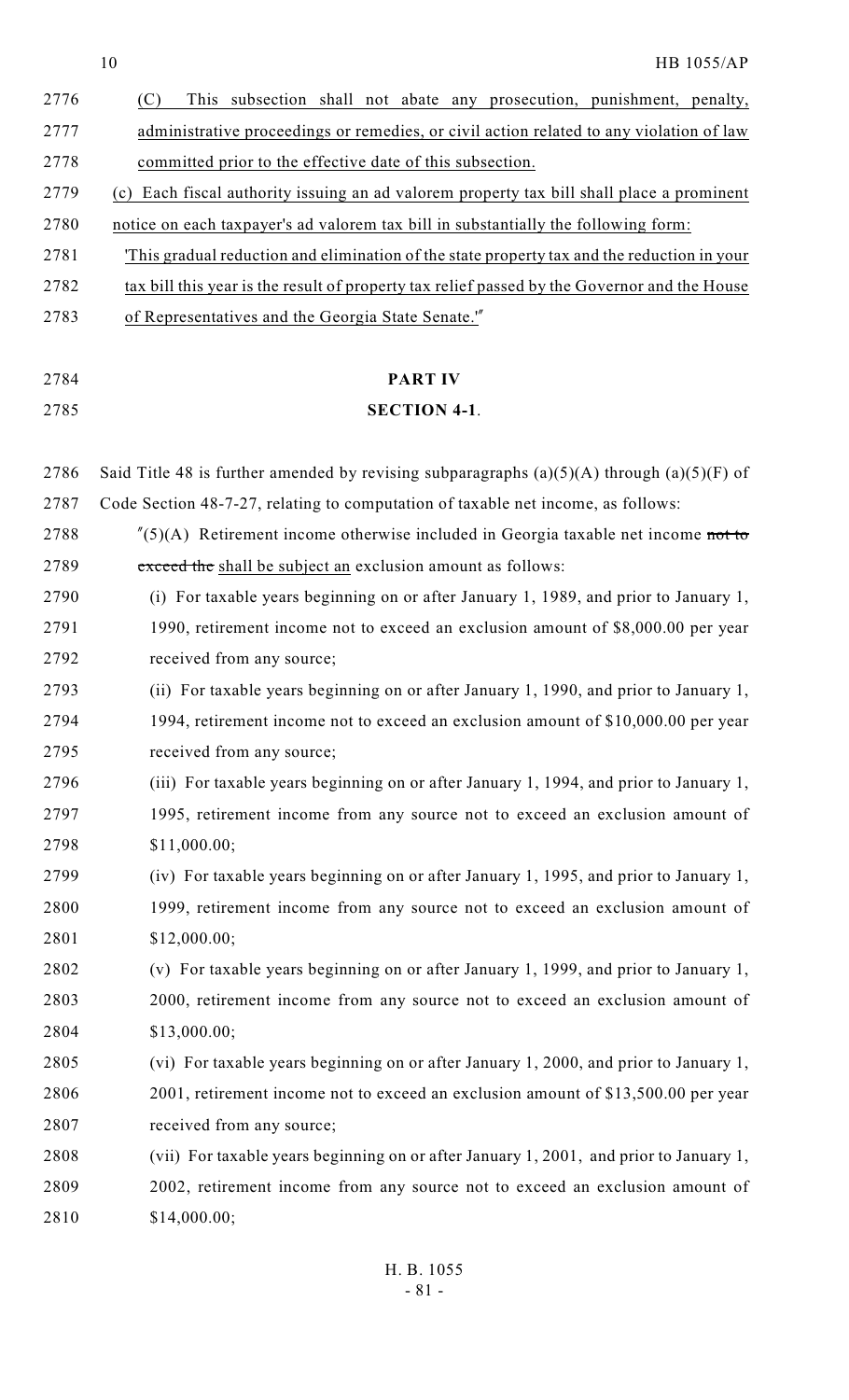| 2811 | (viii) For taxable years beginning on or after January 1, 2002, and prior to January 1,  |
|------|------------------------------------------------------------------------------------------|
| 2812 | 2003, retirement income from any source not to exceed an exclusion amount of             |
| 2813 | \$14,500.00;                                                                             |
| 2814 | (ix) For taxable years beginning on or after January 1, 2003, and prior to January 1,    |
| 2815 | 2006, retirement income from any source not to exceed an exclusion amount of             |
| 2816 | \$15,000.00;                                                                             |
| 2817 | $(x)$ For taxable years beginning on or after January 1, 2006, and prior to January 1,   |
| 2818 | 2007, retirement income from any source not to exceed an exclusion amount of             |
| 2819 | \$25,000.00;                                                                             |
| 2820 | (xi) For taxable years beginning on or after January 1, 2007, and prior to January 1,    |
| 2821 | 2008, retirement income from any source not to exceed an exclusion amount of             |
| 2822 | \$30,000.00; and                                                                         |
| 2823 | (xii) For taxable years beginning on or after January 1, 2008, and prior to January 1,   |
| 2824 | 2012, retirement income from any source not to exceed an exclusion amount of             |
| 2825 | \$35,000.00;                                                                             |
| 2826 | (xiii) For taxable years beginning on or after January 1, 2012, and prior to January 1,  |
| 2827 | 2013, retirement income from any source not to exceed an exclusion amount of             |
| 2828 | \$35,000.00 for each taxpayer meeting the eligibility requirement set forth in division  |
| 2829 | (i) or (ii) of subparagraph (D) of this paragraph or an amount of $$65,000.00$ for each  |
| 2830 | taxpayer meeting the eligibility requirement set forth in division (iii) of subparagraph |
| 2831 | (D) of this paragraph;                                                                   |
| 2832 | (xiv) For taxable years beginning on or after January 1, 2013, and prior to January 1,   |
| 2833 | 2014, retirement income from any source not to exceed an exclusion amount of             |
| 2834 | \$35,000.00 for each taxpayer meeting the eligibility requirement set forth in division  |
| 2835 | (i) or (ii) of subparagraph (D) of this paragraph or an amount of $$100,000.00$ for each |
| 2836 | taxpayer meeting the eligibility requirement set forth in division (iii) of subparagraph |
| 2837 | (D) of this paragraph;                                                                   |
| 2838 | (xv) For taxable years beginning on or after January 1, 2014, and prior to January 1,    |
| 2839 | 2015, retirement income from any source not to exceed an exclusion amount of             |
| 2840 | \$35,000.00 for each taxpayer meeting the eligibility requirement set forth in division  |
| 2841 | (i) or (ii) of subparagraph (D) of this paragraph or an amount of $$150,000.00$ for each |
| 2842 | taxpayer meeting the eligibility requirement set forth in division (iii) of subparagraph |
| 2843 | (D) of this paragraph;                                                                   |
| 2844 | (xvi) For taxable years beginning on or after January 1, 2015, and prior to January 1,   |
| 2845 | 2016, retirement income from any source not to exceed an exclusion amount of             |
| 2846 | \$35,000.00 for each taxpayer meeting the eligibility requirement set forth in division  |
| 2847 | (i) or (ii) of subparagraph (D) of this paragraph or an amount of $$200,000.00$ for each |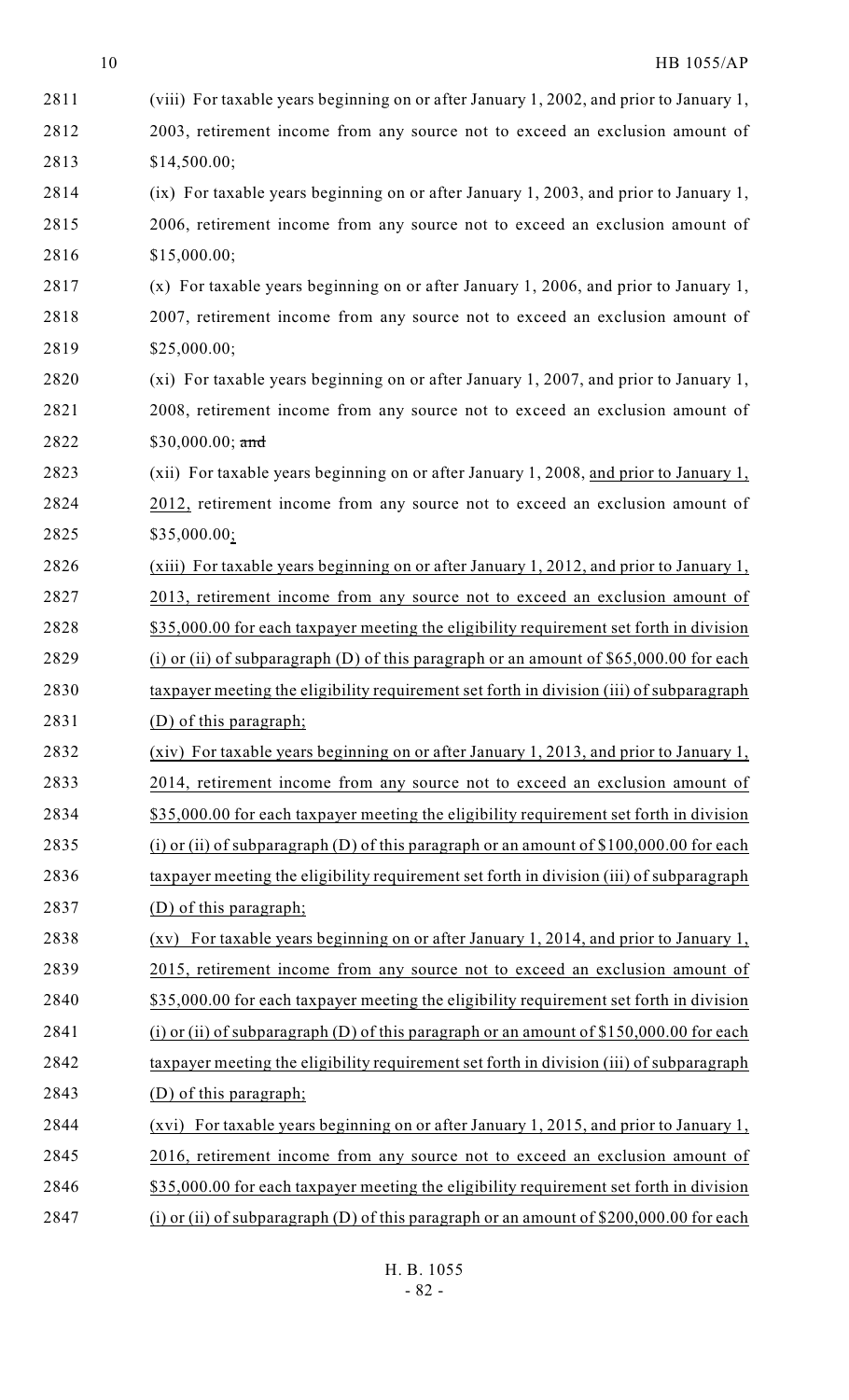| 2848 | taxpayer meeting the eligibility requirement set forth in division (iii) of subparagraph   |
|------|--------------------------------------------------------------------------------------------|
| 2849 | (D) of this paragraph; and                                                                 |
| 2850 | For taxable years beginning on or after January 1, 2016, retirement income<br>(xvii)       |
| 2851 | from any source not to exceed an exclusion amount of \$35,000.00 for each taxpayer         |
| 2852 | meeting the eligibility requirement set forth in division (i) or (ii) of subparagraph (D)  |
| 2853 | of this paragraph or an exclusion of all retirement income from any source for each        |
| 2854 | taxpayer meeting the eligibility requirement set forth in division (iii) of subparagraph   |
| 2855 | (D) of this paragraph.                                                                     |
| 2856 | (B) In the case of a married couple filing jointly, each spouse shall if otherwise         |
| 2857 | qualified be individually entitled to exclude retirement income received by that spouse    |
| 2858 | up to the exclusion amount, so that the total amount excluded on such joint return may     |
| 2859 | if otherwise allowable be up to twice the individual exclusion amount.                     |
| 2860 | (C) The exclusion exclusions provided for in this paragraph shall not apply to or affect   |
| 2861 | and shall be in addition to those adjustments to net income provided for under any other   |
| 2862 | paragraph of this subsection.                                                              |
| 2863 | (D) A taxpayer shall be eligible for the exclusion exclusions granted by this paragraph    |
| 2864 | only if the taxpayer:                                                                      |
| 2865 | (i) Is 62 years of age or older but less than 65 years of age during any part of the       |
| 2866 | taxable year; or                                                                           |
| 2867 | Is permanently and totally disabled in that the taxpayer has a medically<br>(ii)           |
| 2868 | demonstrable disability which is permanent and which renders the taxpayer incapable        |
| 2869 | of performing any gainful occupation within the taxpayer's competence; or                  |
| 2870 | (iii) Is 65 years of age or older during any part of the year.                             |
| 2871 | (E) For the purposes of this paragraph, retirement income shall include but not be         |
| 2872 | limited to interest income, dividend income, net income from rental property, capital      |
| 2873 | gains income, income from royalties, income from pensions and annuities, and no more       |
| 2874 | than \$4,000.00 of an individual's earned income. Earned income in excess of               |
| 2875 | \$4,000.00, including but not limited to net business income earned by an individual       |
| 2876 | from any trade or business carried on by such individual, wages, salaries, tips, and other |
| 2877 | employer compensation, shall not be regarded as retirement income. The receipt of          |
| 2878 | earned income shall not diminish any taxpayer's eligibility for the retirement income      |
| 2879 | exclusion exclusions allowed by this paragraph except to the extent of the express         |
| 2880 | limitation provided in this subparagraph.                                                  |
| 2881 | (F) The commissioner shall by regulation require proof of the eligibility of the taxpayer  |
|      |                                                                                            |

2882 for the exclusion exclusions allowed by this paragraph."